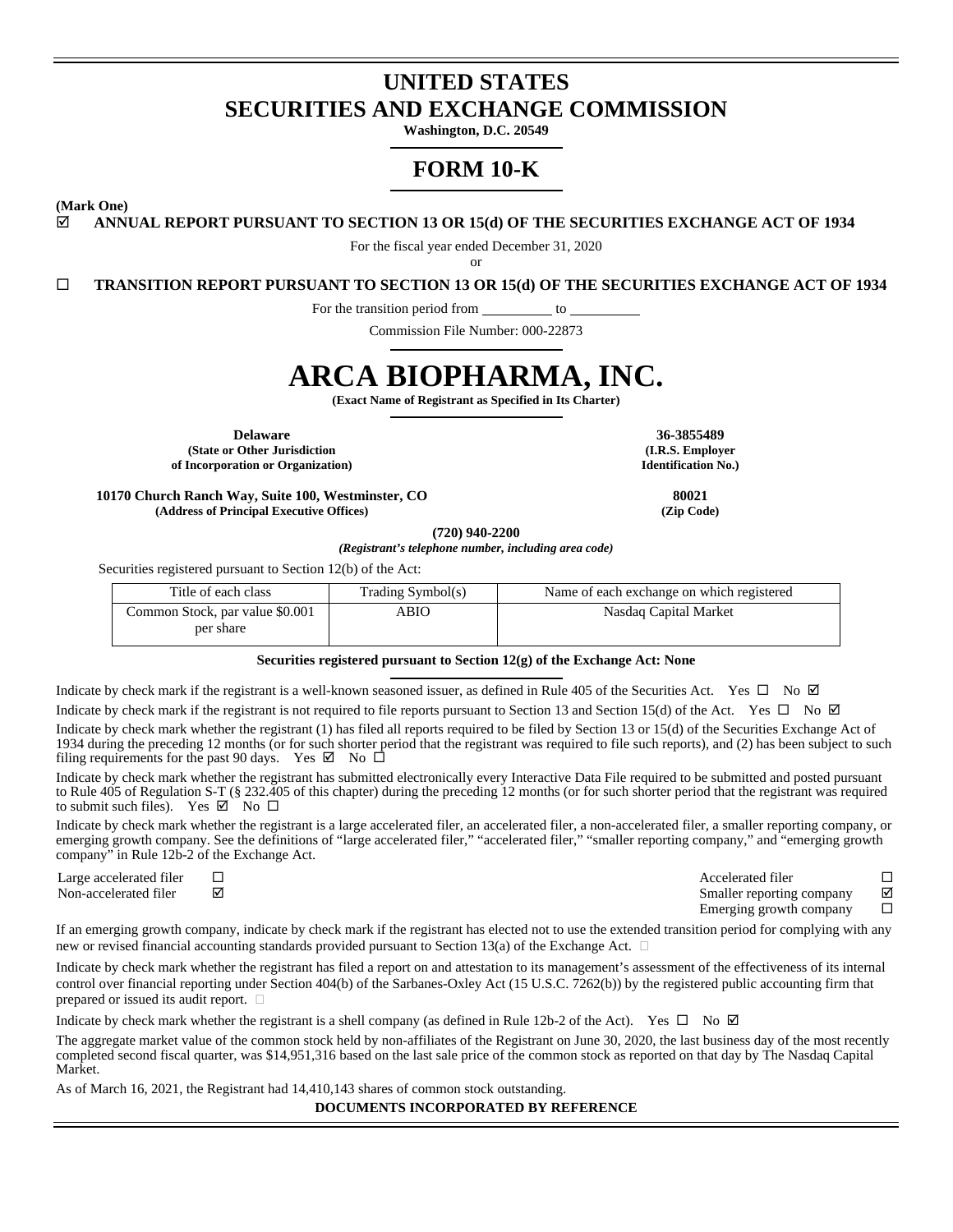# **TABLE OF CONTENTS**

| PART I            |                                                                                                              |              |
|-------------------|--------------------------------------------------------------------------------------------------------------|--------------|
| Item 1.           |                                                                                                              | $\mathbf{1}$ |
| Item 1A.          |                                                                                                              | 20           |
| Item 1B.          |                                                                                                              | 43           |
| Item 2.           |                                                                                                              | 43           |
| Item 3.           |                                                                                                              | 44           |
| Item 4.           |                                                                                                              | 44           |
| <b>PART II</b>    |                                                                                                              |              |
| Item 5.           | Market for Registrant's Common Equity, Related Stockholder Matters and Issuer Purchases of Equity Securities | 45           |
| Item 6.           |                                                                                                              | 45           |
| Item 7.           |                                                                                                              | 45           |
| Item 7A.          |                                                                                                              | 52           |
| Item 8.           |                                                                                                              | 53           |
|                   |                                                                                                              | 54           |
|                   |                                                                                                              | 56           |
|                   |                                                                                                              | 57           |
|                   |                                                                                                              | 58           |
|                   |                                                                                                              | 59           |
|                   |                                                                                                              | 60           |
| Item 9.           |                                                                                                              | 71           |
| Item 9A.          |                                                                                                              | 71           |
| Item 9B.          |                                                                                                              | 71           |
| <b>PART III</b>   |                                                                                                              |              |
| Item $10$ .       |                                                                                                              | 72           |
| Item 11.          |                                                                                                              | 79           |
| Item 12.          |                                                                                                              | 85           |
| Item $13$ .       |                                                                                                              | 86           |
| Item 14.          |                                                                                                              | 87           |
| <b>PART IV</b>    |                                                                                                              |              |
| Item $15$ .       |                                                                                                              | 89           |
| <b>SIGNATURES</b> |                                                                                                              | 96           |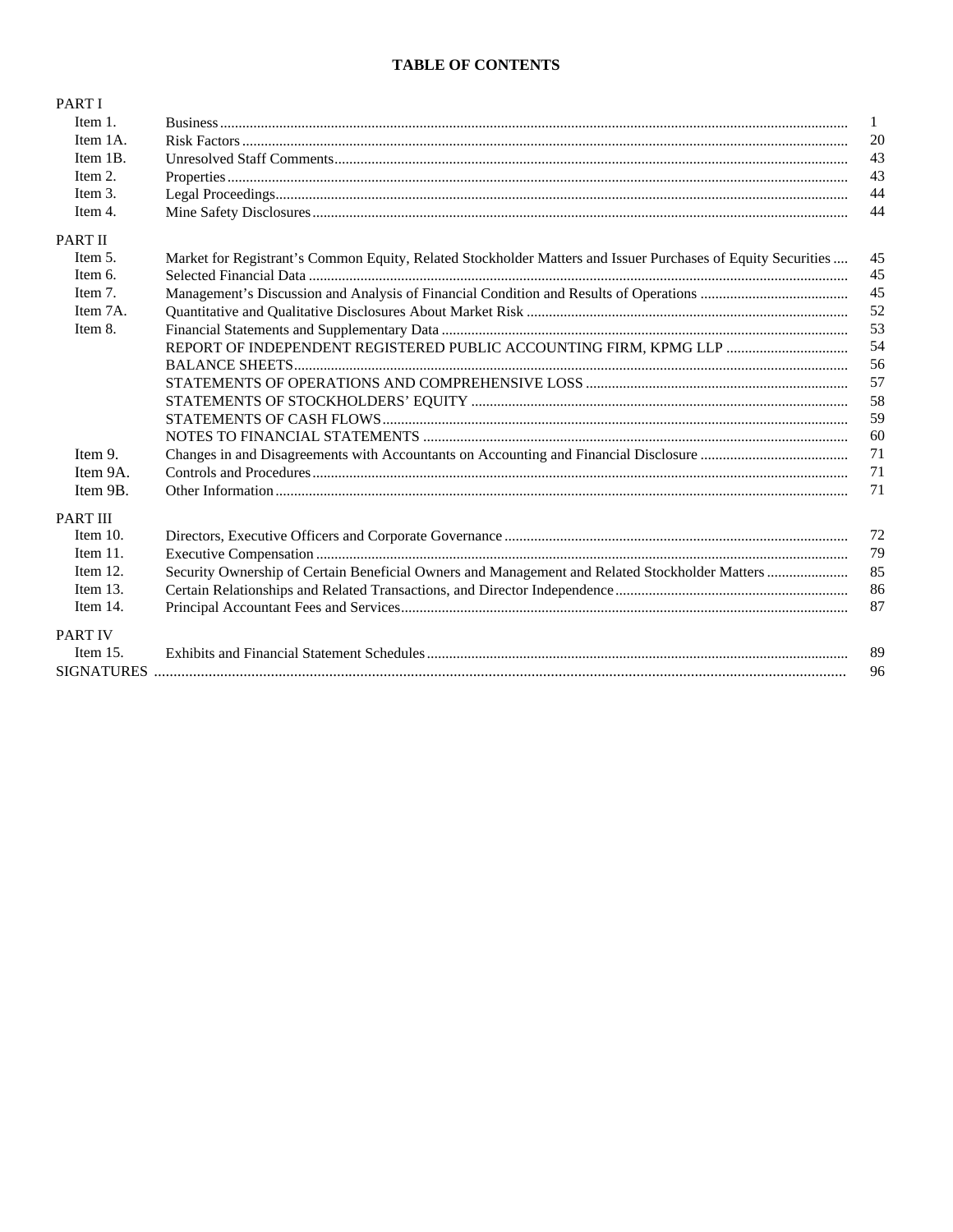# <span id="page-2-0"></span>**PART I**

#### <span id="page-2-1"></span>**Item 1.** *Business*

*Some of the statements under "Business," "Risk Factors," "Management's Discussion and Analysis of Financial Condition and Results of Operations" and elsewhere in this Annual Report constitute forward-looking statements. In some cases, you can identify forward-looking statements by the following words: "may," "will," "could," "would," "should," "expect," "intend," "plan," "anticipate," "believe," "estimate," "predict," "project," "potential," "continue," "ongoing" or the negative of these terms or other comparable terminology, although not all forward-looking statements contain these words. Examples of these statements include, but are not limited to, statements regarding the following: potential future development plans for rNAPc2 (AB201) and Gencaro, including the potential for rNAPc2 to treat COVID-19, our ability to secure sufficient financing to support our anticipated clinical trials of rNAPc2 and Gencaro, the likelihood that any Phase 3 clinical trial results for Gencaro will satisfy the requirements of our Special Protocol Assessment agreement, the expected features and characteristics of Gencaro, including the potential for genetic variations to predict individual patient response to Gencaro or AB171, Gencaro's potential to treat atrial fibrillation, or AF, future vaccines and treatment options for patients with COVID-19, future treatment options for patients with AF, the potential for Gencaro to be the first genetically-targeted AF prevention treatment, statements regarding potential Phase 3 development plans for Gencaro, including the timing and results thereof, the expected features and characteristics of AB171 as a potential geneticallytargeted treatment for peripheral arterial disease, or PAD, and for heart failure, or HF, the potential timeline for development of AB171, including any Investigational New Drug, or IND, application submission related thereto, and the ability of ARCA's financial resources to support its operations through the end of fiscal year 2022, the sufficiency of our current capital to reach certain of our corporate objectives, our ability to obtain additional funding when needed or enter into a strategic or other transaction, including our ability to raise sufficient capital to fund any clinical trials for rNAPc2 and Gencaro and our other operations, the extent to which our issued and pending patents may protect our products and technology, the potential of such product candidates to lead to the development of safe or effective therapies, our ability to enter into collaborations, our ability to maintain listing of our common stock on a national exchange, our future operating expenses, our future losses, our future expenditures, and the sufficiency of our cash resources to maintain operations. Actual results and performance could differ materially from those projected in the forward-looking statements as a result of many factors discussed herein and elsewhere. These statements involve known and unknown risks, uncertainties and other factors that may cause our actual results, levels of activity, performance or achievements to be materially different from the information expressed or implied by these forward-looking statements. While we believe that we have a reasonable basis for each forward-looking statement contained in this Annual Report, we caution you that these statements are based on a combination of facts and factors currently known by us and our projections of the future, about which we cannot be certain.*

*In addition, you should refer to the "Risk Factors" section of this Annual Report for a discussion of other important factors that may cause our actual results to differ materially from those expressed or implied by our forward-looking statements. As a result of these*  factors, we cannot assure you that the forward-looking statements in this Annual Report will prove to be accurate. Furthermore, if our *forward-looking statements prove to be inaccurate, the inaccuracy may be material. In light of the significant uncertainties in these forward-looking statements, you should not regard these statements as a representation or warranty by us or any other person that we will achieve our objectives and plans in any specified time frame, or at all.* 

*We undertake no obligation to publicly update any forward-looking statements, whether as a result of new information, future events or otherwise. You are advised, however, to consult any further disclosures we make on related subjects in our Quarterly Reports on Form 10-Q, Current Reports on Form 8-K, and our website.* 

The terms "ARCA," "the Company," "we," "us," "our" and similar terms refer to ARCA biopharma, Inc.

#### *Overview*

We are a clinical-stage biopharmaceutical company applying a precision medicine approach to the development and commercialization of targeted therapies for cardiovascular diseases. Precision medicine refers to the tailoring of medical treatment to the individual characteristics of patients, using genomic, non-genomic biomarker and other information that extends beyond routine diagnostic categorization. We believe that when implemented correctly precision medicine can enhance therapeutic response, improve patient outcomes, and reduce healthcare costs.

Our lead product candidates are rNAPc2 (AB201) as a potential treatment for diseases caused by ribonucleic acid, or RNA, viruses, initially focusing on COVID-19, the disease syndrome caused by the SARS-CoV-2 virus, and Gencaro™ (bucindolol hydrochloride) for the treatment of atrial fibrillation, or AF, in patients with chronic heart failure, or HF. rNAPc2 targets COVID-19 patients with biomarker evidence of coagulopathy, while Gencaro is being developed for patients who have a genotype that identifies a drug target associated with heightened efficacy.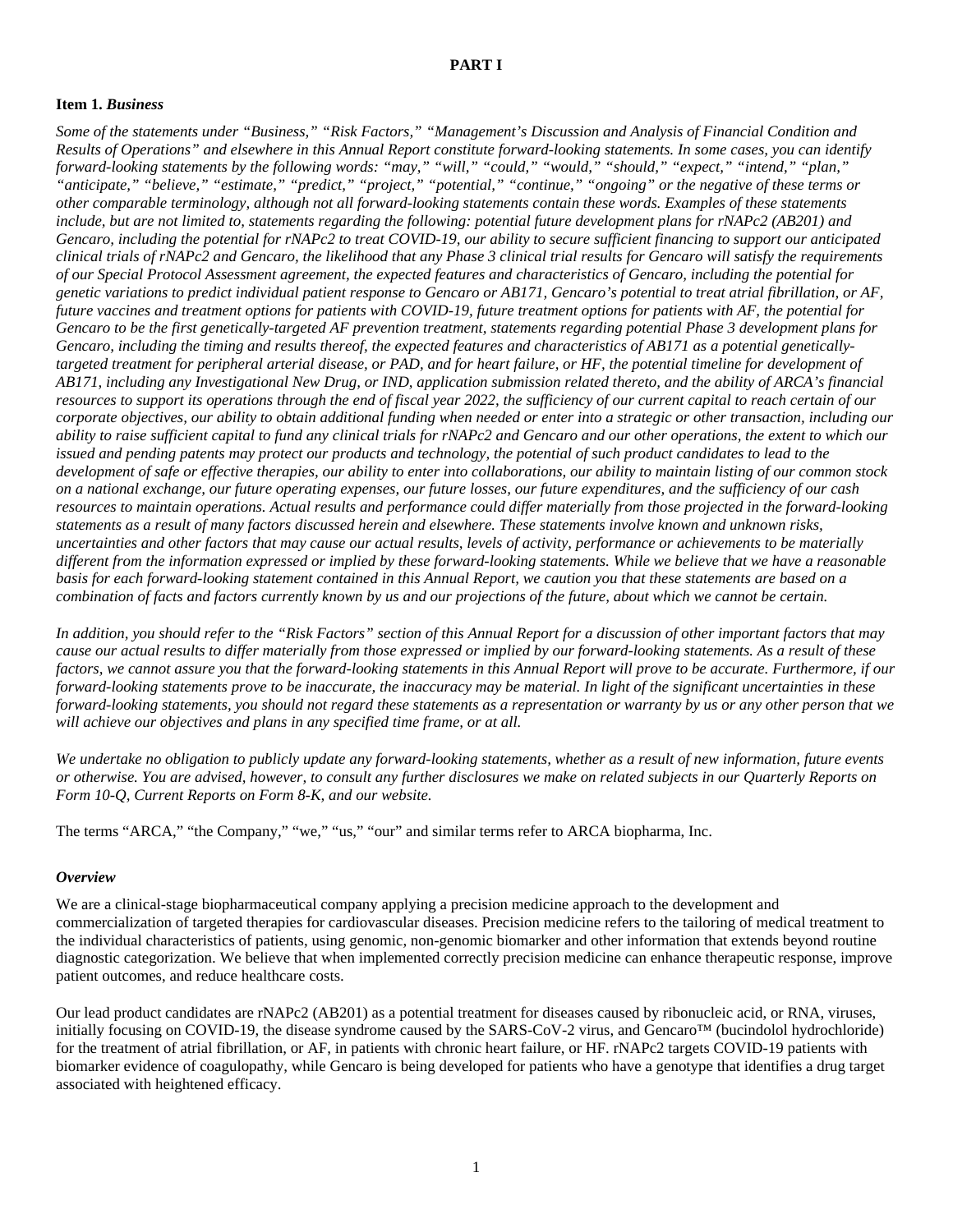### *rNAPc2 (AB201) for treatment of COVID-19*

Recombinant Nematode Anticoagulant Protein c2, or rNAPc2 (AB201), is a protein therapeutic in clinical development as a potential treatment for patients with COVID-19. Based on its unique mechanism of action, development history and the clinical evidence from the SARS-CoV-2 pandemic, we believe rNAPc2 has potential to be a beneficial therapy for patients with this serious viral disease. We initiated a Phase 2 clinical trial of rNAPc2 as a potential treatment for patients hospitalized with COVID-19 in the fourth quarter of 2020 and are currently enrolling patients.

Certain patients with severe COVID-19 disease exhibit thrombotic complications and other inflammatory responses suggesting potential dysregulation of the coagulation and immune systems. rNAPc2 is a potent inhibitor of tissue factor, a cellular receptor responsible for initiation of the primary coagulation pathway and appears to be the major activator of the coagulation cascade during viral infection. Tissue factor is also implicated in the immune system inflammatory response to viral infections and in the process of viral dissemination during infection. We believe that evidence from the pandemic implicates tissue factor pathways as an important part of the COVID-19 disease process, and provides a rationale to test rNAPc2 as a potential therapeutic for COVID-19 for its anticoagulant and potential anti-inflammatory properties.

rNAPc2 was originally developed for potential use as an anticoagulant due to its inhibition of the TF-initiated coagulation process. It was evaluated for the prevention of thrombosis in Phase 1 and Phase 2 clinical studies involving over 800 subjects and demonstrated both safety and efficacy in these studies. rNAPc2 has also been investigated as a potential therapeutic for severe viral infections other than COVID-19. Research has shown that viral infections can provoke dysregulated activation of the TF pathway, resulting in abnormal systemic coagulation and related inflammation, leading to potential organ failure and mortality. For this reason, rNAPc2 was tested as a therapeutic in non-human primates, or NHPs, in studies against lethal doses of the Ebola and Marburg viruses, where it showed evidence of efficacy in the form of mortality reduction, decreases in inflammatory biomarkers and, evidence of reduced disseminated intravascular coagulation, or DIC. DIC is a serious condition that causes abnormal blood clotting throughout the body's blood vessels.

SARS-CoV-2 is a new coronavirus identified in late 2019 that belongs to a family of enveloped RNA viruses that include Middle East Respiratory Syndrome, or MERS, and Severe Acute Respiratory Syndrome (SARS-CoV-1), both of which caused serious human infections of the respiratory system. The disease caused by the SARS-CoV-2 virus has been designated COVID-19. Since this outbreak was first reported in late 2019, there have been over 119 million confirmed cases of COVID-19 and over 2.6 million deaths worldwide attributed to the virus (as of March 2021).

COVID-19 is associated with a high incidence of both arterial and venous coagulation-related adverse events in large and small blood vessels. These include, stroke, myocardial infarction, or MI, (i.e., heart attack) and pulmonary emboli; as well as, blockage of the smaller peripheral blood vessels in the fingers/toes (COVID-digit). This syndrome is so frequently observed in COVID-19 that it has received the name of COVID-19 Associated Coagulopathy, or CAC. The underlying pathology of CAC is believed to result from thrombo-inflammatory processes triggered by the viral infection. A commonly used biomarker for assessing the presence of abnormal coagulation is a D-dimer test, which is elevated (greater than 0.5) in nearly 70% of hospitalized COVID-19 patients and is associated with adverse clinical outcomes. Some researchers believe that this and other evidence points to dysregulation of TF pathways in COVID-19 patients that result in the development of thrombotic complications.

rNAPc2 has shown potential in addressing the coagulation disorder caused by severe viral infections. In preliminary, non-human studies in NHPs against lethal doses of the Ebola and Marburg virus, rNAPc2 lowered D-dimer levels, reduced mortality and exhibited anti-inflammatory effects. We believe more recent research supports our belief that rNAPc2 has the ability to inhibit the activity of TF in multiple processes that contribute to severe viral disease. Taken together, we believe this evidence suggests that rNAPc2 may have therapeutic benefits for patients with serious COVID-19 infections and the accompanying high risk of thrombosis. To our knowledge, rNAPc2 is the only NME anticoagulant, and the only tissue factor inhibitor, currently under evaluation for COVID-19.

As a therapeutic aimed at a host response to a disease syndrome, we believe rNAPc2 potentially could be used in combination with other antiviral drugs. We believe its potential efficacy is not linked to a specific viral genome and may not be diminished by genetic drift or the development of new strains of the SARS-CoV-2 virus. As a therapeutic addressing a disease, we believe rNAPc2 may have broad spectrum potential against multiple pathogens that have disease elements in common with COVID-19, such as other coronaviruses and other RNA viruses. Therefore, we believe that rNAPc2 has therapeutic potential for future viral outbreaks beyond the current pandemic.

rNAPc2 is a single-chain, 85 amino acid, recombinant protein administered subcutaneously, that has previously been evaluated under three FDA Investigational New Drug, or IND, applications in six Phase 1 and three Phase 2 clinical studies in the United States and Europe. These clinical trials primarily examined the safety, dosing and anticoagulation effects of rNAPc2 in patients with acute coronary syndromes, in patients undergoing knee replacement surgery and in patients undergoing percutaneous coronary interventions. In these trials, involving more than 800 human patients with over 700 exposed to drug, rNAPc2 was generally well-tolerated with a safety profile comparable to commercially available anticoagulants. rNAPc2 is manufactured in an engineered yeast strain by an established methodology following current Good Manufacturing Practices, or cGMP, and we believe this process can be readily scaled to commercial quantities. FDA granted rNAPc2 Orphan Drug Designation status in 2014 for the treatment of viral hemorrhagic fever post-exposure to Ebola virus, but human clinical trials were not conducted.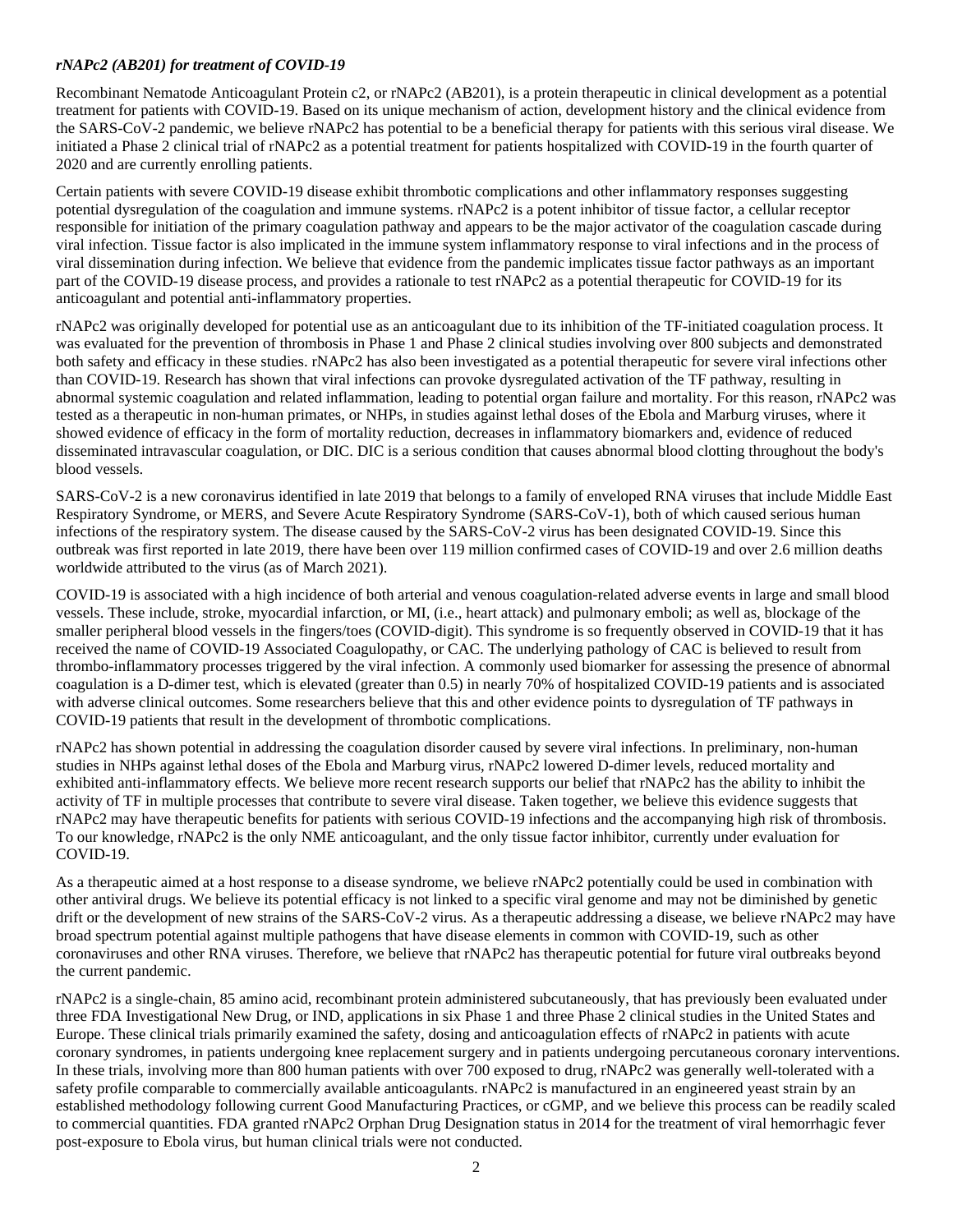In October 2020, FDA approved the IND application for rNAPc2 as a potential treatment for patients hospitalized with COVID-19 and it received a Fast-Track designation in November 2020. We initiated the Phase 2b clinical trial of rNAPc2 (AB201), ASPEN-COVID-19, in patients hospitalized with COVID-19 in the fourth quarter of 2020. We anticipate announcing topline data from this approximately 100 patient Phase 2b clinical trial in the third quarter of 2021.

We are evaluating rNAPc2 as a treatment for patients hospitalized with COVID-19 who are at high risk for thrombotic complications, as indicated by elevated D-dimer levels. The Phase 2b clinical trial is designed to be a randomized comparison of two-dose regimens of rNAPc2 versus heparin prescribed per local standard of care. The primary endpoint of the clinical trial is the change in D-dimer level from baseline to Day 8. If Phase 2b results indicate a favorable effect on D-dimer levels and safety is confirmed, following FDA review of the data and identification of the proposed Phase 3 rNAPc2 dose, we anticipate that clinical investigative sites will begin enrolling patients in a planned Phase 3 clinical trial. The primary endpoint of Phase 3 is planned to be clinical recovery as measured by the Adaptive COVID-19 Treatment Trial ordinal scale, with secondary endpoints that include D-dimer levels and the number of thrombotic events. We believe the Phase 3 clinical trial will be event driven, with an estimated requirement of 450 patients. We believe that favorable results from this Phase 2b/3 clinical trial program could support use of rNAPc2 in COVID-19 patients, given its potential efficacy both as an anticoagulant and an anti-viral agent that we believe counters the dysregulatory immune response and improves clinical recovery.

The clinical trial is being managed in collaboration with the Colorado Prevention Center, or CPC, the University of Colorado's Academic Research Organization with extensive experience in managing vascular and anticoagulation clinical trials.

We have financed the development of rNAPc2 through public equity sales. Our rNAPc2 development plans, including the timeline, depend on our ability to enroll patients during the COVID-19 pandemic, the results of our Phase 2b clinical trial, FDA guidance, and availability of drug product, all of which are currently uncertain.

We own the clinical development program of rNAPc2, including Phase 2 clinical trials. If rNAPc2 is successfully developed, we believe it will have intellectual property protection, including 12 years of market exclusivity as an innovative biologic product under FDA law in the United States, 10 years data protection exclusivity in the European Union, or EU, and potentially patent protection in addition to this. We plan to pursue strategic co-development and partnering opportunities for rNAPc2 development and commercialization.

#### *Gencaro™ (bucindolol hydrochloride) for Atrial Fibrillation*

Gencaro™ (bucindolol hydrochloride) is a pharmacogenetically-targeted beta-adrenergic receptor antagonist with mild vasodilator properties that we are developing for the treatment of atrial fibrillation in patients with heart failure. We believe the pharmacology of Gencaro is unique and its efficacy can be enhanced by prescribing it to patients with a common genotypic variant that is present in approximately 50% of the North American and European general populations. This gene can be detected with a simple genetic test.

We are developing Gencaro to treat atrial fibrillation, or AF, in patients with chronic heart failure, or HF. AF is the most common form of cardiac arrhythmia, a disruption of the heart's normal rhythm or rate. HF is a chronic condition in which the heart is unable to pump enough blood to meet the body's needs. AF and HF commonly occur together. In HF patients, the development of AF leads to worsening symptoms, and increased risk of hospitalization and death. Current treatment options for AF in HF patients are limited, and can be invasive, costly and dangerous.

Our development plan for Gencaro focuses on the treatment of AF in patients with higher ejection fraction HF, those who have an ejection fraction, or EF, of 40% and higher who also have the genotype we believe is optimal for Gencaro efficacy. This population of HF encompasses more than half of all HF patients in the United States and Europe. There are currently few approved or effective drug therapies to treat AF or HF in this patient population.

Our development plan for Gencaro is based on our recent analysis of the Phase 2b clinical trial of Gencaro for the prevention of AF in HF patients, known as GENETIC-AF. This analysis showed novel results for Gencaro in patients in the clinical trial with EF's of 40% and higher. We are planning a new design for a Phase 3 pivotal clinical trial of Gencaro based on this analysis that addresses what we believe are important clinical assessments, including the total amount of time that a patient experiences AF, known as AF burden, maintenance of normal sinus rhythm, rhythm control interventions such as electrical cardioversion, catheter ablation and use of antiarrhythmic drugs and drug-related complications such as bradycardia. Based on these analyses, we were issued a United States patent in February 2021 for the use of Gencaro in this patient population. We believe this patent will substantially extend the patent protection for our planned development of Gencaro into 2039. We are seeking similar patent protection in other countries.

We currently have an agreement with the FDA, known as a Special Protocol Assessment, or SPA, for the requirements of a Gencaro Phase 3 clinical trial, PRECISION-AF, that would support approval of Gencaro if successful. Based on our recent analyses of the GENETIC-AF data, we may alter the design of PRECISION-AF to focus on endpoints that are not covered in the SPA agreement.

We believe that patients with HF and AF represent a major unmet medical need, and this need is most pronounced in patients with EF values of 40% and above. This EF range constitutes more than half of all chronic HF in the United States and Europe, as well as in Japan and China, and there are currently few approved, effective or guideline-recommended therapies for these patients to treat either their AF or HF. AF is a very common complication in these patients, with estimates of AF incidence ranging from 40% to 60%. Beta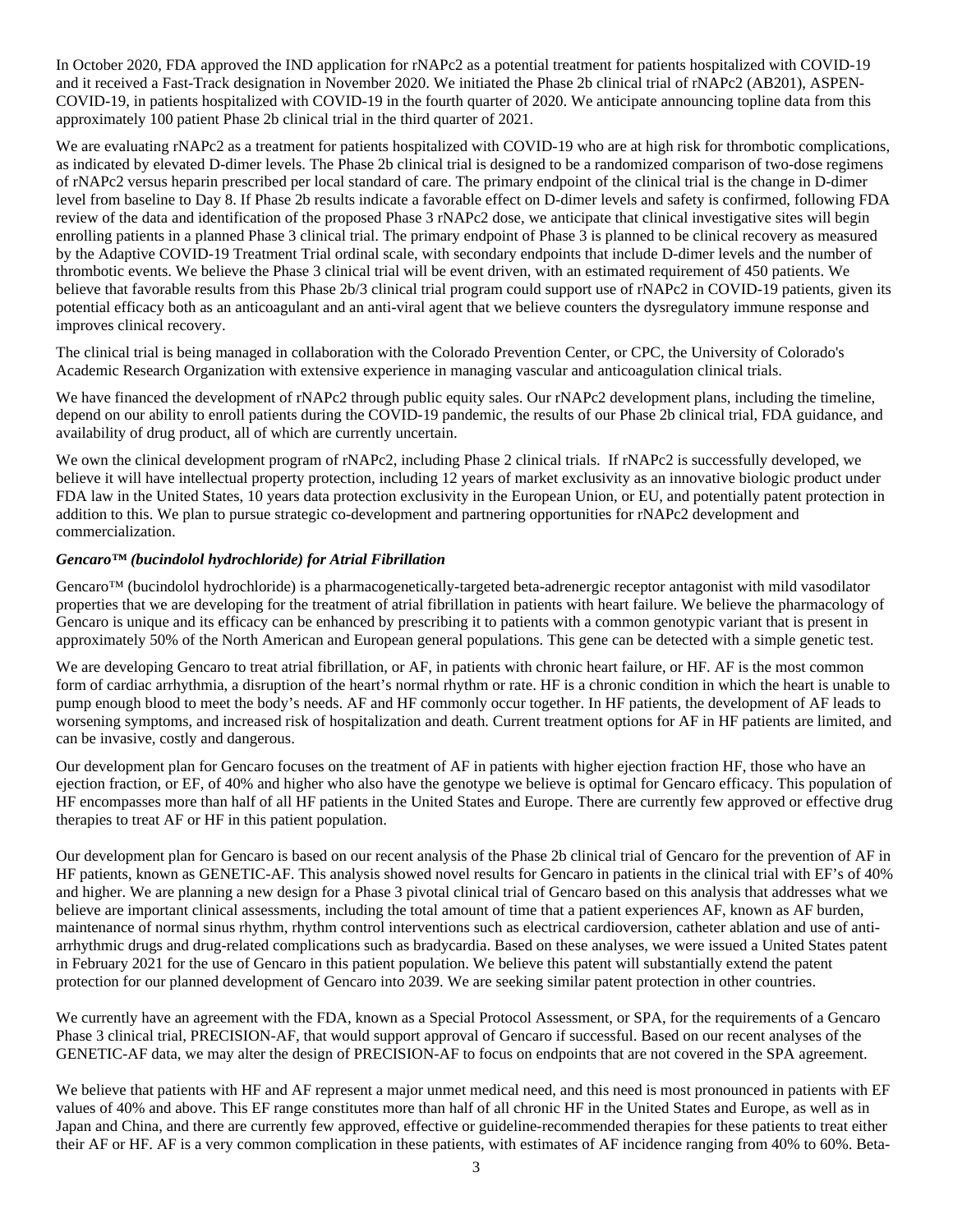blockers approved for HF are commonly used off-label to control heart rate in these patients, but they are not considered effective in preventing AF and none are approved for patients with  $EF \geq 40\%$ . Other anti-arrhythmic drugs approved for the treatment of AF have adverse side effects and in HF patients are either contraindicated or have label warnings for use due to an increased risk of mortality. Interventional procedures for AF, such as catheter ablation and electrical cardioversion, are invasive, expensive, and often temporary; these interventions also typically require the continued use of beta blockers and other anti-arrhythmic drugs post-intervention.

We believe that Gencaro, if approved, may be a safe and more effective therapy for the treatment of higher ejection fraction HF patients with AF. We believe there are several potentially important attributes that would differentiate Gencaro from existing therapies, including:

- More effective rhythm control compared to the current standard of care;
- Reduction in the need for catheter ablation, electrical cardioversion, or toxic anti-arrhythmic drugs;
- Maintenance of rhythm control after a successful AF catheter ablation;
- Effective rate control with lower risk of treatment-limiting bradycardia;
- Reduction in symptoms and improvement in quality of life;
- Reduced health care burden;
- Foundational beta-blocker benefits for HF and unique evidence of efficacy in HF patients with AF;
- One of the only drug therapies approved and shown effective for AF in HF patients with  $EF \ge 40\%$ , and the only one in its drug class.

We have an international patent portfolio for Gencaro in the United States, the EU, and other major markets, as well as new chemical entity status, including a new patent that we believe will give us a strong intellectual property position to at least approximately 2039 in the United States; we have filed applications similar to this new patent in international territories. We have developed a laboratory platform for the diagnostic test that would be used to prescribe Gencaro; this platform was approved by FDA for use in the Phase 2B clinical trial. We retain all rights to this test platform; we expect to use it in future clinical trials, and we believe it could be one of multiple diagnostic platforms used for commercialization.

To support the continued development of rNAPc2 and Gencaro, we will need additional financing to fully fund the planned clinical trials, and our general and administrative costs through the clinical trials' projected completion and potential commercialization. Considering the substantial time and costs associated with the development of rNAPc2 and Gencaro and the risk that we may be unable to raise a significant amount of capital on acceptable terms, we are also pursuing co-development and commercialization partnering opportunities with large pharmaceutical and/or specialty pharmaceutical companies and may pursue a strategic combination or other strategic transactions. If we are unable to obtain sufficient financing or are unable to complete a strategic transaction, we may discontinue our development activities on rNAPc2 or Gencaro or discontinue our operations.

We believe our cash and cash equivalents as of December 31, 2020, together with the \$23.3 million of net proceeds raised through February 2021 from sales of our common stock, will be sufficient to fund our operations through the end of fiscal year 2022, including the projected costs for the rNAPc2 (AB201) Phase 2b clinical trial. Conducting a Phase 3 rNAPc2 clinical trial or the Phase 3 PRECISION-AF trial would likely require additional financing. However, changing circumstances may cause us to consume capital significantly faster or slower than currently anticipated. We have based these estimates on assumptions that may prove to be wrong, and we could exhaust our available financial resources sooner than we currently anticipate; therefore, we may have to raise additional capital for other clinical trials of rNAPc2. Initiating any Phase 3 clinical trial of Gencaro is dependent on sustained improvement in the COVID-19 pandemic and will require additional financing.

In 2017, we entered into a sales agreement with a placement agent to sell, from time to time, our common stock having an aggregate offering price of up to \$10.2 million, in an "at the market offering." In 2020, we further amended the sales agreement to increase the maximum aggregate value of shares which we may issue and sell from time to time under this sales agreement to \$32.4 million. This sales agreement terminated in July 2020. Under this sales agreement, we had sold an aggregate of 3,302,159 shares of our common stock pursuant to the terms of such sales agreement, as amended, for aggregate gross proceeds of approximately \$32.3 million. Net proceeds received in this offering were approximately \$30.8 million, after deducting expenses for executing the "at the market offering" and commissions paid to the placement agent.

In July 2020, we entered into a new sales agreement with a placement agent to sell, from time to time, our common stock having an aggregate offering price of up to \$54.0 million, in an "at the market offering." As of February 2021, we had sold an aggregate of 9,928,272 shares of our common stock pursuant to the terms of such sales agreement for aggregate gross proceeds of approximately \$54.0 million. Net proceeds received in this offering were approximately \$52.2 million, after deducting expenses for executing the "at the market offering" and commissions paid to the placement agent. We have sold all shares available under the current prospectus.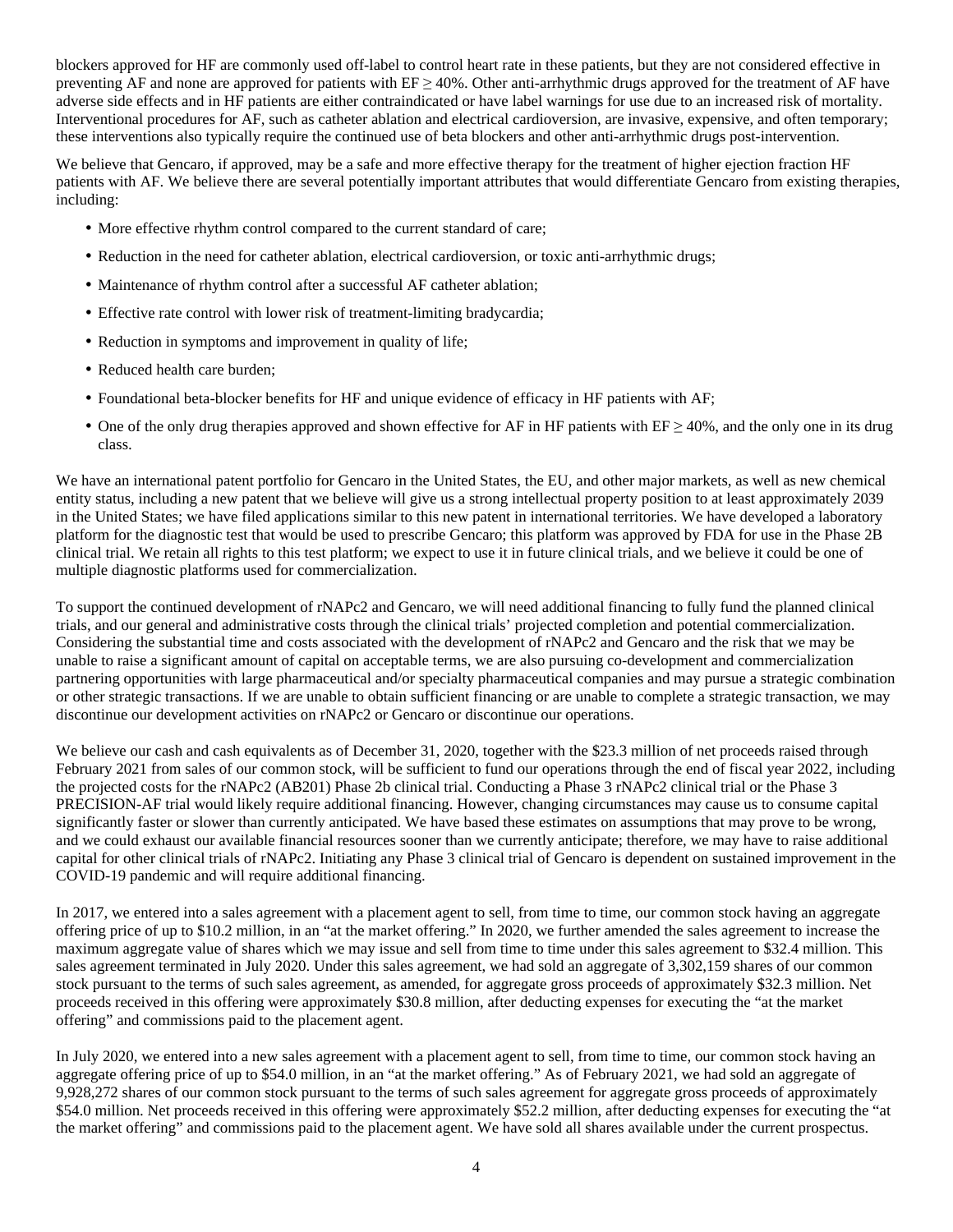In March 2020, the World Health Organization declared the outbreak of COVID-19, a novel strain of Coronavirus, a global pandemic. This outbreak is causing major disruptions to businesses and markets worldwide as the virus spreads. We do not expect a material financial effect as a result of the pandemic. However, if the pandemic continues to be a severe worldwide crisis, it could have a material adverse effect on our business, results of operations, financial condition and cash flows.

# *Our Strategy*

Our mission is to become a leading biopharmaceutical company developing precision targeted cardiovascular therapies to enhance therapeutic response, improve patient outcomes, and reduce healthcare costs. To achieve this goal, we are pursuing the following strategies:

- *Advance the development of rNAPc2*. We are developing rNAPc2 as a potential therapy for patients with COVID-19, and are currently conducting the first clinical trial of the compound in hospitalized COVID-19 patients at high risk for thrombotic complications. If the results from this Phase 2b clinical trial are positive, we plan to use the results to increase the value of this program through further clinical development for COVID-19, seeking strategic collaborations with commercial or government partners and potential expansion into clinical trials for other disease indications.
- *Advance the development of Gencaro for the treatment of AF in HF patients.* We are planning a Phase 3 clinical trial for Gencaro as a therapy for AF in HF patients, focusing on patients with  $EF \ge 40\%$ , a patient population for whom few approved or effective drug therapies currently exist.
- *Build a cardiovascular pipeline.* Our management and employees, including our chief executive officer, are experienced in cardiovascular research, molecular genetics and clinical development of cardiovascular therapies. We are seeking to leverage this expertise to identify, acquire and develop other cardiovascular products or candidates, particularly those with potential for targeted development based on genetic or other biomarkers.

The above strategies are dependent upon our ability to obtain additional funding through the sale of public or private equity or debt securities, the completion of a strategic transaction, or a combination thereof. If we are unable to secure additional funding or complete a strategic transaction, we may not be able to continue development of rNAPc2 or Gencaro, or to continue operations.

# *COVID-19 Disease and Current Medical Need*

SARS-CoV-2 is a new coronavirus belonging to a family of enveloped RNA viruses that include Middle East Respiratory Syndrome (MERS) and Severe Acute Respiratory Syndrome (SARS-CoV-1). The disease caused by the SARS-CoV-2 virus has been designated COVID-19. Like the other viruses in its family, it is capable of causing serious human infections of the respiratory system. Since it was first identified in 2019, the SARS-CoV-2 virus has caused a pandemic of unprecedented scope in modern times; well over 100 million cases of COVID-19 have been confirmed and over 2.6 million deaths worldwide are attributed to the virus.

There is a broad spectrum of illness caused by SARS-CoV-2 infection; COVID-19 patients range from asymptomatic to critically-ill with acute respiratory distress syndrome requiring intensive care and mechanical ventilation. All ages are at risk of disease, but the probability of serious complications from COVID-19 is higher in older patients, those in nursing homes and long-term care facilities, and in those with chronic medical conditions. COVID-19 is a deadly disease in a significant fraction of patients; in one analysis of United States confirmed COVID-19 cases, 14% were hospitalized and 5% died. Although the long-term effects of COVID-19 are unknown, there are reports of patients with persistent symptoms or organ dysfunction, including those not within high-risk groups, and there is concern that many recovered patients may suffer long term disabilities.

COVID-19 is associated with a high incidence of thrombotic complications from arterial and venous coagulation-related adverse events in large and small blood vessels. These include, stroke, heart attack, and pulmonary emboli, as well as blockage of the smaller peripheral blood vessels. Some researchers believe that microthrombosis may in fact be a critical component in COVID-19-related organ dysfunction, disease progression and mortality. The observed thrombotic syndrome in COVID-19 patients has received the name of COVID-19 Associated Coagulopathy, or CAC. We believe the underlying pathology of CAC results from thromboinflammatory processes triggered by the viral infection. While the early course of disease is thought to be driven by replication of the SARS-CoV-2 virus, later in the disease course an exaggerated immune-inflammatory response, including coagulopathy, may take over, leading to tissue damage. A commonly used biomarker for assessing the presence of abnormal coagulation is a D-dimer test, which is elevated (greater than 0.5) in nearly 70% of hospitalized COVID-19 patients and is associated with adverse clinical outcomes.

The current therapies available for COVID-19 do not adequately address the serious disease and enormous health care burden that is caused by the disease. Patients with severe disease often require prolonged hospitalization and lengthy admission in intensive care units and available therapies have not substantially altered this disease course. Currently, the only therapeutic approved for COVID-19 in the United States is remdesivir but its efficacy in preventing disease progression and in severe patients is uncertain and it is not recommended by certain authorities such as the World Health Organization. Other antiviral therapeutics, such as monoclonal antibodies, have received emergency authorization from the Food and Drug Administration, or FDA; these agents are believed to have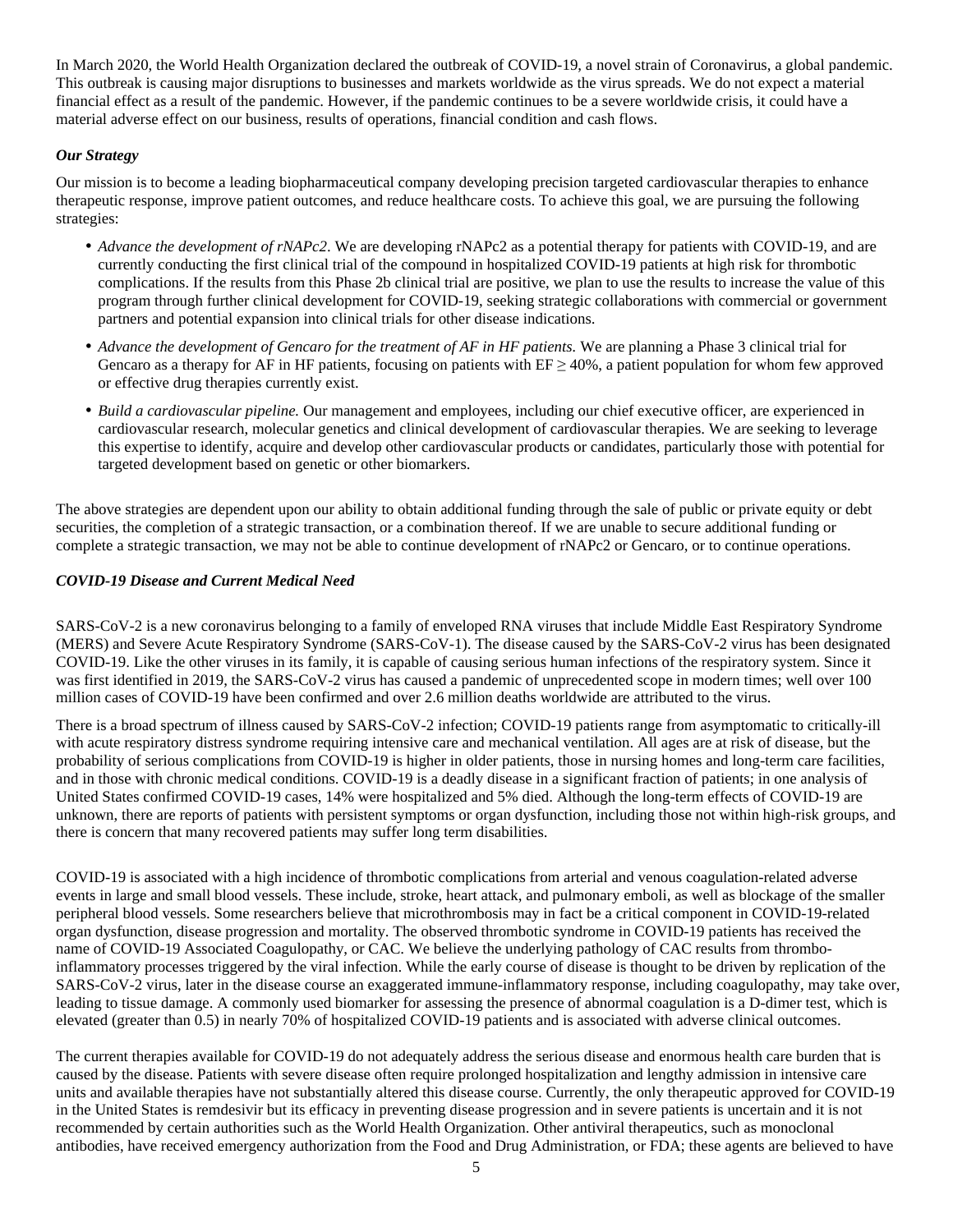efficacy against virus in the earlier stages of the disease, but are thought to be less effective in more severe patients requiring hospitalization.

Because of the thrombotic complications caused by COVID-19, anticoagulation has become standard of care adjunctive therapy for patients that are hospitalized. Treatment protocols vary by hospital and region, but guidelines published by a large number of professional societies and the NIH recommend the use of prophylactic anticoagulation for COVID-19 patients that are hospitalized. Heparin, including low molecular weight heparin and unfractionated heparin, is the preferred agent over oral anticoagulants for hospitalized and severely ill patients. Interim data from three international studies suggest that therapeutic dosing of heparin in hospitalized patients not yet requiring Intensive Care Unit admission may reduce the need for organ support, such as mechanical ventilation, compared to prophylactic dosing.

However, there is a lack of evidence that heparin protects COVID-19 patients from thrombotic events or does not increase the risk of bleeding. Thrombotic complications are still common despite the current widespread use of heparin as adjunctive therapy for hospitalized COVID-19 patients. There is uncertainty whether heparin used prophylactically prevents progression of disease. As an anti-coagulant, heparin is not targeted specifically at the disease processes caused by the SARS-CoV-2 virus, and no evidence has emerged that it has any anti-viral or anti-inflammatory activity beyond its anticoagulation properties. As an infused therapy, the use of heparin requires consistent contact between medical professionals and the patient, which creates additional safety concerns with a highly infectious pathogen like SARS-CoV-2. Despite the lack of evidence and uncertainty regarding the benefits of the current anticoagulants such as heparin, we are not aware of any novel anticoagulants currently in clinical studies for COVID-19 other than rNAPc2.

In light of the importance of thrombosis in the disease course of COVID-19 and the uncertain benefits of the current anticoagulants in widespread use, we believe there is an unmet need for novel agents that have an equivalent or better safety profile than existing anticoagulants, that are targeted to the disease processes in COVID-19 and that can provide superior benefits for seriously ill patients. We believe there is a need for novel agents that have anti-viral and anti-inflammatory activity in addition to anticoagulant properties. More generally, we believe there is a medical need for new COVID-19 therapeutics that can benefit seriously ill patients, that can prevent or slow progression of disease, reduce the severity of symptoms, shorten the disease course and improve prognosis. There is a clear need for therapies that can reduce the health care burden by reducing hospital stay, the use of the intensive care units and the use of invasive treatments such a mechanical ventilation.

Four vaccines for COVID-19 have received approval or emergency authorization and have increasingly widespread acceptance. However, we believe the experience with the pandemic shows that the high medical need for effective viral therapeutics will extend beyond the current phase of the pandemic. Our belief is supported by the unprecedented health care and economic impact of the pandemic thus far, the uneven and incomplete rollout of vaccines and the fact that significant populations may never be vaccinated, the continued likelihood of surges of COVID-19 including from new strains of SARS-CoV-2 with uncertain susceptibility to the current vaccines, and the potential appearance of new corona viruses or other pathogens. These factors have greatly magnified the need for more effective therapeutics, including novel anticoagulants, with properties targeted to the disease processes caused by serious viral infections.

#### *rNAPc2 (AB201)*

To our knowledge, rNAPc2 is the only novel anticoagulant and the only inhibitor of tissue factor in clinical development for COVID-19. Tissue factor is a cellular receptor responsible for initiation of the primary coagulation pathway and appears to be the major activator of the coagulation cascade during viral infection. Tissue factor is also implicated in the immune system inflammatory response to viral infections and in the process of viral dissemination during infection. We believe that evidence from the pandemic implicates tissue factor pathways as an important part of the COVID-19 disease process.

Because of its potent inhibition of tissue factor, rNAPc2 was originally developed for potential use as an anticoagulant. It was evaluated for the prevention of thrombosis in Phase 1 and Phase 2 clinical studies involving over 800 subjects and demonstrated both safety and efficacy in these studies. rNAPc2 has also been investigated as a potential therapeutic for severe viral infections other than COVID-19, where it showed evidence of efficacy in the form of mortality reduction, decreases in inflammatory biomarkers and evidence of anti-thrombosis efficacy in studies against lethal doses of the Ebola and Marburg viruses,

In preliminary non-human studies in NHPs against lethal doses of the Ebola and Marburg virus, rNAPc2 lowered D-dimer levels, reduced mortality and exhibited anti-inflammatory effects. We believe more recent research suggests that rNAPc2 has the ability to inhibit the activity of TF in multiple processes that contribute to severe viral disease.

rNAPc2 potentially could be used in combination with other antiviral drugs. Its potential efficacy is not linked to a specific viral genome and may not be diminished by genetic drift or the development of new strains of the SARS-CoV-2 virus. As a therapeutic addressing a disease, we believe rNAPc2 may have broad spectrum potential against multiple pathogens that have disease elements in common with COVID-19, such as other coronaviruses and other RNA viruses. Therefore, we believe that rNAPc2 has therapeutic potential for future viral outbreaks beyond the current pandemic.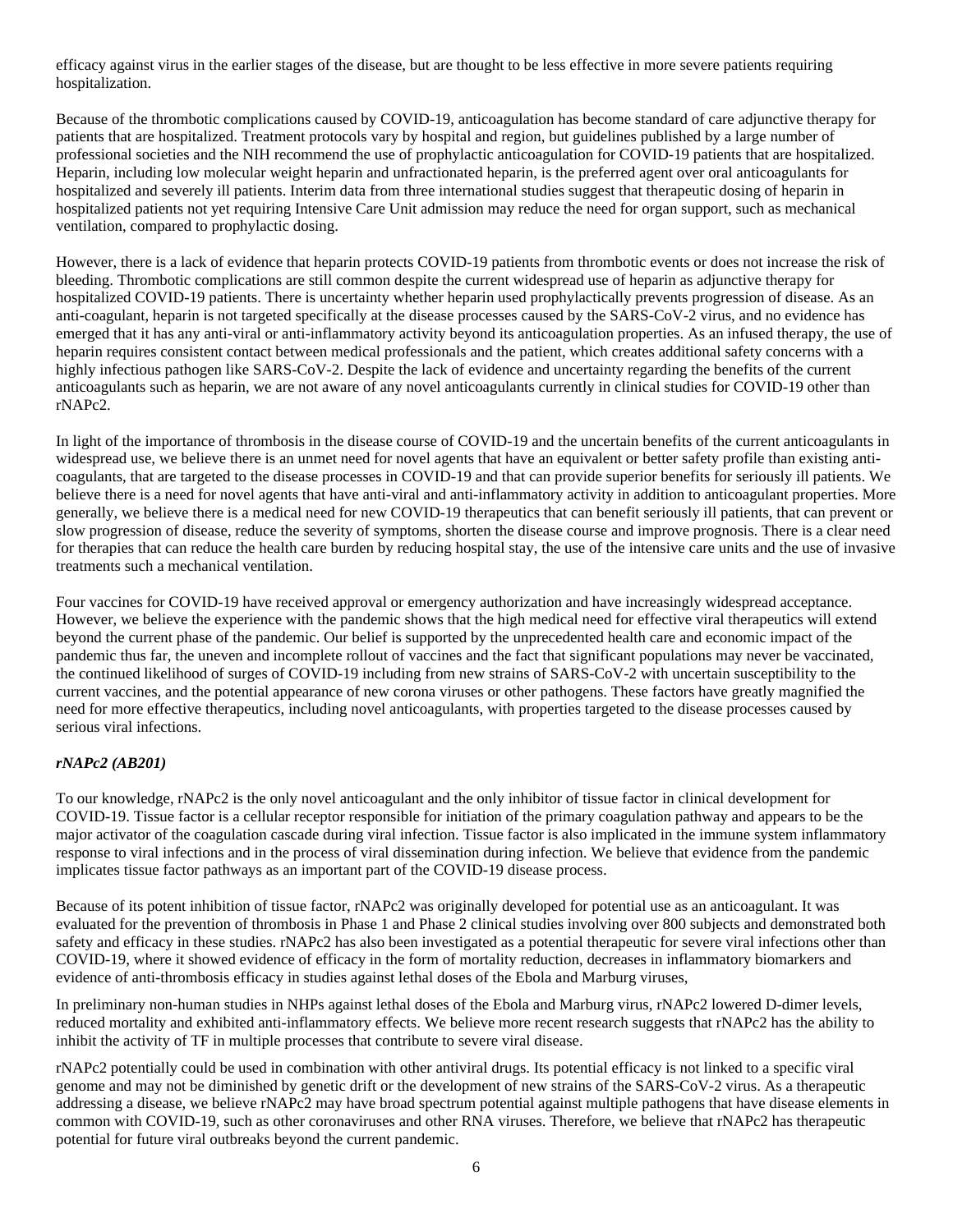rNAPc2 is a single-chain, 85 amino acid, recombinant protein administered subcutaneously, that has previously been evaluated under three FDA Investigational New Drug, or IND, applications in six Phase 1 and three Phase 2 clinical studies in the United States and Europe. These clinical trials primarily examined the safety, dosing and anticoagulation effects of rNAPc2 in patients with acute coronary syndromes, in patients undergoing knee replacement surgery and in patients undergoing percutaneous coronary interventions. In these trials, involving more than 800 human patients with over 700 exposed to drug, rNAPc2 was generally well-tolerated with a safety profile comparable to commercially available anticoagulants. rNAPc2 is manufactured in an engineered yeast strain by an established methodology following current Good Manufacturing Practices, or cGMP, and we believe this process can be readily scaled to commercial quantities.

# *The ASPEN Phase 2b Clinical Trial*

The ASPEN Phase 2b clinical trial is a randomized, multi-center, international clinical trial evaluating two dose regimens of rNAPc2 versus heparin prescribed per local standard of care intended to enroll approximately 100 hospitalized SARS-CoV-2 positive patients that also have elevated D-dimer levels. The primary endpoint of the trial is safety and change in D-dimer level from baseline to Day 8 relative to standard of care heparin. D-dimer is a biomarker commonly used for assessing coagulation activation, which is elevated (greater than 0.5) in approximately 70% of hospitalized COVID-19 patients and is directly associated with adverse clinical outcomes.

#### *Atrial Fibrillation in Heart Failure*

#### *Market Background and Opportunity*

Heart failure is a chronic condition in which the heart is unable to pump enough blood to meet the body's needs. HF has numerous serious consequences, including severe impacts on quality of life, increased hospitalizations, loss of economic productivity, and premature death. HF is a leading cause of death in the developed world, and despite the availability of multiple effective drug classes, mortality due to HF is increasing. According to the 2020 American Heart Association, or AHA, Heart Disease and Stroke Statistics, there were an estimated 6.2 million Americans aged 20 years or more with HF in 2016, projected to increase to between 8.3 million and 10.7 million by 2030. One of the fundamental classifications of heart failure is based on the percentage of blood in the left ventricle of the heart that is ejected with each heartbeat, known as ejection fraction or EF. The spectrum of HF includes HF in which EF is 50% or more and is considered preserved ejection fraction, known as HFpEF; HF in which the EF is less than 40%, considered reduced ejection fraction, or HFrEF; and HF in which the EF is at least 40%, but less than 50%, sometimes referred to as mid-range ejection fraction, known as HFmrEF. Together, HFmrEF and HFpEF, that is HF with  $EF \geq 40\%$ , comprise more than half of all chronic HF in the United States and Europe. In 2012, the economic cost of HF in the United States was estimated to be nearly \$31 billion, of which two-thirds, or over \$20 billion, was attributable to direct medical costs.

Atrial fibrillation, the most common sustained cardiac arrhythmia, is a serious disorder in which the normally regular and coordinated contraction pattern of the heart's two small upper chambers, or the atria, becomes irregular, rapid and uncoordinated. AF can have significant quality of life impacts and potentially serious medical consequences, including increasing the risk of stroke and other cardiovascular problems. In individuals with HF, AF contributes to the disease processes that lead to the progression of HF and worsening of clinical outcomes. AF is considered an epidemic cardiovascular disease and a major public health burden, similar to HF. The estimated number of individuals with AF globally in 2015 was 33.3 million. According to AHA Heart Disease and Stroke Statistics Reports from 2017-2020, the prevalence of AF in the United States was estimated to be 5.2 million people in 2015. In the European Union, the prevalence of AF was estimated to be 8.8 million (age 55 and over) in 2010. It is estimated that AF costs the U.S. economy about \$6.0 billion annually.

AF and HF share many of the same risk factors and commonly occur together.It has been estimated that 30-60% of HF patients will also develop AF, with this incidence increasing in HF patients with higher EF; we estimate that 40-60% of HF patients with EF  $\geq$  40% will also be diagnosed with AF.

#### *Medical Need and Current Therapy*

The goals of current medical therapy for AF are to provide anticoagulation to reduce the risk of stroke, and also either maintain sinus rhythm (known as rhythm control), or reduce the high heart rate caused by AF (known as rate control), in both cases to minimize patient symptoms and reduce the risk of further complications and disease progression. Unfortunately, the current treatment options for treating AF in patients with HF have significant limitations.

Beta-blockers are considered standard of care for the treatment of HF patients, including in patients with co-morbid AF. They are also viewed as foundational therapy to treat AF in HF patients for their ability to provide rate control. Their safety in this patient population is well established.

However, current beta blockers approved for HF patients are only modestly effective at providing rhythm control, and none are FDA approved for this indication. Importantly, none of these drugs have been shown to be effective for treating HF in patients with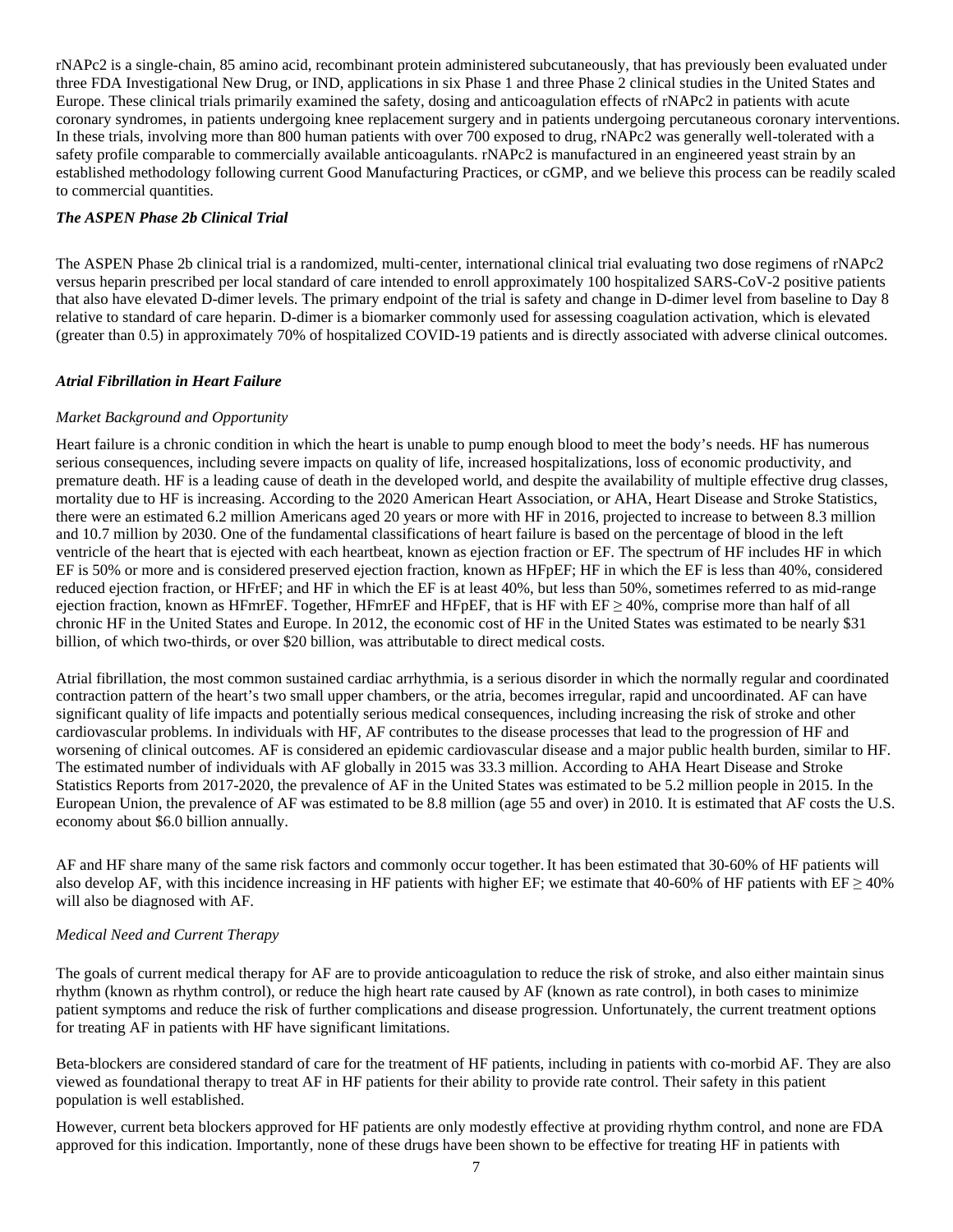$EF \ge 40\%$ , so they are currently used off-label in this setting. When used for rate control, these drugs can cause bradycardia, a condition in which the heart rate drops below a safe threshold, which often leads to dose reductions and potential loss of the drug's treatment effect. Furthermore, recent evidence indicates that the mortality and other clinical benefits of these beta blockers are uncertain when sustained or permanent AF is present.

Anti-arrhythmic drugs are a drug class that is often prescribed to provide rhythm control. These drugs are frequently used in patients with both HF and AF when a rate control strategy using a beta blocker fails to control the patient's symptoms. However, these agents have significant safety issues, For example, in the United States, anti-arrhythmic drug therapy for AF used in addition to beta-blockers is generally confined to the drugs amiodarone and dofetilide, which have multiple safety and toxicity concerns. Because of these concerns, physicians treating HF patients seek to limit the use of these anti-arrhythmic drugs.

Non-pharmacologic interventions such as catheter ablation and electrical cardioversion (ECV), are also used to treat AF in patients with HF. Catheter ablation is now guideline-recommended in this patient population and its use is increasing. However, it is not a replacement for drug therapy; it is invasive, expensive and generally impermanent. Drug therapy, including beta blockers, is generally continued in patients post-ablation, both for rhythm control and for HF benefit. ECV is expensive and less permanent than ablation, but like ablation, post-ECV patients will generally remain on drug therapy to treat their AF and HF, including beta-blockers.

In light of the serious medical consequences presented by AF in the presence of HF as well as, the limitations of current therapies, we believe there is an unmet need for a drug therapy that can provide greater rhythm control compared to the current standard of care; can reduce the need for toxic anti-arrhythmic drugs, catheter ablation, and electrical cardioversion; can provide effective rate control with a lower risk of treatment-limiting bradycardia; and can provide foundational beta-blocker benefits for HF. This need is particularly significant for HF patients with  $EF \geq 40\%$ , for whom there are few approved or Class I guideline-recommended drug therapies.

#### *Gencaro Clinical Development*

#### *The GENETIC-AF Phase 2B Clinical Trial*

GENETIC-AF enrolled 267 patients from the United States, Canada and Europe. The primary analysis compared the evidence of safety and efficacy of Gencaro versus an active comparator, TOPROL-XL. The primary endpoint of the trial was time to first event of AF/AFL or ACM during a 24-week follow-up period after the establishment of sinus rhythm. Randomized patients had a  $EF \le 55\%$ , a history of AF in the past 6 months, and the beta-1 389 arginine homozygous genotype that we believe responds best to Gencaro. Laboratory Corporation of America, or LabCorp, developed the genetic test, obtained an Investigational Device Exemption, or IDE, from the FDA and provided the companion diagnostic test and services to support our GENETIC-AF clinical trial.

For the primary endpoint of time to AF recurrence, Gencaro demonstrated a similar treatment benefit in the overall population  $(p = 0.961)$  compared to the active comparator, TOPROL-XL. However, based on further analysis of the trial, we believe we have identified a population that shows greater response to Gencaro compared to TOPROL-XL across multiple important clinical assessments, including the primary endpoint of time to AF recurrence, maintenance of normal sinus rhythm, cumulative AF burden, and AF-related clinical interventions and complications. We plan to study this population in our Phase 3 clinical trial.

These further analyses of the GENETIC-AF population (shown in the table below) demonstrated that Gencaro, as compared to metoprolol, reduced AF burden, improved maintenance of sinus rhythm and lowered the need for additional rhythm control interventions.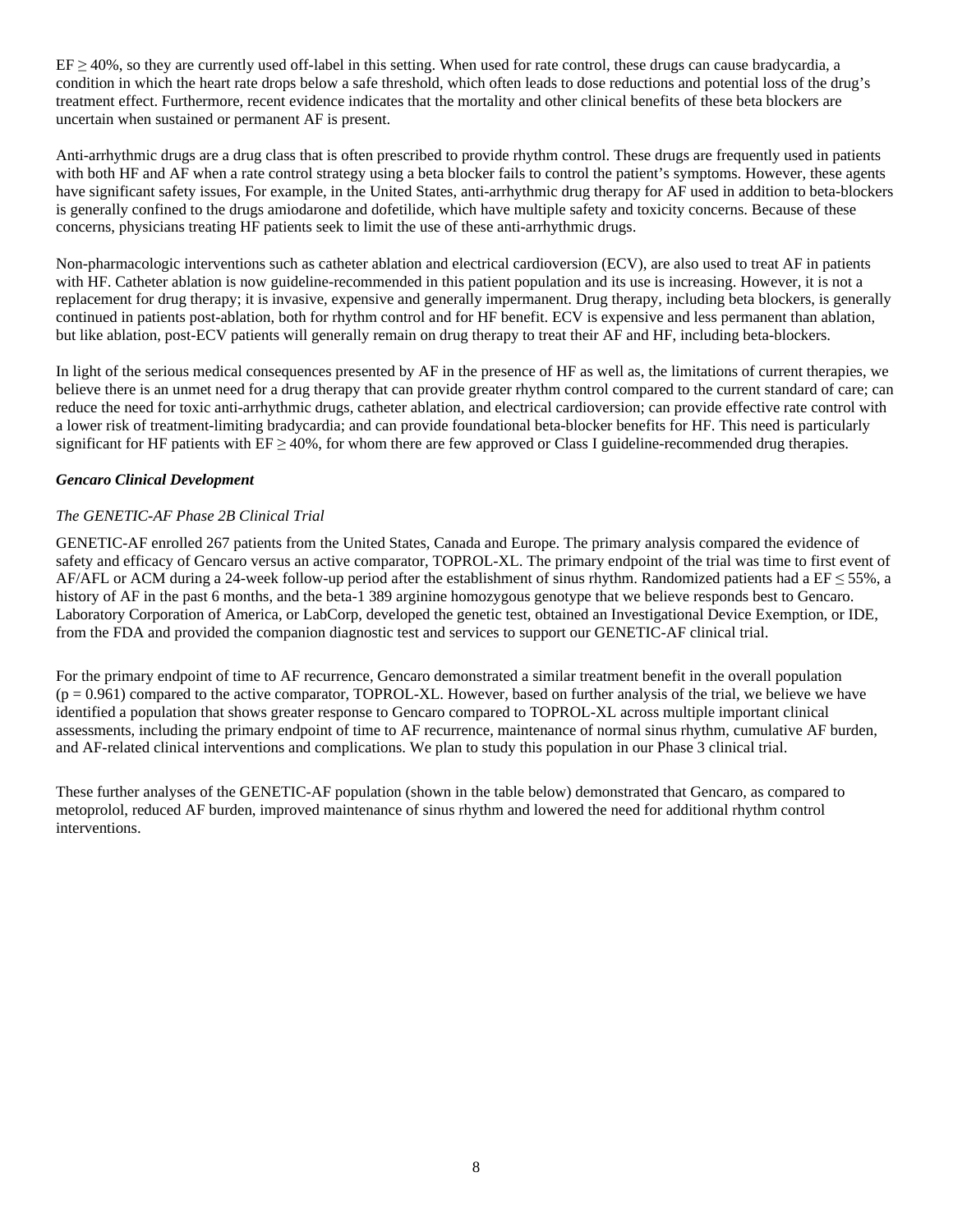| <b>Endpoint</b>                                                                                                                   |                |                                        | <b>Entire GENETIC-AF Cohort</b>                           |                                          |                                          |  |
|-----------------------------------------------------------------------------------------------------------------------------------|----------------|----------------------------------------|-----------------------------------------------------------|------------------------------------------|------------------------------------------|--|
| Time to 1 <sup>st</sup> AF/AFL/ACM<br>(Primary Endpoint)                                                                          |                |                                        | 1.01<br>(neutral)                                         | (0.71, 1.42)<br>$p = 0.961$<br>$N = 267$ |                                          |  |
| <b>Cumulative 24-week AF Burden</b><br>(substudy)                                                                                 |                |                                        | 0.64<br>$(\frac{136}{6})$                                 | (0.46, 0.86)<br>$p = 0.002$<br>$N = 67$  |                                          |  |
| <b>AF Burden at Week 24</b>                                                                                                       |                |                                        | 0.45<br>(155%)                                            | (0.39, 0.50)<br>p < 0.001<br>$N = 67$    |                                          |  |
| <b>ECGs in Normal Sinus Rhythm</b>                                                                                                |                |                                        | 1.39<br>$(139\%)$                                         | (1.22, 1.58)<br>p < 0.001<br>$N = 257$   |                                          |  |
| <b>AF Interventions</b><br>(ECVs, Ablations, & Class 3 AA Drugs)                                                                  |                |                                        | 0.68<br>$(\frac{132\%}{2})$                               | (0.50, 0.91)<br>$p = 0.011$<br>$N = 257$ |                                          |  |
| Bradycardia prevalence<br>(Buc. vs. met., $VR < 60$ bpm)                                                                          | 0.39<br>(161%) | (0.31, 0.49)<br>P < 0.001<br>$N = 256$ | <b>Dose reductions</b><br>(pts. w/bradycardia vs. non-b.) | 4.25<br>(14X)                            | (2.06,<br>9.60<br>P < 0.001<br>$N = 257$ |  |
| Time to first AF/AFI/ACM treatment effect = hazard ratio (95% CI) AF burden = % time in AF per day Cumulative AF burden treatment |                |                                        |                                                           |                                          |                                          |  |

Time to first AF/AFL/ACM treatment effect = hazard ratio (95% CI). AF burden = % time in AF per day. Cumulative AF burden treatment effect = AUC ratio (i.e., AUC<sub>BUC</sub>/AUC<sub>MET</sub>) over 24-week follow-up period with significance assessed via null permutation. AFB at Week 24 = Instantaneous estimates of average daily AF burden at week 24 with comparison between groups expressed as the ratio of the estimates and tested for significance using a Wald test. Normal Sinus Rhythm = total # ECGs in sinus rhythm with ventricular rate ≥ 60 and ≤ 100 bpm during efficacy follow-up period. AF Interventions = ECV, ablation, or guideline-recommended antiarrhythmic use during efficacy follow-up period. Treatment effect for normal sinus rhythm, AF interventions and bradycardia = prevalence rate ratio (i.e.,  $PRR_{BUC}/PRR_{MET}$ ) modeled to test significance using Poisson regression.

Treatment with Gencaro was associated with a 36% reduction in cumulative AF burden over 24 weeks of follow-up compared to metoprolol, leading to a 55% reduction in AF burden at the end of 24 weeks. Consistent with the results in the device substudy, there was a 39% increase in the prevalence of ECGs demonstrating normal sinus rhythm in the overall study population. Treatment with Gencaro also led to a 32% lower utilization of adjunctive rhythm control therapies, including electrical cardioversion, catheter ablation and antiarrhythmic drug therapy. There was also a 61% reduction in bradycardia with Gencaro versus metoprolol. The consequence of bradycardia is a reduction in beta-blocker dose, which 4.2-fold higher in patients exhibiting bradycardia than without bradycardia.

# *The BEST Phase 3 Heart Failure Trial*

The effect of Gencaro on heart failure endpoints in an advanced HFrEF population was evaluated in the 2,708 patient, placebo controlled Phase 3 BEST clinical trial co-sponsored by the NHLBI and Department of Veterans Affairs. In addition to the parent population, BEST included a 1,040 patient DNA substudy that evaluated the effects of adrenergic receptor, or AR, polymorphisms on Gencaro effectiveness. The BEST trial was terminated early because, after positive mortality results from two HF trials involving other beta-blockers had been reported, a substantial number of BEST trial investigators concluded that it was unethical to continue to give placebo to BEST trial participants. Our reanalysis of the BEST results in accordance with the FDA approved, pre-specified statistical analysis plans (which had not been performed by the sponsors of BEST) demonstrated a 13% risk reduction on the primary endpoint of ACM in the BEST trial with a p-value of 0.053. The risk reduction on HF clinical efficacy endpoints such as mortality and hospitalization ranged from 34% to 48% in this beta-1 389 arginine homozygous genotype. The DNA substudy revealed that Gencaro exhibited greater efficacy in patients homozygous for the beta-1 389 arginine homozygous genotype (*ADRB1* Arg389Arg), encoding for receptors that exhibit higher function and greater affinity for norepinephrine compared to the patients who did not have the beta-1 389 arginine homozygous genotype (i.e., beta-1 389 Gly carriers). In the 47% of BEST trial patients with a *ADRB1* Arg389Arg genotype Gencaro reduced (p <0.05) the primary endpoint of mortality or heart transplantation by 43%, all-cause mortality, cardiovascular mortality, heart failure hospitalizations, heart failure progression, development of atrial fibrillation, and incidence of ventricular tachycardia or ventricular fibrillation with degrees of reduction (effect sizes) ranging from 34% (heart failure progression) to 74% (atrial fibrillation). Beta-1 389 Gly carriers had no statistically significant reduction in any endpoint.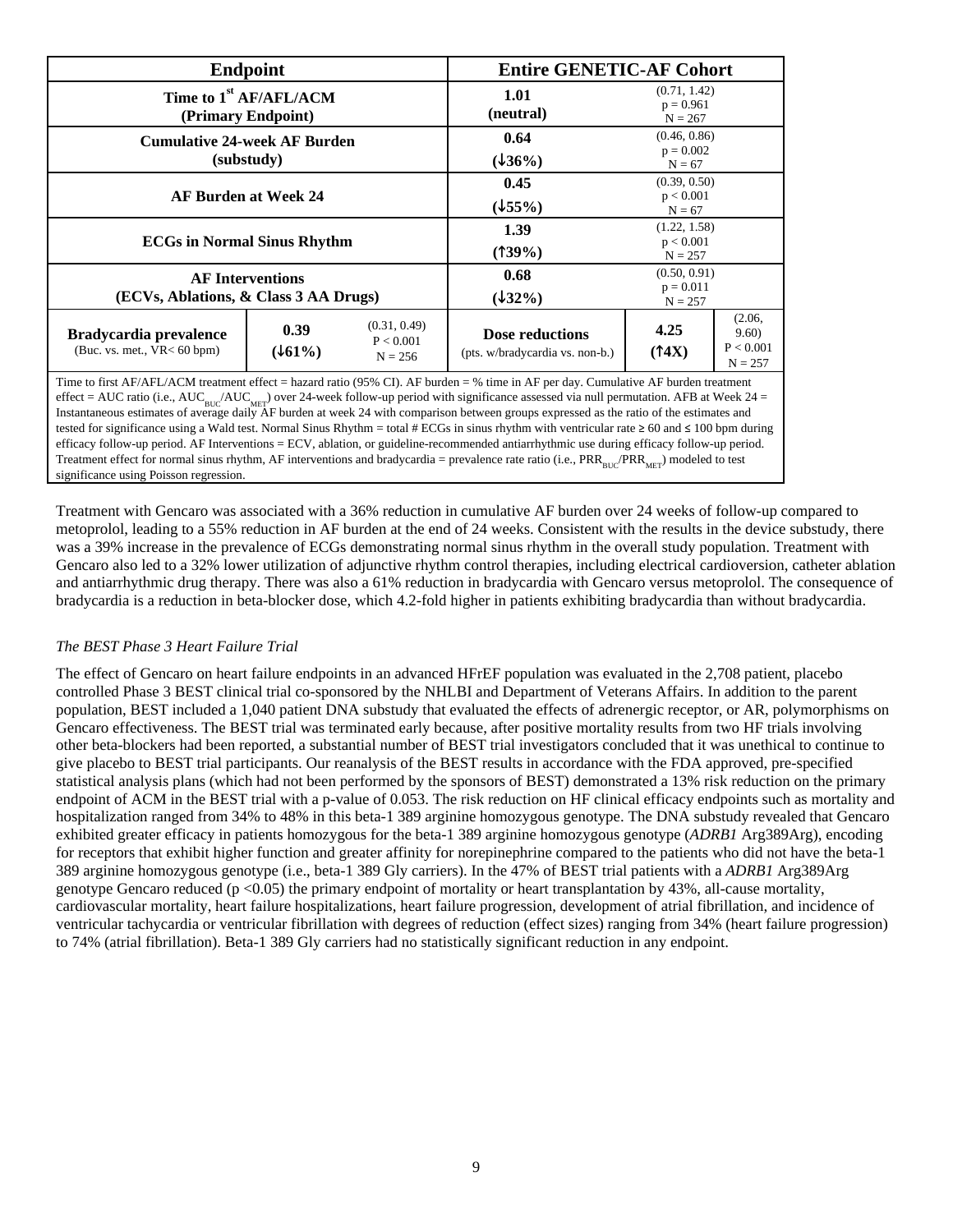#### *Pharmacology and Pharmacogenetics of Gencaro*

Gencaro (bucindolol hydrochloride) is a nonselective (blocks both beta-1 and beta-2 adrenergic receptors) beta- receptor blocking agent with mild vasodilator properties. This combination of properties initially placed Gencaro in the "3rd Generation" category of beta-blockers that is based on the strategy of their development. When its pharmacogenetic properties were elucidated and its development became pharmacogenetically based, we subsequently considered Gencaro a fourth-generation beta-blocker. The dominant beta-receptor on human heart cells is the beta-1, with smaller number of beta-2 receptors present. Importantly, beta-2 receptors are also present on adrenergic nerve terminals in the heart, where they regulate the release of the neurotransmitter norepinephrine, or NE. The blocking of these receptors prevents them from binding with other molecules, primarily NE, which activates these receptors to release more NE. We believe Gencaro has two unique anti-adrenergic properties not possessed by other beta-blockers currently approved for the treatment of HF: (1) it is moderately sympatholytic, i.e., by blocking beta-2 receptors on adrenergic nerves it lowers adrenergic drive to a level that can be detected on measurements of central or systemic venous NE levels, and, (2) through "inverse agonism," as it binds to a polymorphic "389 arginine" form of heart cell beta-1 receptor in isolated human heart preparations it promotes the inactivation of the active-state of this receptor. These properties, as described below, were observed to interact with receptor polymorphisms in such a way that we believe targeting a specific genotype of the beta-1 receptor gene (known as ADRB1) could improve the therapeutic response of patients. We believe Gencaro's efficacy is enhanced in patients with the beta-1 389 arginine homozygous genotype (*ADRB1* Arg389Arg), which has been shown to be present in approximately 50% of the North American and European general populations. To date no other beta-blocker has been shown to possess pharmacological sympatholysis, or beta-1 AR inverse agonism in human heart preparations. We believe that Gencaro's sympatholytic and beta-1 AR inverse agonist properties contribute to its enhanced lowering of HF and arrhythmia event rates in patients who have an *ADRB1* Arg389Arg genotype.

#### *Gencaro Clinical and Regulatory Strategy*

We intend to advance Phase 3 clinical development of Gencaro as a therapy for HF patients with AF, focusing on HF with  $EF \ge 40\%$ . The regulatory strategy for Gencaro is to obtain an initial approval to treat AF in a HF population with  $EF \geq 40\%$  and  $\leq 55\%$  and the beta-1 389 arginine homozygous genotype; the population demonstrating the greatest efficacy in the Phase 2B GENETIC-AF clinical trial. Indication expansion for Gencaro will focus on genotype-positive HF patients with EF >55%, which we believe would substantially expand the addressable patient population, if successful. We have obtained an SPA agreement with the FDA to conduct a single, 400-patient Phase 3 clinical trial that, if successful at a statistical threshold of  $p \le 0.01$ , may be sufficient to support an NDA for the marketing approval of Gencaro.

The clinical trial design is similar to GENETIC-AF, including the active comparator, TOPROL-XL, and the primary endpoint of time to AF or atrial flutter, or AF/AFL, recurrence or mortality during a 6-month follow-up period. The planned clinical trial will use a standard significance criterion of  $p \le 0.05$  for the primary endpoint; however, if the primary endpoint is significant with a p-value ≤ 0.01, then this single Phase 3 clinical trial may be sufficient for regulatory approval per the SPA agreement. The NDA submission for Gencaro is eligible for expedited review in the United States under the Fast Track development program. that was granted to Gencaro in 2015. Based on the use of this same endpoint in GENETIC-AF it is anticipated that ≥90% of the primary events will be due to recurrent AF/AFL. Secondary objectives will examine other important endpoints, such as AF burden and AF treatmentrelated interventions. The planned clinical trial will use a standard significance criterion of  $p \leq 0.05$  for the primary endpoint; however, if the primary endpoint is significant with a p-value  $\leq 0.01$ , then this single Phase 3 clinical trial may be sufficient for regulatory approval per the SPA agreement.

# *The Gencaro Test*

If approved, we believe that Gencaro will be the first cardiovascular drug to be integrated with a companion diagnostic. This would be a test for the patient genotype approved for the drug, and could be performed by a variety of laboratory processes or platforms.

In collaboration with LabCorp, we developed one such genetic test, obtained an IDE from the FDA and used this test in our GENETIC-AF clinical trial. We retain all rights to this particular test platform, and we believe it could be used for commercialization. Future clinical trials of Gencaro, including PRECISION-AF, are expected to use a similar diagnostic test to identify the patient's receptor genotype. We believe the Gencaro Test could be developed and commercialized through one or more diagnostic providers, by the company marketing Gencaro, or a combination of approaches. We also believe that point of care genetic tests, which could be performed during the patient's visit to the physician, will be part of the commercialization strategy for Gencaro.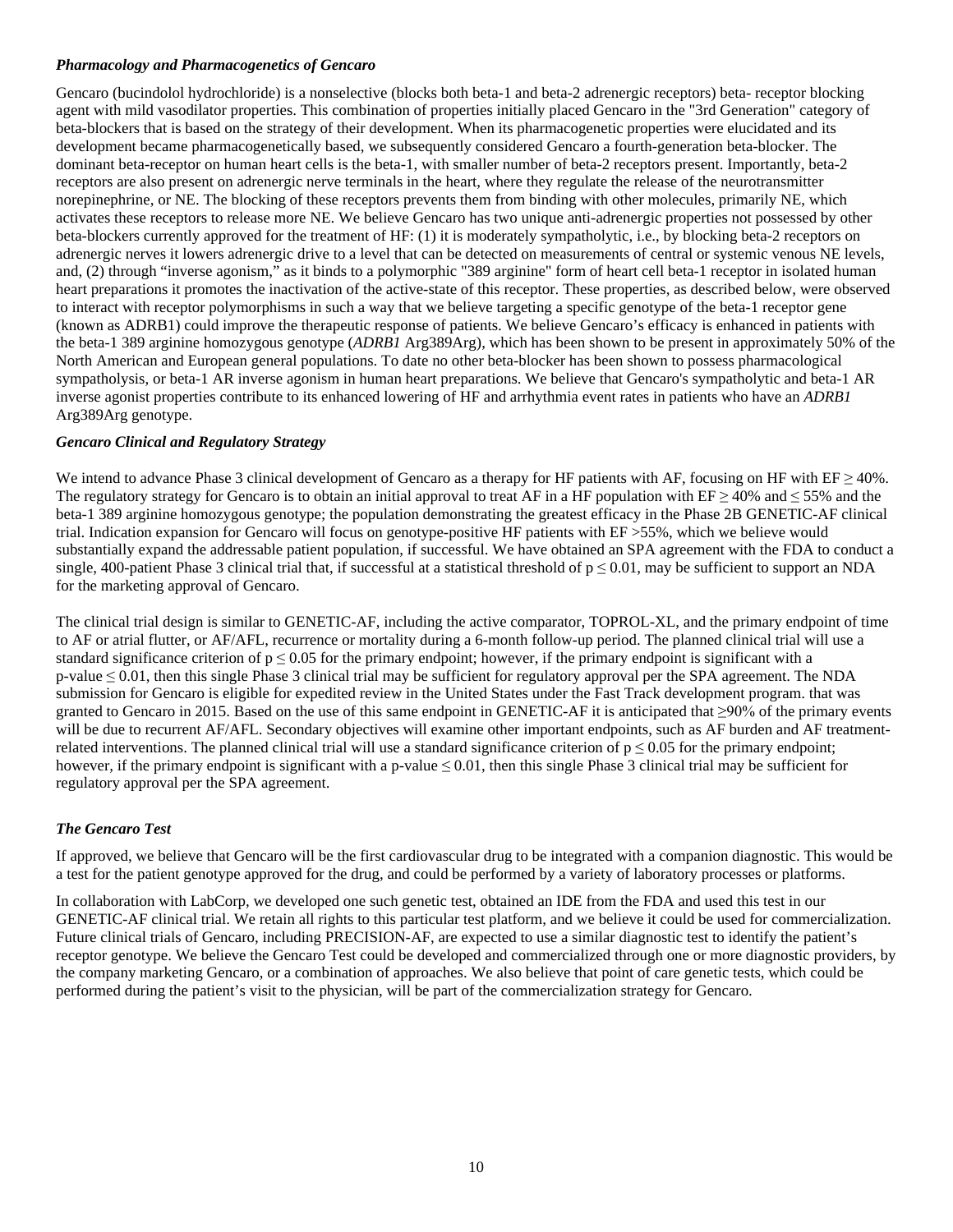# *Development Pipeline*

Our lead product candidates are rNAPc2 (AB201) as a potential treatment for patients hospitalized with COVID-19, and Gencaro<sup>™</sup> (bucindolol hydrochloride) for the treatment of atrial fibrillation in patients with chronic heart failure.

With the COVID-19 pandemic of 2020, rNAPc2 was identified as a potential treatment for diseases caused by viruses, initially focusing on patients hospitalized with COVID-19, the disease syndrome caused by the SARS-CoV-2 virus. Because of the severity of the COVID-19 pandemic and the impact on our Gencaro program, we transitioned our development work and capital allocation to designing a Phase 2b and potential Phase 3 clinical trial program for rNAPc2. We are currently enrolling patients in the Phase 2b portion of the program and, with positive results from that trial, expect it to be sequentially followed by Phase 3 using a common protocol for both trials.

Our lead cardiovascular product candidate, Gencaro, is a potential treatment for HF patients with AF. Gencaro (bucindolol hydrochloride) is a pharmacogenetic-targeted beta-adrenergic receptor antagonist with mild vasodilator properties that is considered a fourth-generation beta-blocker based on its novel pharmacogenetic profile. We believe the treatment of AF in HF patients with  $EF \geq 40\%$  is an unmet medical need with a near term and straightforward regulatory pathway.

Our plan is to obtain an initial approval for Gencaro to treat AF in a genotype specific HF population; HF patients with  $EF \ge 40\%$  and the genotype we studied in the Phase 2B GENETIC-AF clinical trial. We believe that, if approved, there are additional indication expansion opportunities for Gencaro in other AF populations. We continue to evaluate the feasibility and potential timing for initiating PRECISION-AF relative to the COVID-19 pandemic. We may seek additional capital or a strategic partnership for the Phase 3 clinical trial and potential commercialization of Gencaro.

AB171 is a thiol-containing derivative of isosorbide mononitrate. Pre-clinical data indicate that AB171 may have antioxidant properties and may be favorably differentiated from other nitrates for prevention of myocardial remodeling, anti-atherosclerotic effects and the loss of effectiveness when used as a sustained therapy. We believe the unique pharmacology of AB171, coupled with targeting to genetically identified enhanced response subpopulations that we have identified, has the potential to translate to better long-term responses than currently available treatments in indications such as HF and PAD.

We also have exclusive pharmacogenetic and other patent rights to drug targets and candidates that have potential indications in cardiovascular disease, oncology and other therapeutic areas. We may seek partners to assist us in the development of these candidates or who may license them. We may also seek funds to advance the development of the compounds on our own.

# *Financial Resources*

To support the continued development of rNAPc2 and Gencaro, we will need additional financing to fully fund the planned clinical trials, and our general and administrative costs through the clinical trials' projected completion and potential commercialization. Considering the substantial time and costs associated with the development of rNAPc2 and Gencaro and the risk that we may be unable to raise a significant amount of capital on acceptable terms, we are also pursuing co-development and commercialization partnering opportunities with large pharmaceutical and/or specialty pharmaceutical companies and may pursue a strategic combination or other strategic transactions. If we are delayed in obtaining financing or are unable to complete a strategic transaction, we may discontinue our development activities on rNAPc2 or Gencaro or discontinue our operations.

We believe our cash and cash equivalents as of December 31, 2020, together with the \$23.3 million of net proceeds raised through February 2021 from sales of our common stock, will be sufficient to fund our operations through the end of fiscal year 2022. Conducting a Phase 3 rNAPc2 clinical trial or the Phase 3 PRECISION-AF trial would likely require additional financing. However, changing circumstances may cause us to consume capital significantly faster or slower than currently anticipated. We have based these estimates on assumptions that may prove to be wrong, and we could exhaust our available financial resources sooner than we currently anticipate; therefore, we may have to raise additional capital for other clinical trials of rNAPc2. Initiating any Phase 3 clinical trial of Gencaro is dependent on sustained improvement in the COVID-19 pandemic to the point of being able to recruit patients for a cardiovascular clinical trial and will require additional financing.

In 2017, we entered into a sales agreement with a placement agent to sell, from time to time, our common stock having an aggregate offering price of up to \$10.2 million, in an "at the market offering." In 2020, we further amended the sales agreement to increase the maximum aggregate value of shares which we may issue and sell from time to time under this sales agreement to \$32.4 million. This sales agreement terminated in July 2020. Under this sales agreement, we sold an aggregate of 3,302,159 shares of our common stock pursuant to the terms of such sales agreement, as amended, for aggregate gross proceeds of approximately \$32.3 million. Net proceeds received in this offering were approximately \$30.8 million, after deducting expenses for executing the "at the market offering" and commissions paid to the placement agent.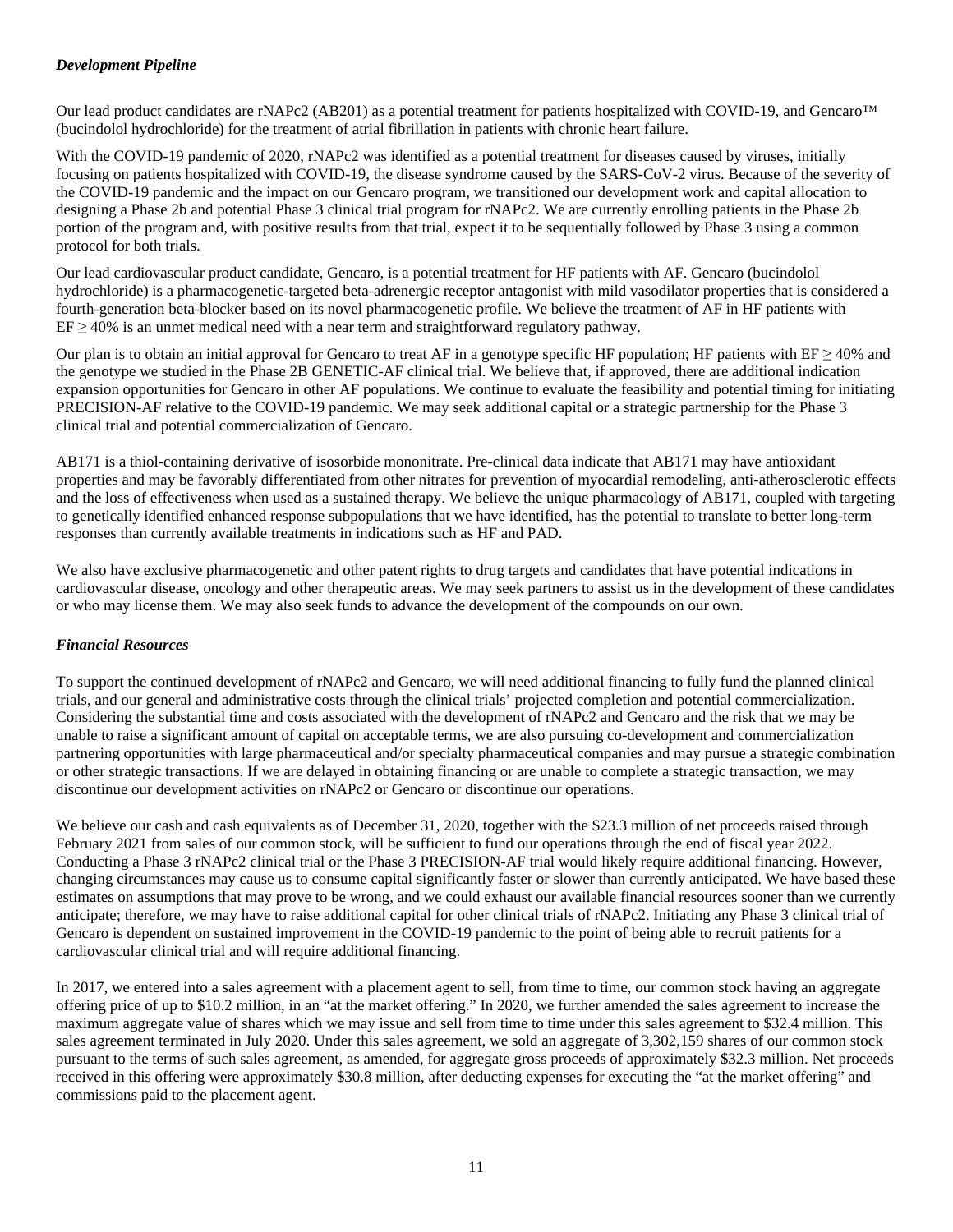In July 2020, we entered into a new sales agreement with a placement agent to sell, from time to time, our common stock having an aggregate offering price of up to \$54.0 million, in an "at the market offering." As of February 2021, we had sold an aggregate of 9,928,272 shares of our common stock pursuant to the terms of such sales agreement for aggregate gross proceeds of approximately \$54.0 million. Net proceeds received in this offering were approximately \$52.2 million, after deducting expenses for executing the "at the market offering" and commissions paid to the placement agent. We have sold all shares available under the current prospectus.

#### *Research and Development Expenses*

Our research and development expenses were \$5.0 million for the year ended December 31, 2020 as compared to \$1.8 million for 2019, an increase of approximately \$3.2 million. R&D expense in 2021 is expected to be higher than 2020, as we conduct the rNAPc2 (AB201) Phase 2b clinical trial.

#### *Licensing and Royalty Obligations*

#### *rNAPc2*

We own the clinical development program of rNAPc2, including Phase 2 clinical trials.

#### *Gencaro*

Our patent portfolios relating to Gencaro, including a patent that issued in 2021, are either owned by us or are subject to licenses that impose no royalty obligations or milestone payments relating to the further development, approval and commercialization of Gencaro.

We are also a party to licenses for patents relating to Gencaro that are now expired. We believe that there are no future milestone or royalty obligations that will be payable under these licenses.

#### *Competition*

#### **rNAPc2**

rNAPc2 is the only novel compound that we believe is in clinical development for the treatment of COVID-19. Other trials for this condition are evaluating various doses/regimens of approved anti-thrombotic agents, predominantly heparins. Though heparin therapy is considered standard therapy for all hospitalized patients, and is believed to provide some benefit based on interim clinical trial data, the degree of this benefit is uncertain and many patients receiving heparin therapy develop serious COVID-19 disease and thrombotic complications. Moreover, three major clinical trials exploring heparin therapy in these patients have stopped enrolling intensive care unit COVID patients due to lack of efficacy. These trials, which are comparing prophylactic versus therapeutic dose heparins, are continuing in less severe patients. The pathology of thrombosis in COVID-19 may explain the limitations of heparin treatment. This pathology is believed to be an inflammatory thrombosis with immune endothelialitis. Thus, we believe rNAPc2 may better address COVID-19-associated thrombosis than heparin.

#### **Gencaro**

Current HF treatments include three beta-blockers approved for HF in the Unites States. However, their efficacy in providing control of the arrhythmia caused by AF, or rhythm control, is only mild. It is also now acknowledged that evidence is lacking that the approved beta-blockers provide outcome benefits for patients who develop permanent AF. Furthermore, these drugs have not demonstrated efficacy for HF patients with  $EF \ge 40\%$ , which is the focus of the Gencaro development program. Current AF treatments include pharmaceutical, procedural or device intervention. There are several antiarrhythmic drugs approved by the FDA for the treatment and/or prevention of recurrent AF. However, these drugs have safety and/or administration concerns and all but one have contraindications or label warnings regarding their prescription in patients with HF.

Drugs that are currently approved or used for the treatment or prevention of AF in HF either have not demonstrated efficacy in these patients, or have notable risks due to adverse side effects or lack sufficient efficacy. Therefore, in HF, and specifically in HF patients with  $EF \ge 40\%$ , we believe there is a substantial unmet medical need for AF therapies that are more effective and have fewer side effects than those currently available. We believe that Gencaro's treatment of AF in HF patients could provide a more effective and safer pharmacotherapy than treatments currently used in these patients.

The pharmaceutical industry is highly competitive. We face significant competition from pharmaceutical companies and biotechnology companies that are researching and selling products designed to treat cardiovascular conditions. Most of these companies have significantly greater financial, product development, manufacturing, and commercial resources than we have.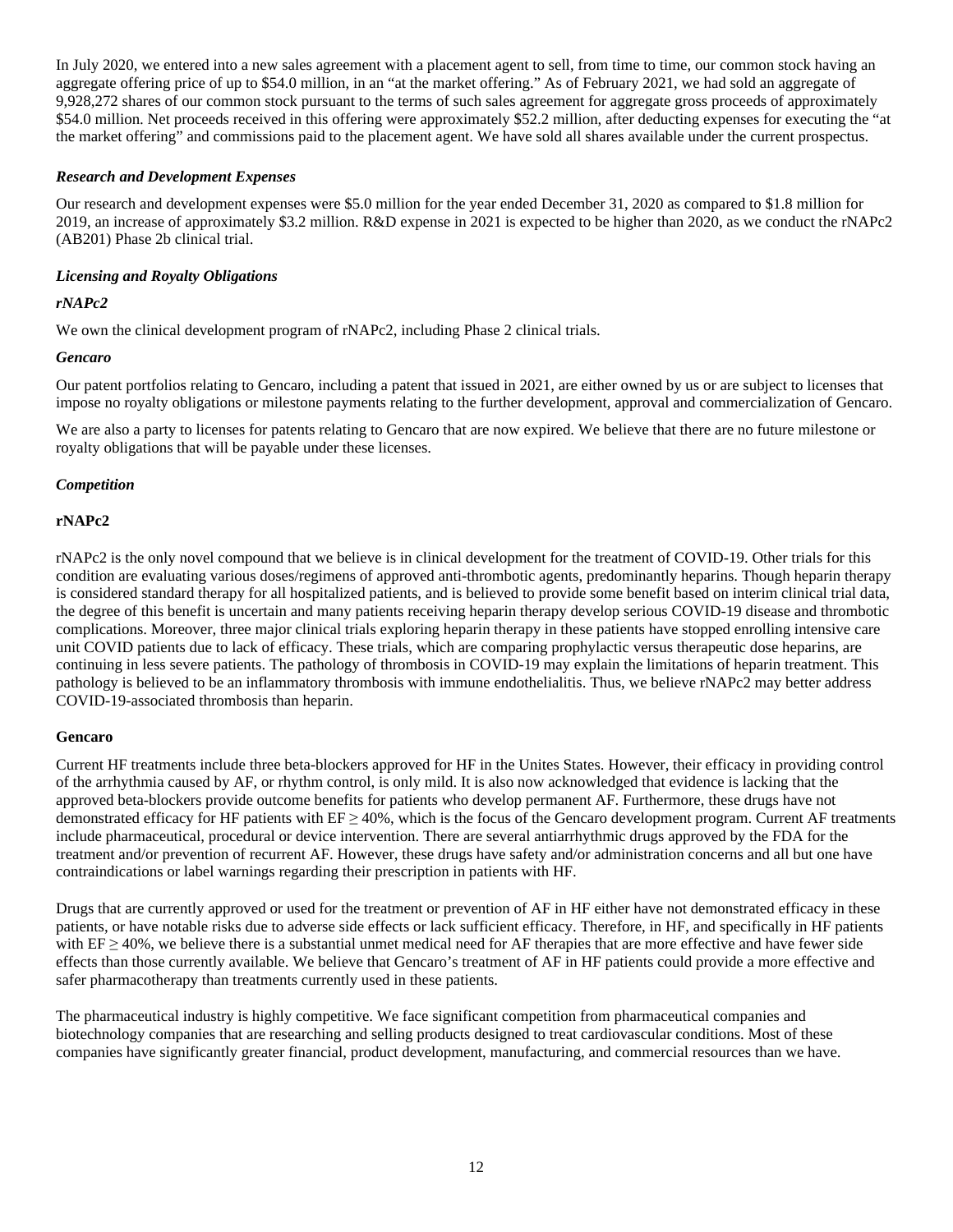If approved, some of the drugs which Gencaro would potentially compete with are generic in the United States and are used, though not approved or shown to be effective, for the treatment of AF or in HF patients with  $EF \ge 40\%$ . Gencaro could be priced at a premium compared to some of these therapies. In addition, Gencaro, if approved, would be prescribed in conjunction with a diagnostic test, adding additional procedures to the process of prescribing Gencaro, which could make it more difficult for us to compete against existing or future therapies.

# *Manufacturing and Product Supply*

rNAPc2 (AB201) is a single-chain, 85 amino acid recombinant protein that is manufactured using an engineered yeast strain. Multiple manufacturers of both drug substance and drug product have successfully produced rNAPc2 over its clinical development history. We outsource all manufacturing and analytical testing, and have selected third party contract manufacturing organizations, or CMOs, on the basis of their technical and regulatory expertise. We are actively working with these CMOs to produce additional drug substance and drug product to support potential Phase 3 development. rNAPc2 drug product is currently produced as an injectable formulation, and is stored frozen at -20°C in sterile glass vials. The product is administered subcutaneously.

Gencaro is a small molecule drug with an established manufacturing history. Multiple manufacturers of both the active pharmaceutical ingredients, or API, and drug product have successfully produced Gencaro for use in clinical trials over the course of its clinical development. We outsource all manufacturing and analytical testing of the Gencaro API and drug product. We have selected third party contract manufacturing organizations on the basis of their technical and regulatory expertise. Our approach with our contract manufacturing partners has been to replicate the manufacturing processes that were used to support the prior pivotal clinical trial with Gencaro, and to minimize any changes from these baseline processes, thereby reducing technical and regulatory risk. For API production, we contracted with Groupe Novasep which completed the drug substance registration batches successfully. The resulting drug substance was used to manufacture the drug product used in the clinical trial material for the Phase 2B clinical trial and is expected to be used in the proposed Phase 3 clinical trial.

For drug product production, we have contracted with Patheon, Inc. to manufacture the Gencaro tablets. Gencaro is produced in a tablet form, utilizing standard solid oral dosage processing techniques. Six separate dosage strengths have been manufactured, with the maximum recommended dose of 100mg twice daily. Registration batches were successfully completed by Patheon, Inc. and tablets from these runs were placed in cGMP storage to supply clinical trials. In addition, we contracted with a separate service provider for packaging and distribution of our clinical trial materials.

#### *Government Regulation*

Governmental authorities in the United States at the federal, state, and local levels and foreign countries extensively regulate, among other things, the research, development, testing, manufacture, labeling, promotion, advertising, marketing, distribution, sampling, and import and export of pharmaceutical and medical device products. In the United States, the FDA regulates these activities at the federal level pursuant to the Federal Food Drug and Cosmetic Act, or the FDCA, and the regulations promulgated thereunder. In Canada, Health Canada regulates these activities. In Europe, the Competent Authorities and Ethics Committees of the respective countries regulate these activities. In South America, the Health Authorities and Ethics Committees of their respective countries regulate these activities. We anticipate that all of our product candidates will require regulatory approval by governmental agencies prior to commercialization. The process of obtaining approval and the subsequent process of maintaining compliance with appropriate federal, state, local and foreign statutes and regulations require the expenditure of substantial time and financial resources. In addition, these statutes, rules, regulations and policies may change and our products may be subject to new legislation or regulations. Both before and after approval or clearance, failure to comply with the requirements of the FDA and other state and federal statutes can lead to significant penalties or could disrupt our ability to manufacture and sell these products. In addition, the FDA could refuse to provide certificates needed to export our products if the agency determines that we are not in compliance.

#### *Premarket Approval of Drugs*

FDA approval is required for marketing of any new drug, dosage form, indication, or strength. The steps required before new human therapeutic drug products are marketed in the United States and foreign countries include rigorous preclinical and clinical testing and other approval requirements by regulatory agencies, such as the FDA and comparable agencies in foreign countries. There is no guarantee that products will be approved in a specific timeframe or at all.

*Preclinical Phase*. Preclinical studies are generally conducted in the laboratory to identify potential drug candidates and to evaluate their potential efficacy and safety. These studies include laboratory evaluation of product chemistry, formulation and stability, as well as studies to evaluate short and long-term toxicity in animals. Preclinical studies are governed by numerous regulations, including but not limited to FDA's Good Laboratory Practices.

*Clinical Phase*. Before human clinical trials can commence, an Investigational New Drug, or IND, application, submitted to FDA must become effective. For an IND to become effective, the applicant must submit, among other things, information on design of the proposed investigation, reports necessary to assess the safety of the drug for use in clinical investigation, and information on the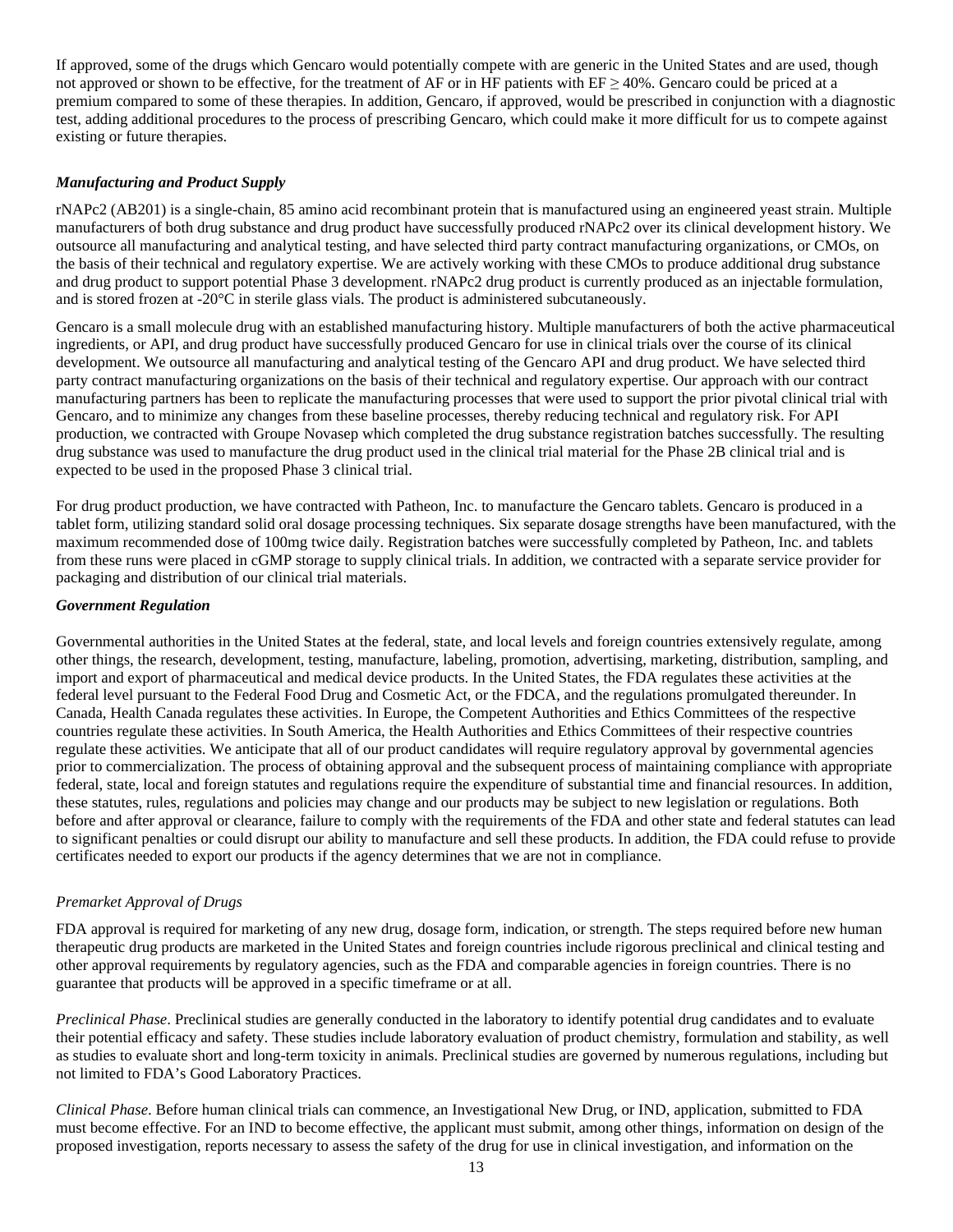chemistry and manufacturing of the drug, controls available for the drug, and primary data tabulations from animal or human studies. The clinical phase of development involves the performance of human studies, including adequate and well-controlled human clinical trials to establish the safety and efficacy of the product candidate for each proposed indication. Typically, clinical evaluation involves three sequential phases, which may overlap. During Phase 1, clinical trials are conducted with a relatively small number of subjects or patients to determine the early safety profile of a product candidate, as well as dose tolerance, absorption, and the pattern of drug distribution and drug metabolism. Phase 2 trials are conducted with groups of patients afflicted by a specific target disease to determine preliminary efficacy, optimal dosages and dosage tolerance and to identify possible adverse effects and safety risks. In Phase 3, larger-scale, multi- center trials are conducted with patients afflicted with a specific target disease over a longer term to confirm Phase 2 results and provide reliable and conclusive data supporting efficacy and safety of a drug as required by regulatory agencies for drug approval. The conduct of clinical trials is subject to extensive regulation. FDA may delay or suspend clinical trials through clinical holds.

*NDA Submission.* In the United States, the results of preclinical and clinical testing along with chemistry, manufacturing and controls information, are submitted to the FDA in the form of an NDA. Under the current Prescription Drug User Fee Act, or PDUFA, after submission of an NDA and payment, or waiver, of the required fee, the FDA's goal is to review most standard NDAs within 10 months from the time that a sponsor's application is accepted as filed by the FDA, which can occur within a 60-day window following the initial submission of the application. At the end of the 10 months, the FDA's goal is to issue a "complete response," or approve the NDA. While FDA's goal is to issue a complete response within 10 months, the process may take longer than 10 months, particularly if multiple review cycles are required. Gencaro has been granted Fast Track Designation which allows for a rolling review of a marketing application. A rolling review allows FDA to consider reviewing portions of an NDA before the sponsor submits the complete application.

In responding to an NDA, the FDA may grant marketing approval or deny the application if the FDA determines that the application does not satisfy the statutory and regulatory approval criteria. A denial may include a request for additional information, including additional clinical data and/or an additional Phase 3 clinical trial. Data from clinical trials are not always conclusive and FDA may interpret data differently than we interpret data. Under the Food and Drug Modernization Act of 1997, the FDA is authorized to approve a drug based on a single adequate and well-controlled study if such study and other confirmatory data are sufficient to establish the drug's effectiveness. However, it has long been the FDA's general position that the standard of proof of a drug's effectiveness generally requires at least two well-controlled and adequate Phase 3 clinical studies demonstrating statistically significant results as compared to a placebo or active control (with p-values of less than 0.05) with respect to the primary endpoint or endpoints of the trial.

In addition, in accordance with current FDA law and regulations, the FDA may refer a drug to an advisory committee for review prior to approval. Most new compounds are referred to an FDA advisory committee, which could add additional time to the review process. There is no guarantee that the advisory committee will recommend approval of a drug candidate. In some cases, FDA may require completion, within a specified time period, of additional clinical studies after approval, referred to as Phase 4 clinical studies, to monitor the effect of a new product and may prevent or limit future marketing of the product based on the results of these postmarketing programs. Furthermore, prior to granting approval, the FDA generally conducts an inspection of the facilities, including outsourced facilities that will be involved in the manufacture, production, packaging, testing and control of the drug substance and finished drug product for compliance with current Good Manufacturing Practice, or cGMP, requirements.

If the FDA approves the NDA, the sponsor is authorized to begin commercialization of the drug in accordance with the approval. Even if the FDA approves the NDA, the FDA may decide later to suspend or withdraw product approval if compliance with regulatory standards is not maintained or if safety problems are recognized after the product reaches the market. In addition, the FDA requires surveillance programs to monitor approved products that have been commercialized, and the agency has the power to require additional clinical studies, to require changes in labeling or to prevent further marketing of a product based on the results of these post-marketing programs. The FDA also has authority to request implementation of a risk evaluation and mitigation strategy, or REMS, that could restrict distribution of Gencaro or require us to provide additional risk information to prescribers. Whether or not FDA approval has been obtained, approval of a product candidate by comparable foreign regulatory authorities is necessary prior to the commencement of marketing of a product candidate in those countries. The approval procedures vary among countries and can involve additional testing. The time required to obtain approval may differ from that required for FDA approval.

*Post-approval Compliance.* If regulatory approval for a drug or medical device is obtained, the product and the facilities manufacturing the product are subject to periodic inspection and continued regulation by regulatory authorities, including compliance with cGMP, as well as labeling, advertising, promotion, recordkeeping, and reporting requirements, including the reporting of adverse events. In addition, the FDA closely regulates the post-approval marketing and promotion of drugs, including standards and regulations for labeling, promotion to health care professionals, direct-to-consumer advertising, off-label promotion, industry-sponsored scientific and educational activities and promotional activities involving the Internet. Drugs may be marketed only for the approved indications and in accordance with the provisions of the approved labeling. Companies are responsible for compliance with such requirements and would be responsible to ensure that all contract manufacturing organizations who perform work for them also comply with such requirements. Similarly, if a drug manufacturer hires contract sales representatives or consultants to promote its products, such organizations or individuals must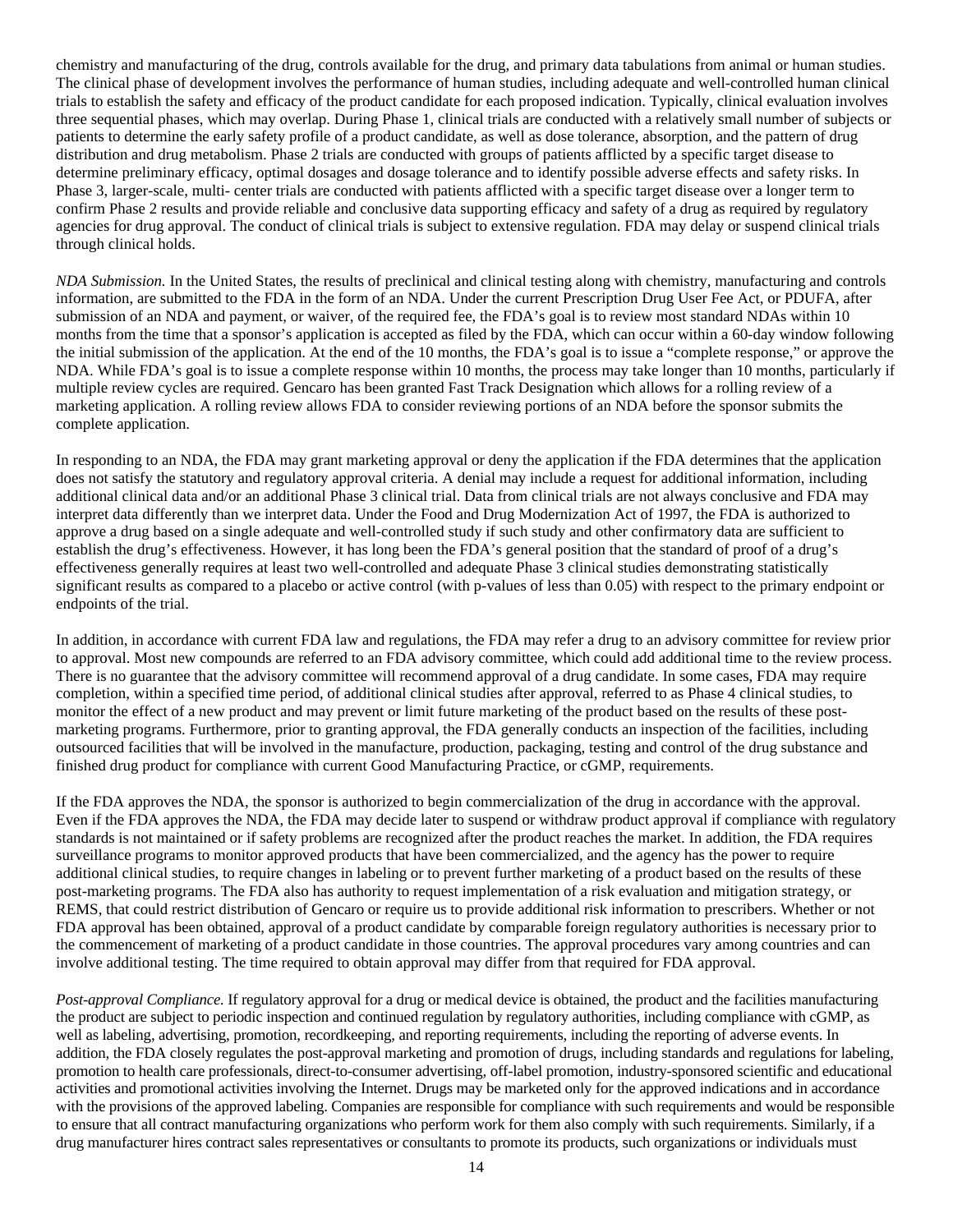comply with all of the same requirements applicable to the drug manufacturer. The FDA regularly inspects companies to determine compliance with cGMPs and other post-market requirements. Failure to comply with statutory requirements and the FDA's regulations can result in a variety of administrative or enforcement actions, including but not limited to an FDA Form 483 (which is issued by the FDA at the conclusions of an inspection when an investigator has observed any conditions that may constitute violations), a public warning letter, suspension or withdrawal of regulatory approvals, product recalls, product detentions, refusal to provide export certificates, seizure of products and criminal prosecution.

*Drug Price Competition and Patent Term Restoration Act of 1984.* Under the Drug Price Competition and Patent Term Restoration Act of 1984, also known as the Hatch-Waxman Act, Congress created an abbreviated FDA review process for generic versions of pioneer (brand name) drug products. The Hatch-Waxman Act also provides for patent term restoration and the award, in certain circumstances, of non-patent marketing exclusivities.

*Generic Drug Approval*. The Hatch-Waxman Act established an abbreviated FDA review process for drugs that are shown to be equivalent to approved pioneer drugs. Approval for a generic drug is obtained by filing an abbreviated NDA, or ANDA. Generic drug applications are "abbreviated" because they generally do not include clinical data to demonstrate safety and effectiveness. Instead, an ANDA applicant must establish that its product is bioequivalent to an approved drug and that it is the same as the approved drug with respect to active ingredient(s), route of administration, dosage form, strength and recommended conditions of use (labeling). The FDA will approve the generic as suitable for an ANDA if it finds that the generic does not raise questions of safety and effectiveness as compared to the pioneer drug. A drug is not eligible for ANDA approval if the FDA determines that it is not equivalent to the pioneer drug or if it is intended for a different use. Any applicant who files an ANDA seeking approval of a generic version of an approved drug listed in FDA's Approved Drug Products with Therapeutic Equivalence Evaluations, or the Orange Book, must certify to the FDA that (i) no patent information on the drug has been listed in the Orange Book; (ii) that each patent listed in the Orange Book for that approved drug has expired; (iii) FDA should approve the product on the date on which a listed patent expires; or (iv) that such patent is invalid, unenforceable or will not be infringed by the manufacture, use or sale of the generic drug. If the ANDA applicant makes a certification pursuant to (iv) above, or a Paragraph IV certification, and the NDA holder files an infringement suit against the ANDA applicant within 45 days of receiving the Paragraph IV notification, the NDA owner is entitled to an automatic 30-month stay of FDA's ability to approve the ANDA. This 30-month stay will end early upon any decision by a court that the patent is invalid, unenforceable or not infringed by the generic drug.

*Patent Term Extension*. While the term of a U.S. patent is generally 20 years from the earliest priority date of a patent application (excluding a provisional patent application), a U.S. patent that covers subject matter requiring regulatory approval to market is eligible for an extension of that patent term. The Hatch-Waxman Act provides for the restoration of a portion of the patent term lost during product development and FDA review of an application. Patent Term Extension, or PTE, extends the term of an issued patent for generally (i) the length of the FDA approval process, i.e., the complete period of NDA review, and (ii) half of the time spent in clinical trials, i.e., the IND period. However, the maximum period of restoration cannot exceed five years, or restore the total remaining term of the patent to greater than 14 years from the date of FDA approval of the product.

Under 35 U.S.C. § 156(a), a patent covering a method of using a product is eligible for PTE if the following conditions are met:

- 1) the patent has not yet expired;
- 2) the patent was not previously extended;
- 3) the patent owner submits an application for PTE that includes all necessary supporting information within 60 days of FDA approval;
- 4) the product was subject to regulatory review before its commercial marketing or use; and
- 5) the drug application is for the first permitted commercial marketing of the product.

We believe that, if Gencaro is approved by the FDA, one of several of our U.S. patents may be eligible for PTE, which could provide approximately 5 years of additional patent life for that patent based on our current clinical trial plans.

A Supplementary Protection Certificate, or SPC, is a form of patent term extension that is available for pharmaceutical products approved for marketing in the European Union, or EU. We obtained a patent in Europe on methods for using Gencaro that is similar to one of our US Patents and this EU patent is in force in certain countries in Europe, including the United Kingdom, France, Germany, Italy and Spain. We believe that this patent may be eligible for an SPC, if Gencaro is approved for marketing in any European country in which the patent is in force, which could provide up to five years of additional patent life. We believe that our patents in other jurisdictions may also be eligible for similar term extensions.

*Non-Patent Marketing Exclusivities.* Separate and apart from patent protection, the Hatch-Waxman Act entitles approved drugs to various periods of non-patent statutory protection, known as marketing exclusivity. The Hatch-Waxman Act provides five years of "new chemical entity" marketing exclusivity to the first applicant to gain approval of an NDA for a product that contains an active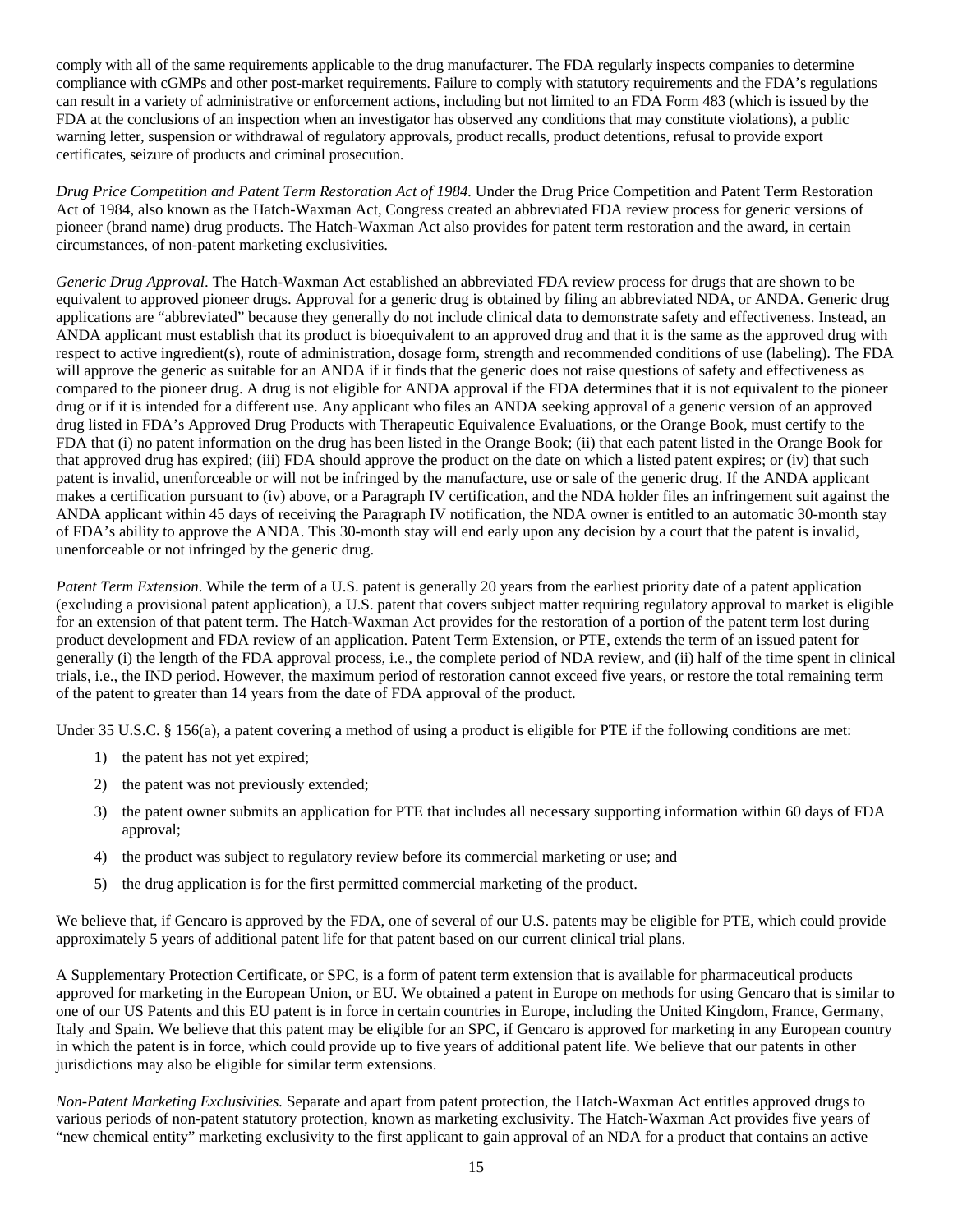moiety not found in any other approved product. This exclusivity means that another manufacturer cannot submit an ANDA or 505(b)(2) NDA until the marketing exclusivity period ends. This exclusivity protects the entire new chemical entity franchise, including all products containing the active ingredient for any use and in any strength or dosage form, but will not prevent the submission or approval of stand-alone NDAs where the applicants have conducted their own clinical studies to demonstrate safety and effectiveness. There is an exception, however, for a competitor that seeks to challenge a patent with a Paragraph IV certification. Four years into the five-year exclusivity period, a manufacturer who alleges that one or more of the patents listed with the NDA is invalid, unenforceable or not infringed may submit an ANDA or 505(b)(2) NDA for a generic or modified version of the product.

The Hatch-Waxman Act also provides three years of "new use" marketing exclusivity for the approval of NDAs, and supplements, where those applications contain the results of new clinical investigations (other than bioavailability studies) essential to the FDA's approval of the applications. Such applications may be submitted for new indications, dosage forms, strengths, or new conditions of use of approved products. So long as the studies are essential to the FDA's approval or were conducted by or for the applicant, this three-year exclusivity prohibits the final approval of ANDAs or 505(b)(2) NDAs for products with the specific changes associated with those studies. It does not prohibit the FDA from approving ANDAs or 505(b)(2) NDAs for other products containing the same active ingredient, without those changes.

Similar non-patent market exclusivity is provided for in the EU and other international jurisdictions. We believe that, if approved in the EU, Gencaro may be eligible for ten years of market exclusivity in the EU, measured from the date of approval there.

#### *FDA Premarket Review of Medical Devices*

Unless an exemption applies, each medical device that a company wishes to market in the United States requires either approval of a premarket approval application, or PMA, or clearance of a premarket notification, commonly known as a "510(k)" from the FDA. The FDA classifies medical devices into one of three classes. Devices deemed to pose lower risks are placed in either class I or II, which may require the manufacturer to submit to the FDA a 510(k) requesting permission to commercially distribute the device. Clearance of  $a$  510(k) usually requires between three months and one year from the time of submission of the 510(k), although the process may take longer. The FDA's 510(k) clearance procedure is less rigorous than the PMA approval procedure, but is available only to companies who can establish that their device is substantially equivalent to a legally-marketed "predicate" device that was (i) on the market prior to the enactment of the Medical Device Amendments of 1976, (ii) reclassified from Class III to Class II, or (iii) has been cleared through the 510(k) procedure. 510(k)s must typically be supported by performance data, including preclinical data, bench testing, and in some cases, clinical data. Some low risk devices are exempted from this requirement. Devices deemed by the FDA to pose the greatest risks, or for which there is no predicate, are placed in class III, and require a PMA.

*PMA Pathway*. Generally, a PMA must be supported by extensive data and valid scientific evidence, including, but not limited to, technical, preclinical, clinical trials, manufacturing and labeling to demonstrate to the FDA's satisfaction a reasonable assurance of the safety and effectiveness of the device for its intended use. After a PMA is sufficiently complete, the FDA will accept the application and begin an in-depth review of the submitted information and will generally conduct a pre-approval inspection of the manufacturing facility or facilities to ensure compliance with FDA's Quality System Regulations, or QSR. By statute, the FDA has 180 days to review the "accepted application", although, generally, review of the application can take between one and three years, and it may take significantly longer. The PMA application process can be expensive, and there is a substantial "user fee" that must be paid to FDA in connection with the submission of a PMA application. If the FDA's evaluation of the PMA application or the manufacturing facility is not favorable, the FDA may deny approval of the PMA application or issue a "not approvable" letter. The FDA may also require additional clinical trials, which can delay the PMA approval process by several years. In addition, if FDA discovers that an applicant has submitted false or misleading information, FDA may refuse to review submissions until certain requirements are met pursuant to its Application Integrity Policy, or AIP. If the FDA approves the PMA, it may place restrictions on the device. After the PMA is approved, if significant changes are made to a device, its manufacturing or labeling, a PMA supplement containing additional information must be filed for prior FDA approval. PMA supplements often must be approved by the FDA before the modification to the device, the labeling, or the manufacturing process may be implemented. Delays in receipt of or failure to receive such clearances or approvals, the loss of previously received clearances or approvals, or the failure to comply with existing or future regulatory requirements could have a material adverse effect on our business, financial condition and results of operations.

*Clinical Trials.* Clinical trials are generally required to support a PMA application and are sometimes required for 510(k) clearance. These trials generally require an Investigational Device Exemption, or IDE, application approved in advance by the FDA for a specified number of patients, unless the proposed study is deemed a non-significant risk study, which is eligible for an exemption from the IDE requirements. The IDE application must be supported by appropriate data, such as animal and laboratory testing results. Clinical trials may begin if the IDE application is approved by the FDA and the appropriate institutional review boards, or IRBs, at the clinical trial sites. Submission of an IDE application does not give assurance that the FDA will issue the IDE. If the IDE application is approved, there can be no assurance the FDA will determine that the data derived from the trials support the safety and effectiveness of the device or warrant the continuation of clinical trials. An IDE supplement must be submitted to and approved by the FDA before a sponsor or investigator may make a change to the investigational plan in such a way that may affect its scientific soundness, study indication or the rights, safety or welfare of human subjects. The trial must also comply with the FDA's regulations, including the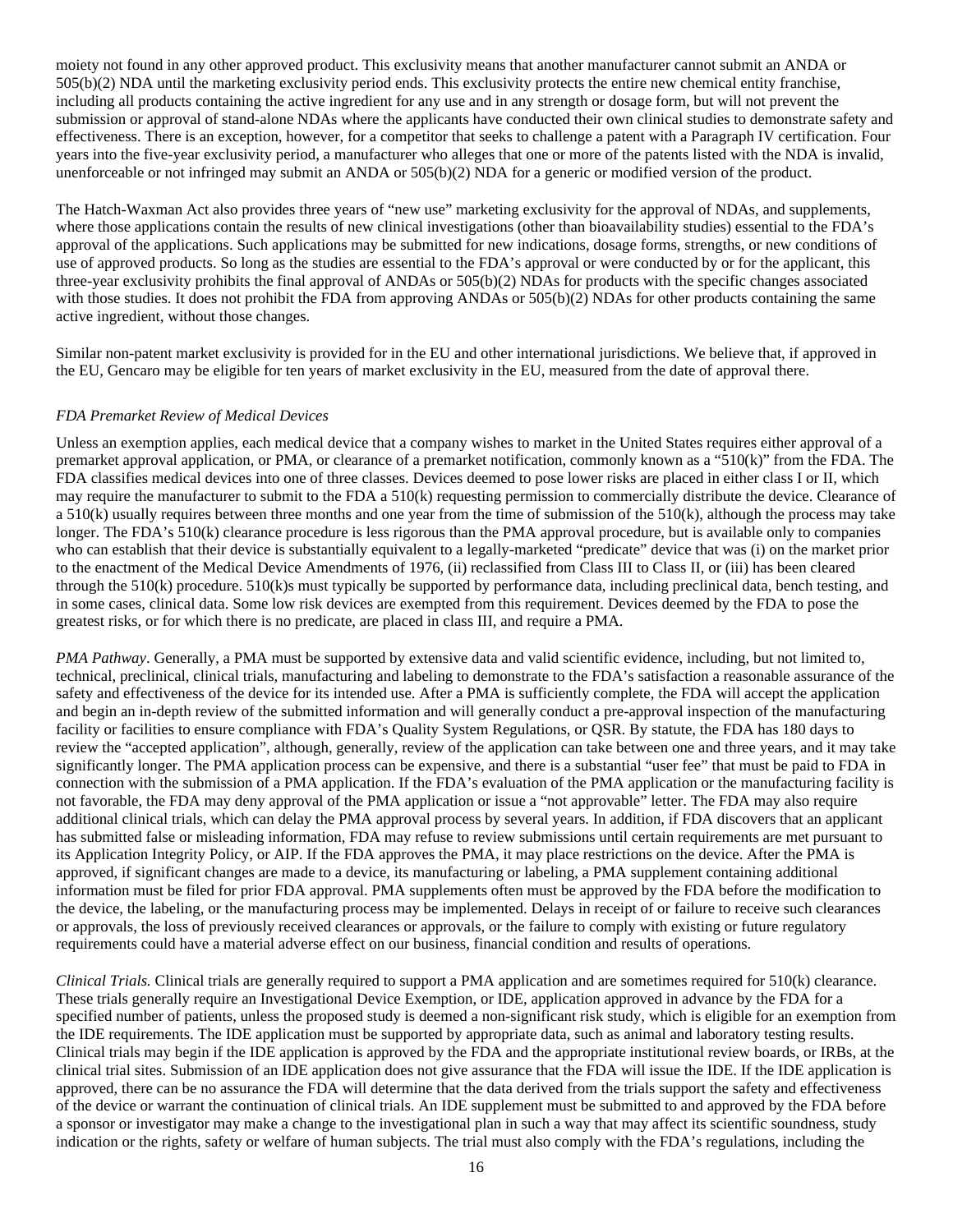requirement that informed consent be obtained from each subject. Even if a trial is completed, the results of clinical testing may not adequately demonstrate the safety and efficacy of the device or may otherwise not be sufficient to obtain FDA clearance to market the product in the United States.

*In Vitro Diagnostic Companion Diagnostic Devices.* FDA has described IVD companion diagnostic devices as in vitro diagnostic devices that provide information that is essential for the safe and effective use of a corresponding therapeutic product. The use of an IVD companion diagnostic device with a particular therapeutic product is stipulated in the instructions for use in the labeling of both the diagnostic device and the corresponding therapeutic product, as well as in the labeling of any generic equivalents of the therapeutic product. An IVD companion diagnostic device could be used to (i) identify patients who are most likely to benefit from a particular therapeutic product; (ii) identify patients likely to be at increased risk for serious adverse reactions as a result of treatment with a particular therapeutic product; or (iii) monitor response to treatment for the purpose of adjusting treatment (e.g., schedule, dose, discontinuation) to achieve improved safety or effectiveness. Although FDA's regulation of IVD companion diagnostic devices is evolving and implemented on a case-by-case basis, FDA's stated policy for a novel therapeutic product is that an IVD companion diagnostic device should be developed and approved or cleared contemporaneously to support the therapeutic product's safe and effective use. The clinical performance and clinical significance of the IVD companion diagnostic device is to be established using data from the clinical development program of the corresponding therapeutic product. FDA recognizes, however, that there may be cases where contemporaneous development may not be possible. With respect to the Gencaro Test, there is no assurance that we will be able to develop and obtain approval or clearance contemporaneously with Gencaro. Failure to develop the Gencaro Test or obtain clearance or approval could delay approval of Gencaro, if FDA regards the Gencaro Test as an IVD companion diagnostic test that is essential to the safe and effective use of Gencaro.

*Continuing Regulation.* After a device is placed on the market, numerous regulatory requirements apply to the manufacturer, or holder of a PMA approval. Unless subject to an exemption, medical devices distributed in the United States must be manufactured in compliance with the FDA's Quality System Regulations, or QSRs, and current good manufacturing practices. These regulations govern the manufacturing process, including design, manufacture, testing, release, packaging, distribution, documentation and purchasing, as well as complaint handling, corrective and preventative actions and internal auditing. In complying with the QSRs, manufacturers must expend significant time, money and effort. Companies are also subject to other post-market and general requirements, including but not limited to product listing and establishment registration, post-market surveillance requirements, limitations on promotion, and requirements for recordkeeping and reporting of certain adverse events, malfunctions, corrections and removals. As discussed above, FDA regularly inspects companies to assess compliance with the QSRs and other post-market requirements. Failure to comply with these requirements can result in, among other things, adverse publicity, warning letters, and potential civil and criminal penalties. As part of such arrangement, we will seek to have the diagnostic company take responsibility for compliance with the FDA's device approval and on-going regulatory requirements.

*International Marketing Approvals.* International sales of medical devices are subject to foreign government regulations, which vary substantially from country to country and are subject to change. The time required to obtain approval by a foreign country may be longer or shorter than that required for FDA clearance or approval, and the requirements may differ.

*Other Regulatory Requirements.* We are also subject to various federal, state and local laws, regulations and recommendations relating to safe working conditions, laboratory and manufacturing practices, the experimental use of animals and the use and disposal of hazardous or potentially hazardous substances, including radioactive compounds and infectious disease agents, used in connection with our work. The extent and character of governmental regulation that might result from future legislation or administrative action cannot be accurately predicted.

#### *Medical Device Tax*

In March 2010, the U.S. Congress adopted and President Obama signed into law comprehensive health care reform legislation. Among other initiatives, these laws impose significant new taxes on medical device makers in the form of a 2.3% excise tax on U.S. medical device sales, with certain exemptions, beginning on January 1, 2013. On January 22, 2018, legislation was enacted suspending the medical device tax in 2018 and 2019. In December 2019, a permanent repeal of the medical device tax was enacted. The Gencaro Test is likely to be subject to this tax if this tax is reinstated in the future.

#### *Intellectual Property*

The future success of our business will partly depend on our ability to maintain market exclusivity for our product candidates, if approved, in the United States and important international markets, and for other products or product candidates that we may acquire or develop. We will rely on statutory protection, patent protection, trade secrets, know-how, and in-licensing of technology rights to maintain protection for our products.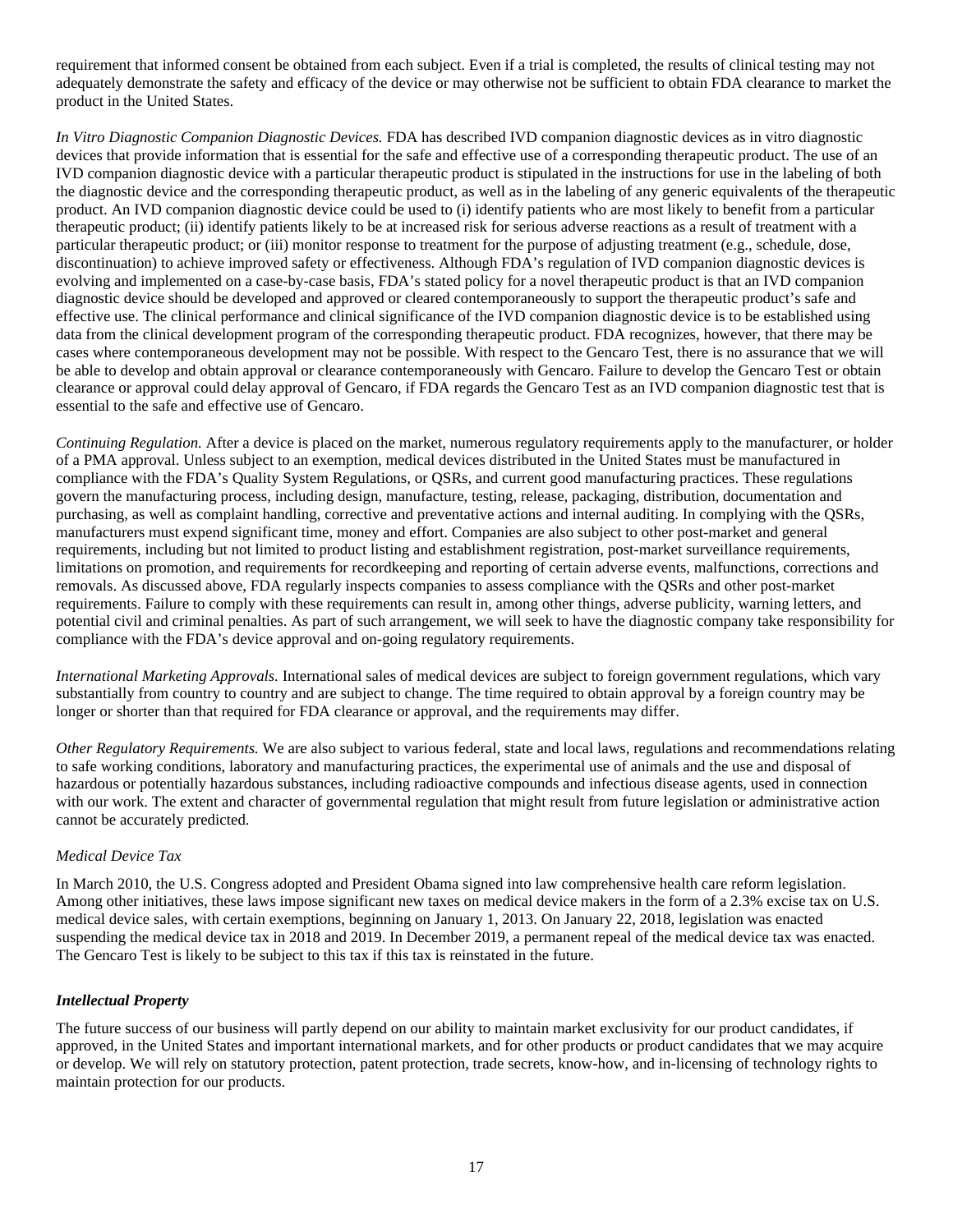# *rNAPc2*

We own the clinical development program of rNAPc2, including Phase 2 clinical trials. If rNAPc2 is successfully developed, we believe it will have intellectual property protection, including 12 years of market exclusivity as an innovative biologic product under FDA law in the United States, 10 years data protection exclusivity in the EU, and potentially patent protection in addition to this. We plan to pursue strategic co-development and partnering opportunities for rNAPc2 development and commercialization.

#### *Gencaro*

We believe that Gencaro, if approved, will have market exclusivity in the United States and in major international markets. We recently obtained a patent in the United States for the use of Gencaro for the patient population we plan to study in the Phase 3 pivotal trial. We have filed similar patent applications in international jurisdictions. If Gencaro is approved by the FDA or international regulatory agencies based on this planned clinical development, we believe that the commercialization of Gencaro will have patent protection extending into 2039.

We have an existing patent portfolio of United States and international patents covering the use of Gencaro for various cardiovascular indications in the genetic population we plan to study in Phase 3, that we believe will provide additional patent protection.

In addition to patent protection, Gencaro will qualify as a new chemical entity and if approved will have data protection in the United States and other jurisdictions in which it is approved.

We also have other patent rights in additional drug candidates having possible indications in cardiovascular disease, oncology, and other therapeutic areas; these are in both early and later stages of development. We may seek collaborators to assist us in the development of these candidates or we may seek to raise funds to advance the development of the compounds on our own.

#### *Information about our Executive Officers*

Information relating to our executive officers is included in Item 10 of Part III of this Annual Report and such information is incorporated herein by reference.

#### *Human Capital Management*

As of December 31, 2020, we had 14 employees, of which 11 are full-time. None of our employees are represented by any collective bargaining unit. We believe that we maintain good relations with our employees.

Information relating to compensation of our executive officers is included in Items 10 and 11 of Part III of this Annual Report and such information is incorporated herein by reference. The structure of our compensation programs balances incentive earnings for both short-term and long-term performance. We are committed to providing comprehensive benefit options and offering benefits that will allow our employees and their families to live healthier and more secure lives. Some examples are employees are eligible for health insurance, prescription drug benefits, dental insurance, vision insurance, life insurance, disability insurance, health savings accounts, flexible spending accounts, paid and unpaid leaves, a retirement plan and life and disability/accident coverage. We also offer a variety of voluntary benefits that allow employees to select the options that meet their needs, including hospital indemnity insurance, accident insurance and critical illness insurance.

We continually monitor employee turnover rates as our success depends upon retaining our highly trained personnel. We believe the combination of competitive compensation and career growth and development opportunities have helped increase employee tenure and reduce voluntary turnover. The average tenure of our employees is approximately nine years and approximately half of our employees have been employed by us for more than ten years.

#### *Corporate Information*

On January 27, 2009, we completed a business combination, or the Merger, between Nuvelo, Inc., or Nuvelo, a corporation originally incorporated in 1992, and its subsidiary, ARCA biopharma, Inc. Immediately following the Merger, we changed our name from Nuvelo, Inc. to ARCA biopharma, Inc. Our principal offices are located in Westminster, Colorado.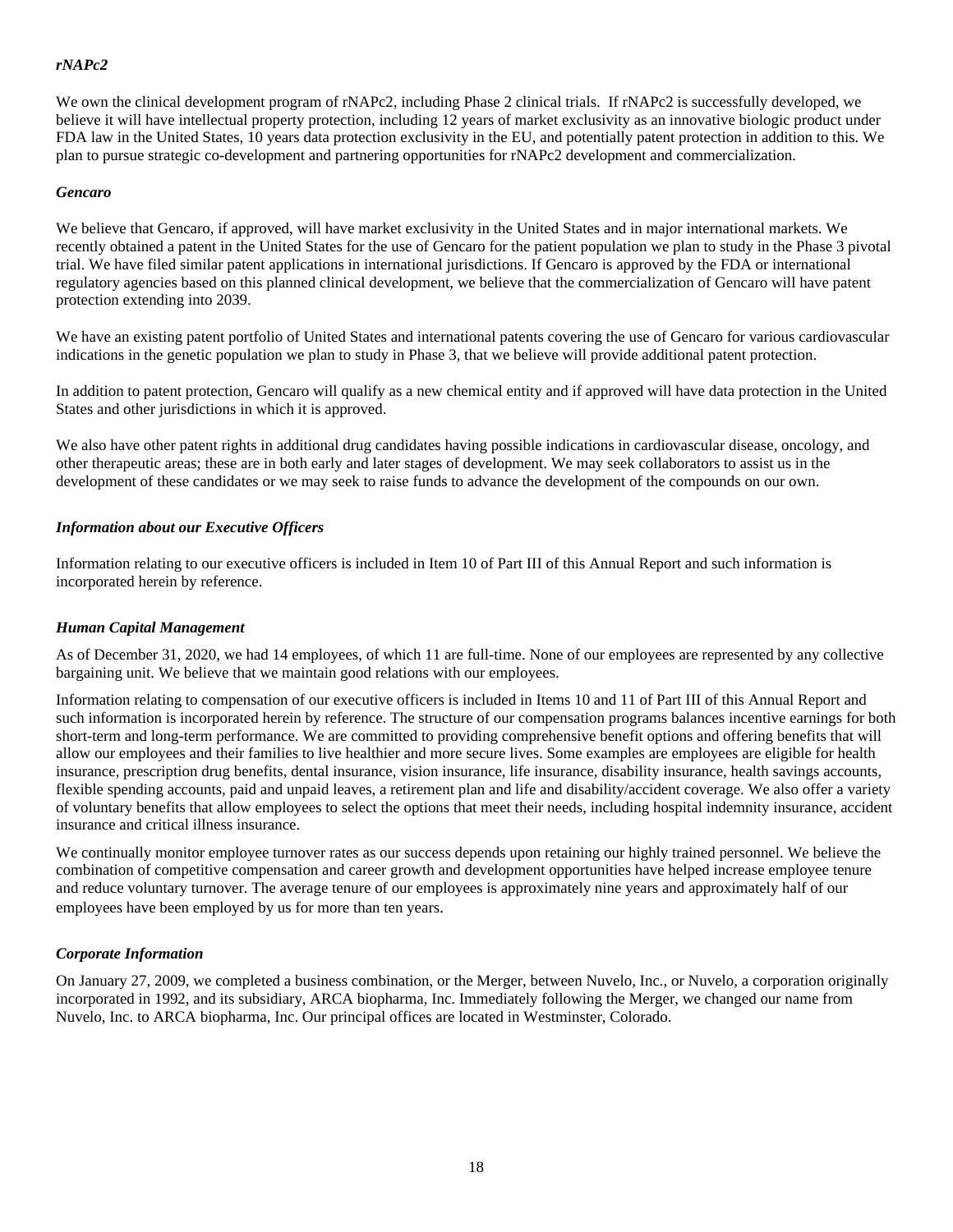We file our annual reports on Form 10-K, quarterly reports on Form 10-O and current reports on Form 8-K pursuant to Section 13(a) or 15(d) of the Securities Exchange Act of 1934, as amended, or the Exchange Act, electronically with the U.S. Securities and Exchange Commission, or the SEC. The public may read or copy any materials that have been filed with the SEC at the SEC's Public Reference Rooms at 100 F Street, N.E., Washington, D.C. 20549 on official business days during the hours of 10:00 a.m. and 3:00 p.m. The public may obtain information on the operation of the Public Reference Room by calling the SEC at 1-800-SEC-0330. The SEC maintains an Internet site that contains reports, proxy and information statements, and other information regarding issuers that file electronically with the SEC. The address of that site is http://www.sec.gov.

You may obtain a free copy of our annual reports on Form 10-K, quarterly reports on Form 10-Q, current reports on Form 8-K and amendments to those reports on our website at http://www.arcabiopharma.com on the earliest practicable date following the filing with the SEC or by contacting the Investor Relations Department at our corporate office by calling (720) 940-2200. Information found on our website is not incorporated by reference into this report.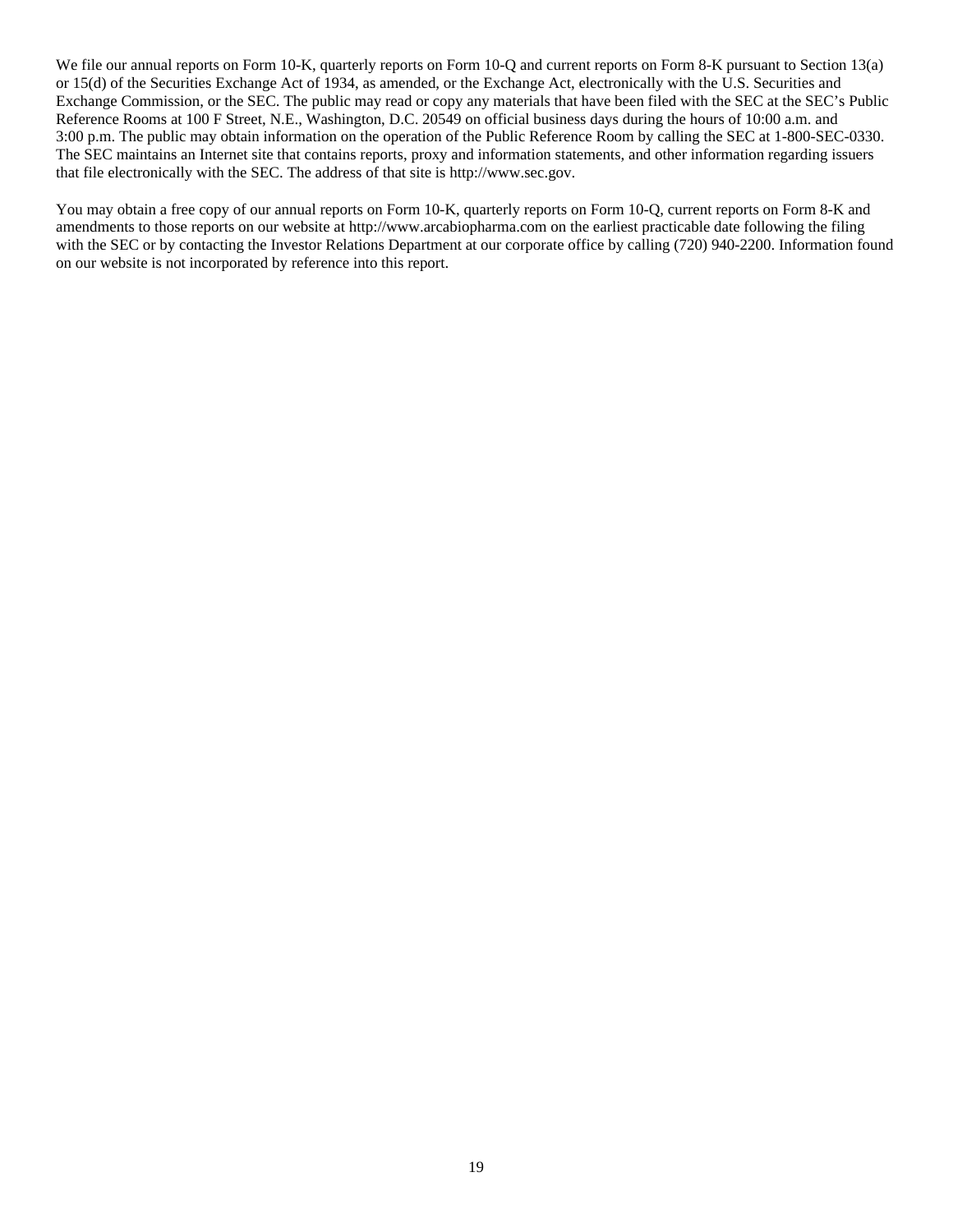#### <span id="page-21-0"></span>**Item 1A.** *Risk Factors*

*An investment in our securities involves certain risks, including those set forth below and elsewhere in this report. In addition to the risks set forth below and elsewhere in this report, other risks and uncertainties not known to us, that are beyond its control or that we deem to be immaterial may also materially adversely affect our business operations. You should carefully consider the risks described below as well as other information and data included in this report.* 

#### **Summary of Risk Factors**

**Below is a summary of the principal factors that make an investment in our common stock speculative or risky. This summary does not address all of the risks that we face. Additional discussion of the risks summarized in this risk factor summary, and other risks that we face, can be found below under the heading "Risk Factors" and should be carefully considered, together with other information in this Form 10-K and our other filings with the SEC, before making an investment decision regarding our common stock.**

- if we are not able to successfully develop, obtain FDA approval for, and provide for the commercialization of rNAPc2 or Gencaro in a timely manner, we may not be able to continue our business operations;
- if we encounter difficulties enrolling patients in our clinical trials, any potential enrollment milestones or potential regulatory approvals could be delayed or otherwise adversely affected;
- our clinical trials for our product candidates may not yield results that will enable us to further develop our products and obtain regulatory approvals necessary to sell them;
- we may not achieve our projected development goals in the time frames we announce and expect;
- we expect the PRECISION-AF clinical trial will require substantially more capital to complete, and we cannot guarantee when or if we will be able to secure such additional financing;
- we will need to raise substantial additional funds through public or private equity or debt transactions and/or complete one or more strategic transactions, to continue development of rNAPc2, Gencaro or any of our other product candidates. If we are unable to raise such financing or complete such a transaction, we may not be able to continue operations;
- if we are not able to maintain the requirements for listing on the Nasdaq Capital Market, we could be delisted, which could have a material adverse effect on our ability to raise additional funds as well as the price and liquidity of our common stock;
- our business could be adversely affected by the effects of health epidemics, including the ongoing COVID-19 global pandemic, in regions where we or third parties on which we rely may have clinical trial sites or other business operations.
- we depend or may depend on third parties to conduct clinical trials and provide diagnostic information, as well as to develop, commercialize and/or manufacture our product candidates;
- unless we are able to generate sufficient product revenue, we will continue to incur losses from operations and will not achieve or maintain profitability. We are years away from commercializing a product and generating product revenue;
- our product candidates are subject to extensive regulation, which can be costly and time-consuming, and unsuccessful or delayed regulatory approvals could increase our future development costs or impair our future revenue;
- if our product candidates receive regulatory approval, we would be subject to ongoing regulatory obligations and restrictions, which may result in significant expenses and limit our ability to develop and commercialize other potential products;
- transitioning from a clinical development stage company will require successful completion of a number of steps, many of which are outside of our control and, consequently, we can provide no assurance of our successful and timely transition from a clinical development stage company;
- if approved by the FDA, rNAPc2 or Gencaro will be entering a competitive marketplace and may not succeed;
- if we fail to identify and license or acquire other products or product candidates, then we may be unable to expand our business, and the acquisition or licensing of other products or product candidates may put a strain on our operations and will likely require us to seek additional financing;
- the loss of any rights to market key products would significantly impair our operating results;
- third parties may own or control patents or patent applications that we may be required to license to commercialize our product candidates or that could result in litigation that would be costly and time consuming;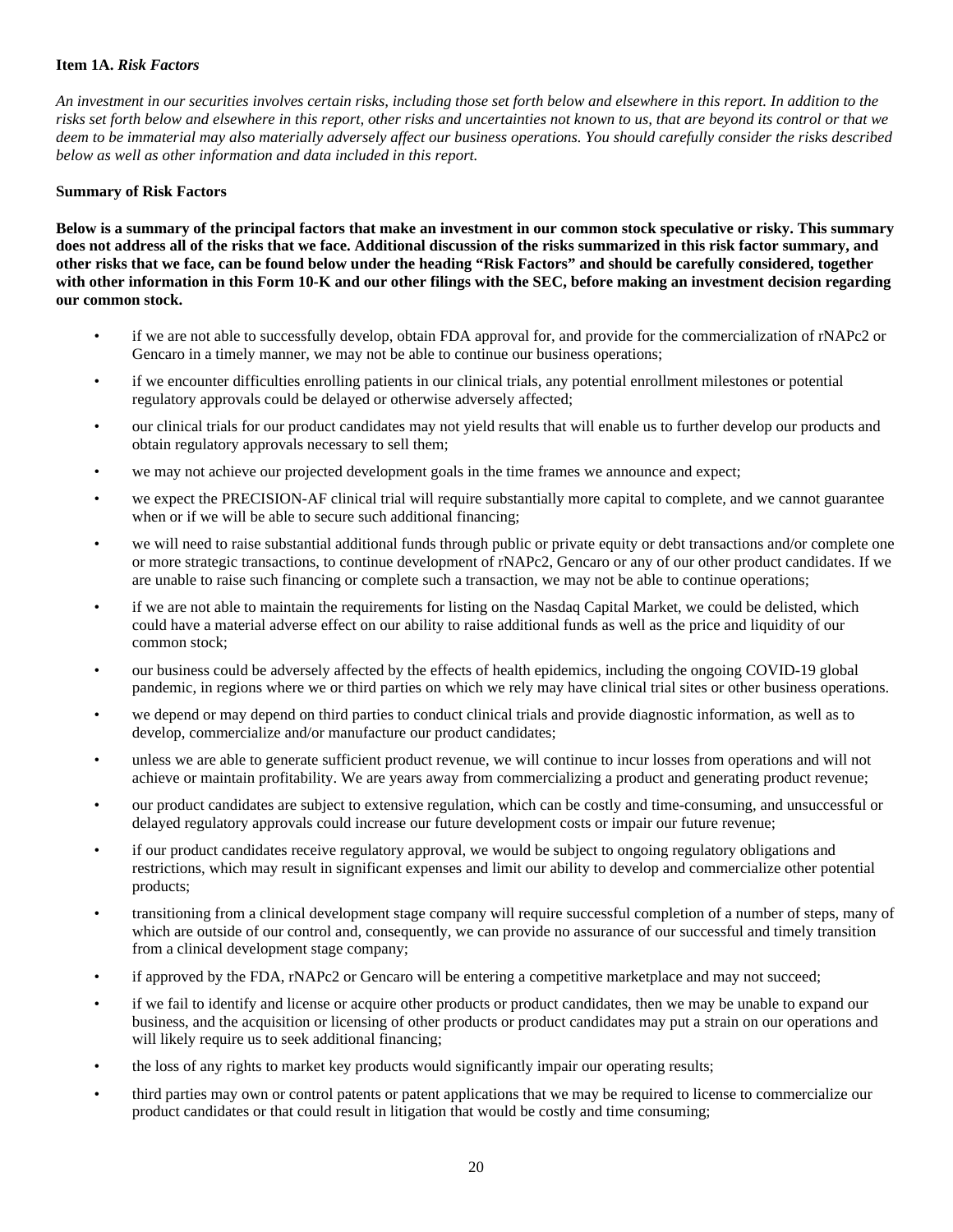• our intellectual property rights may not preclude competitors from developing competing products and our business may suffer.

# **Risks Related to Our Business and Financial Condition**

# *If we are not able to successfully develop, obtain FDA approval for, and provide for the commercialization of rNAPc2 or Gencaro in a timely manner, we may not be able to continue our business operations.*

We currently have no products that have received regulatory approval for commercial sale. The process to develop, obtain regulatory approval for and commercialize potential product candidates is long, complex and costly.

Failure to demonstrate that a product candidate, including rNAPc2 or Gencaro, is safe and effective, or significant delays in demonstrating such safety and efficacy, would adversely affect our business. Failure to obtain marketing approval of rNAPc2 or Gencaro from appropriate regulatory authorities, or significant delays in obtaining such approval, would also adversely affect our business and could, among other things, preclude us from completing a strategic transaction or obtaining additional financing necessary to continue as a going concern.

Even if approved for sale, a product candidate must be successfully commercialized to generate value. We do not currently have the capital resources or management expertise to commercialize rNAPc2, Gencaro or any of our other product candidates and, as a result, will need to complete a strategic transaction, or, alternatively, raise substantial additional funds to enable commercialization of rNAPc2, Gencaro or any of our other product candidates, if approved. Failure to successfully provide for the commercialization of rNAPc2, Gencaro or any other product candidate, if approved, would damage our business.

#### *If we encounter difficulties enrolling patients in our clinical trial of rNAPc2, any potential enrollment milestones or potential regulatory approvals could be delayed or otherwise adversely affected.*

We may encounter difficulty enrolling a sufficient number of patients in the trial, due to circumstances which are outside our control. including improvements in the COVID-19 pandemic resulting from the development of vaccines and therapies, as well as other clinical trials or capacity constraints at potential COVID-19 clinical trial sites, that may limit the availability of study participants. As a result, we may need to delay or terminate our trial, which would have a negative impact on our business. Delays in enrolling patients in the clinical trial of rNAPc2 would also adversely affect our ability to meet projected enrollment milestones or timelines for completing the study and obtaining regulatory approval. Development of other COVID-19 targeted therapies may mean there are no patients who need rNAPc2 as a therapy.

#### *rNAPc2 may not yield results that will enable us to further develop it as a therapy and obtain regulatory approvals necessary to be used as a drug.*

We will receive regulatory approval for our product candidates only if we can demonstrate, in carefully designed and conducted clinical trials, that the product candidate is safe and effective. We do not know whether any future clinical trials for rNAPc2, Gencaro or any other product candidate will demonstrate sufficient safety and efficacy to obtain the requisite regulatory approvals or will result in marketable products. rNAPc2 has never been tested for safety or efficacy in any pre-clinical COVID-19 models or any patients diagnosed with COVID-19. It may not be effective for any COVID-19 associated diseases.

The results from preclinical testing and early clinical trials may not be predictive of results from later studies, including our studies of rNAPc2. We may suffer significant setbacks in advanced clinical trials, even after seeing promising results in earlier studies. Based on results at any stage of clinical trials, we may decide to repeat or redesign a trial or discontinue development of one or more of our product candidates, including rNAPc2. If we fail to adequately demonstrate the safety and efficacy of our rNAPc2, or other product candidates, we will not be able to obtain the required regulatory approvals to commercialize it and our business, results of operations and financial condition would be materially adversely affected.

In addition, administering rNAPc2, or other product candidates, to humans may produce undesirable side effects. These side effects could interrupt, delay or halt clinical trials of rNAPc2, or other product candidates, and could result in the FDA or other regulatory authorities denying approval of rNAPc2, or other product candidates, for any or all targeted indications.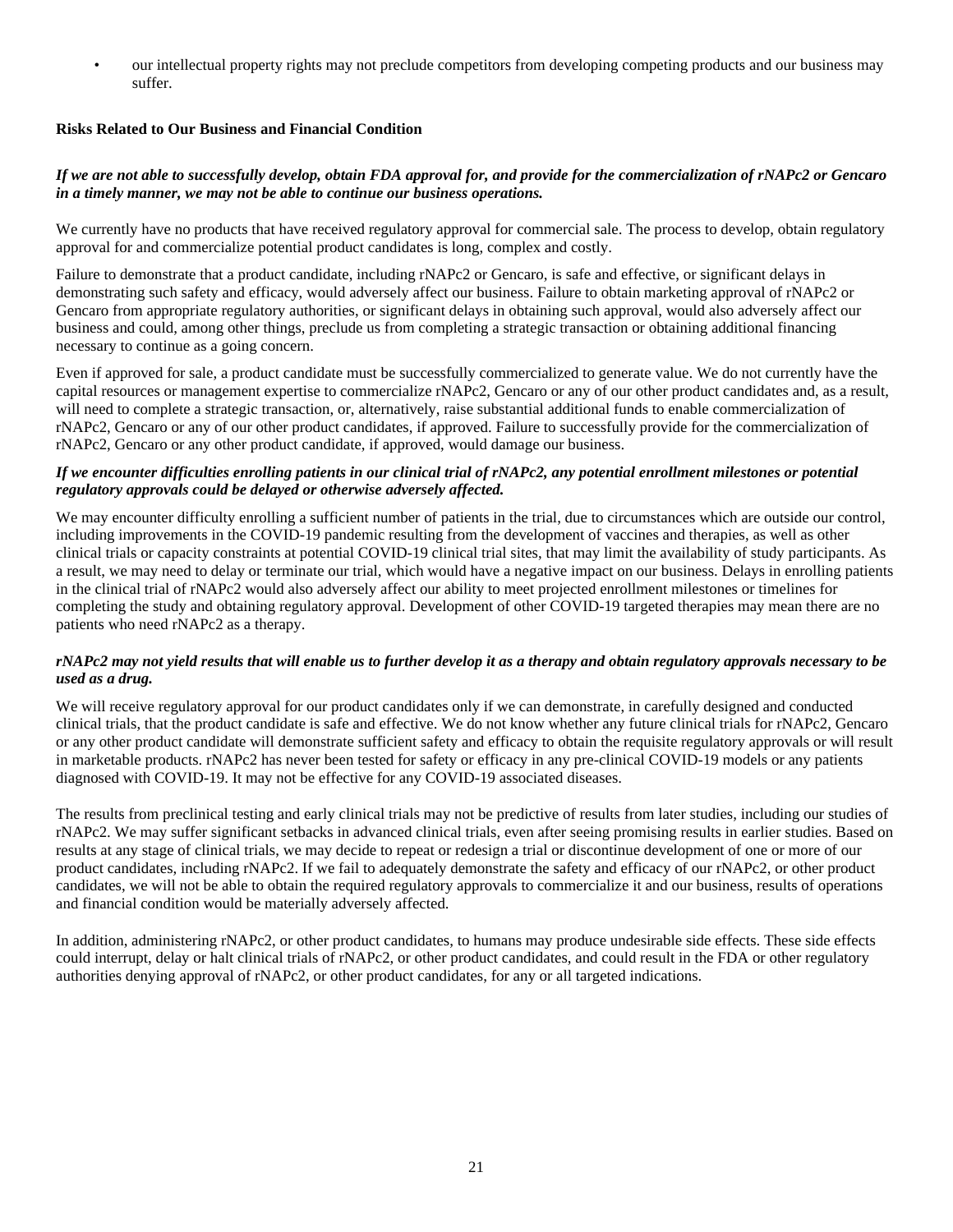#### *We may not achieve our projected development goals in the time frames we announce and expect.*

We set goals for, and make public statements regarding, the timing of certain accomplishments, such as the initiation of our clinical trials, including rNAPc2, the duration of the planned rNAPc2 Phase 2b clinical trial, the steps for commencing and continuing our clinical trials, the disclosure of trial results, the obtainment of regulatory approval and the sale of drug products, which we sometimes refer to as milestones. These milestones may not be achieved, and the actual timing of these events can vary dramatically due to a number of factors such as delays or failures in our clinical trials, disagreements with any collaborative partners, the uncertainties inherent in the regulatory approval process and manufacturing scale-up, delays in achieving manufacturing or marketing arrangements sufficient to commercialize our products or our inability to obtain sufficient financing in a timely manner. There can be no assurance that we will make regulatory submissions or receive regulatory approvals as planned. If we fail to achieve one or more of these milestones as planned, our business will be materially adversely affected.

#### *We expect the PRECISION-AF clinical trial will require substantially more capital to complete, and we cannot guarantee when or if we will be able to secure such additional financing.*

We have put the potential initiation of the PRECISION-AF trial on hold due to the ongoing COVID-19 pandemic and prioritizing the development of rNAPc2. Initiation of the PRECISION-AF clinical trial will depend on receiving additional funding and an abatement of the COVID-19 pandemic to the point of being able to recruit patients for a cardiovascular clinical trial. We will need to secure additional financing in order to initiate enrollment of our Phase 3 PRECISION-AF clinical trial. Even if we can begin enrolling patients, we expect to have to raise significant additional capital to continue enrollment. If we are not able to obtain financing in the future or on acceptable terms, we may have to terminate the clinical trial early, which could adversely affect our business.

#### *We will need to raise substantial additional funds through public or private equity or debt transactions and/or complete one or more strategic transactions, to continue development of rNAPc2, Gencaro or any of our other product candidates. If we are unable to raise such financing or complete such a transaction, we may not be able to continue operations.*

In light of the expected development timeline to potentially obtain FDA approval for rNAPc2 or Gencaro, if at all, the substantial additional costs associated with the development of our product candidates, including the costs associated with clinical trials related thereto, and the substantial cost of commercializing rNAPc2 or Gencaro, if approved, we will need to raise substantial additional funding through public or private equity or debt transactions or a strategic combination or partnership. If we are delayed in obtaining funding or are unable to complete a strategic transaction, we may discontinue our development activities on rNAPc2, Gencaro and our other product candidates or discontinue our operations. Even if we are able to fund continued development of rNAPc2, Gencaro or any of our other product candidates is approved, we expect that we will need to complete a strategic transaction or raise substantial additional funding through public or private equity or debt securities to successfully commercialize rNAPc2, Gencaro or any other product candidate.

We believe our cash and cash equivalents as of December 31, 2020, together with the \$23.3 million of net proceeds raised through February 2021 from sales of our common stock, will be sufficient to fund our operations through the end of fiscal year 2022. Conducting a Phase 3 rNAPc2 clinical trial or the Phase 3 PRECISION-AF trial would likely require additional financing. On July 22, 2020, we entered into a new sales agreement with a placement agent to sell, from time to time, our common stock having an aggregate offering price of up to \$54.0 million, in an "at the market offering." As of December 31, 2020, we sold an aggregate of 5,066,279 shares of our common stock pursuant to the terms of such sales agreement for aggregate gross proceeds of approximately \$29.9 million. Net proceeds received in this offering were approximately \$28.9 million, after deducting expenses for executing the "at the market offering" and commissions paid to the placement agent. Sales of our common stock dilute the ownership interest of our stockholders and may cause the price per share of our common stock to decrease. Changing circumstances may cause us to consume capital significantly faster or slower than we currently anticipate. We have based these estimates on assumptions that may prove to be wrong, and we could exhaust our available financial resources sooner than we currently anticipate.

Additionally, in March 2020, the World Health Organization declared the outbreak of COVID-19 a global pandemic. This outbreak is causing major disruptions to businesses and markets worldwide as the virus spreads. The economic uncertainty surrounding the COVID-19 pandemic may dramatically reduce our ability to secure equity or debt financing necessary to support our operations. We are unable to currently estimate the financial effect of the pandemic. If the pandemic continues to be a severe worldwide crisis, economic conditions may cause capital not to be available to us, or not be available on acceptable terms, regardless of our business efforts. We have put the potential initiation of the PRECISION-AF clinical trial on hold due to the ongoing COVID-19 pandemic and prioritizing the development of rNAPc2. Initiation of the PRECISION-AF clinical trial will depend on receiving additional funding and an abatement of the COVID-19 pandemic to the point of being able to recruit patients for a cardiovascular clinical trial.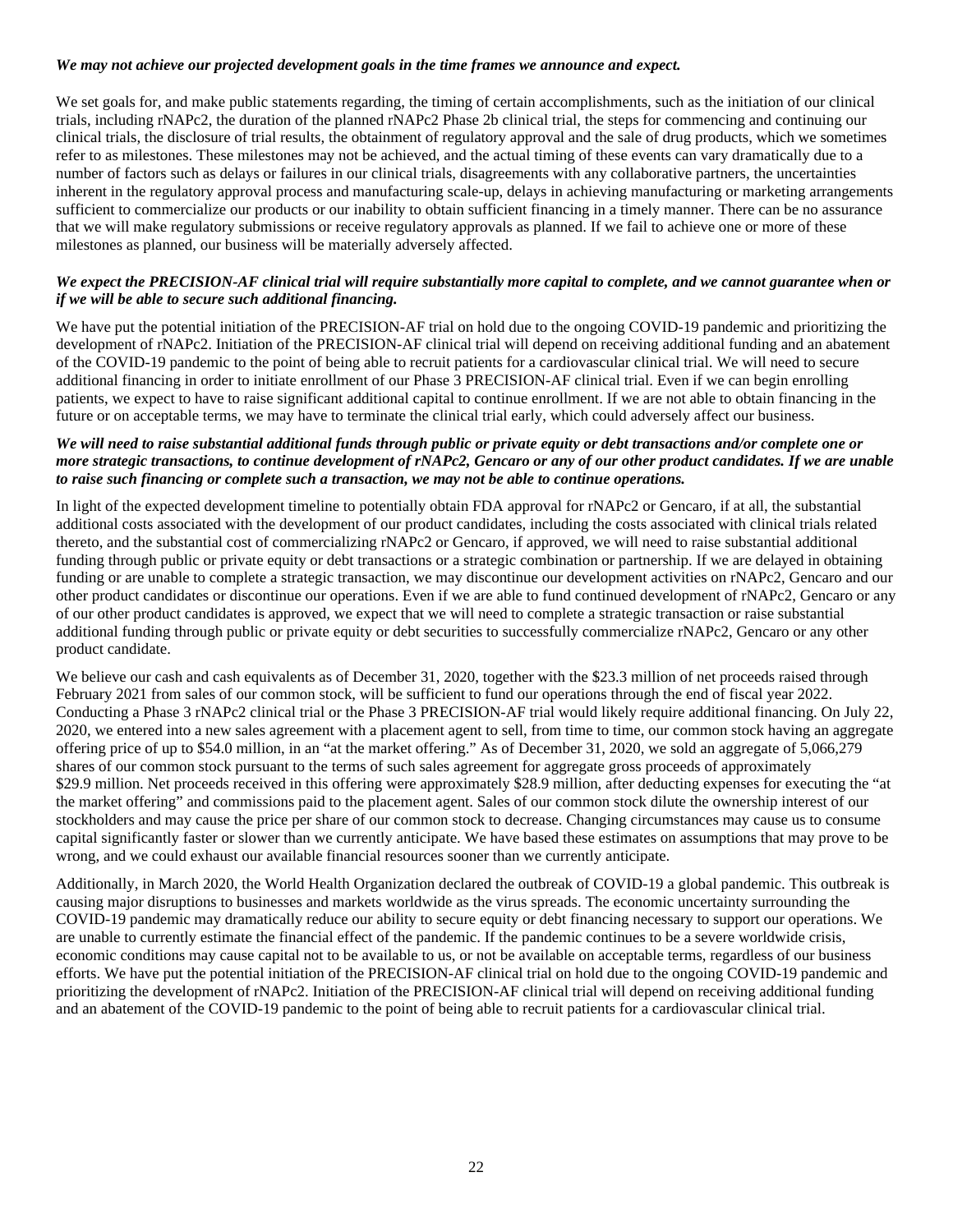Our liquidity, and our ability to raise additional capital or complete any strategic transaction, depends on a number of factors, including, but not limited to, the following:

- the costs and timing for potential additional clinical trials in order to gain possible regulatory approval for rNAPc2, Gencaro and our other product candidates;
- the market price of our stock and the availability and cost of additional equity capital from existing and potential new investors;
- our ability to retain the listing of our common stock on the Nasdaq Capital Market;
- general economic and industry conditions affecting the availability and cost of capital, including as a result of the COVID-19 pandemic;
- our ability to control costs associated with our operations;
- the costs of filing, prosecuting, defending and enforcing any patent claims and other intellectual property rights; and
- the terms and conditions of our existing collaborative and licensing agreements.

The sale of additional equity or convertible debt securities would likely result in substantial dilution to our stockholders. If we raise additional funds through the incurrence of indebtedness, the obligations related to such indebtedness would be senior to rights of holders of our capital stock and could contain covenants that would restrict our operations. We also cannot predict what consideration might be available, if any, to us or our stockholders, in connection with any strategic transaction. Should strategic alternatives or additional capital not be available to us, or not be available on acceptable terms, we may be unable to realize value from our assets and discharge our liabilities in the normal course of business which may, among other alternatives, cause us to further delay, substantially reduce or discontinue operational activities to conserve our cash resources.

#### *We have received an SPA agreement from the FDA relating to our planned Phase 3 program for Gencaro. This SPA agreement does not guarantee approval of Gencaro or any other particular outcome from regulatory review.*

In 2019, we received an SPA agreement from the FDA for our planned Phase 3 clinical trial of Gencaro. The FDA's SPA process is designed to facilitate the FDA's review and approval of drugs by allowing the FDA to evaluate the proposed design and size of certain clinical trials that are intended to form the primary basis for determining a drug product's efficacy. Upon specific request by a clinical trial sponsor, the FDA will evaluate the protocol and respond to a sponsor's questions regarding, among other things, primary efficacy endpoints, trial conduct and data analysis, within 45 days of receipt of the request. The FDA ultimately assesses whether the protocol design and planned analysis of the trial are acceptable to support regulatory approval of the product candidate with respect to the effectiveness of the indication studied. All agreements and disagreements between the FDA and the sponsor regarding a SPA must be clearly documented in a SPA letter or the minutes of a meeting between the sponsor and the FDA.

However, an SPA agreement does not guarantee approval of a product candidate, even if the trial is conducted in accordance with the protocol. Moreover, the FDA may revoke or alter our SPA agreement in certain circumstances. In particular, a SPA agreement is not binding on the FDA if public health concerns emerge that were unrecognized at the time of the SPA agreement, other new scientific concerns regarding product safety or efficacy arise, we fail to comply with the agreed upon trial protocols, or the relevant data, assumptions or information provided by us in our request for the SPA change or are found to be false or omit relevant facts. In addition, even after an SPA agreement is finalized, the SPA agreement may be modified, and such modification will be deemed binding on the FDA review division, except under the circumstances described above, if the FDA and the sponsor agree in writing to modify the protocol and such modification is intended to improve the study. The FDA retains significant latitude and discretion in interpreting the terms of the SPA agreement and the data and results from any study that is the subject of the SPA agreement.

Even though we obtained an agreement on our SPA, we cannot assure you that our planned Phase 3 clinical trial will succeed, will be deemed binding by the FDA under our SPA agreement, or will result in any FDA approval for Gencaro. We may also alter the design of the trial to focus on endpoints that are not covered by the SPA. Moreover, if the FDA revokes or alters its agreement under our SPA, or interprets the data collected from the clinical trial differently than we do, the FDA may not deem the data sufficient to support an application for regulatory approval, which could materially adversely affect our business, financial condition and results of operations.

#### *If we are not able to maintain the requirements for listing on the Nasdaq Capital Market, we could be delisted, which could have a material adverse effect on our ability to raise additional funds as well as the price and liquidity of our common stock.*

Our common stock is currently listed on the Nasdaq Capital Market. To maintain the listing of our common stock on the Nasdaq Capital Market we are required to meet certain listing requirements, including, among others, (i) a minimum closing bid price of \$1.00 per share, (ii) a market value of publicly held shares (excluding shares held by our executive officers, directors and 10% or more stockholders) of at least \$1 million and (iii) either: (x) stockholders' equity of at least \$2.5 million; or (y) a total market value of listed securities of at least \$35 million.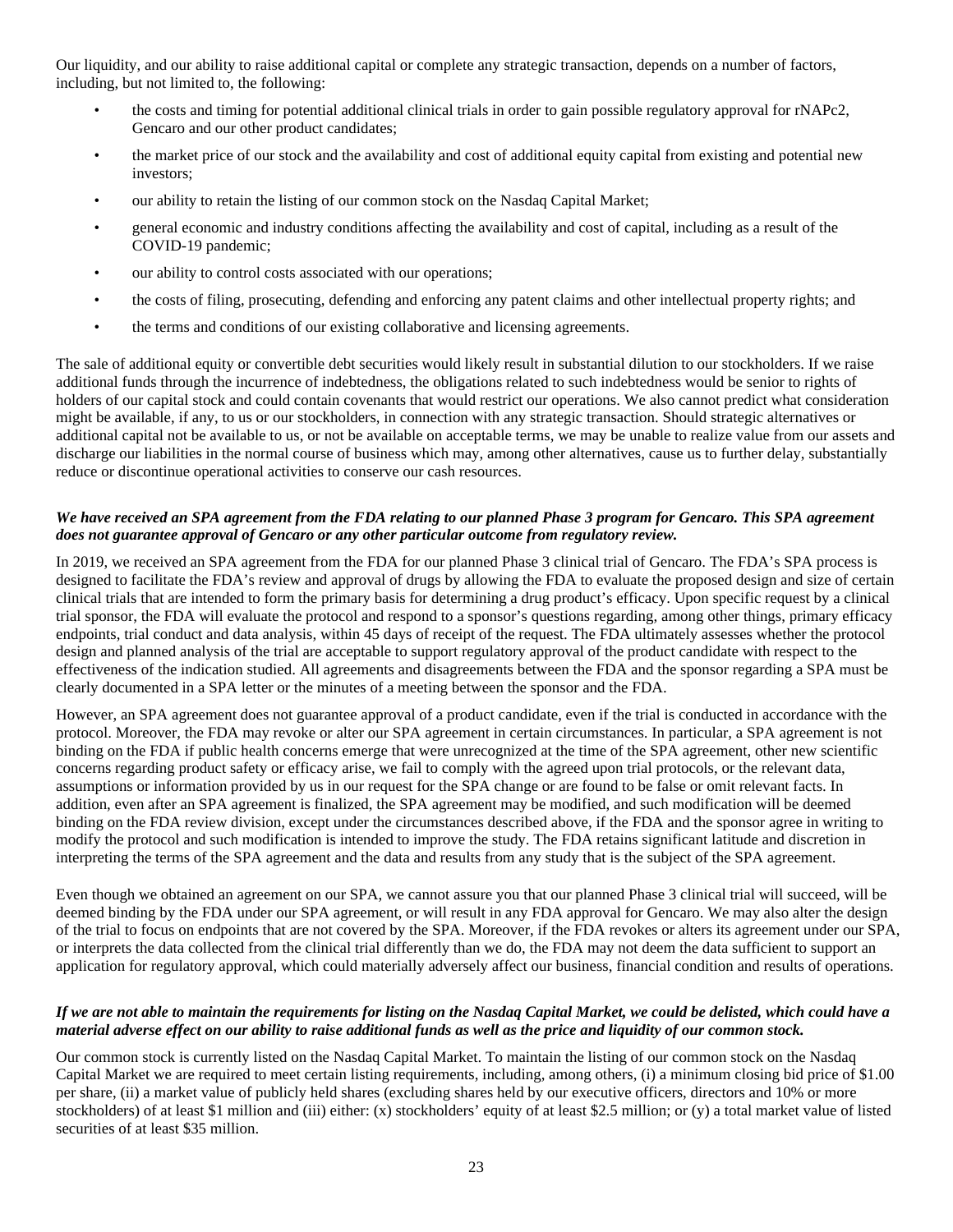We have received three potential delisting notices from Nasdaq since 2012. In each of 2012, 2015 and 2018, we received notification from Nasdaq of potential delisting of our shares from the Nasdaq Capital Market because the closing bid price of our common stock had not met the minimum closing bid price of \$1.00 per share during the preceding 30 business days. We subsequently regained compliance with Nasdaq's minimum closing bid price requirements related to the 2012, 2015 and 2018 notices, by effecting a 1-for-6 reverse split of our common stock in March 2013, a 1-for-7 reverse split of our common stock in September 2015 and a 1-for-18 reverse split of our common stock in April 2019. Despite effecting a 1-for-18 reverse split of our common stock in April 2019, there can be no assurance that the market price per share of our common stock will remain in excess of the \$1.00 minimum bid price for a sustained period of time. The continuing effect of our reverse stock split on the market price of our common stock cannot be predicted with any certainty, and the history of similar stock split combinations for companies in like circumstances is varied. It is possible that the per share price of our common stock after the reverse stock split will not rise in proportion to the reduction in the number of shares of common stock outstanding resulting from the reverse stock split, effectively reducing our market capitalization, and there can be no assurance that the market price per post-reverse split share will either exceed or remain in excess of the \$1.00 minimum bid price for a sustained period of time. The market price of our common stock may vary based on other factors that are unrelated to the number of shares outstanding, including our future performance.

The delisting of our common stock from a national exchange could impair the liquidity and market price of the common stock. It could also materially, adversely affect our access to the capital markets, and any limitation on market liquidity or reduction in the price of the common stock as a result of that delisting could adversely affect our ability to raise capital on terms acceptable to us, or at all.

In future periods, if we do not meet the minimum stockholders' equity, minimum closing bid price requirements, or any other listing requirements, we would be subject to delisting from the Nasdaq Capital Market.

As of March 16, 2021, the closing price of our common stock was \$4.21 per share, and the total market value of our listed securities was approximately \$60.7 million. As of December 31, 2020, we had stockholders' equity of \$46.5 million.

#### *Our audited financial statements for the fiscal year ended December 31, 2020 were prepared assuming that we will continue as a going concern. Our management has concluded that due to our need for additional capital, and the uncertainties surrounding our ability to raise such funding, there may be uncertainty about our ability to continue as a going concern in future years.*

Our audited financial statements for the fiscal year ended December 31, 2020 were prepared assuming that we will continue as a going concern. The going concern basis of presentation assumes that we will continue in operation for the foreseeable future and will be able to realize our assets and discharge our liabilities and commitments in the normal course of business and do not include any adjustments to reflect the possible future effects on the recoverability and classification of assets or the amounts and classification of liabilities that may result from our inability to continue as a going concern. As of December 31, 2019, our management and our independent registered public accounting firm concluded that, due to our need for additional capital and the uncertainties surrounding our ability to raise such funding, substantial doubt existed as to our ability to continue as a going concern for a period from one year after our annual financial statements had been issued. We believe our cash and cash equivalents as of December 31, 2020, together with the \$23.3 million of net proceeds raised through February 2021 from sales of our common stock, will be sufficient to fund our operations through the end of fiscal year 2022. Conducting a Phase 3 rNAPc2 clinical trial or the Phase 3 PRECISION-AF trial would likely require additional financing. We cannot be certain that we will be able to make any other sale of our common stock in any future offering to cover our future capital needs, or at all. Changing circumstances may cause us to consume capital significantly faster or slower than we currently anticipate. If we are delayed in completing or are unable to complete additional funding and/or a strategic transaction, we may discontinue our development activities or operations, but there are no assurances that these reductions would be sufficient to allow us to continue to operate as a going concern. Therefore, even if we resolve this uncertainty, our independent registered public accountants and/or management could conclude that uncertainty as to our ability to continue as a going concern could exist at a future date.

We have based these estimates on assumptions that may prove to be wrong, and we could exhaust our available financial resources sooner than we currently anticipate. We may be forced to reduce our operating expenses and raise additional funds to meet our working capital needs, principally through the additional sales of our securities or debt financings. However, we cannot guarantee that we will be able to obtain sufficient additional funds when needed or that such funds, if available, will be obtainable on terms satisfactory to us. If we are unable to raise sufficient additional capital or complete a strategic transaction, we may be unable to continue to fund our operations, develop rNAPc2, Gencaro or our other product candidates, or realize value from our assets and discharge our liabilities in the normal course of business. If we cannot raise sufficient funds, we may have to liquidate our assets, and might realize significantly less than the values at which they are carried on our financial statements, and stockholders may lose all or part of their investment in our securities.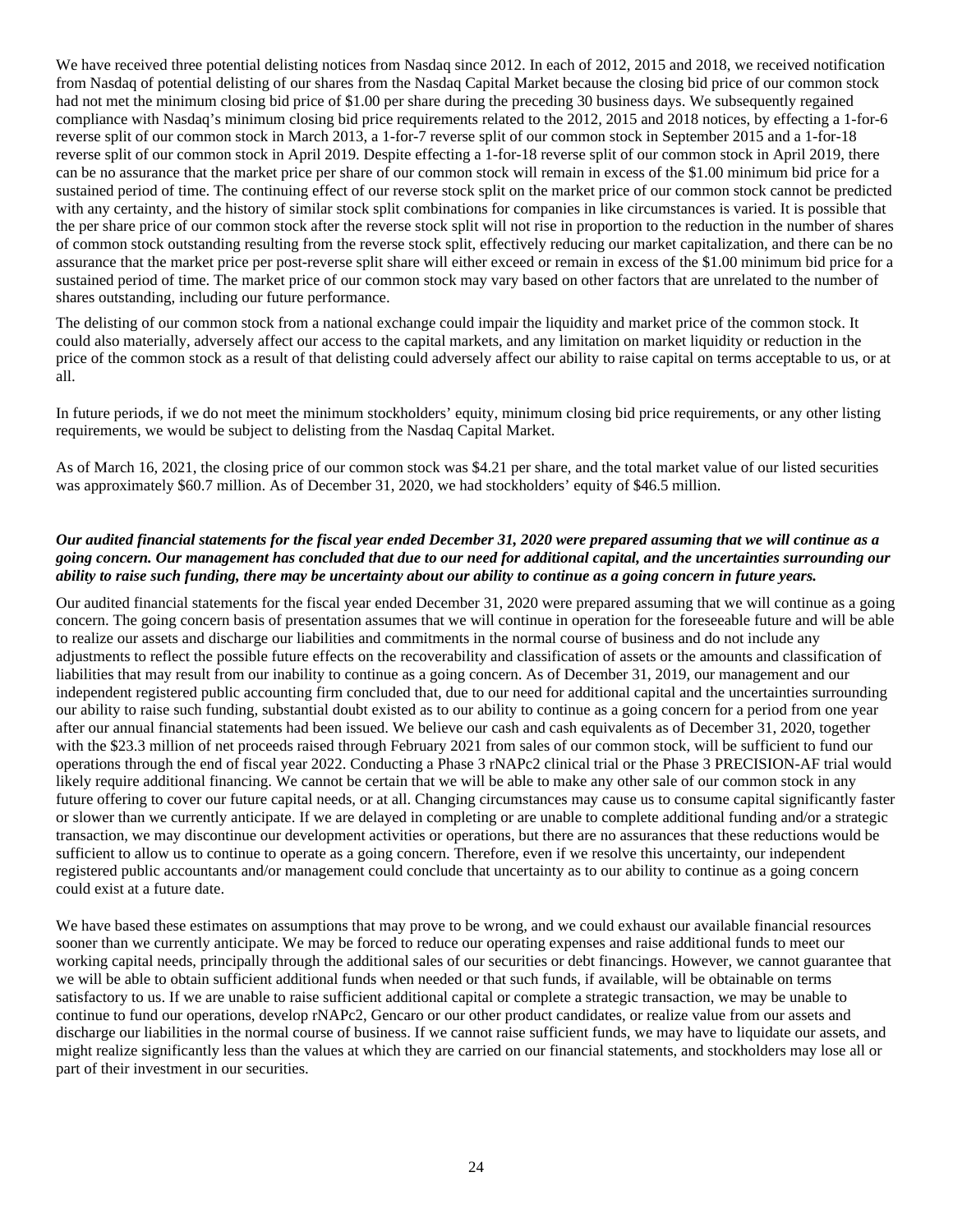## *Our business could be adversely affected by the effects of health epidemics, including the ongoing COVID-19 global pandemic, in regions where we or third parties on which we rely may have clinical trial sites or other business operations. We anticipate having clinical trial sites in countries that have been directly affected by COVID-19 and depend on third party manufacturing operations for various stages of our supply chain.*

Our business could be adversely affected by health epidemics, including the ongoing COVID-19 pandemic, in regions where we may have concentrations of future clinical trial sites or other business operations.

If the recent COVID-19 outbreak continues to spread, we may need to further limit operations or implement limitations, including work-from-home policies. There is a risk that other countries or regions may be less effective at containing COVID-19, or it may be more difficult to contain if the outbreak reaches a larger population or broader geography, in which case the risks described herein could be elevated significantly.

In addition, third party manufacturing of our drug product candidates and suppliers of the materials used in the production of our drug product candidates may be impacted by significant delays or restrictions resulting from the COVID-19 outbreak which may disrupt our supply chain or limit our ability to manufacture drug product candidates for our clinical trials.

The ultimate impact of the COVID-19 outbreak or a similar future health epidemic is highly uncertain and subject to change. We do not yet know the full extent of potential delays or impacts on our business, our clinical trials, healthcare systems or the global economy as a whole. However, these effects could have a material impact on our operations, and we will continue to monitor the COVID-19 situation closely.

#### *If we encounter difficulties enrolling patients in any future clinical trials, our future trials could be delayed or otherwise adversely affected.*

If we have difficulty enrolling a sufficient number of patients in any future clinical trial, we may need to delay or terminate our trial, which would have a negative impact on our business. Delays in enrolling patients in any future clinical trials would also adversely affect our ability to generate any product, milestone and royalty revenues under collaboration agreements, if any, and could impose significant additional costs on us or on any future collaborators.

Development beyond our control may impact our ability to enroll patients in an rNAPc2 (AB201) Phase 2b clinical trial, such as the development of vaccines for the SARS-CoV-2 virus or the development of other therapies for COVID-19 disease.

The GENETIC-AF clinical trial required that we identify and enroll a large number of patients with the condition under investigation and the trial enrolled only those patients having a specific genotype, and certain patients who have or are willing to have a Medtronic device implanted for monitoring and recording AFB data. As a result, enrollment for GENETIC-AF was slower than expected, with our first patient enrolled in June 2014 and enrollment completed in August 2017. Because of the rigorous enrollment criteria, our clinical trial timelines were delayed from our original projections. We anticipate that any future Phase 3 clinical trial of Gencaro, including PRECISION-AF, may have similar enrollment criteria, and we cannot guarantee that we will not have similar enrollment issues in any future clinical trials.

We may also encounter difficulty enrolling a sufficient number of patients in any future clinical trial, due to circumstances which are outside our control, including as a result of the ongoing COVID-19 pandemic. See "Our business could be adversely affected by the effects of health epidemics, including the ongoing COVID-19 global pandemic, in regions where we or third parties on which we rely have clinical trial sites or other business operations. We anticipate having clinical trial sites in countries that have been directly affected by COVID-19 and depend on third party manufacturing operations for various stages of our supply chain" for a discussion of the risks that the COVID-19 pandemic poses to, among other things, our anticipated clinical trials.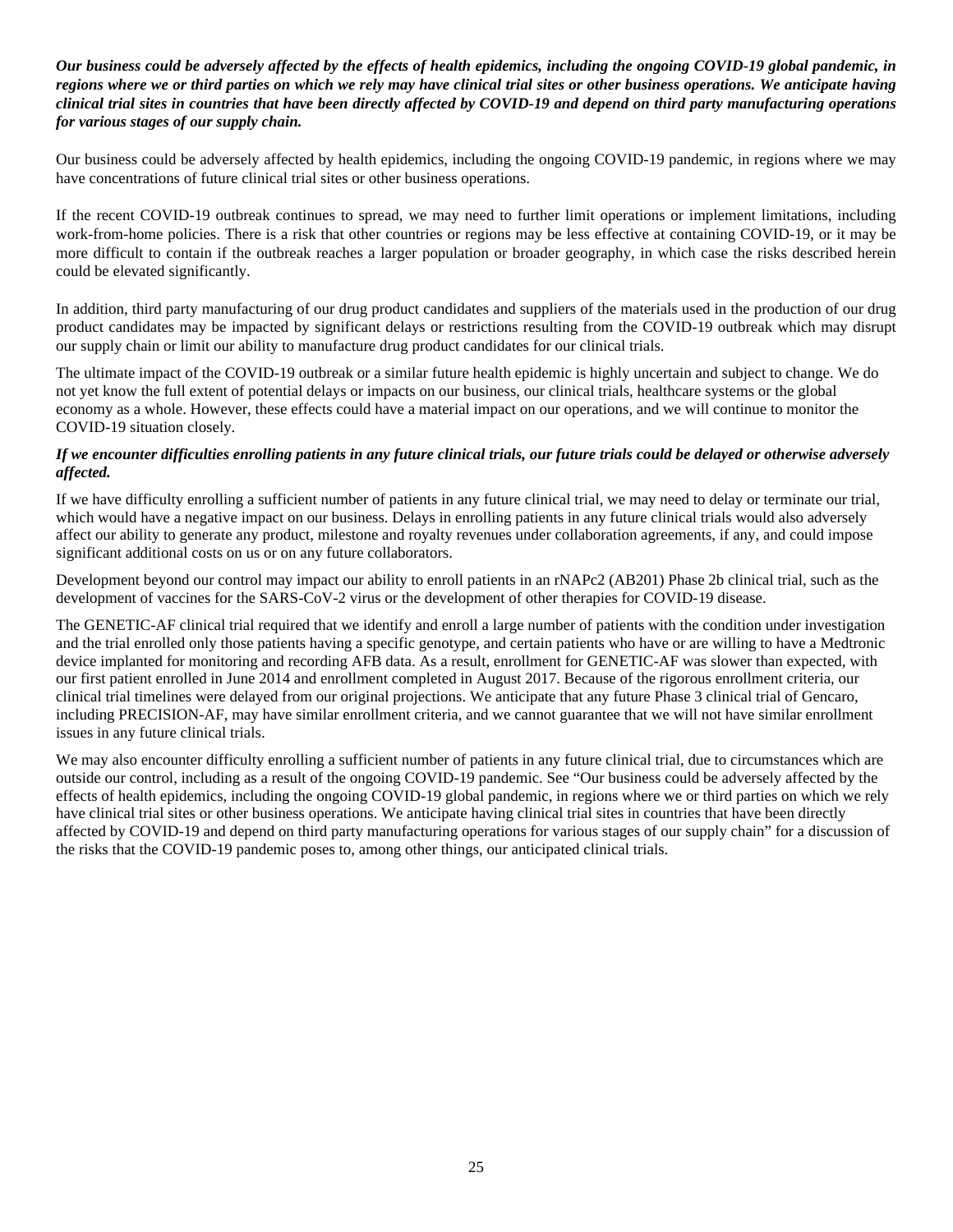#### *We will rely on contract research organizations to conduct substantial portions of our clinical trials, including any future clinical trial of rNAPc2 or Gencaro, and as a result, we will be unable to directly control the timing, conduct and expense of all aspects of our clinical trials.*

We do not currently have sufficient staff with the requisite experience to conduct our clinical trials and therefore will rely on third parties to conduct certain aspects of any future clinical trials. We previously contracted with a CRO to conduct components of our GENETIC-AF clinical trial and anticipate contracting with a CRO to conduct components of any future clinical trial for Gencaro and components of the clinical study of rNAPc2 or any future clinical trials for our other product candidates. As a result, we will have less control over many details and steps of any clinical trial, the timing and completion of any clinical trial, the required reporting of adverse events and the management of data developed through any clinical trial than would be the case if we were relying entirely upon our own staff. Communicating with outside parties can also be challenging, potentially leading to mistakes as well as difficulties in coordinating activities. Outside parties, such as CROs, may have staffing difficulties, may undergo changes in priorities or may become financially distressed, adversely affecting their willingness or ability to conduct our clinical trial. We may experience unexpected cost increases that are beyond our control. Problems with the timeliness or quality of the work of a CRO may lead us to seek to terminate the relationship and use an alternative service provider. However, making any change may be costly and may delay ongoing trials, if any, and contractual restrictions may make such a change difficult or impossible. Additionally, it may be impossible to find a replacement organization that can conduct clinical trials in an acceptable manner and at an acceptable cost.

Even though we anticipate relying on CROs in the future, we will likely have to devote substantial resources and rely on the expertise of our employees to manage the work being done by the CROs. Due to our limited experience in managing clinical trials, we cannot guarantee our employees will do so effectively.

#### *We expect to depend on existing and future collaborations with third parties for the development of some of our product candidates. If those collaborations are not successful, we may not be able to complete the development of these product candidates.*

We intend to collaborate with one or more clinical trial networks in our development program for rNAPc2. As a result, we will lack direct control over certain aspects of the development program and the amount and timing of resources that these collaborators devote to the project.

We had a collaboration agreement with Medtronic that supported our GENETIC-AF clinical trial. If our arrangement with Medtronic, as amended, is continued as part of our future development of Gencaro, we will have limited control over the amount and timing of resources that they dedicate to the development of Gencaro. This is also likely to be true in any future collaboration with third parties and we may seek additional third party collaborators for the development of rNAPc2, Gencaro or any other product candidates. Our ability to benefit from these arrangements will depend on our collaborators' abilities to successfully perform the functions assigned to them in these arrangements.

Collaborations involving our product candidates pose the following risks to us:

- collaborators have significant discretion in determining the efforts and resources that they will apply to these collaborations;
- collaborators may not pursue development and commercialization of our product candidates or may elect not to continue or renew development or commercialization programs based on clinical trial results, changes in the collaborator's strategic focus or available funding, or external factors such as an acquisition that diverts resources or creates competing priorities;
- collaborators may delay clinical trials, provide insufficient funding for a clinical trial program, stop a clinical trial or abandon a product candidate, repeat or conduct new clinical trials or require a new formulation of a product candidate for clinical testing;
- collaborators could independently develop, or develop with third parties, products that compete directly or indirectly with our product candidates if the collaborators believe that competitive products are more likely to be successfully developed or can be commercialized under terms that are more economically attractive than ours;
- collaborators may not properly maintain or defend our intellectual property rights or may use our proprietary information in such a way as to invite litigation that could jeopardize or invalidate our proprietary information or expose us to potential litigation;
- disputes may arise between the collaborators and us that result in the delay or termination of the research, development or commercialization of our product candidates or that result in costly litigation or arbitration that diverts management attention and resources;
- collaborations may be terminated and, if terminated, may result in a need for additional capital to pursue further development or commercialization of the applicable product candidates;
- collaborators may elect to take over manufacturing rather than retain us as manufacturers and may encounter problems in starting up or gaining approval for their manufacturing facility and so be unable to continue development of product candidates;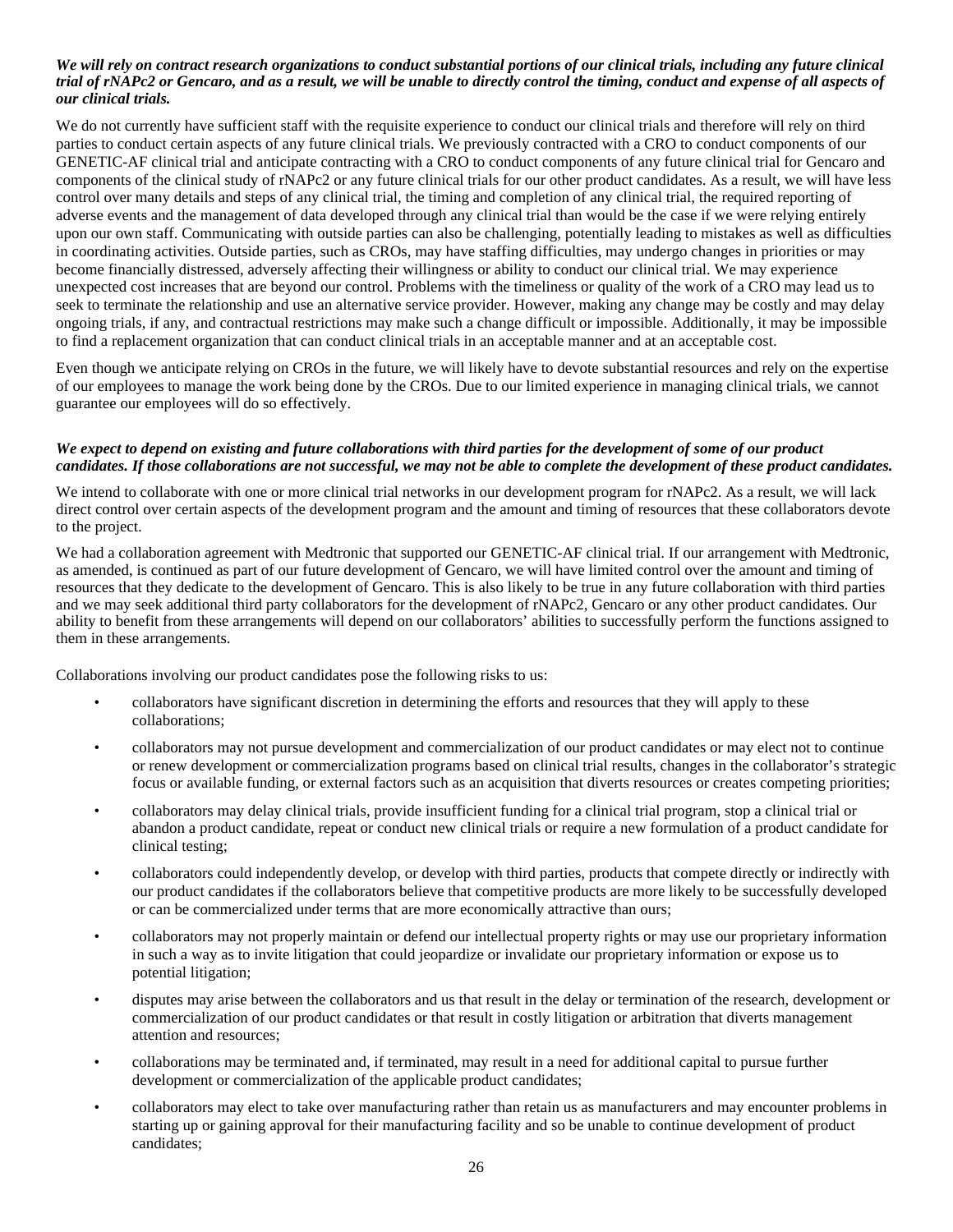- we may be required to undertake the expenditure of substantial operational, financial and management resources in connection with any collaboration;
- we may be required to issue equity securities to collaborators that would dilute our existing stockholders' percentage ownership;
- we may be required to assume substantial actual or contingent liabilities;
- collaborators may not commit adequate resources to the marketing and distribution of our product candidates, limiting our potential revenues from these products; and
- collaborators may experience financial difficulties.

We face a number of challenges in seeking additional collaborations. Collaborations are complex and any potential discussions may not result in a definitive agreement for many reasons. For example, whether we reach a definitive agreement for a collaboration will depend, among other things, upon our assessment of the collaborator's resources and expertise, the terms and conditions of the proposed collaboration, and the proposed collaborator's evaluation of a number of factors, such as the design or results of our clinical trials, the potential market for our product candidates, the costs and complexities of manufacturing and delivering our product candidates to patients, the potential of competing products, the existence of uncertainty with respect to ownership or the coverage of our intellectual property, and industry and market conditions generally. If we were to determine that additional collaborations for our Gencaro development is necessary and were unable to enter into such collaborations on acceptable terms, we might elect to delay or scale back the development or commercialization of Gencaro in order to preserve our financial resources or to allow us adequate time to develop the required physical resources and systems and expertise ourselves.

Collaboration agreements may not lead to development or commercialization of our product candidates in the most efficient manner, or at all. In addition, there have been a significant number of recent business combinations among large pharmaceutical companies that have resulted in a reduced number of potential future collaborators. If a present or future collaborator of ours were to be involved in a business combination, the continued pursuit and emphasis on our product development or commercialization program could be delayed, diminished or terminated.

## *Any future clinical trial for Gencaro will require the use of a third-party diagnostic services provider to administer a genetic test needed to identify the patient receptor genotypes of clinical trial participants, and as a result, we will be unable to directly control the timing, conduct and expense of the genetic test.*

We anticipate that any future clinical trial of Gencaro, if any, will require a companion diagnostic test that identifies the patient's receptor genotype. The trial would only enroll those patients with the receptor that has the potential for enhanced efficacy, the beta-1 389 Arg receptor as detected by a beta-1 389 Arg/Arg genotype. Accordingly, we anticipate that any future clinical trial for Gencaro will require the use of a third-party diagnostic service to perform the genetic testing. There has been limited experience in our industry in prospective development of companion diagnostics required to perform the required molecular profiling. We entered into an agreement with LabCorp to provide the diagnostic services of the genetic test needed to support our GENETIC-AF clinical trial. To provide those services, LabCorp obtained from the FDA an investigational device exemption, or IDE, for the companion diagnostic test being used in our GENETIC-AF clinical trial. We would expect a similar agreement and approval would be necessary for any companion diagnostic used in any future clinical trials for Gencaro.

The FDA and similar regulatory authorities outside the United States regulate companion diagnostics. Companion diagnostics require separate or coordinated regulatory approval prior to commercialization. Changes to regulatory advice could delay our development programs or delay or prevent eventual marketing approval for our product candidates that may otherwise be approvable. In July 2011, the FDA issued draft guidance that stated that if safe and effective use of a therapeutic depends on an *in vitro* diagnostic, the FDA generally will not approve the therapeutic unless the FDA approves or clears this "*in vitro* companion diagnostic device" at the same time that the FDA approves the therapeutic. The approval or clearance of the companion diagnostic would occur through the FDA's Center for Devices and Radiological Health. In 2014, the FDA issued guidance on in vitro companion diagnostic devices. The guidance allows for flexibility by the FDA in the case of therapeutic products to treat serious conditions for which no alternative treatment exists and the benefits of using the companion diagnostic outweigh the risk, but it is unclear how this discretion may be applied by the agency with respect to the companion diagnostic test related to any Gencaro clinical trials. The FDA's evolving position on the topic of companion diagnostics could affect our clinical development programs that utilize companion diagnostics. In particular, the FDA may limit our ability to use retrospective data, otherwise disagree with our approaches to trial design, biomarker qualification, clinical and analytical validity, and clinical utility, or make us repeat aspects of a trial or initiate new trials.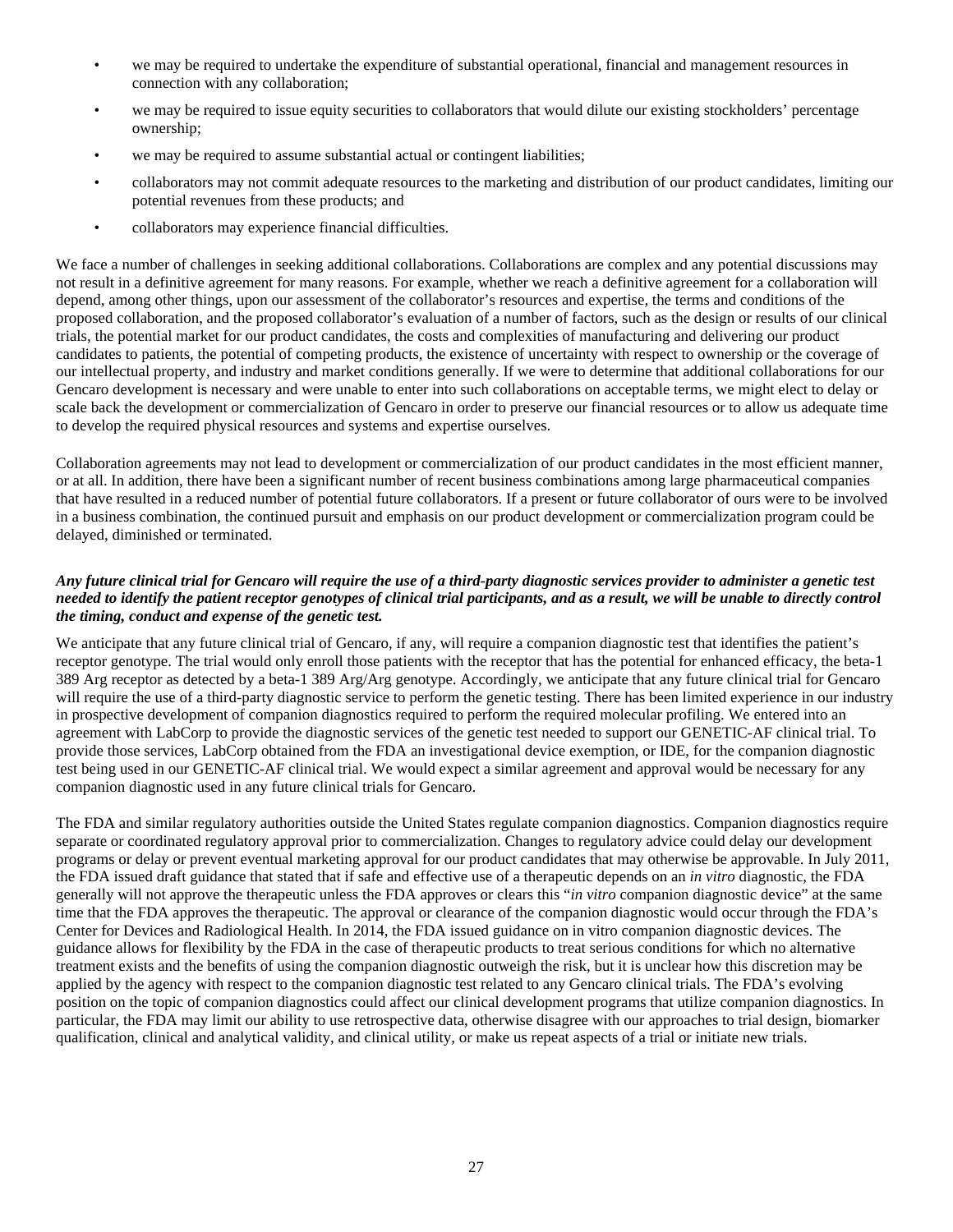Given our limited experience in developing diagnostics, we expect to rely primarily on third parties for the design and manufacture of the companion diagnostics for our product candidates. If we, or any third parties that we engage to assist us, are unable to successfully develop companion diagnostics for our product candidates that require such diagnostics, or experience delays in doing so, the development of our product candidates may be adversely affected, our product candidates may not receive marketing approval and we may not realize the full commercial potential of any products that receive marketing approval. As a result, our business could be materially harmed.

#### *We will need to establish a collaborative arrangement with a third-party diagnostics services provider to obtain marketing clearance or approval of the companion genetic test. There is no guarantee that the FDA will grant timely clearance or approval of the genetic test, if at all, and failure to obtain such timely clearance or approval would adversely affect our ability to market Gencaro.*

The drug label we intend to seek for Gencaro would identify the patient receptor genotype for which the drug is approved. Accordingly, we believe developing a genetic test that is simple to administer and widely available will be critical to the successful commercialization of Gencaro. The genetic test will be subject to regulation by the FDA and by comparable agencies in various foreign countries. The process of complying with the requirements of the FDA and comparable agencies is costly, time consuming and burdensome.

Despite the time and expense expended, regulatory clearance or approval is never guaranteed. If regulatory clearance or approval is delayed, or if one or more third-party diagnostic services providers are unable to obtain FDA approval of the genetic test at all or in parallel with the approval of Gencaro, or are unable to commercialize the test successfully and in a manner that effectively supports the commercial efforts for Gencaro, or if the information concerning the differential response to Gencaro resulting from certain genetic variation is not included in the approval label for Gencaro, the commercial launch of Gencaro may be significantly and adversely affected.

#### *Regulatory approval is required for the genetic test to be used in our Gencaro clinical trials and to support the commercialization of the test, if approved. Delays or failures in obtaining such regulatory approval, including any required validation analyses may prevent a third-party diagnostics provider from commercializing such genetic test and will adversely affect our business, operating results and prospects.*

Before a genetic test can be used commercially, including in conjunction with Gencaro, if it is approved for marketing, the third-party diagnostics provider must obtain FDA Premarket Approval, or PMA, for such test. The FDA may require additional validation of the genetic test we used in GENETIC-AF prior to any approval of Gencaro or the genetic test or prior to the use of such test in any future clinical trials for Gencaro. We anticipate the genetic test will be required as a condition to prescribing Gencaro. There is no guarantee the FDA will approve the anticipated PMA submission for the genetic test. Even if the genetic test is eventually approved, performing additional validation work necessary to support the PMA, if required, for current or future genetic test products, including one associated with Gencaro, would require additional time and expense and the outcome would be uncertain. Moreover, such delays or increased costs or failures could adversely affect our business, operating results and prospects for commercializing the genetic test.

#### *If a third-party diagnostics provider responsible for the genetic test or certain of its third-party suppliers fails to comply with ongoing FDA or other foreign regulatory authority requirements, or if there are unanticipated problems with the genetic test, these products could be subject to restrictions or withdrawal from use in a trial or from the market.*

Any diagnostic for which a third-party diagnostics provider obtains clearance or approval, and the manufacturing processes, reporting requirements, post-approval clinical data and promotional activities for such product, will be subject to continued regulatory review, oversight and periodic inspections by the FDA and other domestic and foreign regulatory bodies. With respect to the genetic test, to the extent applicable, any third-party diagnostics provider and certain of its suppliers will be required to comply with the FDA's Quality System Regulation, or QSR, and International Standards Organization, or ISO, requirements which cover the methods and documentation of the design, testing, production, control, quality assurance, labeling, packaging, storage and shipping of any product for which clearance or approval is obtained. Regulatory bodies, such as the FDA, enforce the QSR and other regulations through periodic inspections. The failure by a third-party diagnostics provider, or certain of its third-party manufacturers or suppliers, as the case may be, to comply with applicable statutes and regulations administered by the FDA and other regulatory bodies, or the failure to timely and adequately respond to any adverse inspectional observations or product safety issues, could result in, among other things, enforcement actions. If any of these actions were to occur, it could harm our reputation and cause product sales and profitability of Gencaro, if approved, to suffer and may prevent us from generating revenue or utilizing the genetic test further in any clinical trial. Even if regulatory clearance or approval is granted, such clearance or approval may be subject to limitations on the intended uses for which the product may be marketed and reduce our potential to successfully commercialize the product and generate revenue from the product.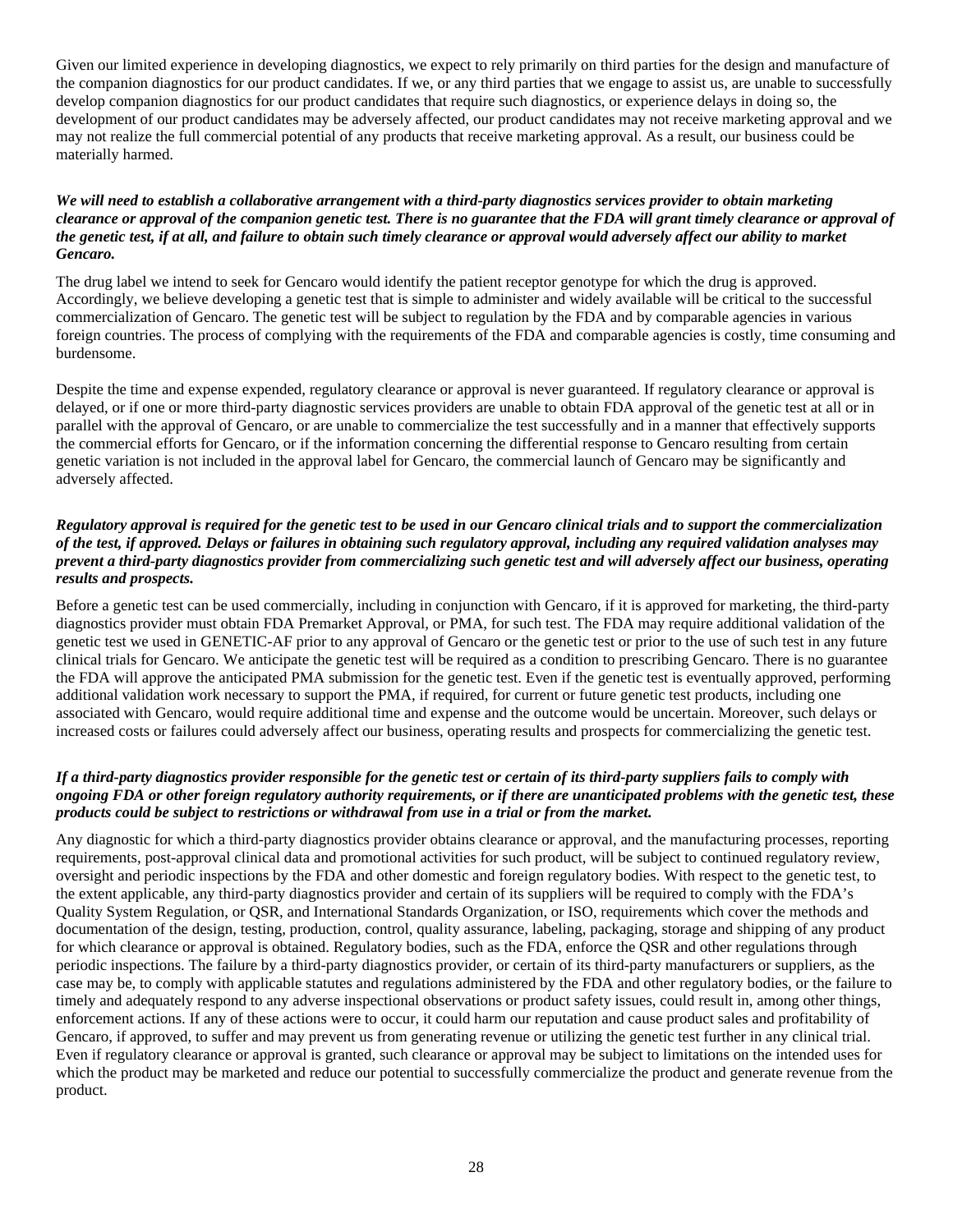#### *Future sales of Gencaro may suffer if its marketplace acceptance is negatively affected by the genetic test.*

The genetic test is an important component of the commercial strategy for Gencaro in addition to being required for our clinical trials. We believe that the genetic test helps predict patient response to Gencaro, and that this aspect of the drug is important to its ability to compete effectively with current therapies. The genetic test adds an additional step in the prescribing process, an additional cost for the patient and payors, the risk that the test results may not be rapidly available and the possibility that it may not be available at all to hospitals and medical centers. Although we anticipate that Gencaro, if approved in a timely manner, would be the first geneticallytargeted cardiovascular drug, Gencaro will be one of a number of successful drugs in the beta-blocker class currently on the market. Prescribers may be more familiar with these other beta-blockers, and may be resistant to prescribing Gencaro as an AF therapy in patients with HF. For instance, the top-line results of our Phase 2B GENETIC-AF clinical trial indicated that Gencaro demonstrated a similar treatment benefit compared to the active comparator, metoprolol succinate (TOPROL-XL). If our future clinical trials in Gencaro do not show that Gencaro has a clear therapeutic benefit as compared to other drugs in the beta-blocker class currently on the market, then prescribers may be unlikely to prescribe Gencaro to patients, even if approved. Any one of these factors could affect prescriber behavior, which in turn may substantially impede market acceptance of the genetic test, which could cause significant harm to Gencaro's ability to compete, and in turn harm our business.

#### *Unless we are able to generate sufficient product revenue, we will continue to incur losses from operations and will not achieve or maintain profitability. We are years away from commercializing a product and generating product revenue.*

Our historical losses have had and will continue to have an adverse effect on our stockholders' equity and working capital, among other things. We are years away from commercializing a product and generating any product revenue. As a result, we expect to continue to incur significant operating losses for the foreseeable future. Even if we ultimately receive regulatory approval for rNAPc2, Gencaro or our other product candidates, sales of such products may not generate sufficient revenue for it to achieve or maintain profitability. Because of the numerous risks and uncertainties associated with developing therapeutic drugs, we may experience larger than expected future losses and may never reach profitability.

#### *Our product candidates are subject to extensive regulation, which can be costly and time-consuming, and unsuccessful or delayed regulatory approvals could increase our future development costs or impair our future revenue.*

The preclinical and clinical development, testing, manufacture, safety, efficacy, labeling, storage, recordkeeping, and subsequent advertising, promotion, sale, marketing, and distribution, if approved, of our product candidates are subject to extensive regulation by the FDA and other regulatory authorities in the United States and elsewhere. These regulations also vary in important, meaningful ways from country to country. We are not permitted to market a potential drug in the United States until we receive approval of an NDA from the FDA for such drug. We have not received an NDA approval from the FDA for rNAPc2, Gencaro or any of our other product candidates. There can be no guarantees with respect to our product candidates that clinical studies will adequately support an NDA, that the products will receive necessary regulatory approvals, or that they will prove to be commercially successful.

To receive regulatory approval for the commercial sale of any product candidates, we must demonstrate safety and efficacy in humans to the satisfaction of regulatory authorities through preclinical studies and adequate and well-controlled clinical trials of the product candidates. This process is expensive and can take many years, and failure can occur at any stage of the testing. Our failure to adequately demonstrate the safety and efficacy of our product candidates will prevent regulatory approval and commercialization of such products.

In 2008, we submitted and the FDA accepted our NDA filing for Gencaro for the treatment of chronic HF. In 2009, the FDA issued a Complete Response Letter, or CRL, in which the FDA stated that it could not approve the Gencaro NDA in its current form and specified actions required for approval of the NDA, including conducting an additional Phase 3 clinical trial of Gencaro in patients with HF. We completed a Phase 2B clinical study of Gencaro in HF patients to assess its efficacy in reducing or preventing AF. We enrolled 267 HF patients with AF in the Phase 2B clinical trial. We reported top-line Phase 2B data in February 2018. In the third quarter of 2018, we submitted a SPA to the FDA for a Phase 3 clinical trial. In 2019, the FDA approved our SPA request for a Phase 3 clinical trial of Gencaro. Even though the FDA approved our SPA, this product candidate will require years of additional clinical development. Even if we conduct additional studies in accordance with our SPA agreement or further FDA guidance and submit or file a new or amended NDA, the FDA may ultimately decide that the NDA does not satisfy the criteria for approval.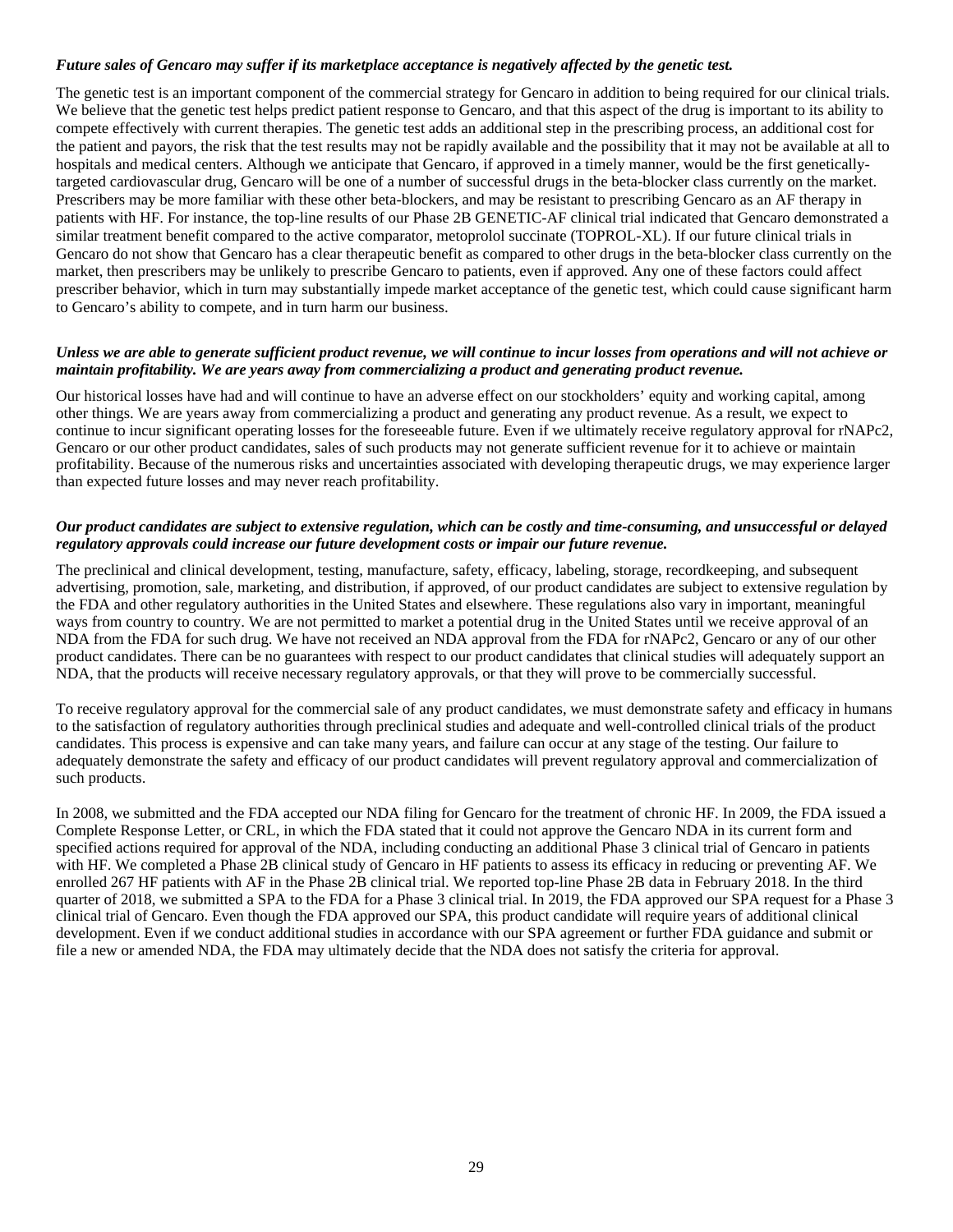In the event that we or our collaborators conduct preclinical studies that do not comply with Good Laboratory Practices, or GLP, or incorrectly design or carry out human clinical trials in accordance with Good Clinical Practices, or GCP, or those clinical trials fail to demonstrate clinical significance, it is unlikely that we will be able to obtain FDA approval for product development candidates. Our inability to successfully initiate and effectively complete clinical trials for any product candidate on schedule, or at all, will severely harm our business. Significant delays in clinical development could materially increase product development costs or allow our competitors to bring products to market before we do, impairing our ability to effectively commercialize any future product candidate. We do not know whether planned clinical trials will begin on time, will need to be redesigned or will be completed on schedule, if at all. Clinical trials can be delayed for a variety of reasons, including:

- delays or failures in obtaining regulatory authorization to commence a trial because of safety concerns of regulators relating to our product candidates or similar product candidates of our competitors or failure to follow regulatory guidelines;
- delays or failures in obtaining clinical materials and manufacturing sufficient quantities of the product candidates for use in trials;
- failure of clinical materials to meet pre-established specifications at product release or during ongoing stability studies;
- delays or failures in reaching agreement on acceptable terms with prospective study sites;
- delays or failures in obtaining approval of our clinical trial protocol from an institutional review board to conduct a clinical trial at a prospective study site;
- delays in recruiting patients to participate in a clinical trial, which may be due to the size of the patient population, eligibility criteria, protocol design, perceived risks and benefits of the drug, availability of other approved and standard of care therapies or, availability of clinical trial sites;
- other clinical trials seeking to enroll subjects with similar profile;
- failure of our clinical trials and clinical investigators to be in compliance with GCP;
- unforeseen safety issues, including negative results from ongoing preclinical studies;
- inability to monitor patients adequately during or after treatment;
- difficulty recruiting and monitoring multiple study sites;
- failure of our third-party contract research organizations, clinical site organizations and other clinical trial managers, to satisfy their contractual duties, comply with regulations or meet expected deadlines; and
- an insufficient number of patients who have, or are willing to have, a Medtronic device implanted for monitoring and recording AF burden data.

In addition, any approvals we may obtain may not cover all of the clinical indications for which we seek approval or permit us to make claims of superiority over currently marketed competitive products. Also, an approval might contain significant limitations in the form of narrow indications, warnings, precautions or contraindications with respect to conditions of use. If the FDA determines that a risk evaluation and mitigation strategy, or REMS, is necessary to ensure that the benefits of the drug outweigh the risks, we may be required to include as part of the NDA a proposed REMS that may include a package insert directed to patients, a plan for communication with healthcare providers, restrictions on a drug's distribution, or a Medication Guide, to provide better information to consumers about the drug's risks and benefits. Finally, an approval could be conditioned on our commitment to conduct further clinical trials, which we may not have the resources to conduct or which may negatively impact our financial situation.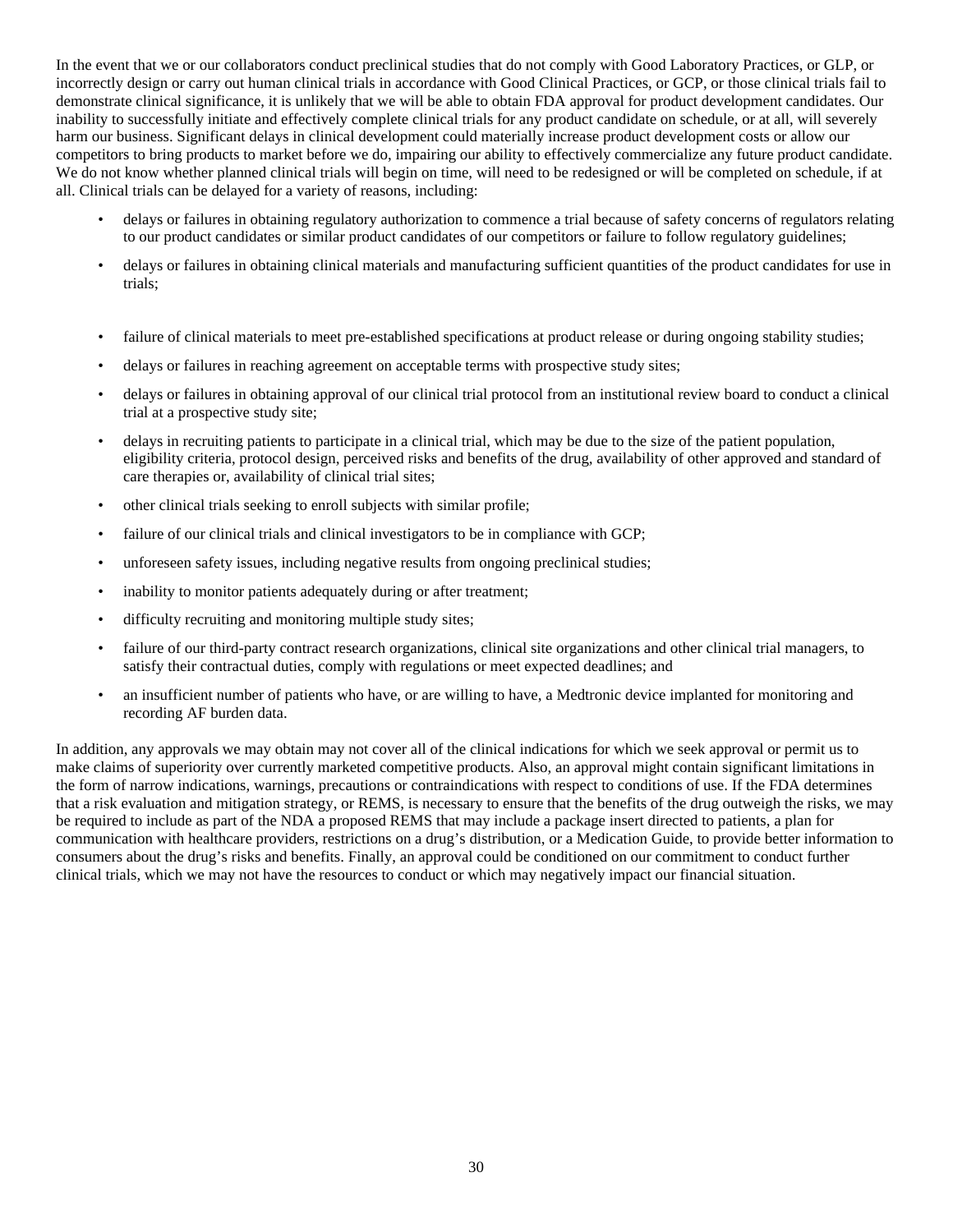The manufacture and analytical testing of rNAPc2 and Gencaro is performed by third party suppliers, who must also meet cGMP requirements and pass a pre-approval inspection of their facilities before we can obtain marketing approval.

All of our product candidates are prone to the risks of failure inherent in drug development. The results from preclinical animal testing and early human clinical trials may not be predictive of results obtained in later human clinical trials. Further, although a new product may show promising results in preclinical or early human clinical trials, it may subsequently prove unfeasible or impossible to generate sufficient safety and efficacy data to obtain necessary regulatory approvals. The data obtained from preclinical and clinical studies are susceptible to varying interpretations that may delay, limit or prevent regulatory approval, and the FDA and other regulatory authorities in the United States and elsewhere exercise substantial discretion in the drug approval process. The numbers, size and design of preclinical studies and clinical trials that will be required for FDA or other regulatory approval will vary depending on the product candidate, the disease or condition for which the product candidate is intended to be used and the regulations and guidance documents applicable to any particular product candidate. The FDA or other regulators can delay, limit or deny approval of any product candidate for many reasons, including, but not limited to:

- side effects;
- safety and efficacy;
- defects in the design of clinical trials;
- the fact that the FDA or other regulatory officials may not approve our or our third party manufacturer's processes or facilities; or
- the fact that new regulations may be enacted by the FDA or other regulators may change their approval policies or adopt new regulations requiring new or different evidence of safety and efficacy for the intended use of a product candidate.

In light of widely publicized events concerning the safety of certain drug products, regulatory authorities, members of Congress, the Government Accountability Office, medical professionals and the general public have raised concerns about potential drug safety issues. These events have resulted in the withdrawal of certain drug products, revisions to certain drug labeling that further limit use of the drug products and establishment of risk management programs that may, for instance, restrict distribution of drug products. The increased attention to drug safety issues may result in a more cautious approach by the FDA to clinical trials and approval. Data from clinical trials may receive greater scrutiny with respect to safety and the product's risk/benefit profile, which may make the FDA or other regulatory authorities more likely to terminate clinical trials before completion, or require longer or additional clinical trials that may result in substantial additional expense, and a delay or failure in obtaining approval or approval for a more limited indication than originally sought. Aside from issues concerning the quality and sufficiency of submitted preclinical and clinical data, the FDA may be constrained by limited resources from reviewing and determining the approvability of the Gencaro NDA in a timely manner.

In pursuing clinical development of Gencaro for an AF indication, we will be required to amend the Gencaro HF NDA or prepare a new NDA. The FDA could approve Gencaro, but without including some or all of the prescribing information that we have requested. For instance, the FDA could approve Gencaro for AF in a more limited patient population or include additional warnings in the drug's label. This, in turn, could substantially and detrimentally impact our ability to successfully commercialize Gencaro and effectively protect our intellectual property rights in Gencaro.

#### *If our product candidates receive regulatory approval, we would be subject to ongoing regulatory obligations and restrictions, which may result in significant expenses and limit our ability to develop and commercialize other potential products.*

If a product candidate of ours is approved by the FDA or by another regulatory authority, we would be held to extensive regulatory requirements over product manufacturing, testing, distribution, labeling, packaging, adverse event reporting and other reporting to regulatory authorities, storage, advertising, marketing, promotion, distribution, and record keeping. Regulatory approvals may also be subject to significant limitations on the indicated uses or marketing of the product candidates. Potentially costly follow-up or postmarketing clinical studies may be required as a condition of approval to further substantiate safety or efficacy, or to investigate specific issues of interest to the regulatory authority. Previously unknown problems with the product candidate, including adverse events of unanticipated severity or frequency, may result in additional regulatory controls or restrictions on the marketing or use of the product or the need for post marketing studies, and could include suspension or withdrawal of the products from the market.

Furthermore, our third-party manufacturers and the manufacturing facilities that they use to make our product candidates are regulated by the FDA. Quality control and manufacturing procedures must continue to conform to cGMP after approval. Drug manufacturers and their subcontractors are required to register their facilities and products manufactured annually with the FDA and certain state agencies and are subject to periodic unannounced inspections by the FDA, state and/or other foreign authorities. Any subsequent discovery of problems with a product, or a manufacturing or laboratory facility used by us or our collaborators, may result in restrictions on the product, or on the manufacturing or laboratory facility, including a withdrawal of the drug from the market or suspension of manufacturing. Any changes to an approved product, including the way it is manufactured or promoted, often require FDA approval before the product, as modified, can be marketed. We and our third-party manufacturers will also be subject to ongoing FDA requirements for submission of safety and other post-market information.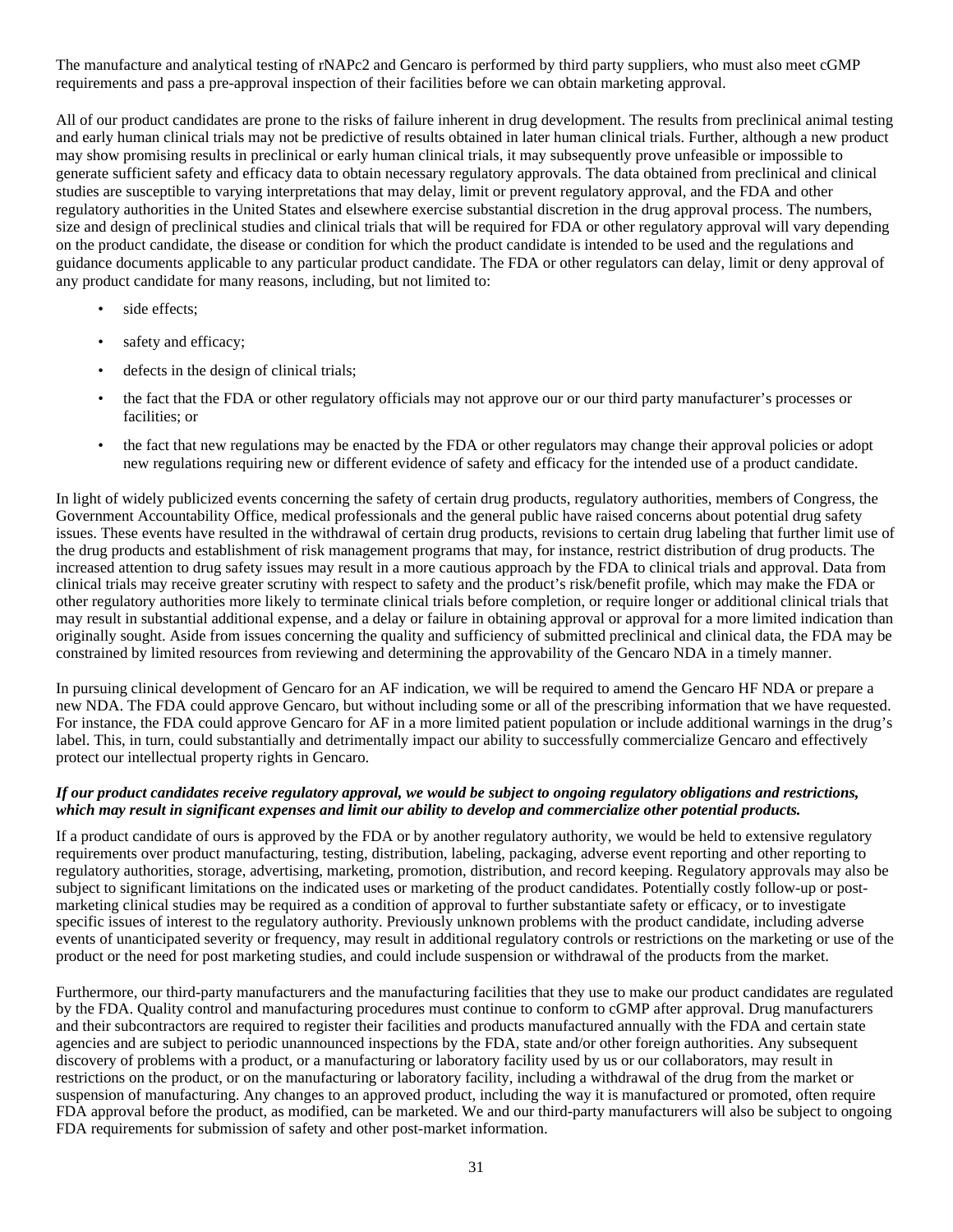The marketing and advertising of our drug products by our collaborators or us will be regulated by the FDA, certain state agencies or foreign regulatory authorities. Violations of these laws and regulations, including promotion of our products for unapproved uses or failing to disclose risk information, are punishable by criminal and civil sanctions and may result in the issuance of enforcement letters or other enforcement action by the FDA, U.S. Department of Justice, state agencies, or foreign regulatory authorities that could jeopardize our ability to market the product.

In addition to the FDA, state or foreign regulations, the marketing of our drug products by us or our collaborators will be regulated by federal, state or foreign laws pertaining to health care "fraud and abuse," such as the federal anti-kickback law prohibiting bribes, kickbacks or other remuneration for the order or recommendation of items or services reimbursed by federal health care programs. Many states have similar laws applicable to items or services reimbursed by commercial insurers. Violations of these laws are punishable by criminal and civil sanctions, including, in some instances, imprisonment and exclusion from participation in federal and state health care programs, including the Medicare, Medicaid and Veterans Affairs healthcare programs. Because of the far-reaching nature of these laws, we may be required to discontinue one or more of our practices to be in compliance with these laws. Healthcare fraud and abuse regulations are complex, and even minor irregularities can potentially give rise to claims that a statute or prohibition has been violated. Any violations of these laws, or any action against us for violations of these laws, even if we successfully defend against it, could have a material adverse effect on our business, financial condition and results of operations.

We could also become subject to false claims litigation under federal statutes, which can lead to civil money penalties, restitution, criminal fines and imprisonment, and exclusion from participation in Medicare, Medicaid and other federal and state health care programs. These false claims statutes include the False Claims Act, which allows any person to bring a suit on behalf of the federal government alleging submission of false or fraudulent claims, or causing to present such false or fraudulent claims, under federal programs or contracts claims or other violations of the statute and to share in any amounts paid by the entity to the government in fines or settlement. These suits against pharmaceutical companies have increased significantly in volume and breadth in recent years. Some of these suits have been brought on the basis of certain sales practices promoting drug products for unapproved uses. This new growth in litigation has increased the risk that a pharmaceutical company will have to defend a false claim action, pay fines or restitution, or be excluded from the Medicare, Medicaid, Veterans Affairs and other federal and state healthcare programs as a result of an investigation arising out of such action. We may become subject to such litigation and, if we are not successful in defending against such actions, those actions may have a material adverse effect on our business, financial condition and results of operations. We could also become subject to false claims litigation and consumer protection claims under state statutes, which also could lead to civil monetary penalties, restitution, criminal fines and imprisonment, and exclusion from participation in state health care programs. Of note, over the past few years there has been an increased focus on the sales and marketing practices of the pharmaceutical industry at both the federal and state level. Additionally, the law or regulatory policies governing pharmaceuticals may change. New statutory requirements may be enacted or additional regulations may be adopted that could prevent or delay regulatory approval of our product candidates or limit our ability to commercialize our products. We cannot predict the likelihood, nature or extent of adverse government regulation that may arise from future legislation or administrative action, either in the United States or elsewhere.

If we, our collaborators or our third-party manufacturers fail to comply with applicable continuing regulatory requirements, our business could be seriously harmed because a regulatory agency may:

- issue untitled or warning letters;
- suspend or withdraw our regulatory approval for approved products;
- seize or detain products or recommend a product recall of a drug or medical device, or issue a mandatory recall of a medical device;
- refuse to approve pending applications or supplements to approved applications filed by us;
- suspend our ongoing clinical trials;
- restrict our operations, including costly new manufacturing requirements, or restrict the sale, marketing and/or distribution of our products;
- seek an injunction;
- pursue criminal prosecutions;
- close the facilities of our contract manufacturers; or
- impose civil or criminal penalties.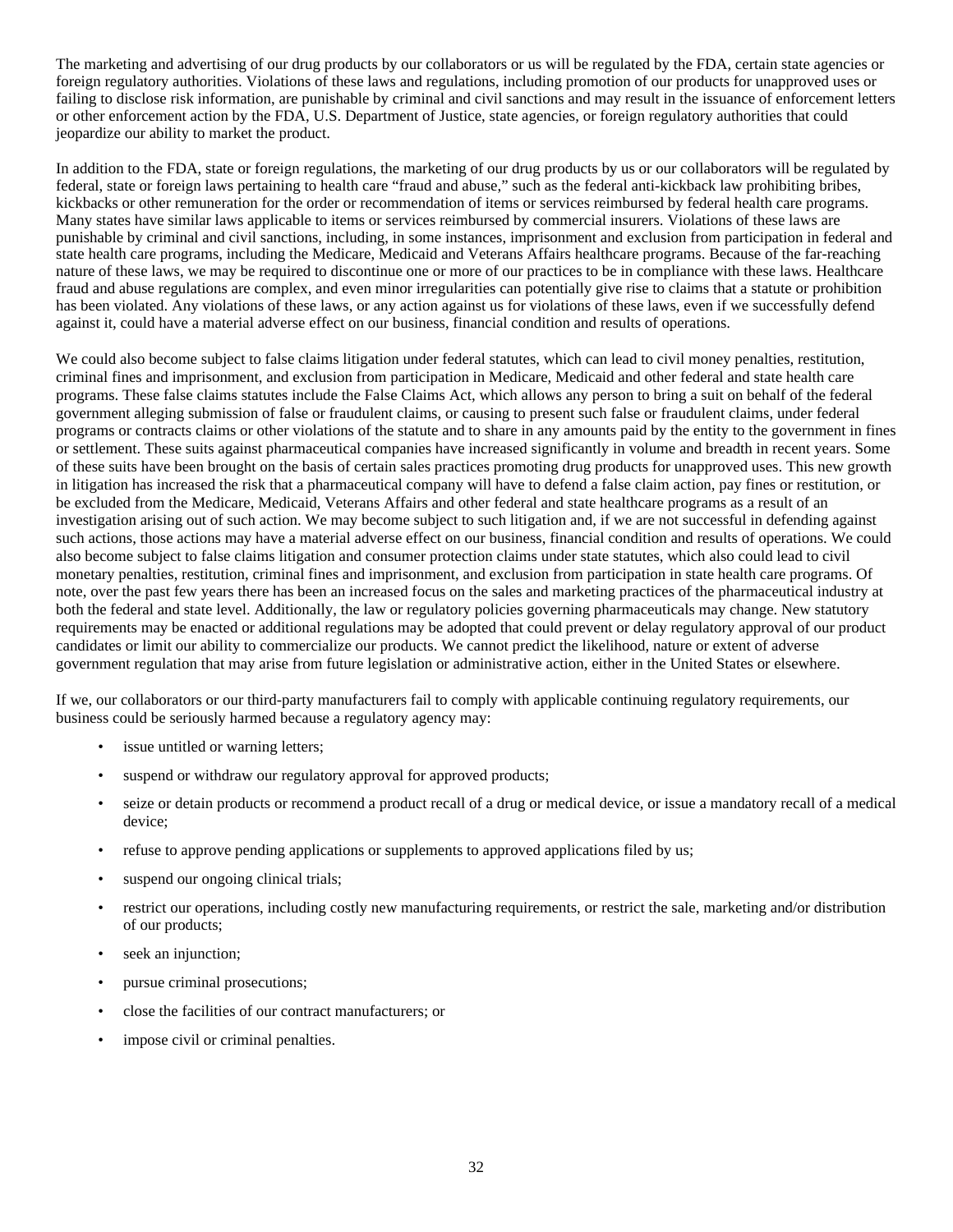#### *Reliance on third parties to commercialize rNAPc2, Gencaro or our other product candidates could negatively impact our business. If we are required to establish a direct sales force in the United States and are unable to do so, our business may be harmed.*

Commercialization of rNAPc2, Gencaro or any other product candidate, if approved, particularly the establishment of a sales organization, will require substantial additional capital resources. We currently intend to pursue a strategic partnership alternative for the commercialization of rNAPc2 or Gencaro, if it is approved, and we have suspended our efforts to build internal sales, marketing and distribution capabilities. If we elect to rely on third parties to sell rNAPc2, Gencaro and any other products, then we may receive less revenue than if we sold such products directly. In addition, we may have little or no control over the sales efforts of those third parties. If we are unable to complete a strategic transaction, we would be unable to commercialize rNAPc2, Gencaro or any other product candidate without substantial additional capital. Even if such capital were secured, we would be required to build internal sales, marketing and distribution capabilities to market rNAPc2 or Gencaro in the United States. None of our current employees have experience in establishing and managing a sales force.

In the event we are unable to sell rNAPc2, Gencaro and other selected product candidates, either directly or through third parties via a strategic transaction, the commercialization of rNAPc2 or Gencaro, if approved, may be delayed indefinitely.

#### *We are dependent on our key personnel.*

The success of our business is highly dependent on the principal members of our board of directors and executive management, including our President and Chief Executive Officer, Michael R. Bristow. The loss of the services of any such individual might seriously harm our product development, partnering and financing efforts. Recruiting and training personnel with the requisite skills is challenging and we compete for talent with companies that are larger and have more financial resources.

#### *We have no manufacturing capacity which puts us at risk of lengthy and costly delays of bringing our products to market.*

We do not currently operate manufacturing facilities for clinical or commercial production of our product candidates, including their drug substance or active pharmaceutical ingredients, or API. We have no experience in drug formulation or manufacturing, and we lack the resources and the capabilities to manufacture any of our product candidates on a clinical or commercial scale. We do not intend to develop facilities for the manufacture of product candidates for clinical trials or commercial purposes in the foreseeable future. We have contracted with several third-party manufacturing organizations for production and analytical testing of our product candidates. These contract manufacturers may not perform as agreed or may not remain in the contract manufacturing business for the time required to successfully produce, store and distribute our products. In addition, these manufacturers may have staffing difficulties, may experience delays due to key material or component availability, may not be able to manufacture our products on a timely basis or may become financially distressed. In the event of errors in forecasting production quantities required to meet demand, natural disaster, equipment malfunctions or failures, technology malfunctions, strikes, lock-outs or work stoppages, regional power outages, product tampering, war or terrorist activities, actions of regulatory authorities, business failure, strike or other difficulty, we may be unable to find an alternative third-party manufacturer in a timely manner and the production of our product candidates would be interrupted, resulting in delays and additional costs, which could impact our ability to commercialize and sell our product candidates. We or our contract manufacturers may also fail to achieve and maintain required manufacturing standards, which could result in patient injury or death, product recalls or withdrawals, an order by governmental authorities to halt production, delays or failures in product testing or delivery, stability testing failures, cost overruns or other problems that could seriously hurt our business. Contract manufacturers also often encounter difficulties involving production yields, quality control and quality assurance, as well as shortages of qualified personnel. In addition, our contract manufacturers are subject to ongoing inspections and regulation by the FDA, the U.S. Drug Enforcement Agency and corresponding foreign and state agencies and they may fail to meet these agencies' acceptable standards of compliance. If our contract manufacturers fail to comply with applicable governmental regulations, such as quality control, quality assurance and the maintenance of records and documentation, we may not be able to continue production of the API or finished product. If the safety of any API or product supplied is compromised due to failure to adhere to applicable laws or for other reasons, this may jeopardize our regulatory approval for rNAPc2, Gencaro and other product candidates, and we may be held liable for any injuries sustained as a result. Upon the occurrence of one of the aforementioned events, the ability to switch manufacturers may be difficult for a number of reasons, including:

- the number of potential manufacturers is limited and we may not be able to negotiate agreements with alternative manufacturers on commercially reasonable terms, if at all;
- long lead times are often needed to manufacture drugs;
- the manufacturing process is complex and may require a significant learning curve; and
- the FDA must approve any replacement prior to manufacturing, which requires new testing and compliance inspections.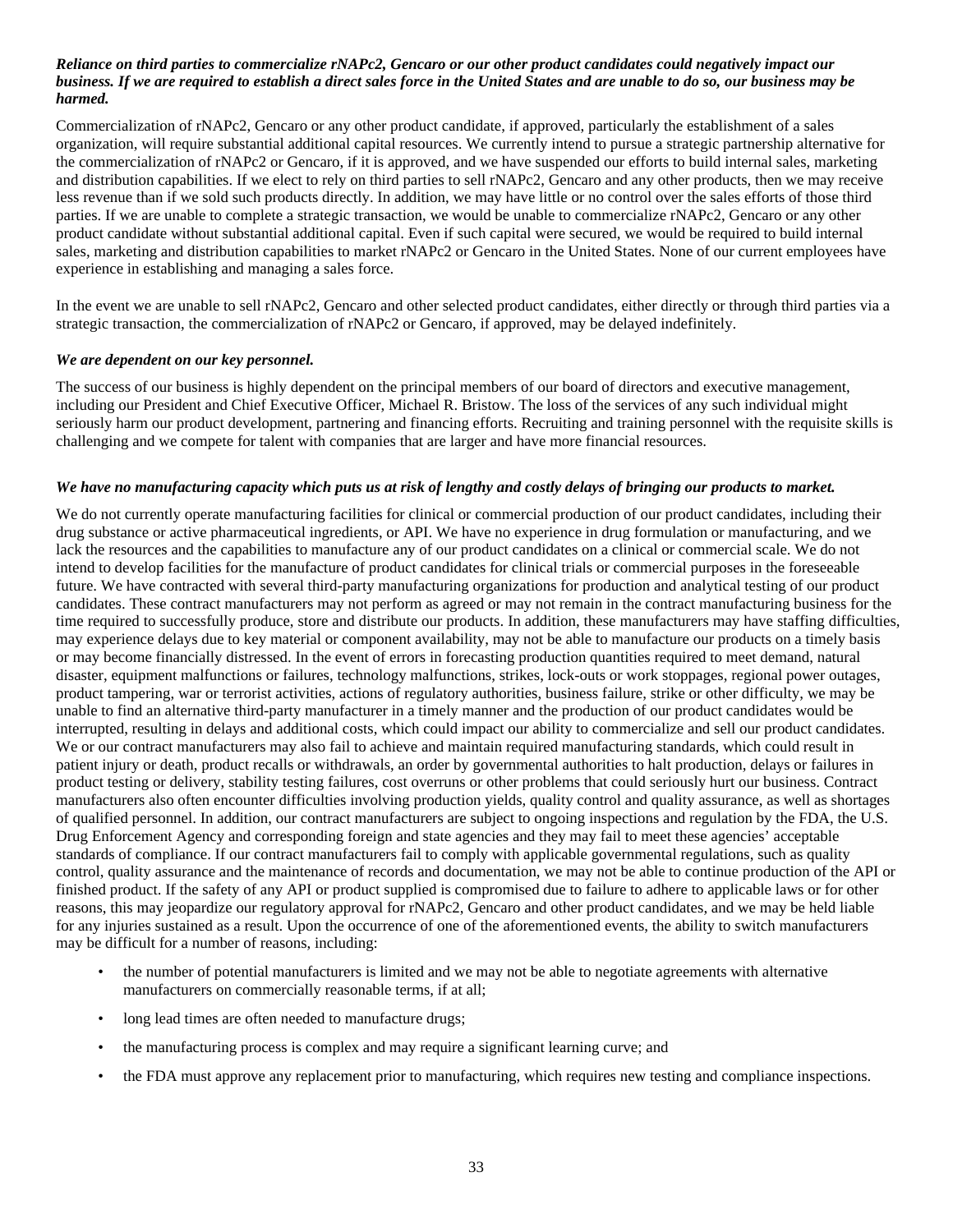#### *Transitioning from a clinical development stage company will require successful completion of a number of steps, many of which are outside of our control and, consequently, we can provide no assurance of our successful and timely transition from a clinical development stage company.*

We are a clinical development stage biopharmaceutical company with a limited operating history. To date we have not generated any product revenue and have historically funded our operations through investment capital. Our future growth depends on our ability to emerge from the clinical development stage and successfully commercialize or provide for the commercialization of rNAPc2, Gencaro and our other product candidates which in turn, will depend, among other things, on our ability to:

- conduct additional clinical trials and develop and obtain regulatory approval for rNAPc2, Gencaro or other product candidates;
- successfully partner a companion genetic test with the commercial launch of rNAPc2 or Gencaro;
- enter into a strategic transaction enabling the continued development and commercialization of rNAPc2 or Gencaro, or alternatively, raise significant additional capital to enable these activities;
- pursue additional indications for rNAPc2 or Gencaro and develop other product candidates, including other cardiovascular therapies; and
- obtain commercial quantities of rNAPc2, Gencaro or other product candidates at acceptable cost levels.

Any one of these factors or other factors discussed in this report could affect our ability to successfully commercialize Gencaro and other product candidates, which could impact our ability to earn sufficient revenues to transition from a clinical development stage company and continue our business.

# *If approved by the FDA, rNAPc2 or Gencaro will be entering a competitive marketplace and may not succeed.*

We do not yet know what the commercial opportunity will be, if any, for rNAPc2 if it is approved for treating COVID-19 disease. We do not know how and to whom rNAPc2 would be marketed and what the commercial arrangements would be for its sales and reimbursement. While we anticipate that rNAPc2, if approved, could potentially be used in combination with antiviral drugs and other therapies, there are other vaccines and therapies under development.

Gencaro is a new type of beta-blocker and vasodilator being developed for AF. While we anticipate that this drug, if approved, would be the first genetically-targeted cardiovascular drug, and potentially the only beta-blocker approved for AF, Gencaro will be one of a number of accepted treatments for AF. In addition, our proposed prescribing information for Gencaro is expected to include a requirement for genetic testing of the patient to ascertain if they have the genotype that we believe responds best to Gencaro. This additional step will add incremental cost and procedures to prescribing Gencaro, which could make it more difficult to compete against existing therapies.

Our commercial opportunity may be reduced or eliminated if competitors develop and commercialize products that are safer, more effective, have fewer side effects, are more convenient or are less expensive than Gencaro. If products with any of these properties are developed, or any of the existing products are better marketed, then prescriptions of Gencaro by physicians and patient use of Gencaro could be significantly reduced or rendered obsolete and noncompetitive. Further, public announcements regarding the development of any such competing drugs could adversely affect the market price of our common stock and the value of our assets.

#### *Future sales of our products may suffer if they are not accepted in the marketplace by physicians, patients and the medical community.*

rNAPc2, Gencaro or our other product candidates may not gain market acceptance among physicians, patients and the medical community. The degree of market acceptance of rNAPc2, Gencaro or our other product candidates will depend on a number of factors, such as its effectiveness and tolerability, as compared with competitive drugs. For instance, if rNAPc2 is approved, by that time there may be superior alternatives in terms of vaccines and/or therapeutics that may significantly impact the relative medical benefits offered by rNAPc2. If our future clinical trials for rNAPc2 do not show that rNAPc2 has a clear therapeutic benefit as compared to other therapies or vaccines that are approved in the interim, then there may be a limited or no commercial market for rNAPc2. Also, prevalence and severity of side-effects could negatively affect market acceptance of rNAPc2. Failure to achieve market acceptance of rNAPc2 or Gencaro would significantly harm our business.

If we are unable to obtain acceptable prices or adequate reimbursement from third-party payors for rNAPc2, Gencaro, or any other product candidates that we may seek to commercialize, then our revenues and prospects for profitability will suffer.

Our or any strategic partner's ability to commercialize rNAPc2, Gencaro, or any other product candidates that we may seek to commercialize, is highly dependent on the extent to which coverage and reimbursement for these product candidates will be available from: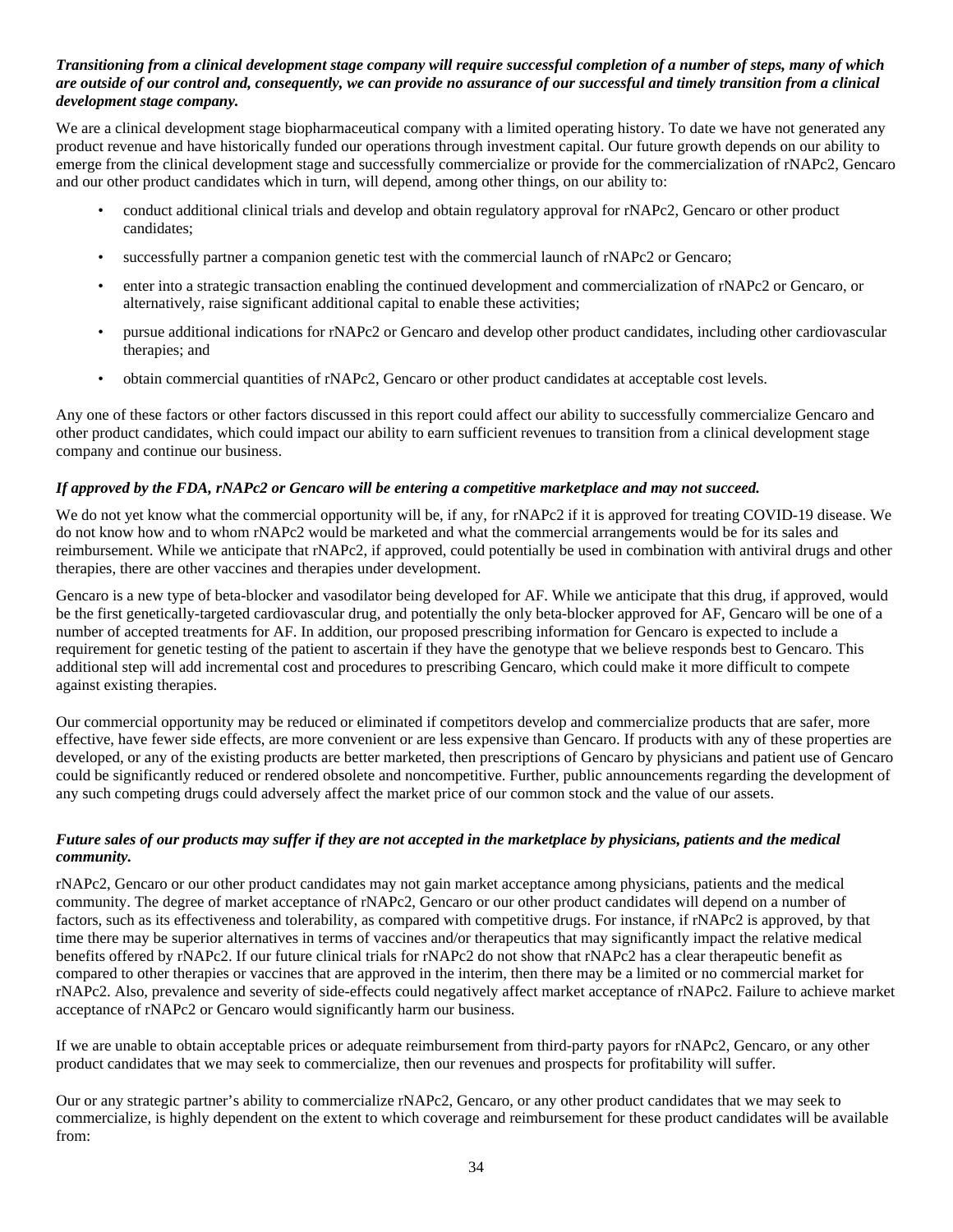- governmental payors, such as Medicare and Medicaid;
- private health insurers, including managed-care organizations; and
- other third-party payors.

Many patients will not be capable of paying for our potential products themselves and will rely on third-party payors to pay for their medical needs. A primary current trend in the U.S. health care industry is toward cost containment. Large private payors, managedcare organizations, group purchasing organizations and similar organizations are exerting increasing influence on decisions regarding the use of, and reimbursement levels for, particular treatments. Such third-party payors, including Medicare, are challenging the prices charged for medical products and services, and many third-party payors limit reimbursement for newly approved health care products.

Cost-control initiatives could decrease the price we might establish for products, which could result in product revenues lower than anticipated. If the prices for our product candidates decrease, or if governmental and other third-party payors do not provide adequate coverage and reimbursement levels, then our revenue and prospects for profitability will suffer.

## *Health care reform measures could materially and adversely affect our business.*

The business and financial condition of pharmaceutical and biotechnology companies are affected by the efforts of governmental and third-party payors to contain or reduce the costs of health care. The U.S. Congress has enacted legislation to reform the health care system. While we anticipate that this legislation may, over time, increase the number of patients who have insurance coverage for pharmaceutical products, it also imposes cost containment measures that may adversely affect the amount of reimbursement for pharmaceutical products. These measures include increasing the minimum rebates for products covered by Medicaid programs and extending such rebates to drugs dispensed to Medicaid beneficiaries enrolled in Medicaid managed care organizations as well as expansion of the 340(B) Public Health Services drug discount program. In addition, such legislation contains a number of provisions designed to generate the revenues necessary to fund the coverage expansion, including new fees or taxes on certain health-related industries, including medical device manufacturers. Each medical device manufacturer has to pay an excise tax (or sales tax) in an amount equal to 2.3% of the price for which such manufacturer sells its medical devices. Such excise taxes may impact any potential sales of the genetic test if it is approved for marketing. On January 22, 2018, legislation was enacted suspending the medical device tax in 2018 and 2019. In December 2019, a permanent repeal of the medical device tax was enacted. The Gencaro Test is likely to be subject to this tax if this tax is reinstated in the future. In foreign jurisdictions there have been, and we expect that there will continue to be, a number of legislative and regulatory proposals aimed at changing the health care system. For example, in some countries other than the United States, pricing of prescription drugs is subject to government control and we expect to see continued efforts to reduce healthcare costs in international markets.

Some states are also considering legislation that would control the prices of drugs, and state Medicaid programs are increasingly requesting manufacturers to pay supplemental rebates and requiring prior authorization by the state program for use of any drug for which supplemental rebates are not being paid. Managed care organizations continue to seek price discounts and, in some cases, to impose restrictions on the coverage of particular drugs. Government efforts to reduce Medicaid expenses may lead to increased use of managed care organizations by Medicaid programs. This may result in managed care organizations influencing prescription decisions for a larger segment of the population and a corresponding constraint on prices and reimbursement for drugs. It is likely that federal and state legislatures and health agencies will continue to focus on additional health care reform in the future although we are unable to predict what additional legislation or regulation, if any, relating to the health care industry or third-party coverage and reimbursement may be enacted in the future or what effect such legislation or regulation would have on our business. We or any strategic partner's ability to commercialize rNAPc2, Gencaro, or any other product candidates that we may seek to commercialize, is highly dependent on the extent to which coverage and reimbursement for these product candidates will be available from government payors, such as Medicare and Medicaid, private health insurers, including managed care organizations, and other third-party payors, and any change in reimbursement levels could materially and adversely affect our business. Further, the pendency or approval of future proposals or reforms could result in a decrease in our stock price or limit our ability to raise capital or to obtain strategic partnerships or licenses.

#### *Our competitors may be better positioned in the marketplace and thereby may be more successful than us at developing, manufacturing and marketing approved products.*

Many of our competitors currently have significantly greater financial resources and expertise in conducting clinical trials, obtaining regulatory approvals, managing manufacturing and marketing approved products than us. Other early-stage companies may also prove to be significant competitors, particularly through collaborative arrangements with large and established companies. In addition, these third parties compete with us in recruiting and retaining qualified scientific and management personnel, establishing clinical trial sites and patient registration for clinical trials, as well as in acquiring therapies and therapy licenses complementary to our programs or advantageous to our business. We expect that our ability to compete effectively will depend upon our ability to:

- successfully and rapidly complete clinical trials for any product candidates and obtain all requisite regulatory approvals in a cost-effective manner;
- build an adequate sales and marketing infrastructure, raise additional funding, or enter into strategic transactions enabling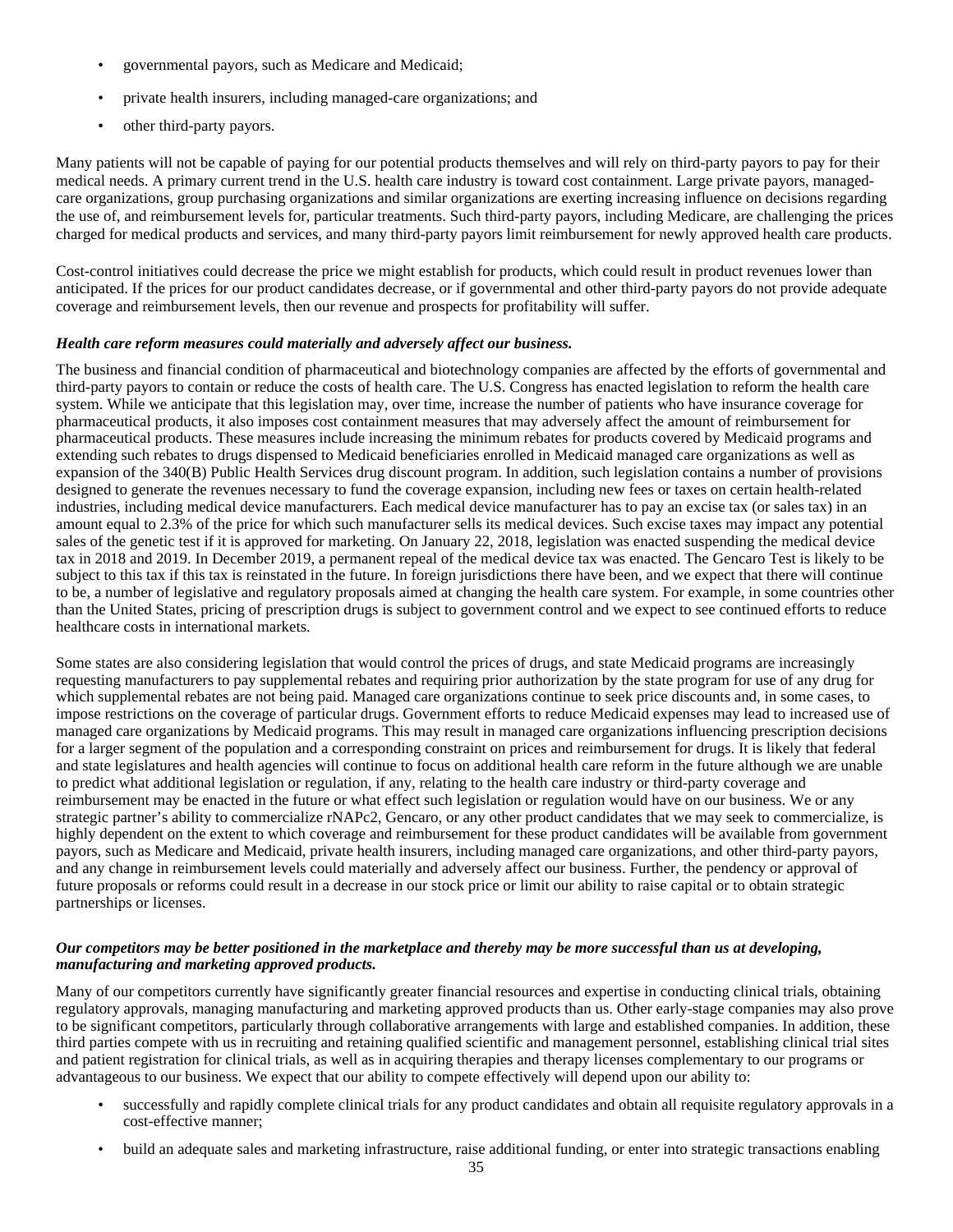the commercialization of our products;

- develop competitive formulations of our product candidates;
- attract and retain key personnel; and
- identify and obtain other product candidates on commercially reasonable terms.

## *If we fail to identify and license or acquire other products or product candidates, then we may be unable to expand our business, and the acquisition or licensing of other products or product candidates may put a strain on our operations and will likely require us to seek additional financing.*

One of our strategies is to license or acquire clinical-stage products or product candidates and further develop them for commercialization. The market for licensing and acquiring products and product candidates is intensely competitive and many of our competitors may have greater resources than we do. If we undertake any additional acquisitions, whether of product candidates or other biopharmaceutical companies, the process of integrating an acquired product candidate or complementary company into our business may put a strain on our operations, divert personnel, financial resources and management's attention. In 2020, our research and development activities were dedicated to initiating the clinical trial of rNAPc2. If we are not able to substantially expand our research and development efforts, or identify, or license or acquire other products or product candidates or complete future acquisitions, then we will likely be unable expand our pipeline of product candidates. In addition, any future acquisition would give rise to additional operating costs and will likely require us to seek additional financing. Future acquisitions could result in additional issuances of equity securities that would dilute the ownership of existing stockholders. Future acquisitions could also result in the incurrence of debt, contingent liabilities or the amortization of expenses related to other intangible assets, any of which could adversely affect our operating results.

#### *We would be subject to applicable regulatory approval requirements of the foreign countries in which we market our products, which are costly and may prevent or delay us from marketing our products in those countries.*

In addition to regulatory requirements in the United States, we would be subject to the regulatory approval requirements in each foreign country where we market our products. In addition, we might be required to identify one or more collaborators in these foreign countries to develop, seek approval for and manufacture our products and any companion genetic test for Gencaro. If we decide to pursue regulatory approvals and commercialization of our product candidates internationally, we may not be able to obtain the required foreign regulatory approvals on a timely basis, if at all, and any failure to do so may cause us to incur additional costs or prevent us from marketing our products in foreign countries, which may have a material adverse effect on our business, financial condition and results of operations.

## *If our internal control over financial reporting is not considered effective, our business and stock price could be adversely affected.*

Section 404 of the Sarbanes-Oxley Act of 2002 requires us to evaluate the effectiveness of our internal control over financial reporting as of the end of each fiscal year, and to include a management report assessing the effectiveness of our internal control over financial reporting in our annual report on Form 10-K for that fiscal year. Our management, including our principal executive officer and principal financial officer, does not expect that our internal control over financial reporting will prevent all error and all fraud. We continue to operate with a small staff for financial reporting. Though the process and design of our internal controls over financial reporting have not been altered, the small number of staff involved in financial reporting may limit our ability to properly segregate internal control procedures which could result in deficiencies or material weaknesses in our internal controls in the future. A control system, no matter how well designed and operated, can provide only reasonable, not absolute, assurance that the control system's objectives will be met. Further, the design of a control system must reflect the fact that there are resource constraints, and the benefits of controls must be considered relative to their costs. Because of the inherent limitations in all control systems, no evaluation of controls can provide absolute assurance that all control issues and instances of fraud involving a company have been, or will be, detected. The design of any system of controls is based in part on certain assumptions about the likelihood of future events, and we cannot assure you that any design will succeed in achieving its stated goals under all potential future conditions. Over time, controls may become ineffective because of changes in conditions or deterioration in the degree of compliance with policies or procedures. Because of the inherent limitations in a cost-effective control system, misstatements due to error or fraud may occur and not be detected. We cannot assure you that we or our independent registered public accounting firm will not identify a material weakness in our internal control over financial reporting in the future. A material weakness in our internal control over financial reporting would require management to consider our internal control over financial reporting as ineffective. If our internal control over financial reporting is not considered effective, we may experience a loss of public confidence, which could have an adverse effect on our business and on the market price of our common stock.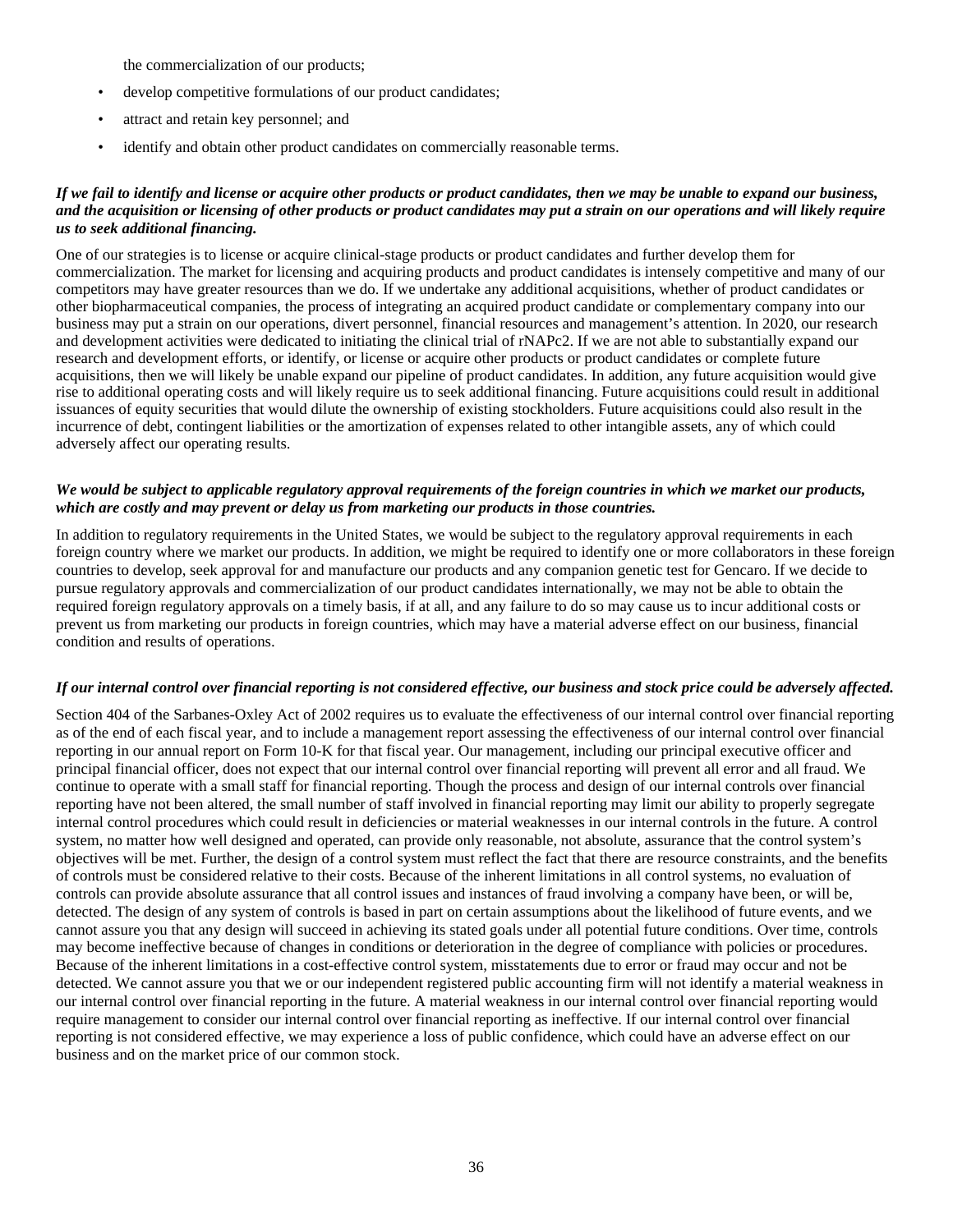## *Changes in tax laws or regulations that are applied adversely to us or our customers may have a material adverse effect on our business, cash flow, financial condition or results of operations.*

New income, sales, use or other tax laws, statutes, rules, regulations or ordinances could be enacted at any time, which could affect the tax treatment of our domestic and foreign earnings. Any new taxes could adversely affect our domestic and international business operations, and our business and financial performance. Further, existing tax laws, statutes, rules, regulations or ordinances could be interpreted, changed, modified or applied adversely to us. For example, legislation enacted in 2017, informally titled the Tax Cuts and Jobs Act, significantly revised the Internal Revenue Code of 1986, as amended, or the Code. Future guidance from the Internal Revenue Service and other tax authorities with respect to the Tax Cuts and Jobs Act may affect us, and certain aspects of the Tax Cuts and Jobs Act could be repealed or modified in future legislation. In addition, it is uncertain if and to what extent various states will conform to the Tax Cuts and Jobs Act or any newly enacted federal tax legislation. Changes in corporate tax rates, the realization of net deferred tax assets relating to our operations, the taxation of foreign earnings, and the deductibility of expenses under the Tax Cuts and Jobs Act or future reform legislation could have a material impact on the value of our deferred tax assets, could result in significant one-time charges, and could increase our future U.S. tax expense.

#### *Our ability to use our net operating losses to offset future taxable income may be subject to certain limitations.*

As of December 31, 2020, we had net operating loss, or NOL, carryforwards of approximately \$179.5 million, and approximately \$1.9 million of research and development credits that may be used to offset future taxable income. Our net operating loss carryforwards generated prior to 2018 will expire beginning in 2025 if not utilized. Under the Tax Cuts and Jobs Act, U.S. federal NOLs incurred in tax years ending after December 31, 2017, may be carried forward indefinitely, but the deductibility of federal NOLs generated in tax years beginning after December 31, 2017, may be limited. In general, under Section 382 of the Code, a corporation that undergoes an "ownership change" (as defined under Section 382 of the Code and applicable Treasury Regulations) is subject to limitations on its ability to utilize its pre-change NOLs to offset future taxable income. We have not determined whether we have experienced an ownership change in the past, and we experience ownership changes in the future as a result of subsequent shifts in our stock ownership, some of which may be outside of our control. There is also a risk that due to regulatory changes, such as suspensions on the use of NOLs or other unforeseen reasons, our existing NOLs could expire or otherwise be unavailable to reduce future income tax liabilities, including for state tax purposes. For these reasons, we may not be able to utilize a material portion of the NOLs reflected on our balance sheet, even if we attain profitability, which could potentially result in increased future tax liability to us and could adversely affect our operating results and financial condition.

## *Security breaches, cyber-attacks, or other disruptions or incidents could expose us to liability and affect our business and reputation.*

We are increasingly dependent on our information technology systems and infrastructure for our business. We, our collaborators and our service providers collect, store, and transmit sensitive information including intellectual property, proprietary business information, clinical trial data and personal information in connection with our business operations. The secure maintenance of this information is critical to our operations and business strategy. Some of this information could be an attractive target of criminal attack by third parties with a wide range of motives and expertise, including organized criminal groups, "hacktivists," patient groups, disgruntled current or former employees, nation-state and nation-state supported actors, and others. Cyber-attacks are of everincreasing levels of sophistication, and despite our security measures, our information technology and infrastructure may be vulnerable to such attacks or may be breached, including due to employee error or malfeasance.

We have implemented information security measures to protect our systems, proprietary information and sensitive data against the risk of inappropriate and unauthorized external use and disclosure and other types of compromise. However, despite these measures, and due to the ever changing information cyber-threat landscape, we cannot guarantee that these measures will be adequate to detect, prevent or mitigate security breaches and other incidents and we may be subject to data breaches through cyber-attacks, malicious code (such as viruses and worms), phishing attacks, social engineering schemes, and insider theft or misuse. Any such breach could compromise our networks and the information stored there could be accessed, modified, destroyed, publicly disclosed, lost or stolen. If our systems become compromised, we may not promptly discover the intrusion.

Any security breach of other incident, whether real or perceived, could cause us to suffer reputational damage. Such incidents could result in costs to respond to, investigate and remedy such incidents, notification obligations to affected individuals, government agencies, credit reporting agencies and other third parties, legal claims or proceedings, and liability under our contracts with other parties and federal and state laws that protect the privacy and security of personal information. Any one of these events could cause our business to be materially harmed and our results of operations would be adversely impacted.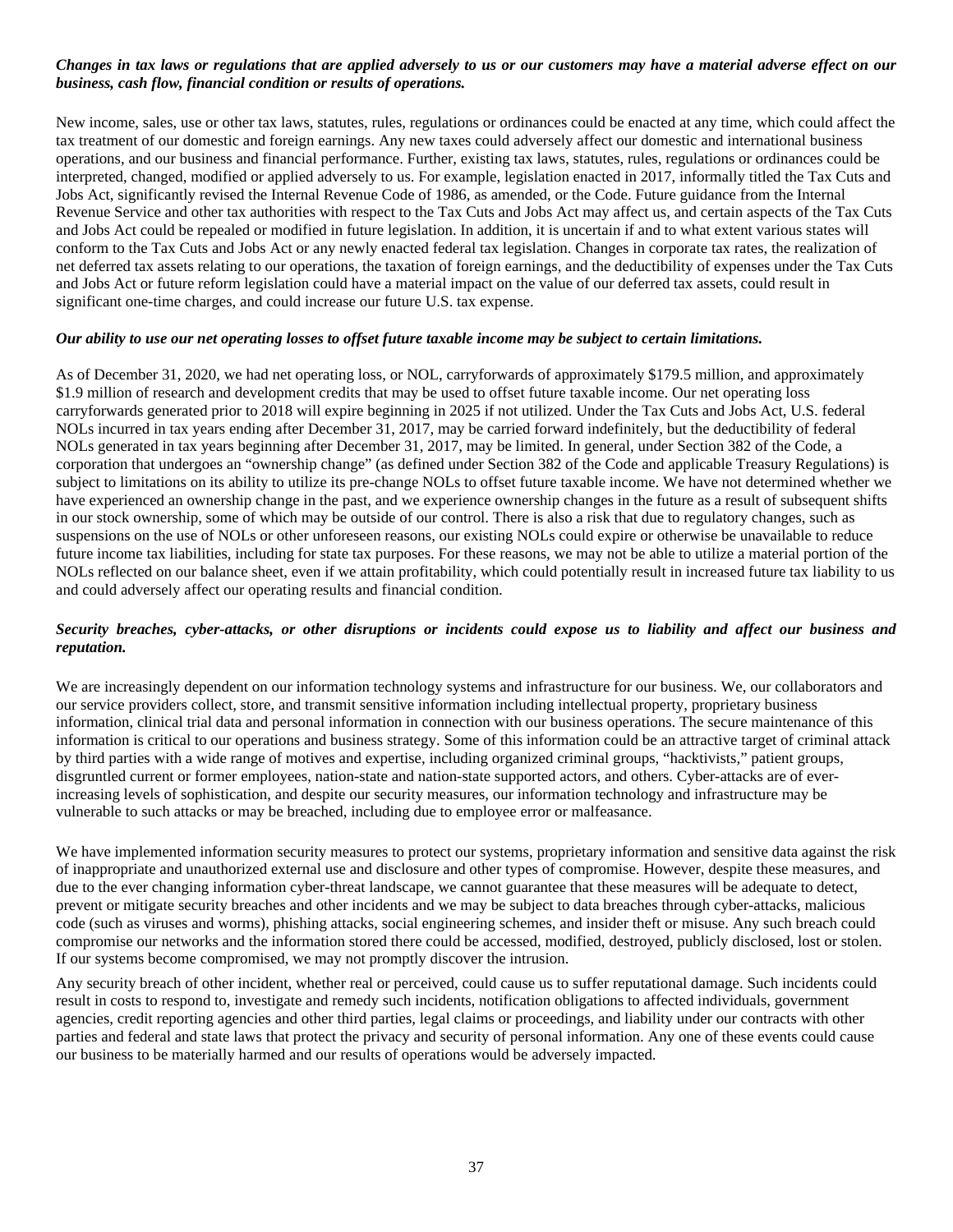## *Failure to comply with data protection laws and regulations could lead to government enforcement actions (which could include civil or criminal penalties), private litigation, and/or adverse publicity and could negatively affect our operating results and business.*

We and our partners may be subject to federal, state, and foreign data protection laws and regulations (i.e., laws and regulations that address privacy and data security). In the United States, numerous federal and state laws and regulations, including state data breach notification laws, state health information privacy laws, and federal and state consumer protection laws and regulations (e.g., Section 5 of the FTC Act), that govern the collection, use, disclosure, and protection of health-related and other personal information could apply to our operations or the operations of our partners. In addition, we may obtain health information from third parties (including research institutions from which we obtain clinical trial data) that are subject to privacy and security requirements under the Health Insurance Portability and Accountability Act of 1996, as amended, or HIPAA. Depending on the facts and circumstances, we could be subject to criminal penalties if we knowingly obtain, use, or disclose individually identifiable health information maintained by a HIPAA-covered entity in a manner that is not authorized or permitted by HIPAA.

In addition, the California Consumer Privacy Act, or the CCPA, became effective on January 1, 2020. The CCPA gives California residents expanded rights to access and delete their personal information, opt out of certain personal information sharing and receive detailed information about how their personal information is used by requiring covered companies to provide new disclosures to California consumers (as that term is broadly defined) and provide such consumers new ways to opt-out of certain sales of personal information. The CCPA provides for civil penalties for violations, as well as a private right of action for data breaches that is expected to increase data breach litigation. Although there are limited exemptions for clinical trial data and the CCPA's implementation standards and enforcement practices are likely to remain uncertain for the foreseeable future, the CCPA may increase our compliance costs and potential liability. Many similar privacy laws have been proposed at the federal level and in other states.

Foreign data protection laws, including, without limitation, the European Union Directive 95/46/EC, or the Directive, and the European Union's General Data Protection Regulation, or the GDPR, that became effective in May 2018, and member state data protection legislation, may also apply to health-related and other personal information obtained outside of the United States. These laws impose strict obligations on the ability to process health-related and other personal information of data subjects in the European Union and the United Kingdom, including in relation to use, collection, analysis, and transfer (including cross-border transfer) of such personal information. These laws include several requirements relating to the consent of the individuals to whom the personal data relates, limitations on data processing, establishing a legal basis for processing, notification of data processing obligations or security incidents to appropriate data protection authorities or data subjects, the security and confidentiality of the personal data and various rights that data subjects may exercise.

The Directive and the GDPR prohibit, without an appropriate legal basis, the transfer of personal data to countries outside of the European Economic Area, or EEA, such as the United States, which are not considered by the European Commission to provide an adequate level of data protection. Switzerland has adopted similar restrictions. Although there are legal mechanisms to allow for the transfer of personal data from the EEA and Switzerland to the United States, uncertainty about compliance with European Union data protection laws remains. For example, ongoing legal challenges in Europe to the mechanisms allowing companies to transfer personal data from the EEA to the United States could result in further limitations on the ability to transfer personal data across borders, particularly if governments are unable or unwilling to reach new or maintain existing agreements that support cross-border data transfers, such as the European Union-U.S. and Swiss-U.S. Privacy Shield framework. Additionally, other countries have passed or are considering passing laws requiring local data residency.

Under the GDPR, regulators may impose substantial fines and penalties for non-compliance. Companies that violate the GDPR can face fines of up to the greater of 20 million Euros or 4% of their worldwide annual turnover (revenue). The GDPR increases our responsibility and potential liability in relation to personal data that we process, and we may be required to put in place additional mechanisms to ensure compliance with the GDPR and other EU and international data protection rules.

Compliance with U.S. and foreign privacy and security laws, rules and regulations could require us to take on more onerous obligations in our contracts, require us to engage in costly compliance exercises, restrict our ability to collect, use and disclose data, or in some cases, impact our or our partners' or suppliers' ability to operate in certain jurisdictions. Each of these constantly evolving laws can be subject to varying interpretations. Failure to comply with U.S. and foreign data protection laws and regulations could result in government investigations and enforcement actions (which could include civil or criminal penalties), fines, private litigation, and/or adverse publicity and could negatively affect our operating results and business. Moreover, patients about whom we or our partners obtain information, as well as the providers who share this information with us, may contractually limit our ability to use and disclose the information. Claims that we have violated individuals' privacy rights, failed to comply with data protection laws, or breached our contractual obligations, even if we are not found liable, could be expensive and time-consuming to defend and could result in adverse publicity that could harm our business.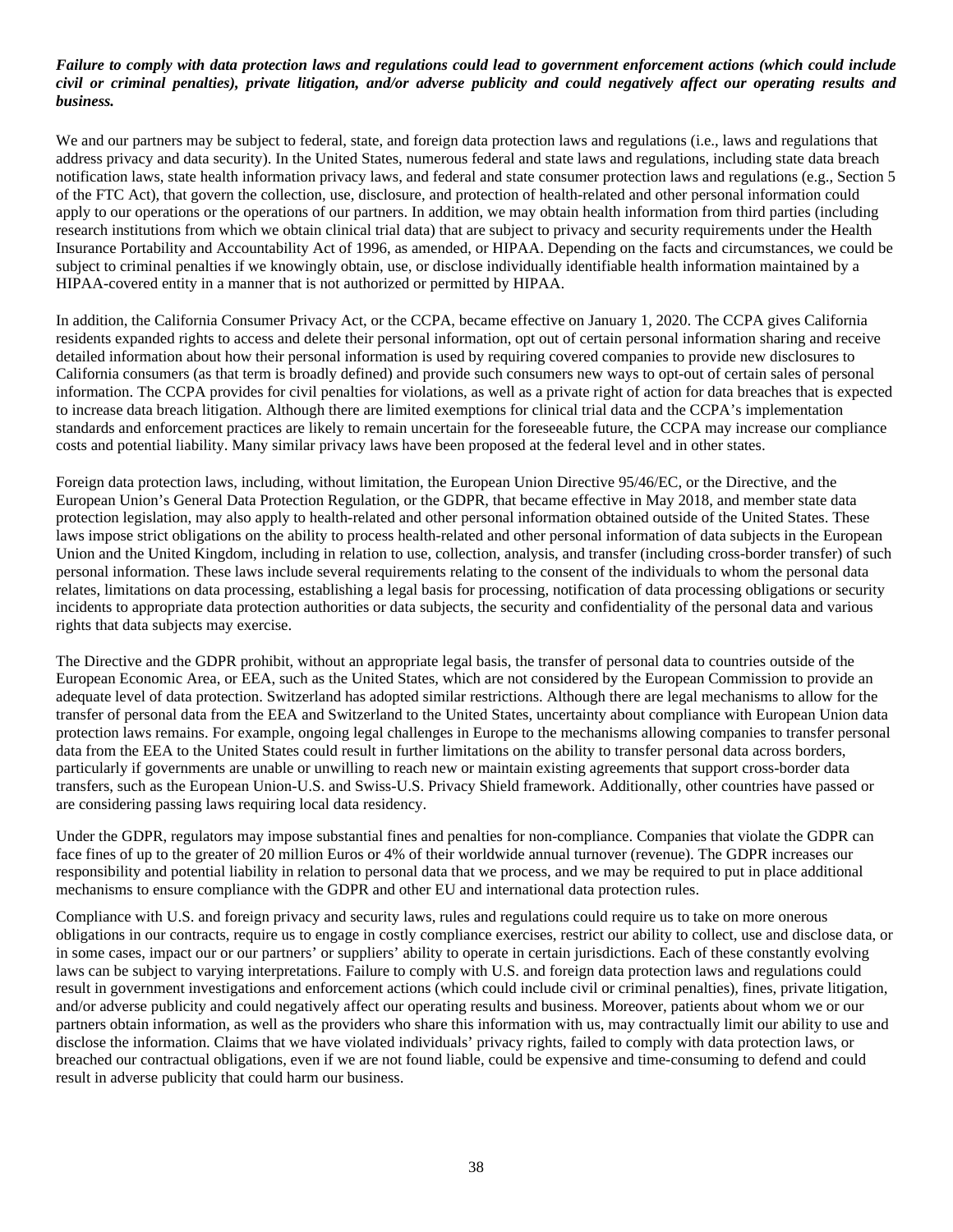## **Risks Related to Intellectual Property and Other Legal Matters**

## *If product liability lawsuits are successfully brought against us, then we will incur substantial liabilities and may be required to limit commercialization of rNAPc2, Gencaro or other product candidates.*

We face product liability exposure related to the testing of our product candidates in human clinical trials, and may face exposure to claims by an even greater number of persons once we begin marketing and distributing our products commercially. If we cannot successfully defend against product liability claims, then we will incur substantial liabilities.

Regardless of merit or eventual outcome, liability claims may result in:

- decreased demand for our products and product candidates;
- injury to our reputation;
- withdrawal of clinical trial participants;
- costs of related litigation;
- substantial monetary awards to patients and others;
- loss of revenues; and
- the inability to commercialize our products and product candidates.

We have obtained limited product liability insurance coverage. Such coverage, however, may not be adequate or may not continue to be available to us in sufficient amounts or at an acceptable cost, or at all. We may not be able to obtain commercially reasonable product liability insurance for any product candidate.

## *Defending against claims relating to improper handling, storage or disposal of hazardous chemicals, radioactive or biological materials could be time consuming and expensive.*

Our research and development of product candidates may involve the controlled use of hazardous materials, including chemicals, radioactive and biological materials. We cannot eliminate the risk of accidental contamination or discharge and any resultant injury from the materials. Various laws and regulations govern the use, manufacture, storage, handling and disposal of hazardous materials. We may be sued or be required to pay fines for any injury or contamination that results from our use or the use by third parties of these materials. Compliance with environmental laws and regulations may be expensive, and current or future environmental regulations may impair our research, development and production efforts.

#### *The loss of any rights to market key products would significantly impair our operating results.*

Our patent portfolios relating to Gencaro, including a patent that issued in 2021, are either owned by us or are subject to licenses that impose no royalty obligations or milestone payments relating to the further development, approval and commercialization of Gencaro.

Termination of our license agreements could result in the loss of our further rights to develop and commercialize Gencaro for any indication. The termination of any such license, or of any other agreement which enables us to market a key product or product candidate, could significantly and adversely affect our business.

Certain intellectual property licensed by us is the subject of additional licensing arrangements to which the party that has licensed rights to us is subject. If such parties were to breach the terms of such licenses or such licenses were otherwise to terminate, our and our partners' rights to use such technology and develop and commercialize their products such as the genetic test may terminate and our business would be materially harmed.

#### *Third parties may own or control patents or patent applications that we may be required to license to commercialize our product candidates or that could result in litigation that would be costly and time consuming.*

Our or any strategic partner's ability to commercialize rNAPc2, Gencaro and other product candidates depends upon our ability to develop, manufacture, market and sell these drugs without infringing the proprietary rights of third parties. A number of pharmaceutical and biotechnology companies, universities and research institutions have or may be granted patents that cover technologies similar to the technologies owned by or licensed to us. We may choose to seek, or be required to seek, licenses under third party patents, which would likely require the payment of license fees or royalties or both. We may also be unaware of existing patents that may be infringed by rNAPc2 or Gencaro, the genetic testing we intend to use in connection with Gencaro or our other product candidates. Because patent applications can take many years to issue, there may be other currently pending applications that may later result in issued patents that are infringed by rNAPc2, Gencaro or our other product candidates. Moreover, a license may not be available to us on commercially reasonable terms, or at all.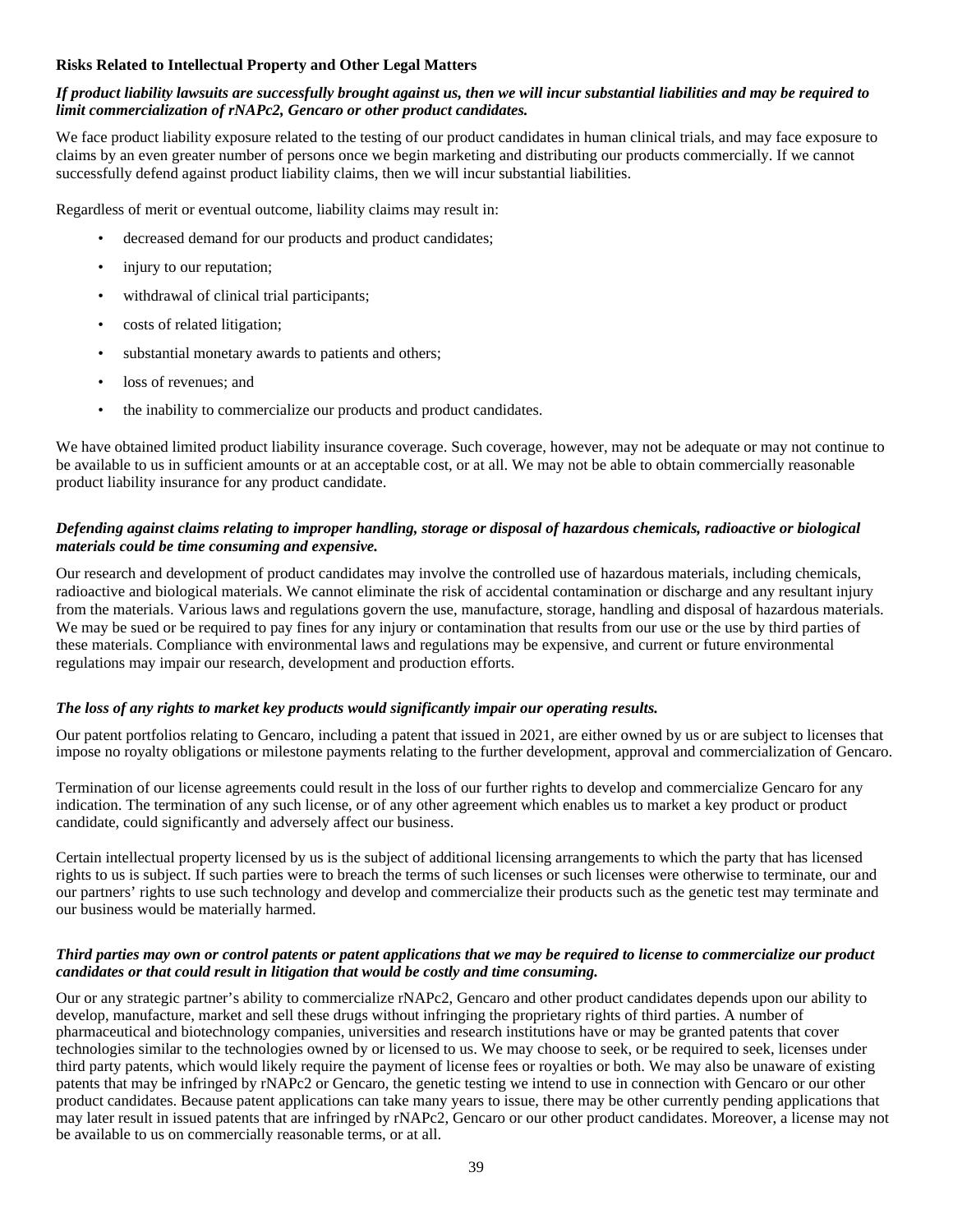There is a substantial amount of litigation involving patent and other intellectual property rights in the biotechnology and biopharmaceutical industries generally. If a third party claims that we are infringing on its technology, then our business and results of operations could be harmed by a number of factors, including:

- infringement and other intellectual property claims, even if without merit, are expensive and time-consuming to litigate and can divert management's attention from our core business;
- monetary damage awards for past infringement can be substantial;
- a court may prohibit us from selling or licensing product candidates unless the patent holder chooses to license the patent to us; and
- if a license is available from a patent holder, we may have to pay substantial royalties.

We may also be forced to bring an infringement action if we believe that a competitor is infringing our protected intellectual property. Any such litigation will be costly, time-consuming and divert management's attention, and the outcome of any such litigation may not be favorable to us.

#### *Our intellectual property rights may not preclude competitors from developing competing products and our business may suffer.*

Our competitive success will depend, in part, on our ability to obtain and maintain patent protection for our inventions, technologies and discoveries, including intellectual property that we license. The patent positions of biotechnology companies involve complex legal and factual questions, and we cannot be certain that our patents and licenses will successfully preclude others from using our technology. Consequently, we cannot be certain that any of our patents will provide significant market protection or will not be circumvented or challenged and found to be unenforceable or invalid. In some cases, patent applications in the United States and certain other jurisdictions are maintained in secrecy until patents issue, and since publication of discoveries in the scientific or patent literature often lags behind actual discoveries, we cannot be certain of the priority of inventions covered by pending patent applications. Moreover, we may have to participate in interference proceedings declared by the U.S. Patent and Trademark Office to determine priority of invention, in opposition proceedings in a foreign patent office, or in a post-grant challenge proceeding such as an *ex parte* reexamination or *inter partes* review at the U.S. Patent and Trademark Office, any of which could result in substantial cost to us, even if the eventual outcome is favorable. There can be no assurance that a court of competent jurisdiction would hold any claims in any issued patent to be valid. An adverse outcome could subject us to significant liabilities to third parties, require disputed rights to be licensed from third parties or require us to cease using such technology.

We own the clinical development program of rNAPc2, including Phase 2 clinical trials. If rNAPc2 is successfully developed, we believe it will have intellectual property protection, including 12 years of market exclusivity as an innovative biologic product under FDA law in the United States, 10 years data protection exclusivity in the EU, and potentially patent protection in addition to this. However, another competitor could develop a compound with similar biological properties to rNAPc2 that may not be barred by our exclusivity. We have also filed a provisional patent application for rNAPc2 and its use for COVID-19 disease, but there is no assurance that this provisional application will ultimately result in an issued patent.

Regardless of merit, the listing of patents in the FDA Orange Book for Gencaro may be challenged as being improperly listed. We may have to defend against such claims and possible associated antitrust issues. We could also incur substantial costs in seeking to enforce our proprietary rights against infringement.

While the composition of matter patents on the compound that comprises Gencaro have expired, we hold the intellectual property concerning the interaction of Gencaro with the polymorphisms of the beta-1 and alpha-2C receptors. We have obtained patents that claim methods involving Gencaro after a patient's receptor genotype has been determined. We anticipate that any NDA for Gencaro will request a label including a claim that efficacy varies based on receptor genotype and a recommendation in the prescribing information that prospective patients be tested for their receptor genotype. We believe that under applicable law, a generic bucindolol label would likely be required to include this recommendation as it pertains directly to the safe or efficacious use of the drug. Such a label may be considered as inducing infringement, carrying the same liability as direct infringement. If the label with the genotype information for Gencaro is not approved, or if generic labels are not required to copy the approved label, competitors could have an easier path to introduce competing products and our business may suffer. The approved label may not contain language covered by the patents, or we may be unsuccessful in enforcing them.

We may not be able to effectively protect our intellectual property rights in some foreign countries, as our patents are limited by jurisdiction and many countries do not offer the same level of legal protection for intellectual property as the United States.

We require our employees, consultants, business partners and members of our scientific advisory board to execute confidentiality agreements upon the commencement of employment, consulting or business relationships with us. These agreements provide that all confidential information developed or made known during the course of the relationship with us be kept confidential and not disclosed to third parties except in specific circumstances. In the case of employees, the agreements provide that all inventions resulting from work performed for us, utilizing the property or relating to our business and conceived or completed by the individual during employment shall be our exclusive property to the extent permitted by applicable law.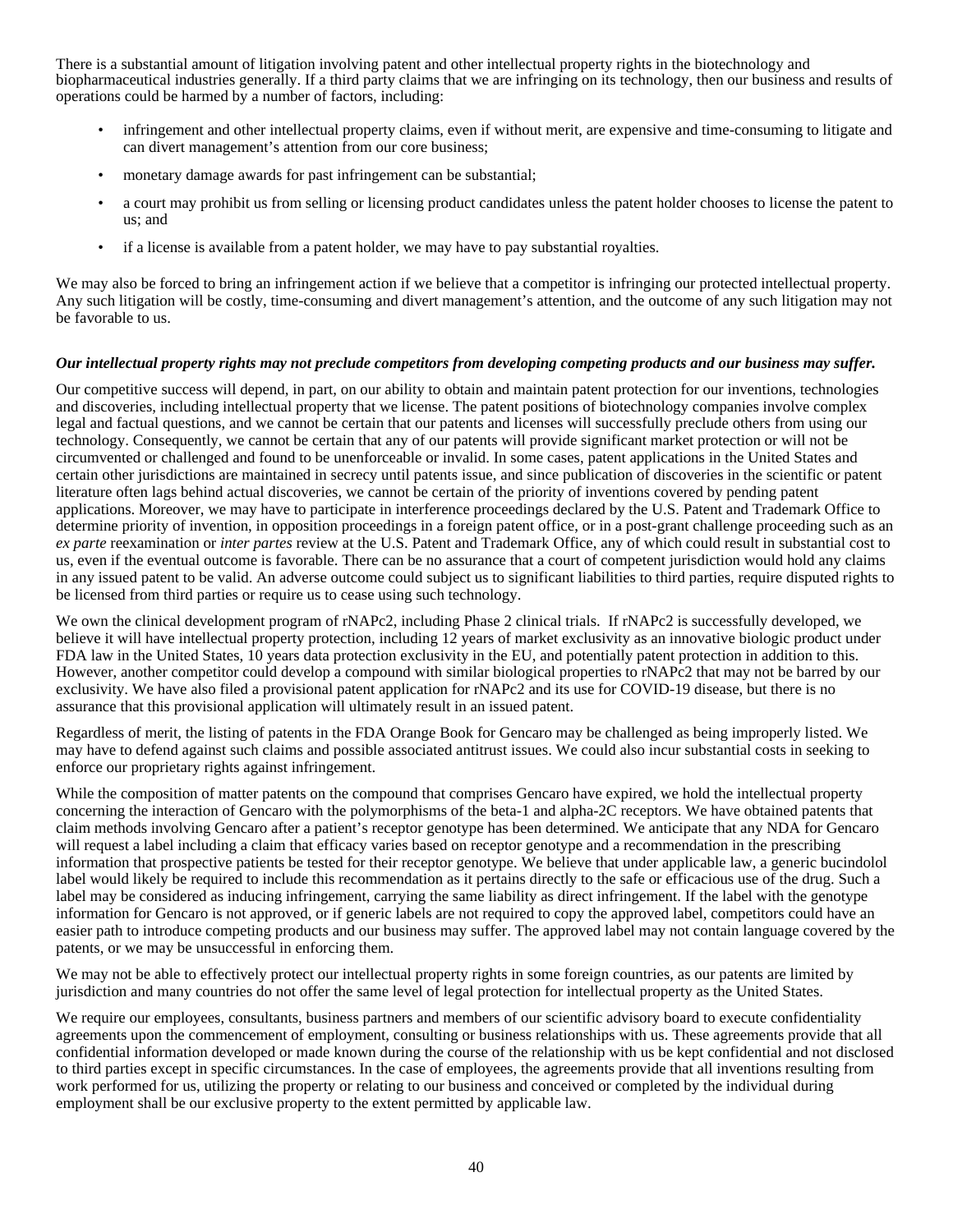Third parties may breach these and other agreements with us regarding our intellectual property and we may not have adequate remedies for the breach. Third parties could also fail to take necessary steps to protect our licensed intellectual property, which could seriously harm our intellectual property position.

If we are not able to protect our proprietary technology, trade secrets and know-how, then our competitors may develop competing products. Any issued patent may not be sufficient to prevent others from competing with us. Further, we have trade secrets relating to rNAPc2 and Gencaro, and such trade secrets may become known or independently discovered. Our issued patents and those that may issue in the future, or those licensed to us, may be challenged, opposed, invalidated or circumvented, which could allow competitors to market similar products or limit the patent protection term of our product candidates. All of these factors may affect our competitive position.

#### *If the manufacture, use or sale of our products infringe on the intellectual property rights of others, we could face costly litigation, which could cause us to pay substantial damages or licensing fees and limit our ability to sell some or all of our products.*

Extensive litigation regarding patents and other intellectual property rights has been common in the biopharmaceutical industry. Litigation may be necessary to assert infringement claims, enforce patent rights, protect trade secrets or know-how and determine the enforceability, scope and validity of certain proprietary rights. Litigation may even be necessary to defend disputes of inventorship or ownership of proprietary rights. The defense and prosecution of intellectual property lawsuits, U.S. Patent and Trademark Office interference proceedings, and related legal and administrative proceedings (e.g., a reexamination, *inter partes* review, or post-grant review) in the United States and internationally involve complex legal and factual questions. As a result, such proceedings are costly and time-consuming to pursue, and their outcome is uncertain.

Regardless of merit or outcome, our involvement in any litigation, interference or other administrative proceedings could cause us to incur substantial expense and could significantly divert the efforts of our technical and management personnel. Any public announcements related to litigation or interference proceedings initiated or threatened against us could cause our stock price to decline. Adverse outcomes in patent litigation may potentially subject us to antitrust litigation which, regardless of the outcome, would adversely affect our business. An adverse determination may subject us to the loss of our proprietary position or to significant liabilities, or require us to seek licenses that may include substantial cost and ongoing royalties. Licenses may not be available from third parties, or may not be obtainable on satisfactory terms. An adverse determination or a failure to obtain necessary licenses may restrict or prevent us from manufacturing and selling our products, if any. These outcomes could materially harm our business, financial condition and results of operations.

#### **Risks Related to Stock Price Volatility**

#### *Our stock price has been and is expected to be volatile.*

Our common stock has in the past been and in the future could be subject to significant fluctuations. Market prices for securities of early-stage pharmaceutical, biotechnology and other life sciences companies have historically been particularly volatile. Some of the factors that may cause the market price of our common stock to fluctuate include:

- the regulatory status of rNAPc2, Gencaro and the genetic test, and whether and when they are approved for sale, if at all, and the labeling or other conditions of use imposed by the FDA;
- our ability to secure additional funding or complete a strategic transaction or to complete development of and commercialize rNAPc2 or Gencaro;
- progress of any future clinical trials for rNAPc2, Gencaro or our other product candidate, including enrollment and any data that may become available;
- the results of our future clinical trials and any future NDAs of our current and future product candidates;
- the entry into, or termination of, key agreements, including key strategic alliance agreements;
- the results and timing of regulatory reviews relating to our product candidates;
- failure of any of our product candidates, if approved, to achieve commercial success;
- general and industry-specific economic conditions that may affect our research and development expenditures;
- the results of clinical trials conducted by others on drugs that would compete with our product candidates;
- issues in manufacturing or testing our product candidates or any approved products;
- the initiation of or material developments in or the conclusion of litigation to enforce or defend any of our intellectual property rights;
- the loss of key employees;
- the introduction of technological innovations or new commercial products by our competitors;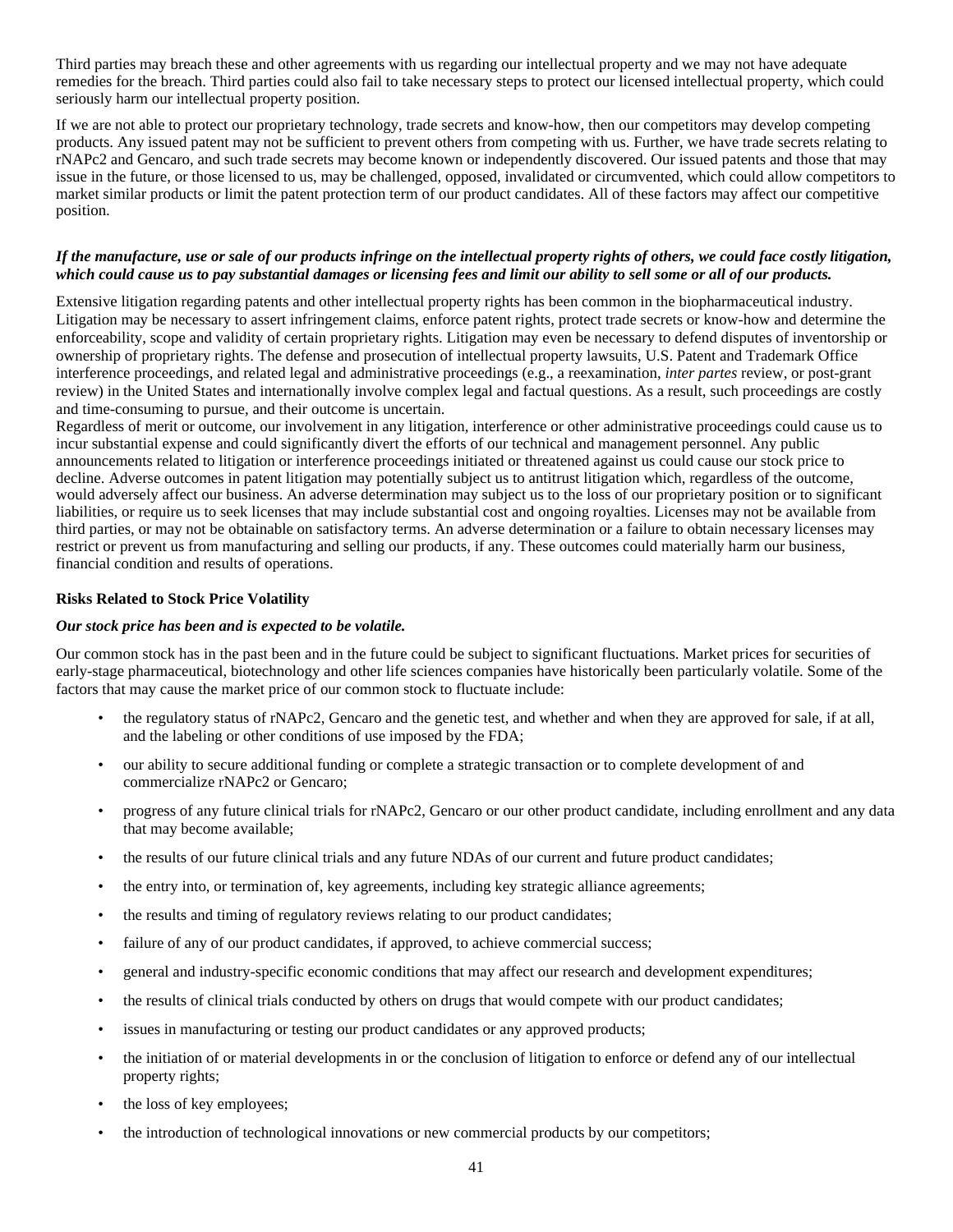- changes in estimates or recommendations by securities analysts, if any, who cover our common stock;
- future sales of our common stock;
- changes in the structure of health care payment systems;
- period-to-period fluctuations in our financial results; and
- our ability to retain the listing of our common stock on the Nasdaq Capital Market.

Moreover, the stock markets in general have experienced substantial volatility that has often been unrelated to the operating performance of individual companies, including as a result of the ongoing COVID-19 pandemic. These broad market fluctuations may also adversely affect the trading price of our common stock. In the past, following periods of volatility in the market price of a company's securities, stockholders have often instituted class action securities litigation against those companies. Such litigation, if instituted, could result in substantial costs and diversion of management attention and resources, which could significantly harm our profitability and reputation.

#### *Future sales or the possibility of future sales of our common stock may depress the market price of our common stock.*

Sales in the public market of substantial amounts of our common stock could depress prevailing market prices of our common stock. As of December 31, 2020, approximately 9.5 million shares of common stock were outstanding, and all of these shares are freely transferable without restriction or further registration under the Securities Act of 1933, as amended, or the Securities Act, except for shares held by our directors, officers and other affiliates and unregistered shares held by non-affiliates. The sale of these additional shares, or the perception that such sales may occur, could depress the market price of our common stock.

As of December 31, 2020, approximately 133,000 shares of our common stock were issuable upon the exercise of outstanding warrants. Once a warrant is exercised, if the shares of our common stock issued upon the exercise of any such warrant are not available for sale in the open market without further registration under the Securities Act, then the holder can arrange for the resale of shares either by invoking any applicable registration rights, causing the shares to be registered under the Securities Act and thus freely transferable, or by relying on an exemption to the Securities Act. For instance, in July 2015, we filed a registration statement on Form S-3 which registered for resale an aggregate of 0.1 million shares of our common stock issuable upon exercise of outstanding warrants. If these registration rights, or similar registration rights that may apply to securities we may issue in the future, are exercised, it could result in additional sales of our common stock in the market, which may have an adverse effect on our stock price.

As of December 31, 2020, there were approximately 531,000 shares of our common stock which may be issued upon the exercise of outstanding stock options, and we anticipate that we will continue to issue stock option awards to our employees and consultants in the fiscal year ended December 31, 2021 and thereafter. If and when these options are exercised, such shares will be available for sale in the open market without further registration under the Securities Act. The existence of these outstanding options may negatively affect our ability to complete future equity financings at acceptable prices and on acceptable terms. The exercise of those options, and the prompt resale of shares of our common stock received, may also result in downward pressure on the price of our common stock.

In the absence of a significant strategic transaction, we will need to raise significant additional capital to finance the research, development and commercialization of rNAPc2, Gencaro and our other product candidate. If future securities offerings occur, they would dilute our current stockholders' equity interests and could reduce the market price of our common stock.

## *We do not expect to pay cash dividends, and accordingly, stockholders must rely on stock appreciation for any return on their investment.*

We anticipate that we will retain our earnings, if any, for future growth and therefore do not anticipate paying cash dividends in the future. As a result, only appreciation of the price of our common stock will provide a return to stockholders. Investors seeking cash dividends should not invest in our common stock.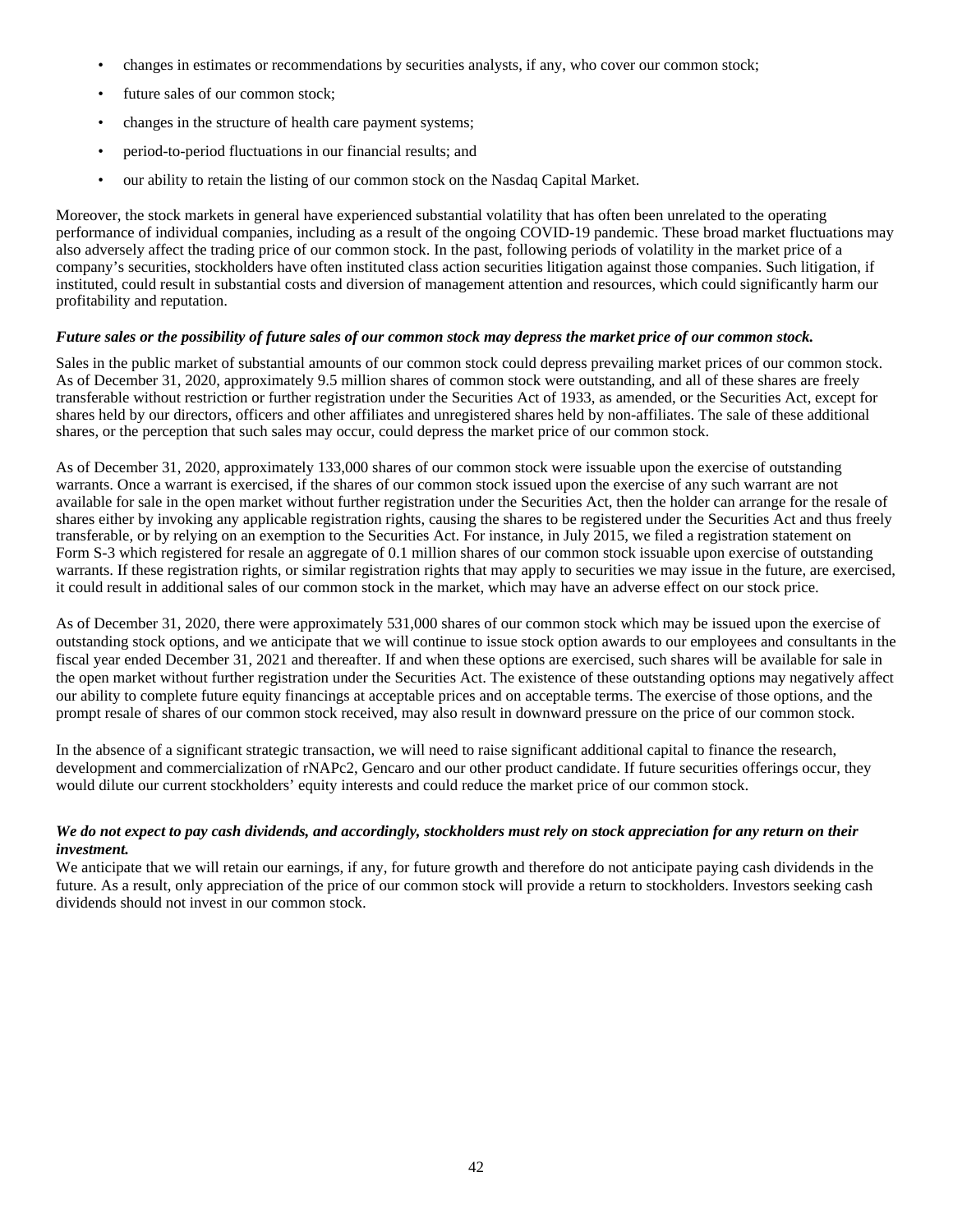## *We have implemented anti-takeover provisions that could discourage, prevent or delay a takeover, even if the acquisition would be beneficial to our stockholders.*

Provisions of our certificate of incorporation and bylaws, as well as provisions of Delaware law, could make it more difficult for a third party to acquire us, even if doing so would benefit our stockholders. These provisions:

- establish a classified board of directors so that not all members of our board may be elected at one time;
- authorize the issuance of up to approximately 5 million additional shares of preferred stock that could be issued by our board of directors to increase the number of outstanding shares and hinder a takeover attempt;
- limit who may call a special meeting of stockholders;
- prohibit stockholder action by written consent, thereby requiring all stockholder actions to be taken at a meeting of our stockholders; and
- establish advance notice requirements for nominations for election to our board of directors or for proposing matters that can be acted upon at a stockholder meeting.

Specifically, our certificate of incorporation provides that all stockholder action must be effected at a duly called meeting and not by a written consent. The bylaws provide, however, that our stockholders may call a special meeting of stockholders only upon a request of stockholders owning at least 50% of our outstanding common stock. These provisions of our certificate of incorporation and bylaws could discourage potential acquisition proposals and could delay or prevent a change in control. We designed these provisions to reduce our vulnerability to unsolicited acquisition proposals and to discourage certain tactics that may be used in proxy fights. These provisions, however, could also have the effect of discouraging others from making tender offers for our shares. As a consequence, they also may inhibit fluctuations in the market price of our shares that could result from actual or rumored takeover attempts. Such provisions also may have the effect of preventing changes in our management.

We are permitted to issue shares of our preferred stock without stockholder approval upon such terms as our board of directors determines. Therefore, the rights of the holders of our common stock are subject to, and may be adversely affected by, the rights of the holders of our preferred stock that may be issued in the future. In addition, the issuance of preferred stock could have a dilutive effect on the holdings of our current stockholders.

We are subject to the Delaware anti-takeover laws regulating corporate takeovers. These anti-takeover laws prevent a Delaware corporation from engaging in a merger or sale of more than 10% of its assets with any stockholder, including all affiliates and associates of the stockholder, who owns 15% or more of the corporation's outstanding voting stock, for three years following the date that the stockholder acquired 15% or more of the corporation's stock unless:

- the board of directors approved the transaction where the stockholder acquired 15% or more of the corporation's stock;
- after the transaction in which the stockholder acquired 15% or more of the corporation's stock, the stockholder owned at least 85% of the corporation's outstanding voting stock, excluding shares owned by directors, officers and employee stock plans in which employee participants do not have the right to determine confidentially whether shares held under the plan will be tendered in a tender or exchange offer; or
- on or after this date, the merger or sale is approved by the board of directors and the holders of at least two-thirds of the outstanding voting stock that is not owned by the stockholder.

The provisions of our governing documents and current Delaware law may, collectively:

- lengthen the time required for a person or entity to acquire control of us through a proxy contest for the election of a majority of our board of directors;
- discourage bids for our common stock at a premium over market price; and
- generally deter efforts to obtain control of us.

#### **Item 1B.** *Unresolved Staff Comments*

Not applicable.

## **Item 2.** *Properties*

Our headquarters facility consists of approximately 5,200 square feet of office space in Westminster, Colorado, which is leased until March 2024 and includes an option to renew for an additional 36 month term. We believe that this facility is adequate to meet our current needs.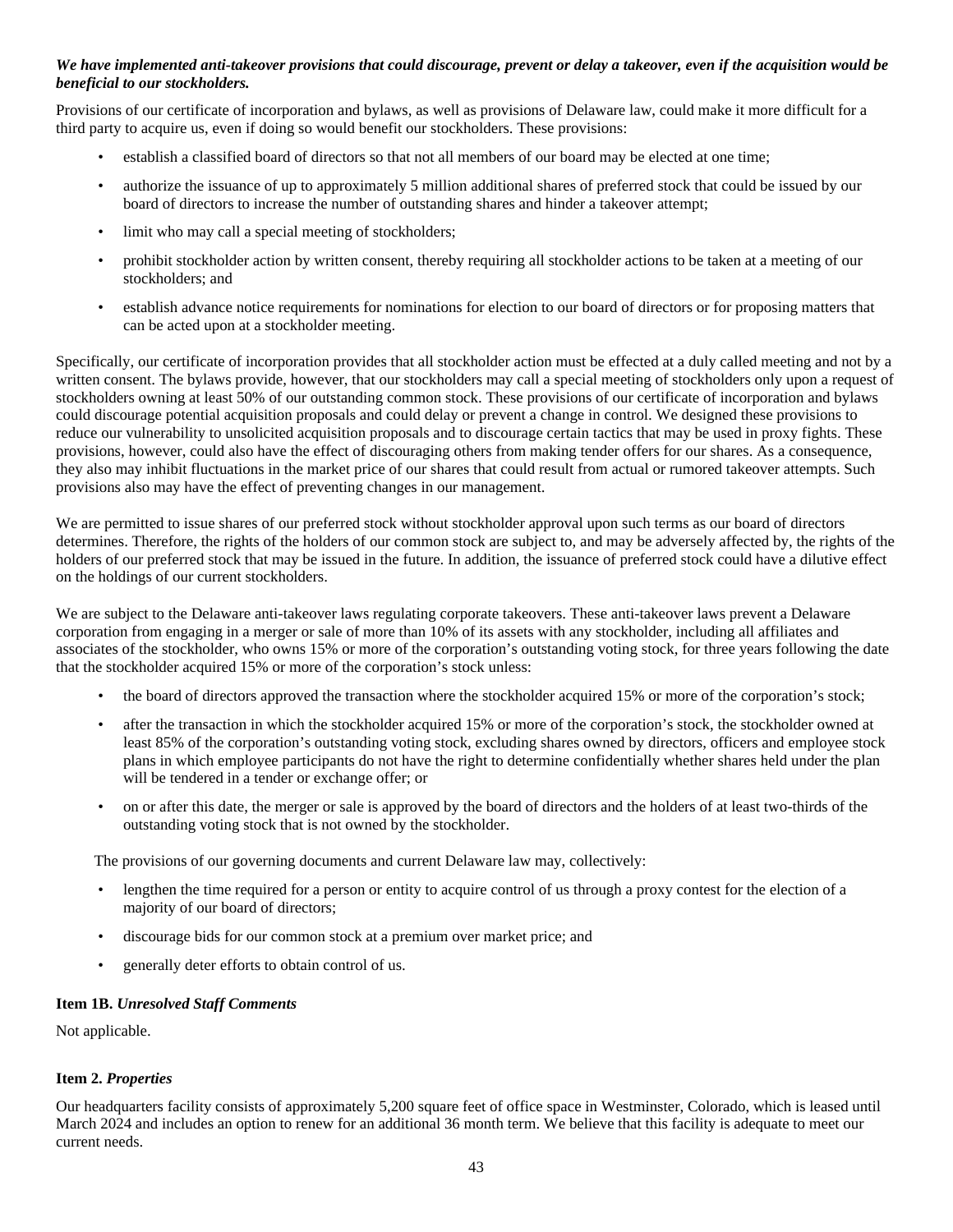# **Item 3.** *Legal Proceedings*

Not applicable.

# **Item 4.** *Mine Safety Disclosures*

Not applicable.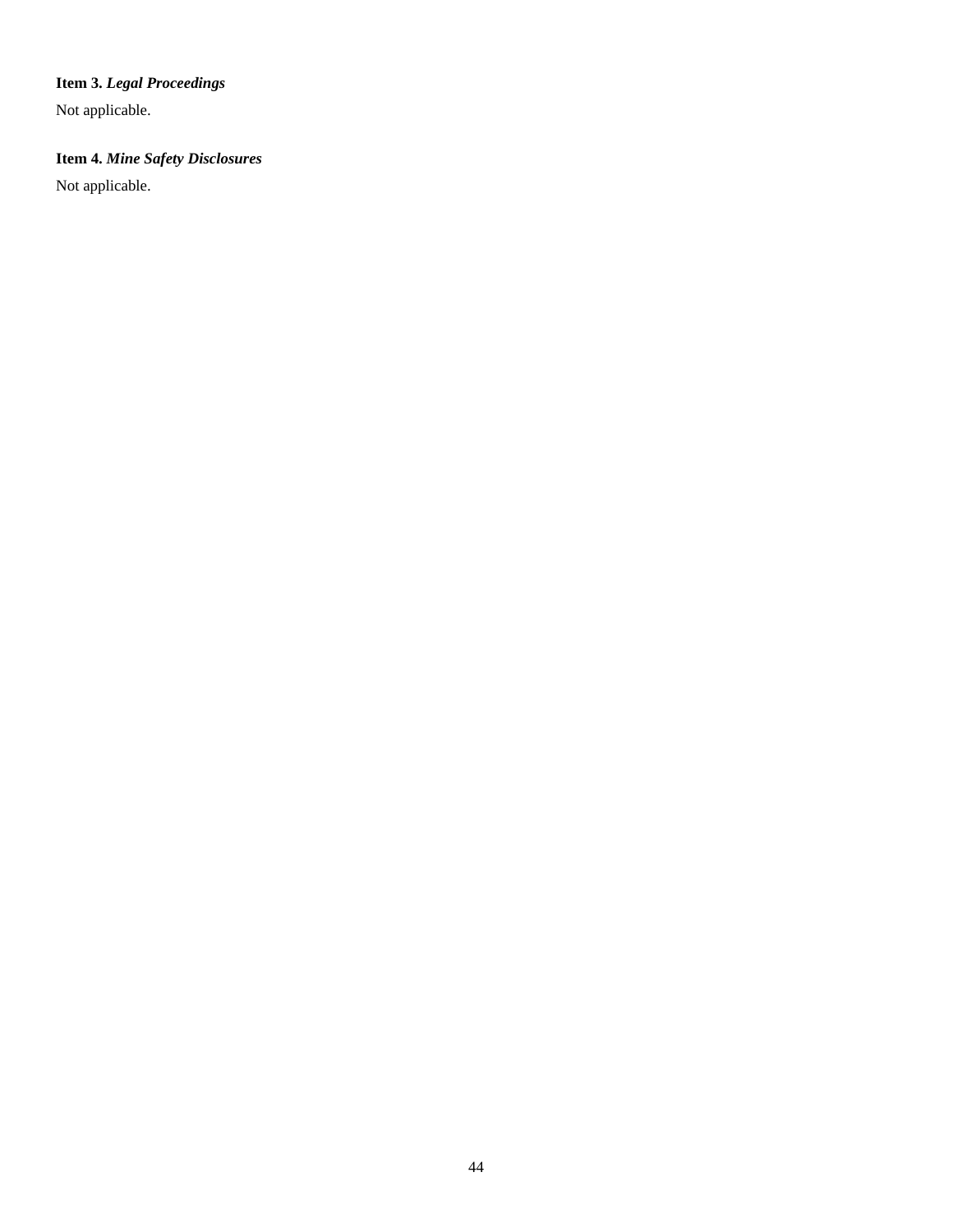## **PART II**

## **Item 5.** *Market for Registrant's Common Equity, Related Stockholder Matters and Issuer Purchases of Equity Securities*

As of March 7, 2011, our common stock began trading on The Nasdaq Capital Market under the symbol "ABIO", and was previously traded under the same symbol on The Nasdaq Global Market. Prior to completion of the merger with Nuvelo, Nuvelo's common stock traded under the symbol "NUVO" on The Nasdaq Global Market from January 31, 2003 to January 27, 2009 (except for the period between June 19, 2003 and March 19, 2004, where it temporarily traded under the symbol "NUVOD").

## *Stockholders*

As of March 16, 2021, we had approximately 12 stockholders of record of our common stock, and the last sale price reported on The Nasdaq Capital Market for our common stock as of such date was \$4.21 per share.

## *Dividend Policy*

The holders of our common stock are entitled to dividends in such amounts and at such times, if any, as may be declared by our Board of Directors out of legally available funds. We have not paid any dividends on our common stock and do not anticipate paying any cash dividends in the foreseeable future.

## *Securities Authorized for Issuance Under Equity Compensation Plans*

Information relating to our equity compensation plans as of December 31, 2020, under which our equity securities were authorized for issuance, is included in Item 12 of Part III of this Annual Report and such information is incorporated herein by reference.

## *Unregistered Sales of Equity Securities and Use of Proceeds*

None.

## *Issuer Purchases of Equity Securities*

None.

## **Item 6.** *Selected Financial Data*

Not applicable.

## **Item 7.** *Management's Discussion and Analysis of Financial Condition and Results of Operations*

We have included or incorporated by reference into this Management's Discussion and Analysis of Financial Condition and Results of Operations and elsewhere in this Annual Report on Form 10-K, and from time to time our management may make, statements that constitute "forward-looking statements" within the meaning of Section 27A of the Securities Act and Section 21E of the Exchange Act. Forward-looking statements may be identified by words including "anticipate," "plan," "believe," "intend," "estimate," "expect," "should," "may," "potential" and similar expressions. These statements involve known and unknown risks, uncertainties and other factors that may cause our actual results, levels of activity, performance or achievements to be materially different from the information expressed or implied by these forward-looking statements. While we believe that we have a reasonable basis for each forward-looking statement contained in this Annual Report, we caution you that these statements are based on a combination of facts and factors currently known by us and our projections of the future, about which we cannot be certain. We undertake no obligation to publicly update any forward-looking statements, whether as a result of new information, future events or otherwise. You are advised, however, to consult any further disclosures we make on related subjects in our Quarterly Reports on Form 10-Q, Current Reports on Form 8-K, and our website.

## *Overview*

We are a clinical-stage biopharmaceutical company applying a precision medicine approach to the development and commercialization of targeted therapies for cardiovascular diseases. Precision medicine refers to the tailoring of medical treatment to the individual characteristics of patients, using genomic, non-genomic biomarker and other information that extends beyond routine diagnostic categorization. We believe that when implemented correctly precision medicine can enhance therapeutic response, improve patient outcomes, and reduce healthcare costs.

Our lead product candidates are rNAPc2 (AB201) as a potential treatment for diseases caused by ribonucleic acid, or RNA, viruses, initially focusing on COVID-19, the disease syndrome caused by the SARS-CoV-2 virus, and Gencaro™ (bucindolol hydrochloride)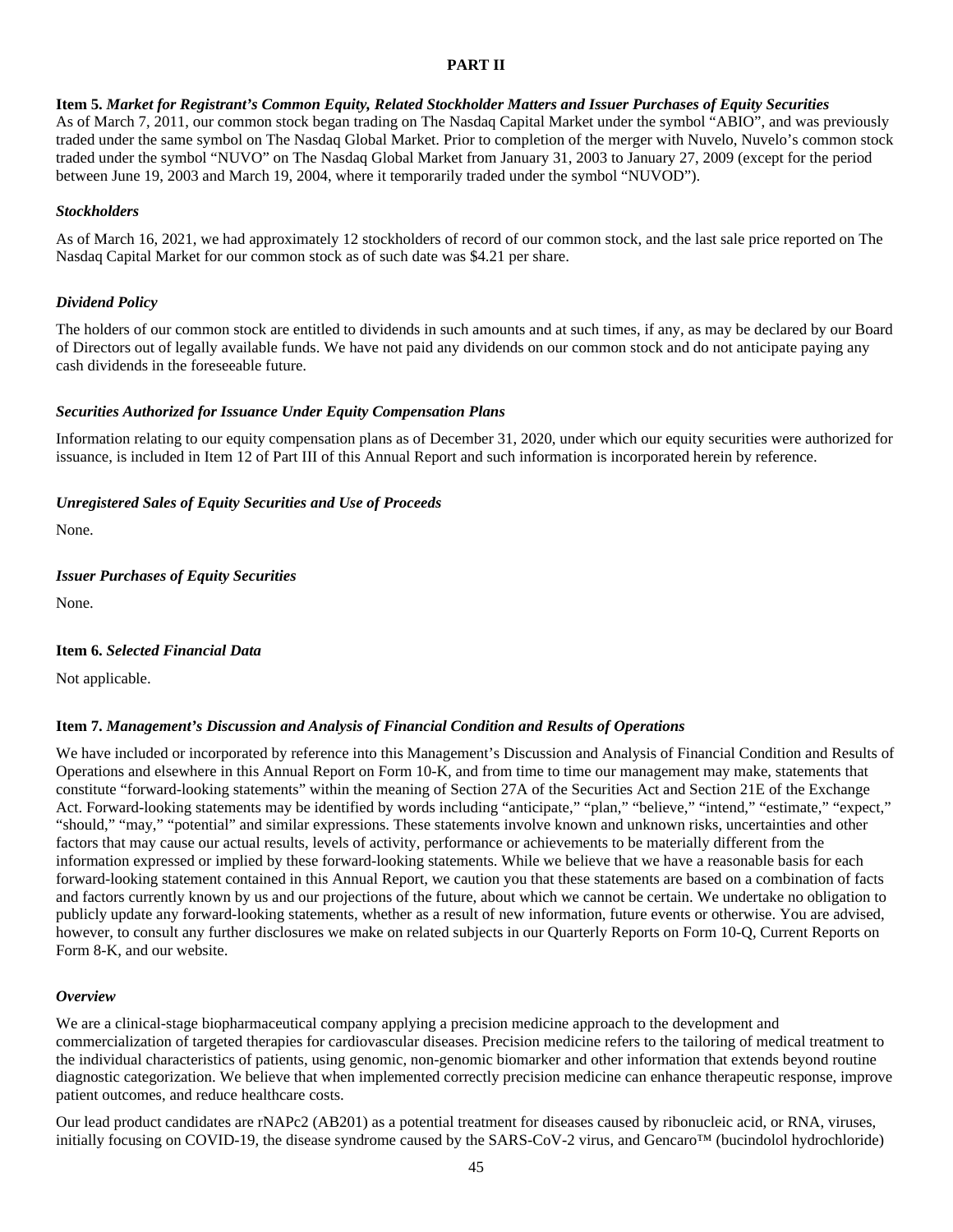for the treatment of atrial fibrillation, or AF, in patients with chronic heart failure, or HF. rNAPc2 targets COVID-19 patients with biomarker evidence of coagulopathy, while Gencaro is being developed for patients who have a genotype that identifies a drug target associated with heightened efficacy.

## *rNAPc2 (AB201) for treatment of COVID-19*

Recombinant Nematode Anticoagulant Protein c2, or rNAPc2 (AB201), is a protein therapeutic in clinical development as a potential treatment for patients with COVID-19. Based on its unique mechanism of action, development history and the clinical evidence from the SARS-CoV-2 pandemic, we believe rNAPc2 has potential to be a beneficial therapy for patients with this serious viral disease. We initiated a Phase 2 clinical trial of rNAPc2 as a potential treatment for patients hospitalized with COVID-19 in the fourth quarter of 2020 and are currently enrolling patients.

Certain patients with severe COVID-19 disease exhibit thrombotic complications and other inflammatory responses suggesting potential dysregulation of the coagulation and immune systems. rNAPc2 is a potent inhibitor of tissue factor, a cellular receptor responsible for initiation of the primary coagulation pathway and appears to be the major activator of the coagulation cascade during viral infection. Tissue factor is also implicated in the immune system inflammatory response to viral infections and in the process of viral dissemination during infection. We believe that evidence from the pandemic implicates tissue factor pathways as an important part of the COVID-19 disease process, and provides a rationale to test rNAPc2 as a potential therapeutic for COVID-19 for its anticoagulant and potential anti-inflammatory properties.

rNAPc2 was originally developed for potential use as an anticoagulant due to its inhibition of the TF-initiated coagulation process. It was evaluated for the prevention of thrombosis in Phase 1 and Phase 2 clinical studies involving over 800 subjects and demonstrated both safety and efficacy in these studies. rNAPc2 has also been investigated as a potential therapeutic for severe viral infections other than COVID-19. Research has shown that viral infections can provoke dysregulated activation of the TF pathway, resulting in abnormal systemic coagulation and related inflammation, leading to potential organ failure and mortality. For this reason, rNAPc2 was tested as a therapeutic in non-human primates, or NHPs, in studies against lethal doses of the Ebola and Marburg viruses, where it showed evidence of efficacy in the form of mortality reduction, decreases in inflammatory biomarkers and, evidence of reduced disseminated intravascular coagulation, or DIC. DIC is a serious condition that causes abnormal blood clotting throughout the body's blood vessels.

SARS-CoV-2 is a new coronavirus identified in late 2019 that belongs to a family of enveloped RNA viruses that include Middle East Respiratory Syndrome (MERS) and Severe Acute Respiratory Syndrome (SARS-CoV-1), both of which caused serious human infections of the respiratory system. The disease caused by the SARS-CoV-2 virus has been designated COVID-19. Since this outbreak was first reported in late 2019, there have been over 119 million confirmed cases of COVID-19 and over 2.6 million deaths worldwide attributed to the virus (as of March 2021).

COVID-19 is associated with a high incidence of both arterial and venous coagulation-related adverse events in large and small blood vessels. These include, stroke, myocardial infarction, or MI, (i.e., heart attack) and pulmonary emboli; as well as, blockage of the smaller peripheral blood vessels in the fingers/toes (COVID-digit). This syndrome is so frequently observed in COVID-19 that it has received the name of COVID-19 Associated Coagulopathy, or CAC. The underlying pathology of CAC is believed to result from thrombo-inflammatory processes triggered by the viral infection. A commonly used biomarker for assessing the presence of abnormal coagulation is a D-dimer test, which is elevated (greater than 0.5) in nearly 70% of hospitalized COVID-19 patients and is associated with adverse clinical outcomes. Some researchers believe that this and other evidence points to dysregulation of TF pathways in COVID-19 patients that result in the development of thrombotic complications.

rNAPc2 has shown potential in addressing the coagulation disorder caused by severe viral infections. In preliminary, non-human studies in NHPs against lethal doses of the Ebola and Marburg virus, rNAPc2 lowered D-dimer levels, reduced mortality and exhibited anti-inflammatory effects. We believe more recent research supports our belief that rNAPc2 has the ability to inhibit the activity of TF in multiple processes that contribute to severe viral disease. Taken together, we believe this evidence suggests that rNAPc2 may have therapeutic benefits for patients with serious COVID-19 infections and the accompanying high risk of thrombosis. To our knowledge, rNAPc2 is the only NME anticoagulant, and the only tissue factor inhibitor, currently under evaluation for COVID-19.

As a therapeutic aimed at a host response to a disease syndrome, we believe rNAPc2 potentially could be used in combination with other antiviral drugs. We believe its potential efficacy is not linked to a specific viral genome and may not be diminished by genetic drift or the development of new strains of the SARS-CoV-2 virus. As a therapeutic addressing a disease, we believe rNAPc2 may have broad spectrum potential against multiple pathogens that have disease elements in common with COVID-19, such as other coronaviruses and other RNA viruses. Therefore, we believe that rNAPc2 has therapeutic potential for future viral outbreaks beyond the current pandemic.

rNAPc2 is a single-chain, 85 amino acid, recombinant protein administered subcutaneously, that has previously been evaluated under three FDA Investigational New Drug, or IND, applications in six Phase 1 and three Phase 2 clinical studies in the United States and Europe. These clinical trials primarily examined the safety, dosing and anticoagulation effects of rNAPc2 in patients with acute coronary syndromes, in patients undergoing knee replacement surgery and in patients undergoing percutaneous coronary interventions. In these trials, involving more than 800 human patients with over 700 exposed to drug, rNAPc2 was generally well-tolerated with a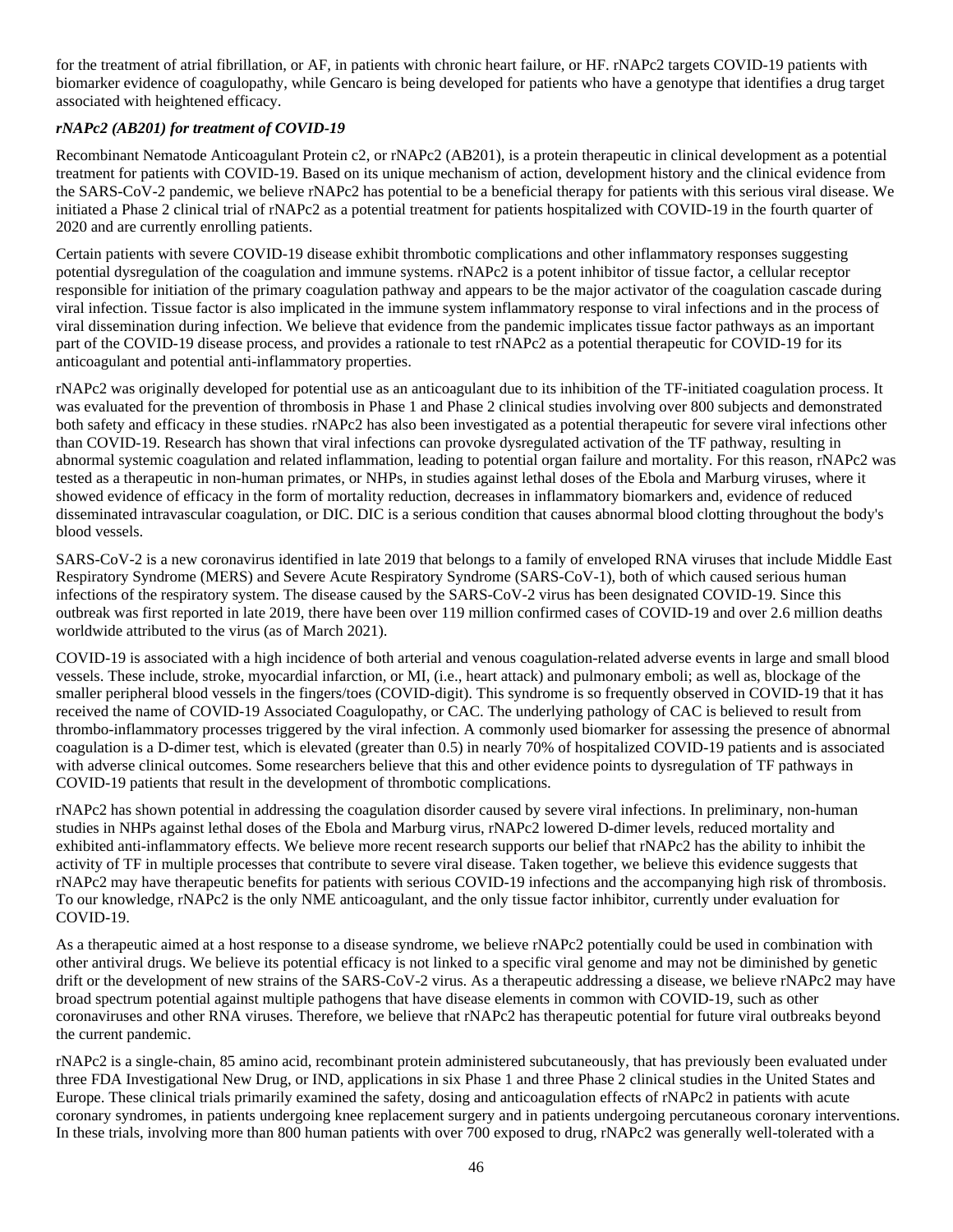safety profile comparable to commercially available anticoagulants. rNAPc2 is manufactured in an engineered yeast strain by an established methodology following current Good Manufacturing Practices, or cGMP, and we believe this process can be readily scaled to commercial quantities. FDA granted rNAPc2 Orphan Drug Designation status in 2014 for the treatment of viral hemorrhagic fever post-exposure to Ebola virus, but human clinical trials were not conducted.

In October 2020, FDA approved the IND application for rNAPc2 as a potential treatment for patients hospitalized with COVID-19 and it received a Fast-Track designation in November 2020. We initiated the Phase 2b clinical trial of rNAPc2 (AB201), ASPEN-COVID-19, in patients hospitalized with COVID-19 in the fourth quarter of 2020. We anticipate announcing topline data from this approximately 100 patient Phase 2b clinical trial in the third quarter of 2021.

We are evaluating rNAPc2 as a treatment for patients hospitalized with COVID-19 who are at high risk for thrombotic complications, as indicated by elevated D-dimer levels. The Phase 2b clinical trial is designed to be a randomized comparison of two-dose regimens of rNAPc2 versus heparin prescribed per local standard of care. The primary endpoint of the clinical trial is the change in D-dimer level from baseline to Day 8. If Phase 2b results indicate a favorable effect on D-dimer levels and safety is confirmed, following FDA review of the data and identification of the proposed Phase 3 rNAPc2 dose, we anticipate that clinical investigative sites will begin enrolling patients in a planned Phase 3 clinical trial. The primary endpoint of Phase 3 is planned to be clinical recovery as measured by the Adaptive COVID-19 Treatment Trial ordinal scale, with secondary endpoints that include D-dimer levels and the number of thrombotic events. We believe the Phase 3 clinical trial will be event driven, with an estimated requirement of 450 patients. We believe that favorable results from this Phase 2b/3 clinical trial program could support use of rNAPc2 in COVID-19 patients, given its potential efficacy both as an anticoagulant and an anti-viral agent that we believe counters the dysregulatory immune response and improves clinical recovery.

The clinical trial is being managed in collaboration with the Colorado Prevention Center, or CPC, the University of Colorado's Academic Research Organization with extensive experience in managing vascular and anticoagulation clinical trials.

We have financed the development of rNAPc2 through public equity sales. Our rNAPc2 development plans, including the timeline, depend on our ability to enroll patients during the COVID-19 pandemic, the results of our Phase 2b clinical trial, FDA guidance, and availability of drug product, all of which are currently uncertain.

We own the clinical development program of rNAPc2, including Phase 2 clinical trials. If rNAPc2 is successfully developed, we believe it will have intellectual property protection, including 12 years of market exclusivity as an innovative biologic product under FDA law in the United States, 10 years data protection exclusivity in the European Union, or EU, and potentially patent protection in addition to this. We plan to pursue strategic co-development and partnering opportunities for rNAPc2 development and commercialization.

## *Gencaro™ (bucindolol hydrochloride) for Atrial Fibrillation*

Gencaro™ (bucindolol hydrochloride) is a pharmacogenetically-targeted beta-adrenergic receptor antagonist with mild vasodilator properties that we are developing for the treatment of atrial fibrillation in patients with heart failure. We believe the pharmacology of Gencaro is unique and its efficacy can be enhanced by prescribing it to patients with a common genotypic variant that is present in approximately 50% of the North American and European general populations. This gene can be detected with a simple genetic test.

We are developing Gencaro to treat atrial fibrillation, or AF, in patients with chronic heart failure, or HF. AF is the most common form of cardiac arrhythmia, a disruption of the heart's normal rhythm or rate. HF is a chronic condition in which the heart is unable to pump enough blood to meet the body's needs. AF and HF commonly occur together. In HF patients, the development of AF leads to worsening symptoms, and increased risk of hospitalization and death. Current treatment options for AF in HF patients are limited, and can be invasive, costly and dangerous.

Our development plan for Gencaro focuses on the treatment of AF in patients with higher ejection fraction HF, those who have an ejection fraction, or EF, of 40% and higher who also have the genotype we believe is optimal for Gencaro efficacy. This population of HF encompasses more than half of all HF patients in the United States and Europe. There are currently few approved or effective drug therapies to treat AF or HF in this patient population.

Our development plan for Gencaro is based on our recent analysis of the Phase 2b clinical trial of Gencaro for the prevention of AF in HF patients, known as GENETIC-AF. This analysis showed novel results for Gencaro in patients in the clinical trial with EF's of 40% and higher. We are planning a new design for a Phase 3 pivotal clinical trial of Gencaro based on this analysis that addresses what we believe are important clinical assessments, including the total amount of time that a patient experiences AF, known as AF burden, maintenance of normal sinus rhythm, rhythm control interventions such as electrical cardioversion, catheter ablation and use of antiarrhythmic drugs and drug-related complications such as bradycardia. Based on these analyses, we were issued a United States patent in February 2021 for the use of Gencaro in this patient population. We believe this patent will substantially extend the patent protection for our planned development of Gencaro into 2039. We are seeking similar patent protection in other countries.

We currently have an agreement with the FDA, known as a Special Protocol Assessment, or SPA, for the requirements of a Gencaro Phase 3 clinical trial that would support approval of Gencaro if successful. Based on our recent analyses of the GENETIC-AF data, we may alter the design of PRECISION-AF to focus on endpoints that are not covered in the SPA agreement.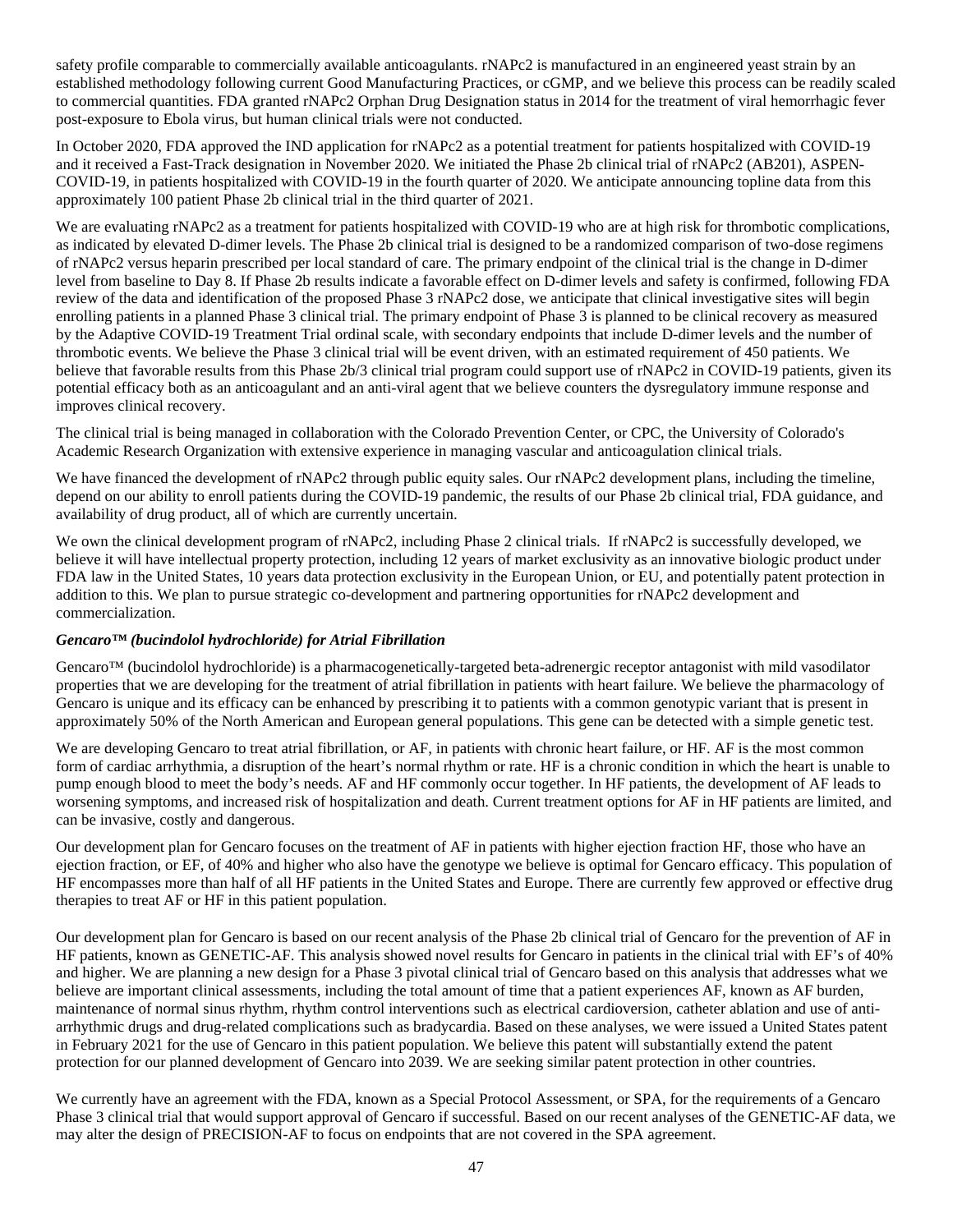We believe that patients with HF and AF represent a major unmet medical need, and this need is most pronounced in patients with EF values of 40% and above. This EF range constitutes more than half of all chronic HF in the United States and Europe, as well as in Japan and China, and there are currently few approved, effective or guideline-recommended therapies for these patients to treat either their AF or HF. AF is a very common complication in these patients, with estimates of AF incidence ranging from 40% to 60%. Betablockers approved for HF are commonly used off-label to control heart rate in these patients, but they are not considered effective in preventing AF and none are approved for patients with EF ≥ 40%. Other anti-arrhythmic drugs approved for the treatment of AF have adverse side effects and in HF patients are either contraindicated or have label warnings for use due to an increased risk of mortality. Interventional procedures for AF, such as catheter ablation and electrical cardioversion, are invasive, expensive, and often temporary; these interventions also typically require the continued use of beta blockers and other anti-arrhythmic drugs post-intervention.

We believe that Gencaro, if approved, may be a safe and more effective therapy for the treatment of higher ejection fraction HF patients with AF. We believe there are several potentially important attributes that would differentiate Gencaro from existing therapies, including:

- More effective rhythm control compared to the current standard of care;
- Reduction in the need for catheter ablation, electrical cardioversion, or toxic anti-arrhythmic drugs;
- Maintenance of rhythm control after a successful AF catheter ablation;
- Effective rate control with lower risk of treatment-limiting bradycardia;
- Reduction in symptoms and improvement in quality of life;
- Reduced health care burden;
- Foundational beta-blocker benefits for HF and unique evidence of efficacy in HF patients with AF;
- One of the only drug therapies approved and shown effective for AF in HF patients with  $EF \ge 40\%$ , and the only one in its drug class.

We have an international patent portfolio for Gencaro in the United States, the EU, and other major markets, as well as new chemical entity status, including a new patent that we believe will give us a strong intellectual property position to at least approximately 2039 in the United States; we have filed applications similar to this new patent in international territories. We have developed a laboratory platform for the diagnostic test that would be used to prescribe Gencaro; this platform was approved by FDA for use in the Phase 2B clinical trial. We retain all rights to this test platform; we expect to use it in future clinical trials, and we believe it could be one of multiple diagnostic platforms used for commercialization.

To support the continued development of rNAPc2 and Gencaro, we will need additional financing to fully fund the planned clinical trials, and our general and administrative costs through the clinical trials' projected completion and potential commercialization. Considering the substantial time and costs associated with the development of rNAPc2 and Gencaro and the risk that we may be unable to raise a significant amount of capital on acceptable terms, we are also pursuing co-development and commercialization partnering opportunities with large pharmaceutical and/or specialty pharmaceutical companies and may pursue a strategic combination or other strategic transactions. If we are unable to obtain sufficient financing or are unable to complete a strategic transaction, we may discontinue our development activities on rNAPc2 or Gencaro or discontinue our operations.

We believe our cash and cash equivalents as of December 31, 2020, together with the \$23.3 million of net proceeds raised through February 2021 from sales of our common stock, will be sufficient to fund our operations through the end of fiscal year 2022, including the projected costs for the rNAPc2 (AB201) Phase 2b clinical trial. Conducting a Phase 3 rNAPc2 clinical trial or the Phase 3 PRECISION-AF trial would likely require additional financing. However, changing circumstances may cause us to consume capital significantly faster or slower than currently anticipated. We have based these estimates on assumptions that may prove to be wrong, and we could exhaust our available financial resources sooner than we currently anticipate; therefore, we may have to raise additional capital for other clinical trials of rNAPc2. Initiating any Phase 3 clinical trial of Gencaro is dependent on sustained improvement in the COVID-19 pandemic and will require additional financing.

In 2017, we entered into a sales agreement with a placement agent to sell, from time to time, our common stock having an aggregate offering price of up to \$10.2 million, in an "at the market offering." In 2020, we further amended the sales agreement to increase the maximum aggregate value of shares which we may issue and sell from time to time under this sales agreement to \$32.4 million. This sales agreement terminated in July 2020. Under this sales agreement, we had sold an aggregate of 3,302,159 shares of our common stock pursuant to the terms of such sales agreement, as amended, for aggregate gross proceeds of approximately \$32.3 million. Net proceeds received in this offering were approximately \$30.8 million, after deducting expenses for executing the "at the market offering" and commissions paid to the placement agent.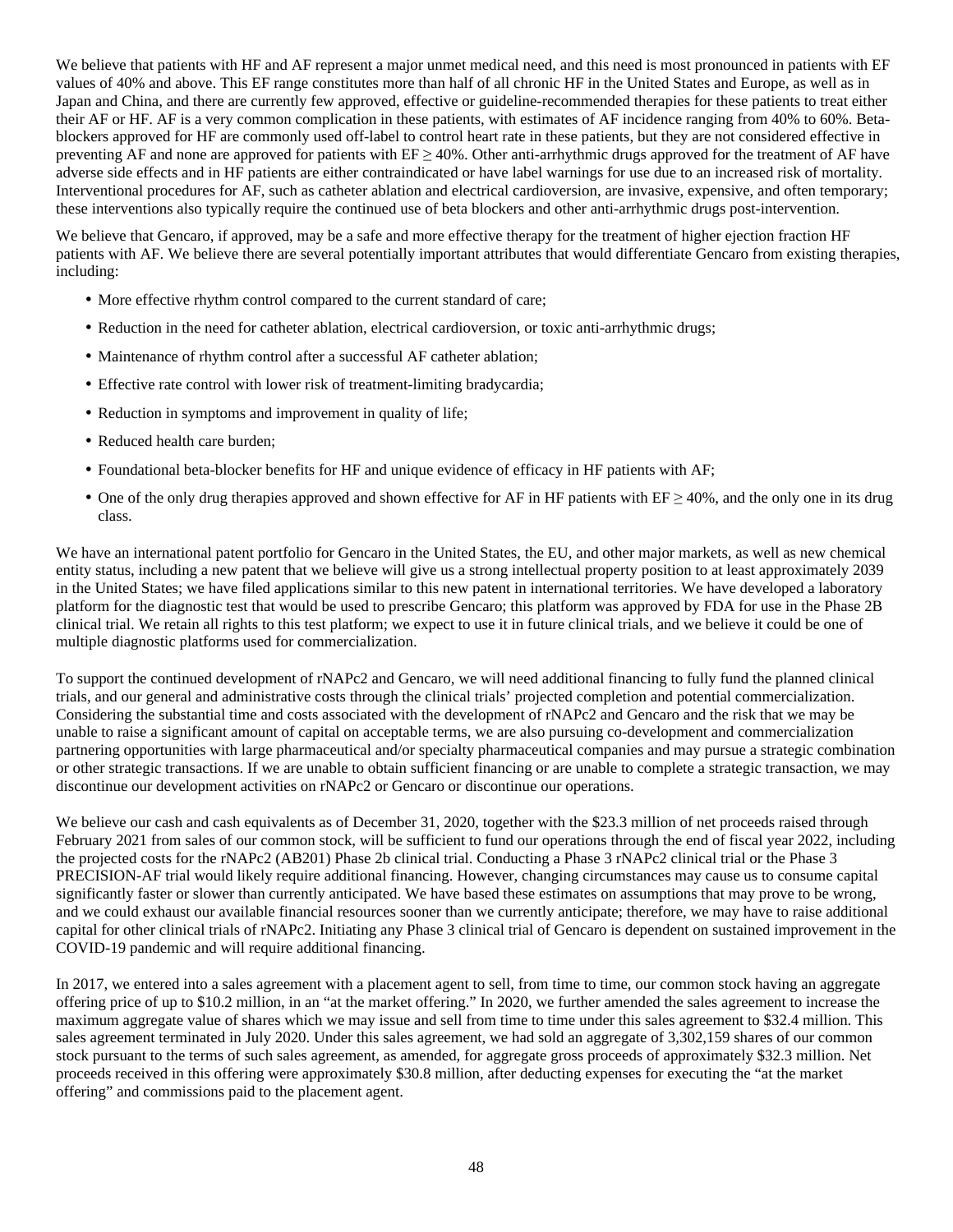In July 2020, we entered into a new sales agreement with a placement agent to sell, from time to time, our common stock having an aggregate offering price of up to \$54.0 million, in an "at the market offering." As of February 2021, we had sold an aggregate of 9,928,272 shares of our common stock pursuant to the terms of such sales agreement for aggregate gross proceeds of approximately \$54.0 million. Net proceeds received in this offering were approximately \$52.2 million, after deducting expenses for executing the "at the market offering" and commissions paid to the placement agent. We have sold all shares available under the current prospectus.

In March 2020, the World Health Organization declared the outbreak of COVID-19, a novel strain of Coronavirus, a global pandemic. This outbreak is causing major disruptions to businesses and markets worldwide as the virus spreads. We do not expect a material financial effect as a result of the pandemic. However, if the pandemic continues to be a severe worldwide crisis, it could have a material adverse effect on our business, results of operations, financial condition and cash flows.

## *Results of Operations*

## *Research and Development Expenses*

Research and development, or R&D, expense is comprised primarily of personnel costs, clinical development, manufacturing process development, and regulatory activities and costs. Our R&D expense continues to be almost entirely generated by our activities relating to the development of Gencaro.

Our research and development expenses were \$5.0 million for the year ended December 31, 2020 as compared to \$1.8 million for 2019. The \$3.2 million increase in research and development expenses in 2020 as compared to 2019 was primarily related to the initiation of our rNAPc2 (AB201) clinical trial in the second half of 2020.

Clinical expense increased approximately \$1.7 million for the year ended December 31, 2020. The increase was related to the initiation of our rNAPc2 (AB201) clinical trial in the second half of 2020.

Manufacturing process development costs increased approximately \$1.2 million year ended December 31, 2020 compared to 2019. The increase was a result of production of clinical trial materials used in our rNAPc2 (AB201) clinical trial that was initiated in the second half of 2020.

R&D personnel costs increased approximately \$0.2 million for the year ended December 31, 2020, as compared to 2019. The remaining increase was primarily a result of higher outside services and consulting costs related to initiation of our rNAPc2 (AB201) clinical trial.

R&D expense in 2021 is expected to be higher than 2020, as we continue our rNAPc2 (AB201) Phase 2b clinical trial.

## *General and Administrative Expenses*

General and administrative, or G&A, expenses primarily consist of personnel costs, consulting and professional fees, insurance, facilities and depreciation expenses, and various other administrative costs.

G&A expenses were \$4.8 million for the year ended December 31, 2020, compared to \$4.0 million for 2019, an increase of approximately \$0.8 million. The increase in expenses during 2020 comprised primarily of increased legal and professional costs, insurance costs and higher personnel costs in 2020, as compared to 2019.

G&A expenses in 2021 are expected to be consistent with those in 2020 as we maintain administrative activities to support our ongoing operations.

## *Interest and Other Income*

Interest and other income was \$28,000 for the year ended December 31, 2020 as compared to \$172,000 for 2019, resulting in an decrease of \$144,000. We expect interest income to be lower in 2021 than in 2020, as we continue to use our cash and cash equivalents to fund our operations.

## *Interest Expense*

Interest expense was \$9,000 for the year ended December 31, 2020 as compared to \$7,000 for 2019. The amounts were nominal to our overall operations. Based on our current capital structure, interest expense is expected to be negligible in 2021.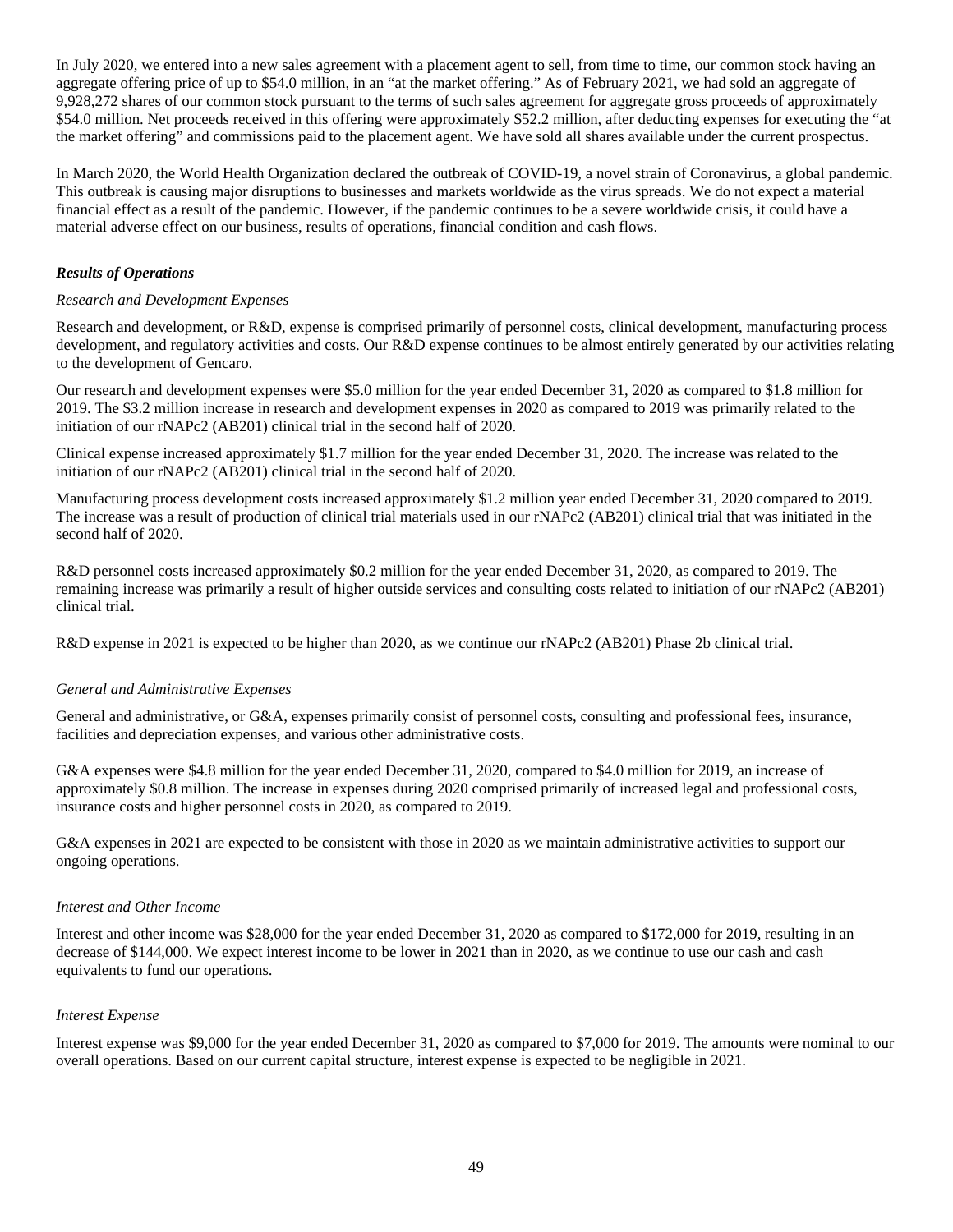## *Income Tax Benefit*

Income tax benefit for the years ended December 31, 2020 and 2019 was \$9,000 and \$167,000, respectively. The income tax benefit in 2019 was primarily related to the reduction in the recorded valuation allowance as a result of the realization of research and experimentation credit carryforwards under the Protecting Americans from Tax Hikes Act of 2015, or PATH Act. In 2019, the benefit was fully monetized and we do not expect additional significant income tax benefit in 2021.

## *Liquidity and Capital Resources*

*Cash and Cash Equivalents*

|  | December 31,   |      |       |
|--|----------------|------|-------|
|  | 2020           | 2019 |       |
|  | (in thousands) |      |       |
|  | 49.071 \$      |      | 8.363 |

As of December 31, 2020, we had total cash and cash equivalents of approximately \$49.1 million, as compared to \$8.4 million as of December 31, 2019. The net increase of \$40.7 million during the year primarily reflects net proceeds of approximately \$48.9 million from the issuance of common stock, offset by \$7.7 million of cash used to fund operating activities and \$0.4 million of payments on a vendor financing arrangement.

## *Cash Flows from Operating, Investing and Financing Activities*

|                                 | <b>Years Ended December 31,</b> |              |      |         |  |
|---------------------------------|---------------------------------|--------------|------|---------|--|
|                                 |                                 | 2020         | 2019 |         |  |
|                                 | (in thousands)                  |              |      |         |  |
| Net cash provided by (used in): |                                 |              |      |         |  |
|                                 |                                 | $(7,725)$ \$ |      | (4,801) |  |
|                                 |                                 | (19)         |      | (4)     |  |
|                                 |                                 | 48,452       |      | 6,560   |  |
|                                 |                                 | 40.708       |      | 1.755   |  |

Net cash used in operating activities for the year ended December 31, 2020 increased approximately \$2.9 million compared with 2019. This was primarily due to a higher net loss in 2020, as discussed in more detail above, offset by changes in operating assets and liabilities.

Net cash used in investing activities for the years ended December 31, 2020 and 2019 was \$19,000 and \$4,000, respectively, for the purchase of property and equipment.

Net cash provided by financing activities was \$48.5 million for year ended December 31, 2020 representing \$48.9 million in net proceeds from sales of our common stock in our registered direct equity offering and our "at the market" equity offering in the period, less \$0.4 million of payments on a vendor finance arrangement. Net cash provided by financing activities was \$6.6 million for the year ended December 31, 2019 representing \$6.9 million of net proceeds from sales of our common stock pursuant to our sales agreement, less \$0.3 million in payments on a vendor financing arrangement.

## *Sources and Uses of Capital*

Our primary sources of liquidity to date have been capital raised from issuances of shares of our preferred and common stock. The primary uses of our capital resources to date have been to fund operating activities, including research, clinical development and drug manufacturing expenses, license payments, and spending on capital items.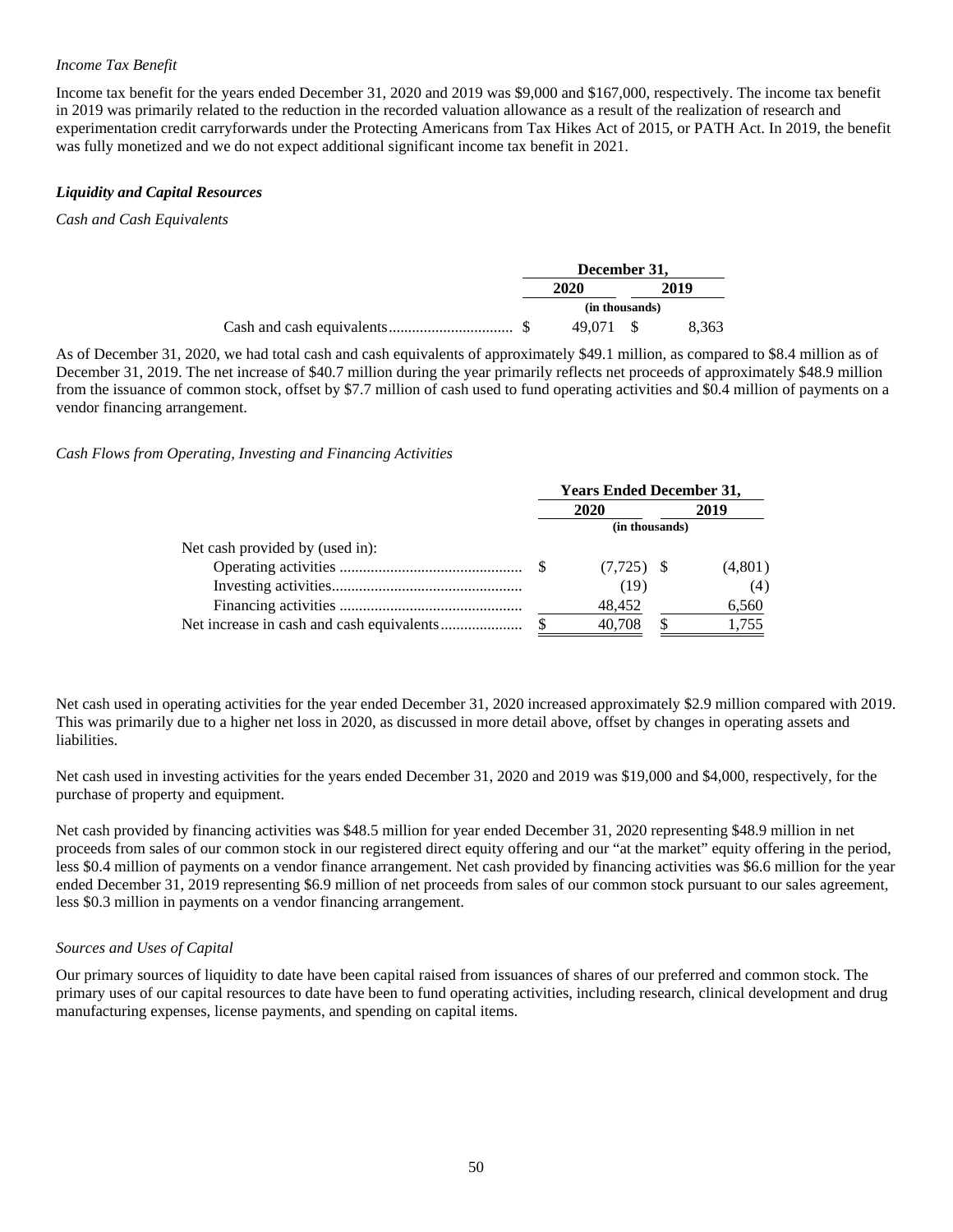In 2017, we entered into a sales agreement with a placement agent to sell, from time to time, our common stock having an aggregate offering price of up to \$10.2 million, in an "at the market offering." In 2020, we further amended the sales agreement to increase the maximum aggregate value of shares which we may issue and sell from time to time under this sales agreement to \$32.4 million. This sales agreement terminated in July 2020. Under this sales agreement, we sold an aggregate of 3,302,159 shares of our common stock pursuant to the terms of such sales agreement, as amended, for aggregate gross proceeds of approximately \$32.3 million. Net proceeds received in this offering were approximately \$30.8 million, after deducting expenses for executing the "at the market offering" and commissions paid to the placement agent.

In July 2020, we entered into a new sales agreement with a placement agent to sell, from time to time, our common stock having an aggregate offering price of up to \$54.0 million, in an "at the market offering." As of February 2021, we had sold an aggregate of 9,928,272 shares of our common stock pursuant to the terms of such sales agreement for aggregate gross proceeds of approximately \$54.0 million. Net proceeds received in this offering were approximately \$52.2 million, after deducting expenses for executing the "at the market offering" and commissions paid to the placement agent. We have sold all shares available under the current prospectus.

In March 2020, the World Health Organization declared the outbreak of COVID-19, a novel strain of Coronavirus, a global pandemic. This outbreak is causing major disruptions to businesses and markets worldwide as the virus spreads. We do not expect a material financial effect as a result of the pandemic. However, if the pandemic continues to be a severe worldwide crisis, it could have a material adverse effect on our business, results of operations, financial condition and cash flows.

Our ability to execute our development programs in accordance with our projected time line depends on a number of factors, including, but not limited to, the following:

- the costs and timing for the potential additional clinical trials in order to gain possible regulatory approval for rNAPc2, Gencaro or any other product candidate;
- the market price of our stock and the availability and cost of additional equity capital from existing and potential new investors;
- our ability to retain the listing of our common stock on the Nasdaq Capital Market;
- our ability to control costs associated with our operations;
- general economic and industry conditions affecting the availability and cost of capital, including as a result of the COVID-19 pandemic;
- the costs of filing, prosecuting, defending and enforcing any patent claims and other intellectual property rights; and
- the terms and conditions of our existing collaborative and licensing agreements.

We believe our cash and cash equivalents as of December 31, 2020, together with the \$23.3 million of net proceeds raised through February 2021 from sales of our common stock, will be sufficient to fund our operations, at our current cost structure, after giving effect to potential cost reductions, through the end of fiscal year 2022. Conducting a Phase 3 rNAPc2 clinical trial or the Phase 3 PRECISION-AF trial would likely require additional financing. However, changing circumstances may cause us to consume capital significantly faster or slower than currently anticipated. We have based these estimates on assumptions that may prove to be wrong, and we could exhaust our available financial resources sooner than we currently anticipate; therefore, we may have to raise additional capital for clinical trials of rNAPc2. Initiating any Phase 3 clinical trial of Gencaro is dependent on our obtaining additional financing. We may not be able to raise sufficient capital on acceptable terms, or at all, to continue development and potential commercialization of rNAPc2 or Gencaro or to otherwise continue operations and may not be able to execute any strategic transaction.

#### *Critical Accounting Policies and Estimates*

A critical accounting policy is one that is both important to the portrayal of our financial condition and results of operation and requires management's most difficult, subjective or complex judgments, often as a result of the need to make estimates about the effect of matters that are inherently uncertain. While our significant accounting policies are described in Note 1 of "Notes to Financial Statements" included within Item 8 in this report, we believe the following critical accounting policy affected our most significant judgments, assumptions, and estimates used in the preparation of our financial statements and, therefore, is important in understanding our financial condition and results of operations.

#### *Accrued Outsourcing Expenses*

As part of the process of preparing our financial statements, we are required to estimate accrued outsourcing expenses. This process involves identifying services that third parties have performed on our behalf and estimating the level of service performed and the associated cost incurred for these services as of the balance sheet date. Examples of estimated accrued outsourcing expenses include contract service fees, such as fees payable to contract manufacturers in connection with the production of materials related to our drug product, and service fees from clinical research organizations. We develop estimates of liabilities using our judgment based upon the facts and circumstances known at the time.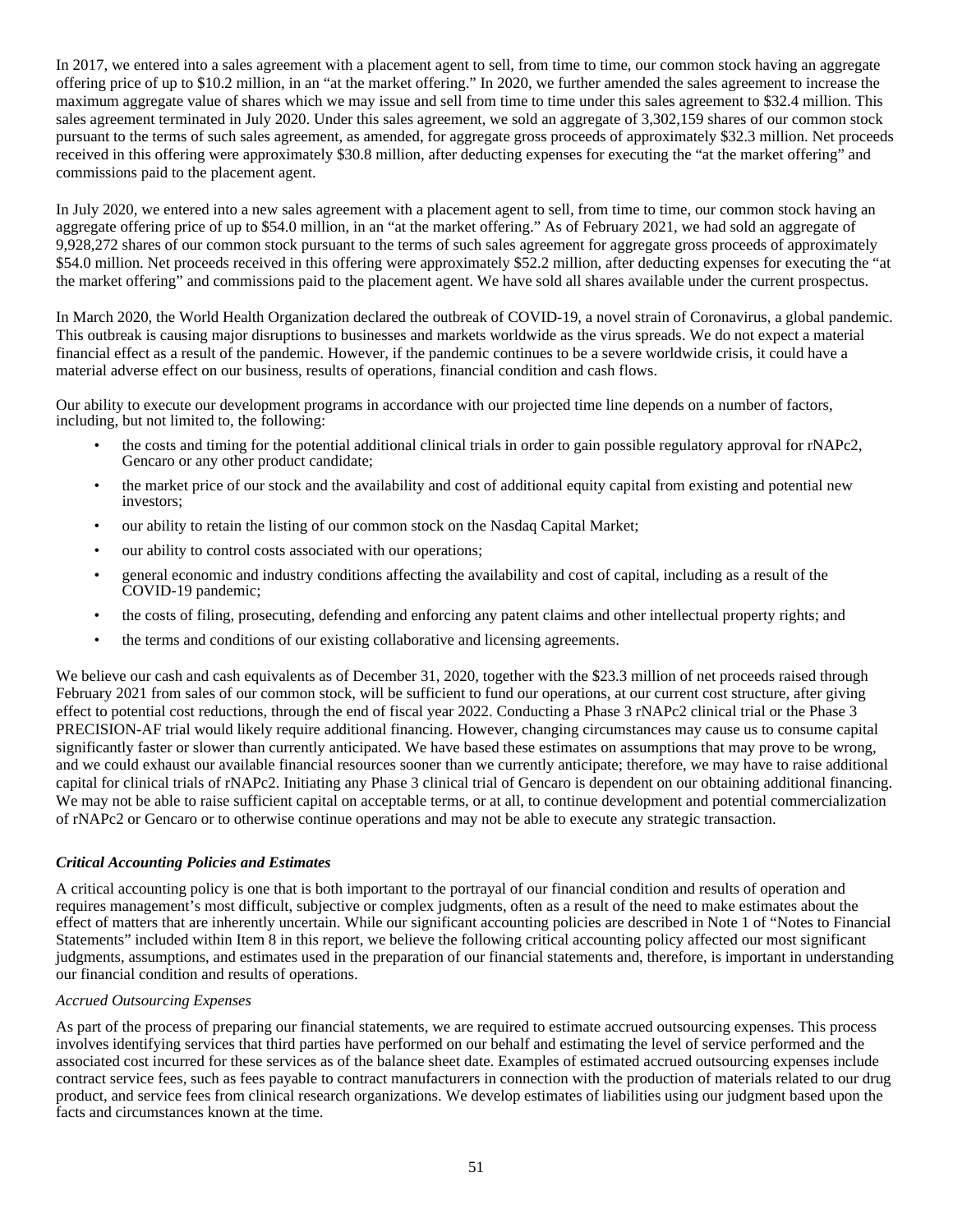#### *Off-Balance Sheet Arrangements*

We have not participated in any transactions with unconsolidated entities, such as special purpose entities, which would have been established for the purpose of facilitating off-balance sheet arrangements.

## *Indemnifications*

In the ordinary course of business, we enter into contractual arrangements under which we may agree to indemnify certain parties from any losses incurred relating to the services they perform on our behalf or for losses arising from certain events as defined within the particular contract. Such indemnification obligations may not be subject to maximum loss clauses. We have entered into indemnity agreements with each of our directors, officers and certain employees. Such indemnity agreements contain provisions, which are in some respects broader than the specific indemnification provisions contained in Delaware law. We also maintain an insurance policy for our directors and executive officers insuring against certain liabilities arising in their capacities as such.

#### **Item 7A.** *Quantitative and Qualitative Disclosures About Market Risk*

Not applicable.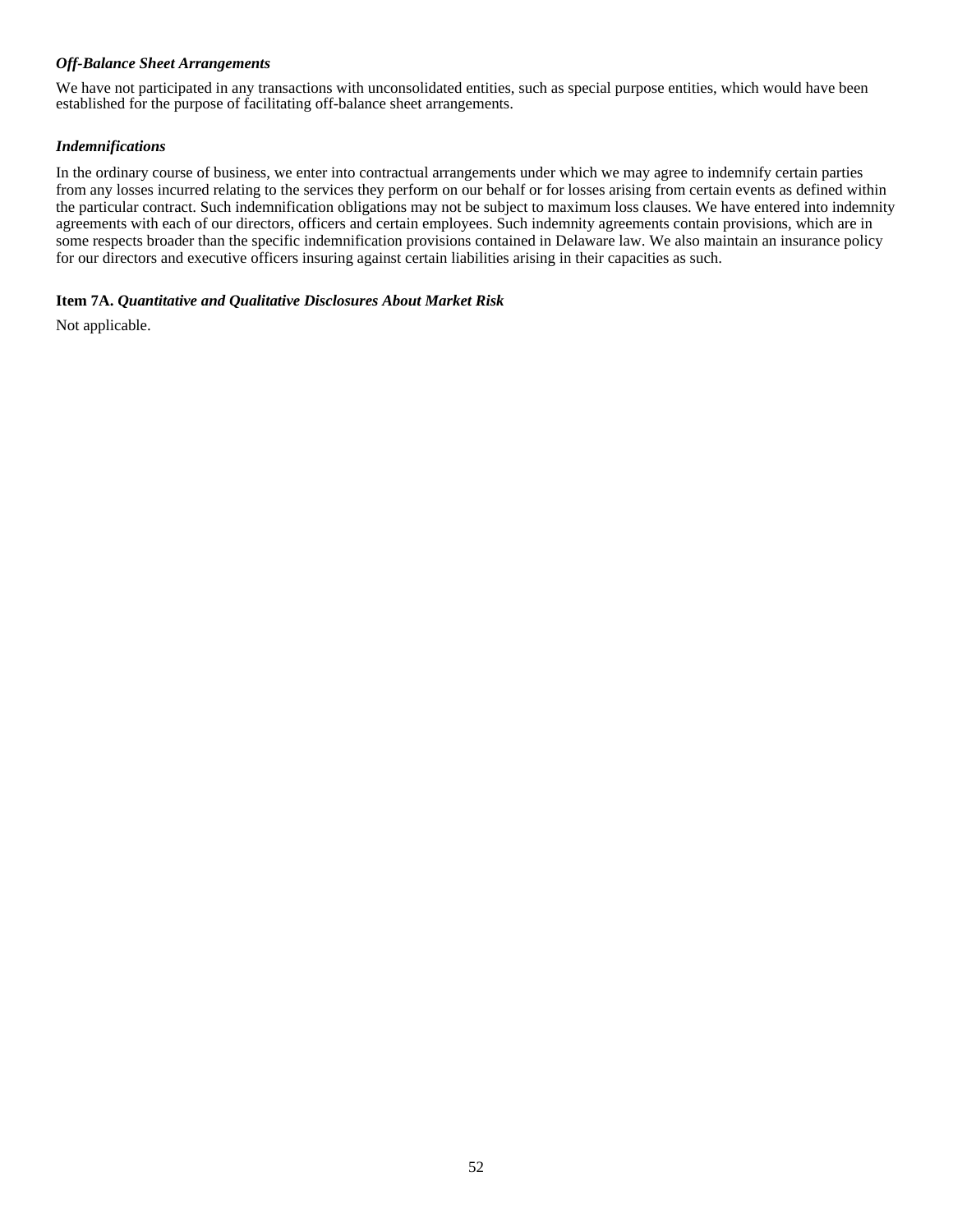# **Item 8.** *Financial Statements and Supplementary Data*

| Page |
|------|
| 54   |
| 56   |
| 57   |
| 58   |
| 59   |
| 60   |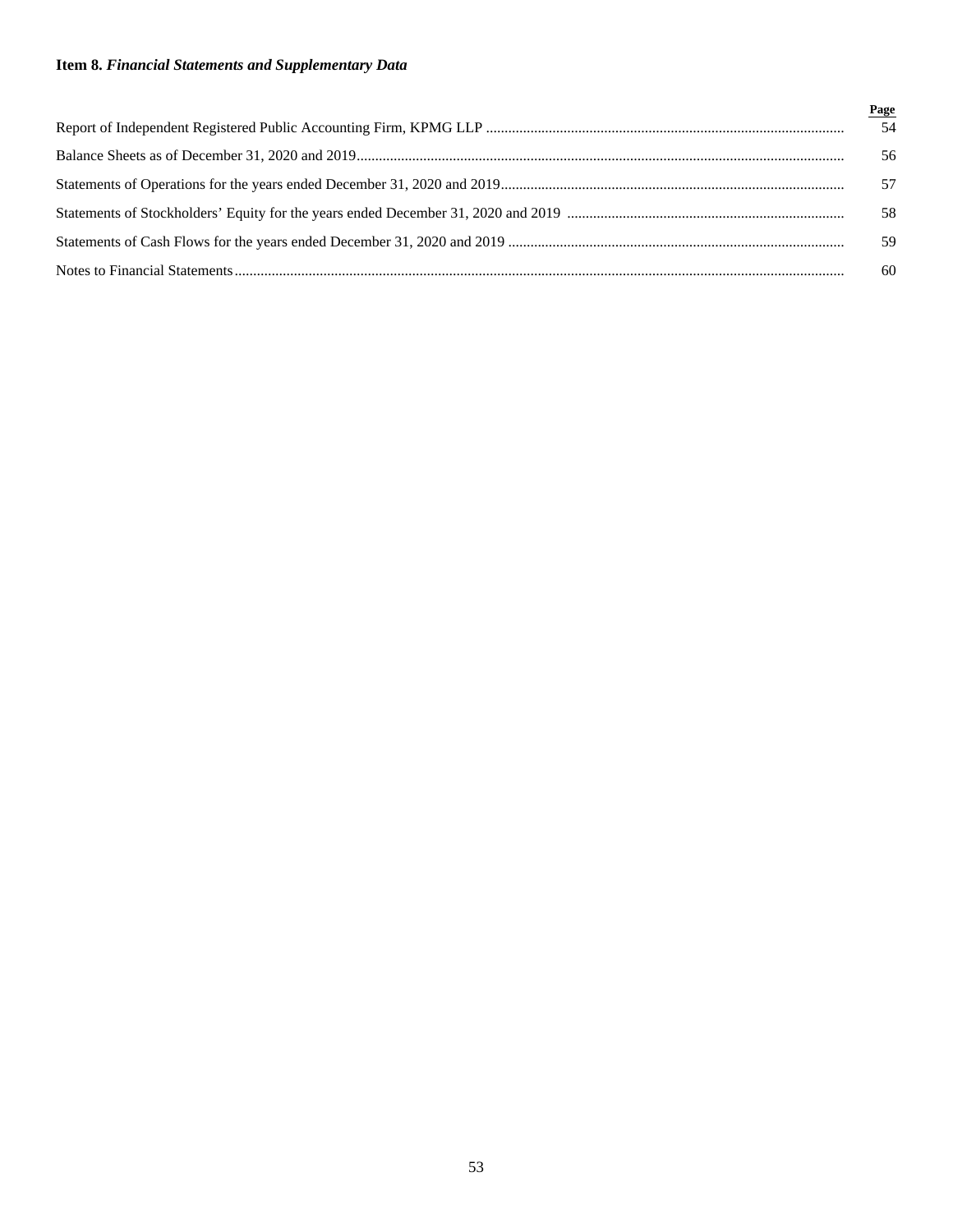## <span id="page-55-0"></span>**Report of Independent Registered Public Accounting Firm**

To the Stockholders and Board of Directors ARCA biopharma, Inc.:

#### *Opinion on the Financial Statements*

We have audited the accompanying balance sheets of ARCA biopharma, Inc. (the Company) as of December 31, 2020 and 2019, the related statements of operations, stockholders' equity, and cash flows for the years then ended, and the related notes (collectively, the financial statements). In our opinion, the financial statements present fairly, in all material respects, the financial position of the Company as of December 31, 2020 and 2019, and the results of its operations and its cash flows for the years then ended, in conformity with U.S. generally accepted accounting principles.

## *Basis for Opinion*

These financial statements are the responsibility of the Company's management. Our responsibility is to express an opinion on these financial statements based on our audits. We are a public accounting firm registered with the Public Company Accounting Oversight Board (United States) (PCAOB) and are required to be independent with respect to the Company in accordance with the U.S. federal securities laws and the applicable rules and regulations of the Securities and Exchange Commission and the PCAOB.

We conducted our audits in accordance with the standards of the PCAOB. Those standards require that we plan and perform the audit to obtain reasonable assurance about whether the financial statements are free of material misstatement, whether due to error or fraud. The Company is not required to have, nor were we engaged to perform, an audit of its internal control over financial reporting. As part of our audits, we are required to obtain an understanding of internal control over financial reporting but not for the purpose of expressing an opinion on the effectiveness of the Company's internal control over financial reporting. Accordingly, we express no such opinion.

Our audits included performing procedures to assess the risks of material misstatement of the financial statements, whether due to error or fraud, and performing procedures that respond to those risks. Such procedures included examining, on a test basis, evidence regarding the amounts and disclosures in the financial statements. Our audits also included evaluating the accounting principles used and significant estimates made by management, as well as evaluating the overall presentation of the financial statements. We believe that our audits provide a reasonable basis for our opinion.

## *Critical Audit Matter*

The critical audit matter communicated below is a matter arising from the current period audit of the financial statements that was communicated or required to be communicated to the audit committee and that: (1) relates to accounts or disclosures that are material to the financial statements and (2) involved our especially challenging, subjective, or complex judgment. The communication of a critical audit matter does not alter in any way our opinion on the financial statements, taken as a whole, and we are not, by communicating the critical audit matter below, providing a separate opinion on the critical audit matter or on the accounts or disclosures to which it relates.

## *Research and development costs incurred but not invoiced*

As discussed in Note 1 to the financial statements, research and development costs incurred but not invoiced related to clinical trial and drug manufacturing activities are recorded within accrued expenses and other liabilities and as reductions of prepayments included in other current assets. These amounts are based upon the services received and related expenses incurred by contract research organizations (CROs), clinical study sites, drug manufacturers, collaboration partners, laboratories, consultants, or other third-parties. Research and development contracts vary significantly in length, and could be for a fixed amount, a variable amount based on actual costs incurred, capped at a certain limit, or for a combination of these elements. Expenses related to the CROs and clinical studies, as well as contract drug manufacturers, are primarily based on progress made against specified milestones or targets in each period.

We identified the sufficiency of the audit evidence over the research and development costs incurred but not invoiced as a critical audit matter. Evaluating the sufficiency of audit evidence obtained over research and development costs required especially subjective auditor judgment due to the nature of evidence available regarding research and development activities. That evidence may include communications from third parties regarding tasks completed, invoices received from third parties, and management's analysis of expenses incurred against budgeted and contractual amounts.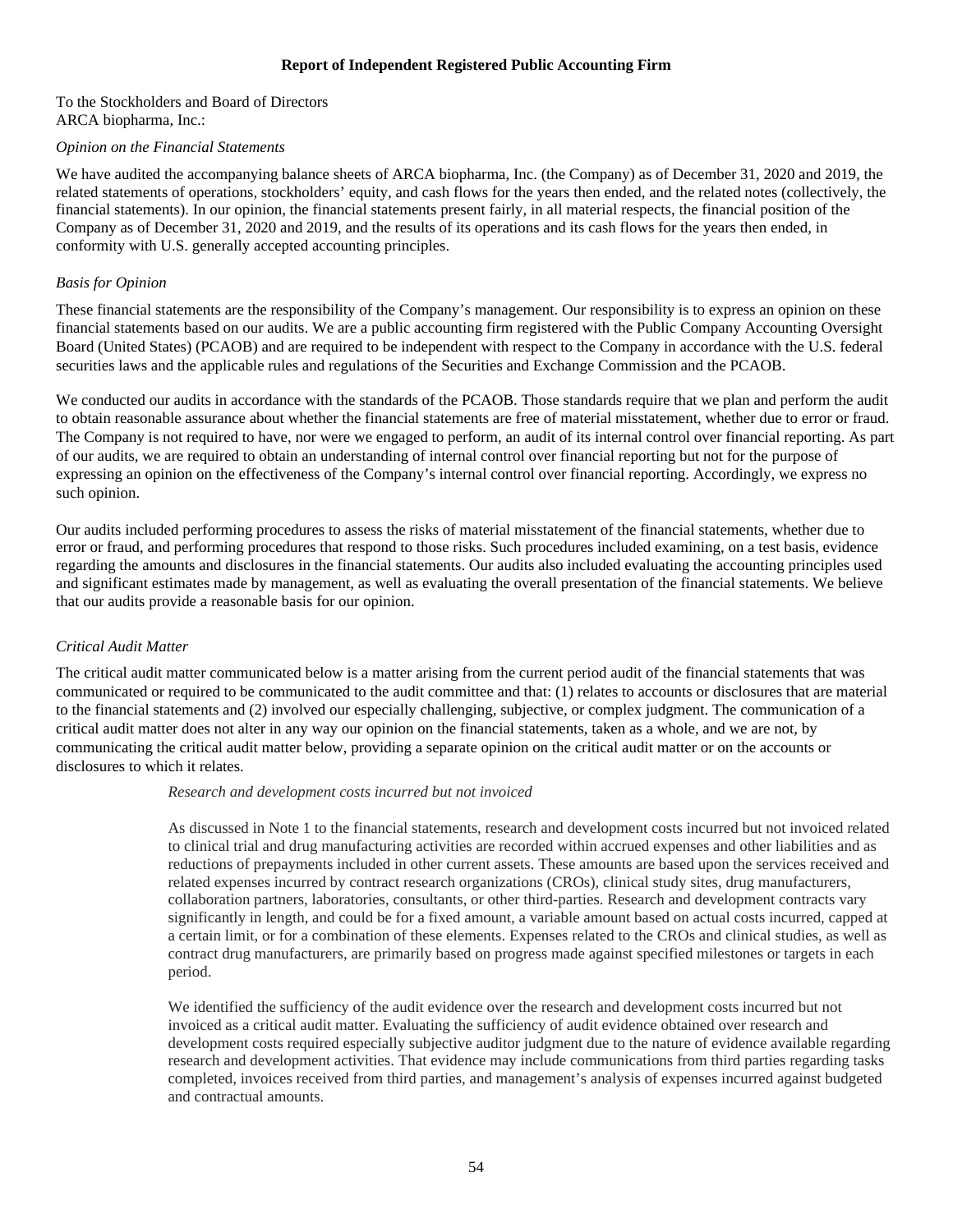The following are the primary procedures we performed to address this critical audit matter. We applied auditor judgment to determine the nature and extent of procedures to be performed over research and development costs incurred but not invoiced. For a selection of research and development costs incurred but not invoiced we examined contracts, invoices, and third-party confirmations of the completion of contractual milestones and project status. In addition, for these selections, we reviewed management's analysis of project expenses against contractually budgeted amounts. We then compared the information from the above procedures to the assumptions and inputs that were used by management to calculate research and development costs incurred but not invoiced. We also compared the Company's estimate of costs incurred as of year-end to a selection of third-party invoices received after year-end, but prior to the issuance of the Company's financial statements. We evaluated the sufficiency of audit evidence obtained by assessing the results of audit procedures over the research and development costs incurred but not invoiced.

/s/ KPMG LLP

We have served as the Company's auditor since 2006.

Denver, Colorado March 18, 2021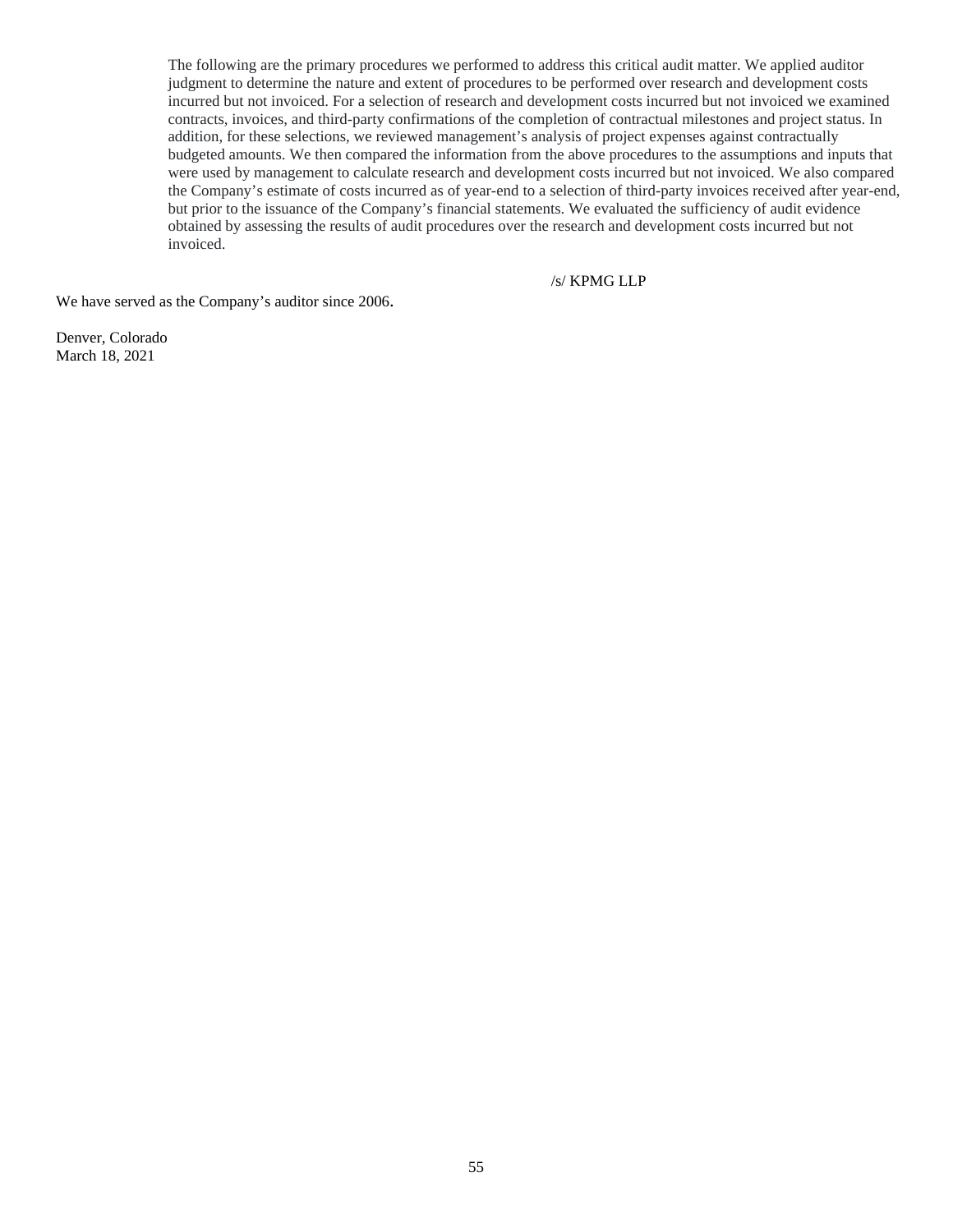## <span id="page-57-0"></span>**BALANCE SHEETS**

|                                                                  | As of December 31, |                                                       |            |  |
|------------------------------------------------------------------|--------------------|-------------------------------------------------------|------------|--|
|                                                                  | 2020               |                                                       | 2019       |  |
|                                                                  |                    | (in thousands, except share<br>and per share amounts) |            |  |
| <b>ASSETS</b>                                                    |                    |                                                       |            |  |
| Current assets:                                                  |                    |                                                       |            |  |
|                                                                  | 49,071             | S.                                                    | 8,363      |  |
|                                                                  | 897                |                                                       | 117        |  |
|                                                                  | 49,968             |                                                       | 8,480      |  |
|                                                                  | 428                |                                                       | 22         |  |
|                                                                  | 21                 |                                                       |            |  |
|                                                                  |                    |                                                       | 10         |  |
|                                                                  | 12                 |                                                       | 24         |  |
|                                                                  | 50,429             | \$                                                    | 8,536      |  |
| <b>LIABILITIES AND STOCKHOLDERS' EQUITY</b>                      |                    |                                                       |            |  |
| Current liabilities:                                             |                    |                                                       |            |  |
|                                                                  | 1,773              | \$                                                    | 418        |  |
|                                                                  | 815                |                                                       | 129        |  |
|                                                                  | 911                |                                                       | 379        |  |
|                                                                  | 3,499              |                                                       | 926        |  |
|                                                                  | 409                |                                                       |            |  |
|                                                                  | 3,908              |                                                       | 926        |  |
| Commitments and contingencies                                    |                    |                                                       |            |  |
| <b>Stockholders' equity:</b>                                     |                    |                                                       |            |  |
| Preferred stock, \$0.001 par value; 5 million shares authorized; |                    |                                                       |            |  |
|                                                                  |                    |                                                       |            |  |
| Common stock, \$0.001 par value; 100 million shares authorized   |                    |                                                       |            |  |
| at December 31, 2020 and 2019; 9,548,150 and 1,594,070           |                    |                                                       |            |  |
| shares issued and outstanding at December 31, 2020 and           |                    |                                                       |            |  |
|                                                                  | 10                 |                                                       | 2          |  |
|                                                                  | 200,665            |                                                       | 152,024    |  |
|                                                                  | (154, 154)         |                                                       | (144, 416) |  |
|                                                                  | 46,521             |                                                       | 7.610      |  |
|                                                                  | 50.429             | \$                                                    | 8,536      |  |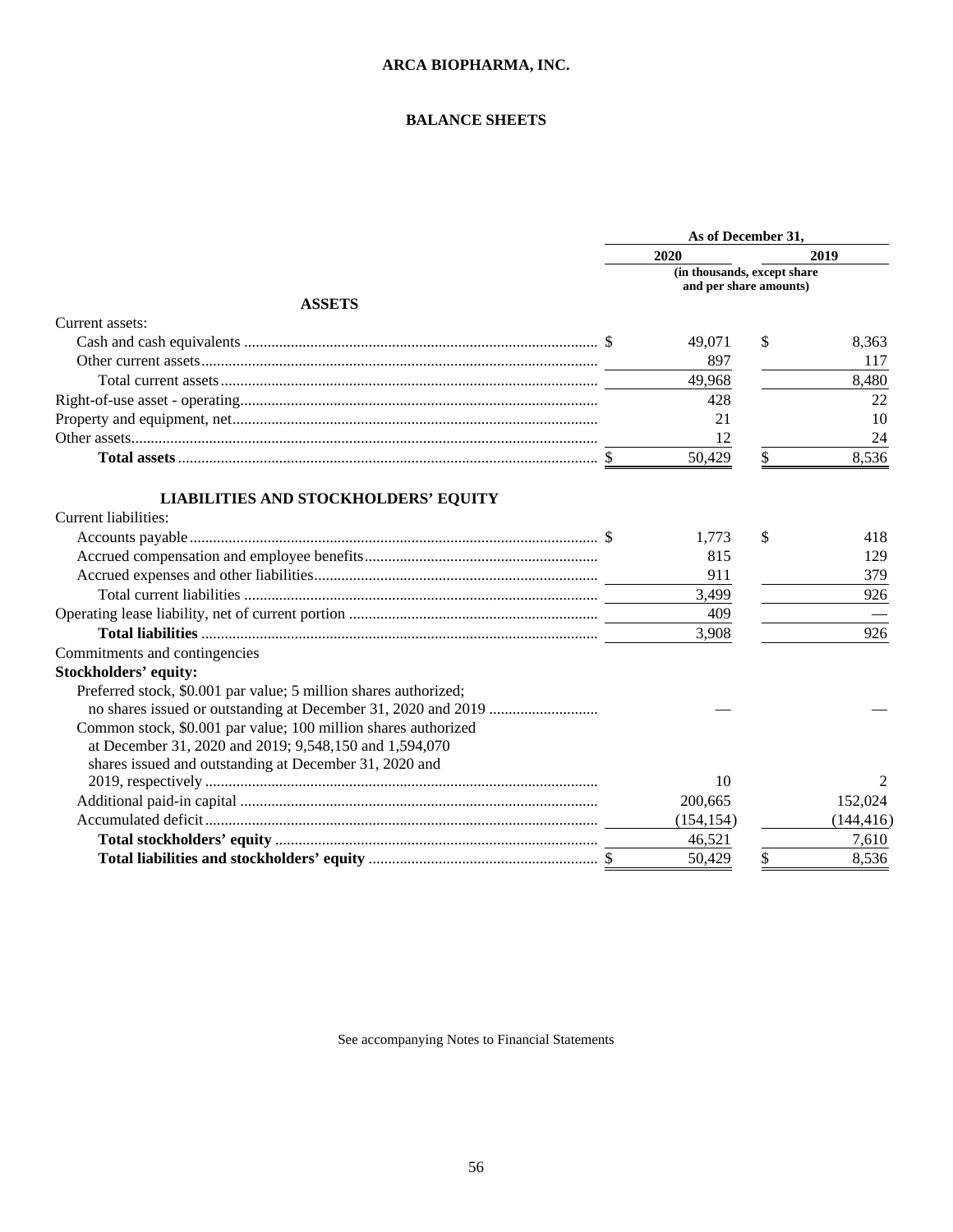# <span id="page-58-0"></span>**STATEMENTS OF OPERATIONS**

|                                      |           | <b>Years Ended December 31,</b>                               |                |  |  |
|--------------------------------------|-----------|---------------------------------------------------------------|----------------|--|--|
|                                      | 2020      | 2019<br>(in thousands, except share<br>and per share amounts) |                |  |  |
|                                      |           |                                                               |                |  |  |
| Costs and expenses:                  |           |                                                               |                |  |  |
|                                      | 4,992     | \$.                                                           | 1,833          |  |  |
|                                      | 4,774     |                                                               | 3,981          |  |  |
|                                      | 9,766     |                                                               | 5,814          |  |  |
|                                      | (9,766)   |                                                               | (5,814)        |  |  |
|                                      | 28        |                                                               | 172            |  |  |
|                                      | (9)       |                                                               | (7)            |  |  |
|                                      | (9,747)   |                                                               | (5,649)        |  |  |
|                                      |           |                                                               | 167            |  |  |
|                                      | (9,738)   |                                                               | (5,482)        |  |  |
| Net loss per share:                  |           |                                                               |                |  |  |
|                                      | (2.07)    | \$.                                                           | (4.15)         |  |  |
| Weighted average shares outstanding: |           |                                                               |                |  |  |
|                                      | 4.710.237 |                                                               | 1.321.<br>.234 |  |  |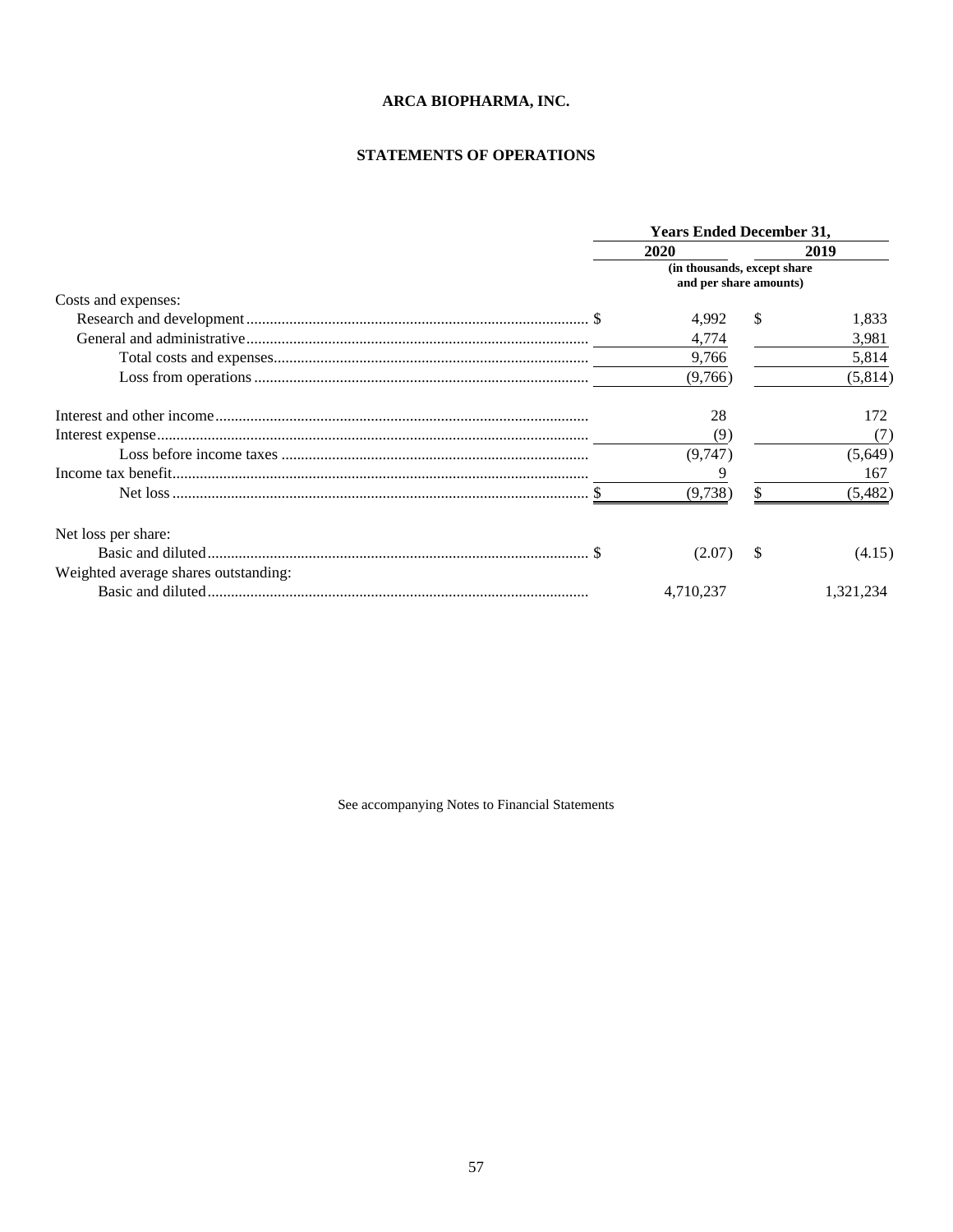# <span id="page-59-0"></span>**STATEMENTS OF STOCKHOLDERS' EQUITY**

|                                                                          |                     |              | <b>Stockholders' Equity</b>                        |   |                    |              |         |
|--------------------------------------------------------------------------|---------------------|--------------|----------------------------------------------------|---|--------------------|--------------|---------|
|                                                                          |                     |              | <b>Additional</b>                                  |   |                    |              |         |
|                                                                          | <b>Common stock</b> |              | Paid-In                                            |   | <b>Accumulated</b> |              |         |
|                                                                          | <b>Shares</b>       | Amount       | Capital                                            |   | <b>Deficit</b>     | <b>Total</b> |         |
|                                                                          |                     |              | (in thousands, except share and per share amounts) |   |                    |              |         |
|                                                                          | 773,558             |              | 144,965                                            | S | (138,934)          |              | 6,032   |
| Issuance of common stock for cash,                                       |                     |              |                                                    |   |                    |              |         |
|                                                                          | 820,561             |              | 6,908                                              |   |                    |              | 6,909   |
|                                                                          | (49)                |              |                                                    |   |                    |              |         |
|                                                                          |                     |              | 151                                                |   |                    |              | 151     |
|                                                                          |                     |              |                                                    |   | (5,482)            |              | (5,482) |
|                                                                          | 1,594,070           | $\mathbf{2}$ | 152,024                                            |   | (144, 416)         |              | 7,610   |
| Issuance of common stock and exercise<br>of prefunded warrants for cash, |                     |              |                                                    |   |                    |              |         |
|                                                                          | 7,954,080           |              | 48,598                                             |   |                    |              | 48,606  |
|                                                                          |                     |              | 43                                                 |   |                    |              | 43      |
|                                                                          |                     |              |                                                    |   | (9,738)            |              | (9,738) |
|                                                                          | 9,548,150           | 10           | 200,665                                            |   | (154, 154)         |              | 46,521  |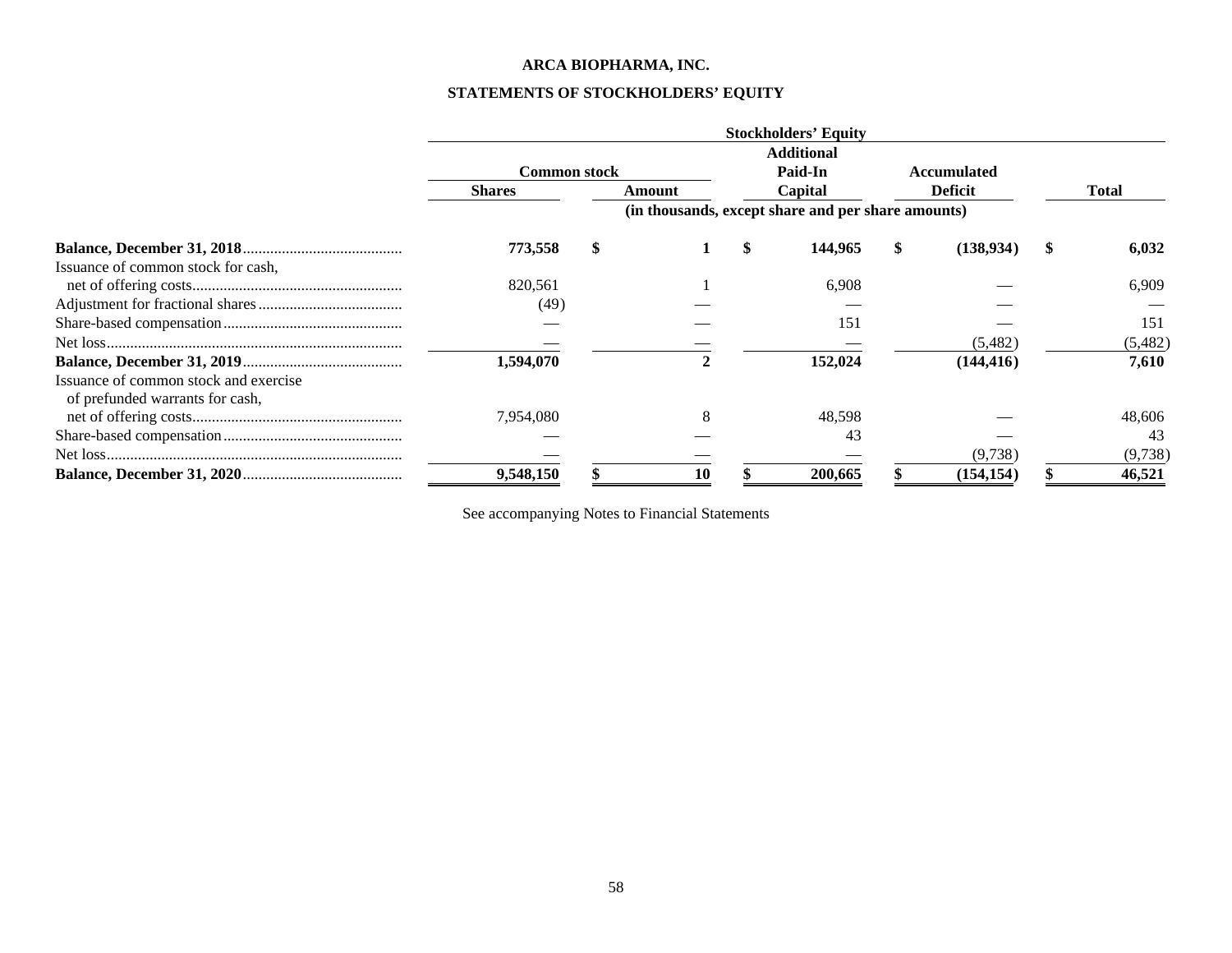# <span id="page-60-0"></span>**STATEMENTS OF CASH FLOWS**

|                                                                             | <b>Years Ended December 31,</b> |                |    |         |
|-----------------------------------------------------------------------------|---------------------------------|----------------|----|---------|
|                                                                             |                                 | 2020           |    | 2019    |
|                                                                             |                                 | (in thousands) |    |         |
| Cash flows from operating activities:                                       |                                 |                |    |         |
|                                                                             |                                 | (9,738)        | S  | (5,482) |
| Adjustments to reconcile net loss to net cash used                          |                                 |                |    |         |
| in operating activities:                                                    |                                 |                |    |         |
|                                                                             |                                 | 8              |    | 18      |
|                                                                             |                                 | 85             |    | 71      |
|                                                                             |                                 | 43             |    | 151     |
| Change in operating assets and liabilities:                                 |                                 |                |    |         |
|                                                                             |                                 | (348)          |    | 401     |
|                                                                             |                                 | (12)           |    |         |
|                                                                             |                                 | 1,101          |    | 188     |
|                                                                             |                                 | 686            |    | (21)    |
|                                                                             |                                 | 450            |    | (127)   |
|                                                                             |                                 | (7, 725)       |    | (4,801) |
| Cash flows from investing activities:                                       |                                 |                |    |         |
|                                                                             |                                 | (19)           |    | (4)     |
|                                                                             |                                 | (19)           |    | (4)     |
| <b>Cash flows from financing activities:</b>                                |                                 |                |    |         |
|                                                                             |                                 | 50,894         |    | 7,281   |
|                                                                             |                                 | (2,034)        |    | (372)   |
|                                                                             |                                 | (408)          |    | (349)   |
|                                                                             |                                 | 48,452         |    | 6,560   |
|                                                                             |                                 | 40,708         |    | 1,755   |
|                                                                             |                                 | 8,363          |    | 6,608   |
|                                                                             |                                 | 49,071         | \$ | 8,363   |
| Supplemental cash flow information:                                         |                                 |                |    |         |
|                                                                             |                                 |                |    |         |
|                                                                             |                                 | Q              |    | 167     |
| Supplemental disclosure of noncash investing and financing<br>transactions: |                                 |                |    |         |
|                                                                             |                                 | 491            |    | 93      |
|                                                                             |                                 | 254            |    |         |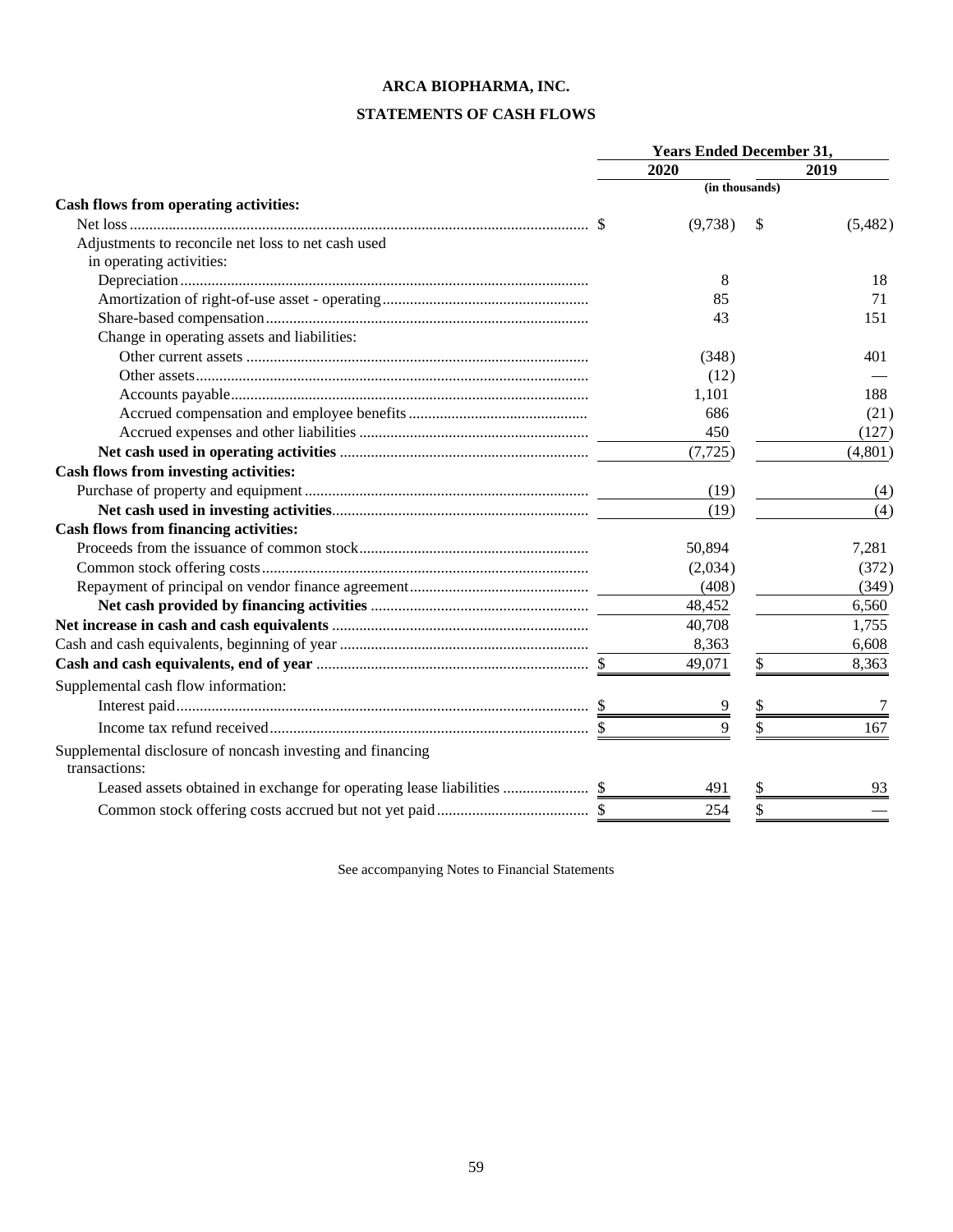#### <span id="page-61-0"></span>**NOTES TO FINANCIAL STATEMENTS**

#### **(1) The Company and Summary of Significant Accounting Policies**

#### *Description of Business*

ARCA biopharma, Inc. (the Company or ARCA), a Delaware corporation, is headquartered in Westminster, Colorado. The Company is a clinical-stage biopharmaceutical company applying a precision medicine approach to the development and commercialization of genetically targeted therapies for cardiovascular diseases. The Company's lead product candidates are rNAPc2 (AB201) as a potential treatment for diseases caused by ribonucleic acid, or RNA, viruses, initially focusing on COVID-19, the disease caused by SARS-CoV-2 virus, and Gencaro™ (bucindolol hydrochloride) for the treatment of atrial fibrillation (AF) in patients with chronic heart failure (HF).

rNAPc2 is a protein therapeutic in clinical development as a potential treatment for patients hospitalized with COVID-19. Based on its unique mechanism of action, development history and the clinical evidence from the SARS-CoV-2 pandemic, the Company believes rNAPc2 has potential to be a beneficial therapy for patients with this serious viral disease. The Company initiated the Phase 2b clinical trial of rNAPc2 as a potential treatment for patients hospitalized with COVID-19 in the fourth quarter of 2020.

The Company continues to evaluate the feasibility and potential timing for initiating PRECISION-AF relative to the COVID-19 pandemic and prioritizing the development of rNAPc2.

The Company's other product candidate, AB171, is a thiol-substituted isosorbide mononitrate, which ARCA plans to develop as a genetically-targeted treatment for HF and peripheral arterial disease.

In March 2020, the World Health Organization declared the outbreak of COVID-19, a novel strain of Coronavirus, a global pandemic. This outbreak is causing major disruptions to businesses and markets worldwide as the virus spreads. The Company does not expect a material financial effect as a result of the pandemic. However, if the pandemic continues to be a severe worldwide crisis, it could have a material adverse effect on the Company's business, results of operations, financial condition and cash flows.

## *Liquidity and Going Concern*

The Company devotes substantially all of its efforts towards obtaining regulatory approval and raising capital necessary to fund its operations and it is subject to a number of risks associated with clinical research and development, including dependence on key individuals, the development of and regulatory approval of commercially viable products, the need to raise adequate additional financing necessary to fund the development and commercialization of its products, and competition from larger companies. The Company has not generated revenue to date and has incurred substantial losses and negative cash flows from operations since its inception. The Company has historically funded its operations through issuances of common and preferred stock.

The Company believes that its current cash and cash equivalents as of December 31, 2020, together with the \$23.3 million of net proceeds raised through February 2021 from sales of our common stock, as discussed in Note 7, will be sufficient to fund its operations through the end of fiscal year 2022. Conducting a Phase 3 rNAPc2 clinical trial or the Phase 3 PRECISION-AF trial would likely require additional financing. However, changing circumstances may cause us to consume capital significantly faster or slower than currently anticipated. The Company has based these estimates on assumptions that may prove to be wrong, and the Company could exhaust its available financial resources sooner than the Company currently anticipates. Therefore, the Company may have to raise additional capital for clinical trials of rNAPc2 and will have to raise additional capital for clinical trials of Gencaro. The Company may not be able to raise sufficient capital on acceptable terms, or at all, to continue development of rNAPc2 or Gencaro or to otherwise continue operations and may not be able to execute any strategic transaction.

The Company's liquidity, and its ability to raise additional capital or complete any strategic transaction, depends on a number of factors, including, but not limited to, the following:

- the costs and timing for the potential additional clinical trials in order to gain possible regulatory approval for rNAPc2, Gencaro or any other product candidate;
- the market price of the Company's stock and the availability and cost of additional equity capital from existing and potential new investors;
- the Company's ability to retain the listing of its common stock on the Nasdaq Capital Market;
- general economic and industry conditions affecting the availability and cost of capital, including as a result of the COVID-19 pandemic;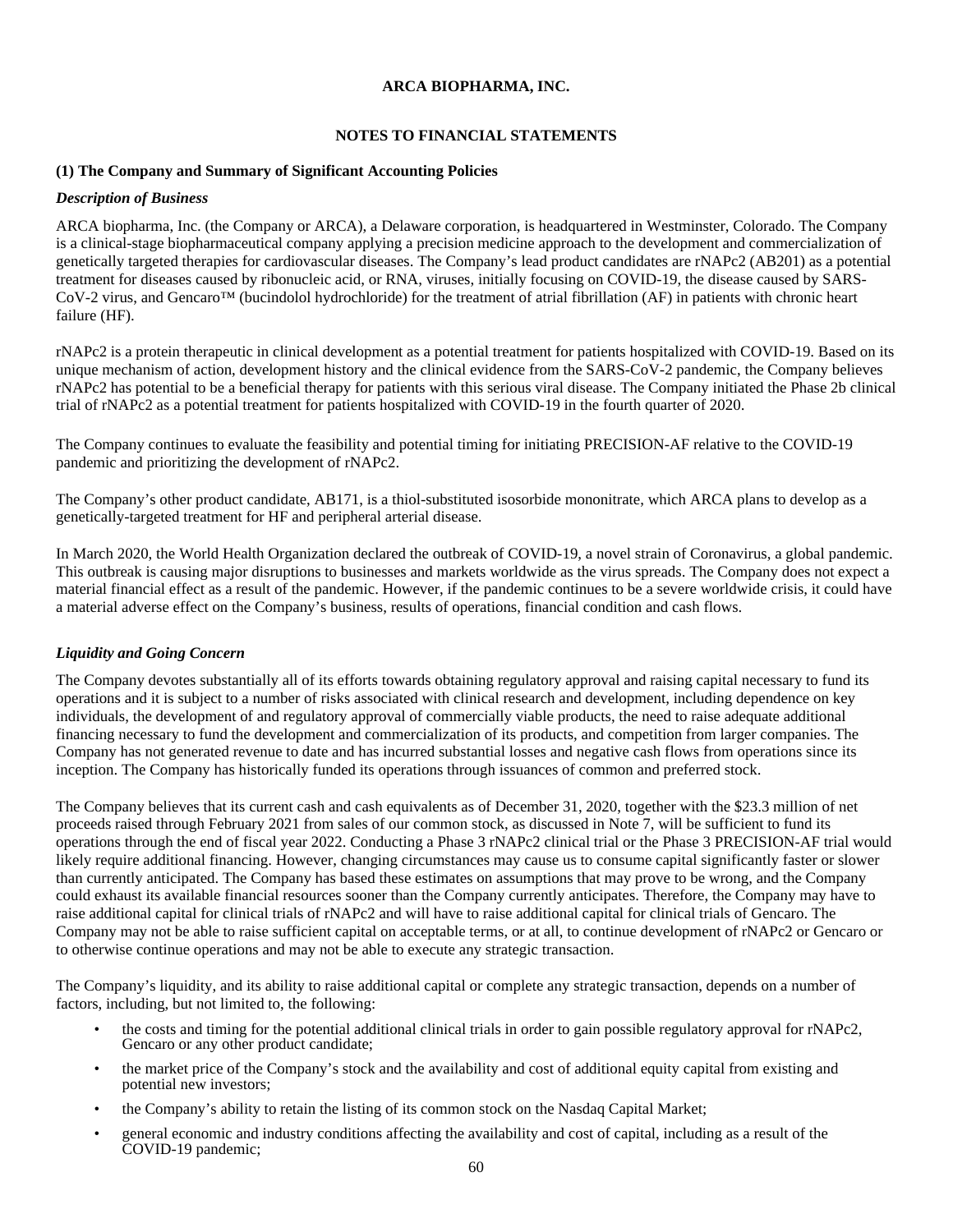- the Company's ability to control costs associated with its operations;
- general economic and industry conditions affecting the availability and cost of capital, including as a result of the COVID-19 pandemic;
- the costs of filing, prosecuting, defending and enforcing any patent claims and other intellectual property rights; and
- the terms and conditions of the Company's existing collaborative and licensing agreements.

The sale of additional equity or convertible debt securities would likely result in substantial additional dilution to the Company's stockholders. If the Company raises additional funds through the incurrence of indebtedness, the obligations related to such indebtedness would be senior to rights of holders of the Company's capital stock and could contain covenants that would restrict the Company's operations. The Company also cannot predict what consideration might be available, if any, to the Company or its stockholders, in connection with any strategic transaction. Should strategic alternatives or additional capital not be available to the Company, or not be available on acceptable terms, the Company may be unable to realize value from its assets and discharge its liabilities in the normal course of business which may, among other alternatives, cause the Company to further delay, substantially reduce or discontinue operational activities to conserve its cash resources.

## *Basis of Presentation*

The accompanying financial statements have been prepared in accordance with U.S. generally accepted accounting principles (U.S. GAAP) and include all adjustments necessary for the fair presentation of our financial position, results of operations and cash flows for the periods presented. Management has performed an evaluation of the Company's activities through the date of filing of this Annual Report on Form 10-K.

## *Recent Accounting Pronouncements*

The Company reviewed all other recently issued accounting pronouncements and concluded that they were either not applicable or not expected to have a significant impact to the financial statements.

## *Accounting Estimates in the Preparation of Financial Statements*

The preparation of financial statements in conformity with accounting principles generally accepted in the United States of America requires management to make estimates and assumptions that affect the reported amounts of assets and liabilities and disclosure of contingent assets and liabilities at the date of the financial statements and the reported amounts of expenses during the reporting period. The Company bases estimates on various assumptions that are believed to be reasonable under the circumstances. The Company believes significant judgment was involved in estimating the outsourcing expenses, and in estimating other accrued liabilities and income taxes. Management is continually evaluating and updating these estimates, and it is possible that these estimates will change in the future or that actual results may differ from these estimates.

## *Cash Equivalents*

Cash equivalents generally consist of money market funds and debt securities with maturities of 90 days or less at the time of purchase. The Company invests its excess cash in securities with strong ratings and has established guidelines relative to diversification and maturity with the objective of maintaining safety of principal and liquidity.

## *Concentrations of Credit Risk*

Financial instruments that potentially subject the Company to significant concentrations of credit risk consist primarily of cash and cash equivalents. The Company has no off-balance-sheet concentrations of credit risk, such as foreign exchange contracts, option contracts, or foreign currency hedging arrangements. The Company maintains cash and cash equivalent balances in the form of bank demand deposits and money market fund accounts with financial institutions that management believes are creditworthy. Such balances may at times exceed the insured amount.

## *Property and Equipment*

Property and equipment are stated at cost less accumulated depreciation and amortization. Cost includes expenditures for equipment, leasehold improvements, replacements, and renewals. Maintenance and repairs are charged to expense as incurred. When assets are sold, retired, or otherwise disposed of, the cost and accumulated depreciation are removed from the accounts and any resulting gain or loss is reflected in operations. The cost of property and equipment is depreciated using the straight-line method over the estimated useful lives of the related assets. Leasehold improvements are amortized over the shorter of the life of the lease or the estimated useful life of the assets.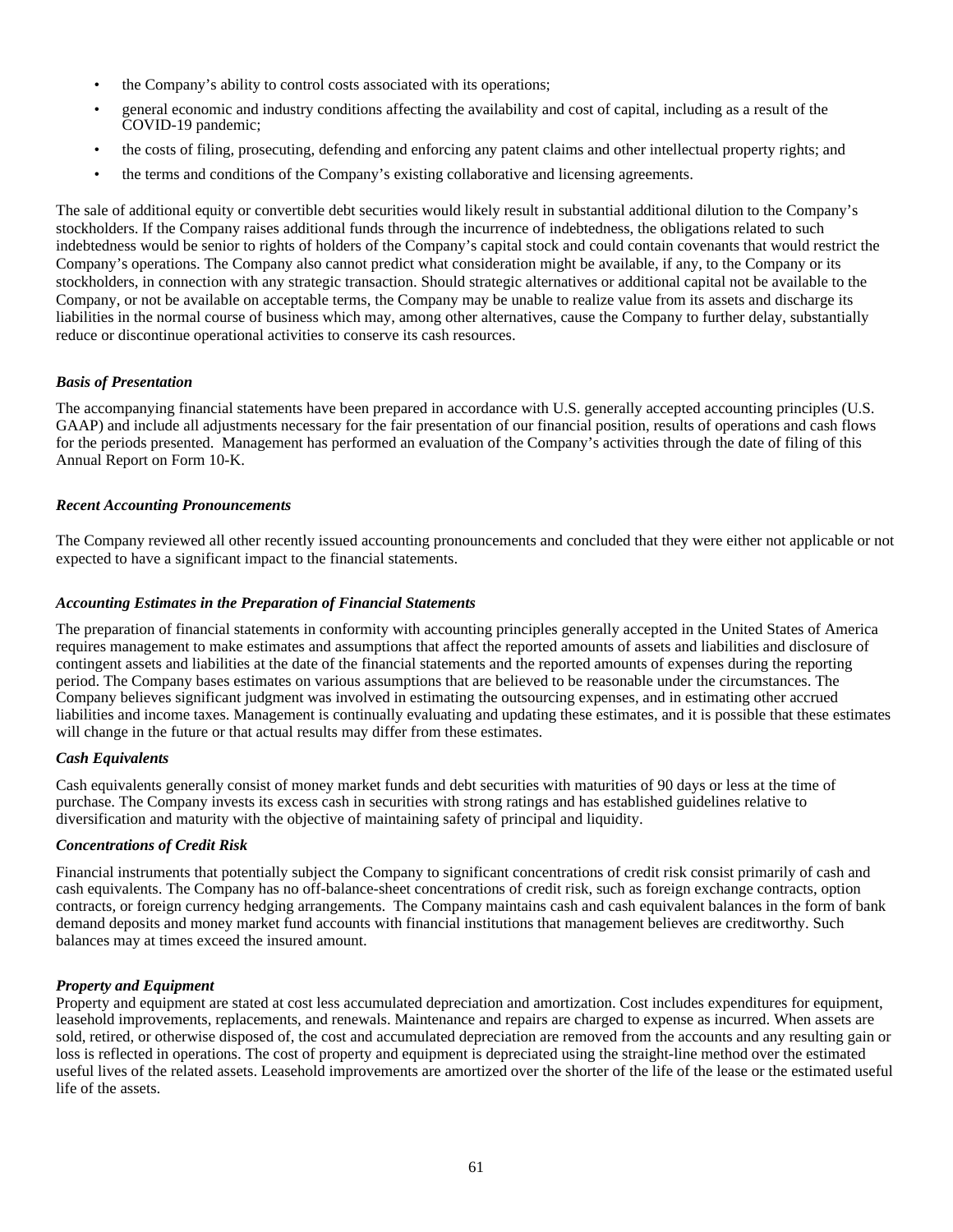#### *Comprehensive Loss*

Comprehensive loss is defined as the change in equity during a period from transactions and other events and/or circumstances from non-owner sources. If the Company had comprehensive gains (losses), they would be reflected in the statement of operations and comprehensive loss and as a separate component in the statement of stockholders' equity. There were no elements of comprehensive loss during the years ended December 31, 2020 and 2019.

#### *Leases*

The Company determines if an arrangement is a lease at inception. Operating leases are included in right-of-use (ROU) asset – operating and lease obligations are included in accrued expenses and other liabilities and operating lease liability on the Company's December 31, 2020 and 2019 balance sheets.

ROU lease assets represent the Company's right to use an underlying asset for the lease term and lease obligations represent the Company's obligation to make lease payments arising from the lease. Operating ROU lease assets are recognized at the commencement date based on the present value of lease payments over the lease term. As the Company's lease does not provide an implicit rate, the Company uses its incremental borrowing rate based on the information available at the commencement date in determining the present value of lease payments. The Company's lease terms may include options to extend or terminate the lease when it is reasonably certain that the Company will exercise that option. Lease expense for lease payments is recognized on a straightline basis over the lease term.

#### *Accrued Outsourcing Expenses*

As part of the process of preparing its financial statements, the Company is required to estimate accrued outsourcing expenses. This process involves identifying services that third parties have performed on the Company's behalf and estimating the level of service performed and the associated cost incurred for these services as of the balance sheet date. Examples of estimated accrued outsourcing expenses include contract service fees, such as fees payable to contract manufacturers in connection with the production of materials related to the Company's drug product, and service fees and pass through costs from clinical research organizations. The Company develops estimates of liabilities using its judgment based upon the facts and circumstances known at the time.

#### *Segments*

The Company operates in one segment. Management uses one measure of profitability and does not segment its business for internal reporting.

#### *Research and Development*

Research and development costs are expensed as incurred. These consist primarily of salaries, contract services, and supplies.

Costs related to clinical trial and drug manufacturing activities are based upon estimates of the services received and related expenses incurred by contract research organizations (CROs), clinical study sites, drug manufacturers, collaboration partners, laboratories, consultants, or otherwise. Related contracts vary significantly in length, and could be for a fixed amount, a variable amount based on actual costs incurred, capped at a certain limit, or for a combination of these elements. Activity levels are monitored through communications with the vendors, including detailed invoices and task completion review, analysis of expenses against budgeted amounts, and pre-approval of any changes in scope of the services to be performed. Certain significant vendors may also provide an estimate of costs incurred but not invoiced on a periodic basis. Expenses related to the CROs and clinical studies, as well as contract drug manufacturers, are primarily based on progress made against specified milestones or targets in each period.

In accordance with certain research and development agreements, the Company is obligated to make certain upfront payments upon execution of the agreement. The Company records these upfront payments as prepaid research and development expenses, which are included in Other current assets or Other assets in the accompanying Balance Sheets. Such payments are recorded to research and development expense as services are performed. The Company evaluates on a quarterly basis whether events and circumstances have occurred that may indicate impairment of remaining prepaid research and development expenses.

#### *Stock-Based Compensation*

The Company's stock-based compensation cost recognized is based on the estimated grant date fair value. The Company recognizes compensation costs for its stock-based awards on a straight-line basis over the requisite service period for the entire award, as adjusted for expected forfeitures.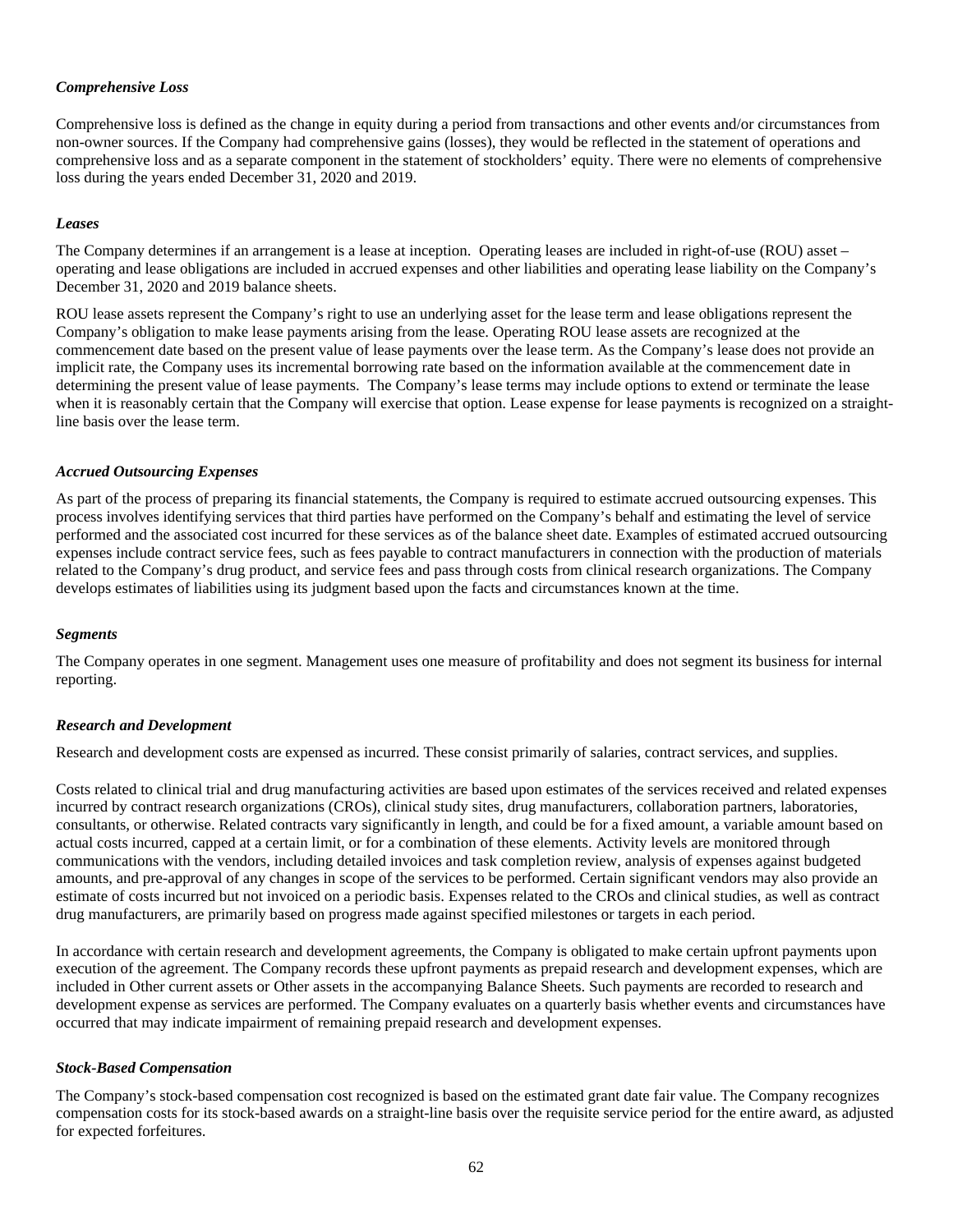#### *Income Taxes*

The current benefit for income taxes represents actual or estimated amounts payable or refundable on tax returns filed or to be filed each year. Deferred tax assets and liabilities are recognized for the estimated future tax consequences attributable to differences between the financial statement carrying amounts of existing assets and liabilities and their respective tax bases and operating loss and tax credit carryforwards. The effect on deferred tax assets and liabilities of a change in tax rates is recognized in the period that includes the enactment date. The overall change in deferred tax assets and liabilities for the period measures the deferred tax expense or benefit for the period. The measurement of deferred tax assets may be reduced by a valuation allowance based on judgmental assessment of available evidence if deemed more likely than not that some or all of the deferred tax assets will not be realized.

#### **(2) Net Loss Per Share**

The Company calculates basic loss per share by dividing net loss by the weighted average common shares outstanding during the period. Diluted loss per share is computed by dividing net loss by the weighted average number of common shares outstanding during the period increased to include, if dilutive, the number of additional common shares that would have been outstanding if the potential common shares had been issued. The Company's potentially dilutive shares include stock options and warrants for common stock.

Because the Company reported a net loss for the years ended December 31, 2020 and 2019, all potentially dilutive shares of common stock have been excluded from the computation of the dilutive net loss per share for all periods presented. Such potentially dilutive shares of common stock consist of the following:

|                                            | <b>Years Ended December 31,</b> |         |  |  |
|--------------------------------------------|---------------------------------|---------|--|--|
|                                            | 2020                            | 2019    |  |  |
| Potentially dilutive securities, excluded: |                                 |         |  |  |
|                                            | 531.238                         | 31.136  |  |  |
|                                            | 133,401                         | 135,862 |  |  |
|                                            | 664.639                         | 166,998 |  |  |

#### **(3) Fair Value Disclosures**

Fair value is defined as the price that would be received to sell an asset or paid to transfer a liability in an orderly transaction between market participants at the measurement date (exit price). Inputs used to measure fair value are classified into the following hierarchy:

- Level 1—Unadjusted quoted prices in active markets for identical assets or liabilities. The Company's Level 1 assets consist of money market investments. The Company does not have any Level 1 liabilities.
- Level 2—Unadjusted quoted prices in active markets for similar assets or liabilities; unadjusted quoted prices for identical or similar assets or liabilities in markets that are not active; or inputs other than quoted prices that are observable for the asset or liability. The Company's Level 2 assets consist of corporate bonds and commercial paper securities. The Company does not have any Level 2 liabilities.
- Level 3—Unobservable inputs for the asset or liability. The Company does not have any Level 3 assets or liabilities.

As of December 31, 2020 and 2019, the Company had \$49.1 million and \$8.3 million, respectively, of cash equivalents consisting of money market funds with original maturities of 90 days or less. The Company has the ability to liquidate these investments without restriction. The Company determines fair value for these money market funds with Level 1 inputs through quoted market prices. There were no transfers between any fair value hierarchy levels in 2020 or 2019.

#### *Fair Value of Other Financial Instruments*

The carrying amount of other financial instruments, including accounts payable, approximated fair value due to their short maturities. As of December 31, 2020 and 2019, the Company did not have any debt outstanding.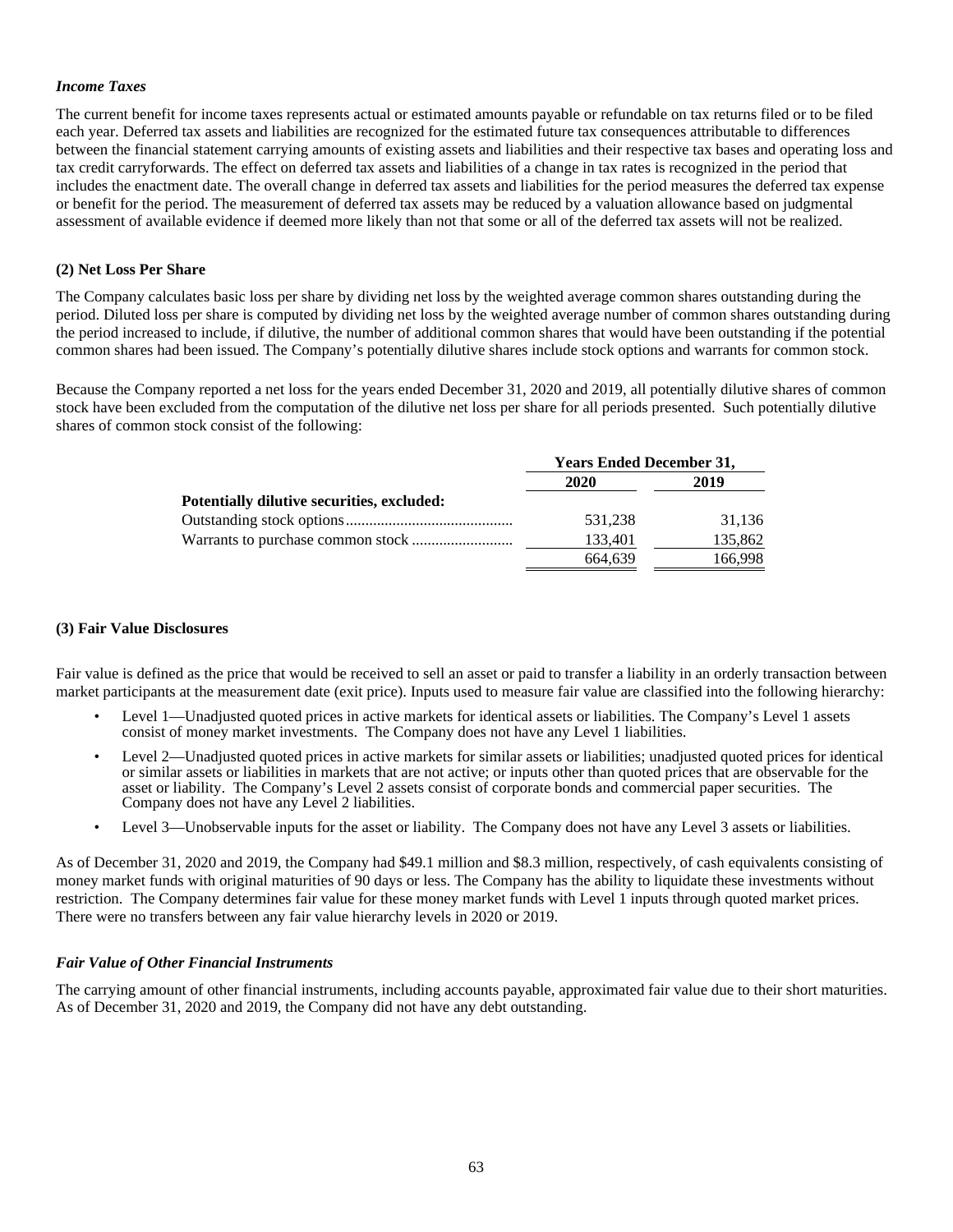## **(4) Property and Equipment**

Property and equipment consist of the following (in thousands):

|                                           | <b>Estimated Life</b> |   | December 31,<br>2020 |    | December 31,<br>2019 |
|-------------------------------------------|-----------------------|---|----------------------|----|----------------------|
|                                           | 3 years               | S | 31                   | .১ | 54                   |
|                                           | 5 years               |   | 146                  |    | 142                  |
|                                           | 5 years               |   | 38                   |    | 61                   |
|                                           | 3 years               |   | 56                   |    | 61                   |
|                                           | Lesser of useful life |   |                      |    | 59                   |
|                                           |                       |   | 271                  |    | 377                  |
| Accumulated depreciation and amortization |                       |   | (250)                |    | (367)                |
|                                           |                       |   | 21                   |    | 10                   |

For the years ended December 31, 2020 and 2019, depreciation and amortization expense was \$8,000 and \$18,000, respectively.

#### **(5) Related Party Arrangements**

#### *Transactions with the Company's President and Chief Executive Officer*

The Company has entered into unrestricted research grants with its President and Chief Executive Officer's academic research laboratory at the University of Colorado. Funding of any unrestricted research grants is contingent upon the Company's financial condition, and can be deferred or terminated at the Company's discretion. Total expense under these arrangements for the years ended December 31, 2020 and 2019 was \$356,000 and \$286,000, respectively.

#### **(6) Commitments and Contingencies**

The Company has or is subject to the following commitments and contingencies:

#### *Employment Agreements*

The Company maintains employment agreements with several key executive employees. The agreements may be terminated at any time by the Company with or without cause upon written notice to the employee, and entitle the employee to wages in lieu of notice for periods not exceeding one calendar year from date of termination without cause or by the employee for good reason. Certain of these agreements also provide for payments to be made under certain conditions related to a change in control of the Company.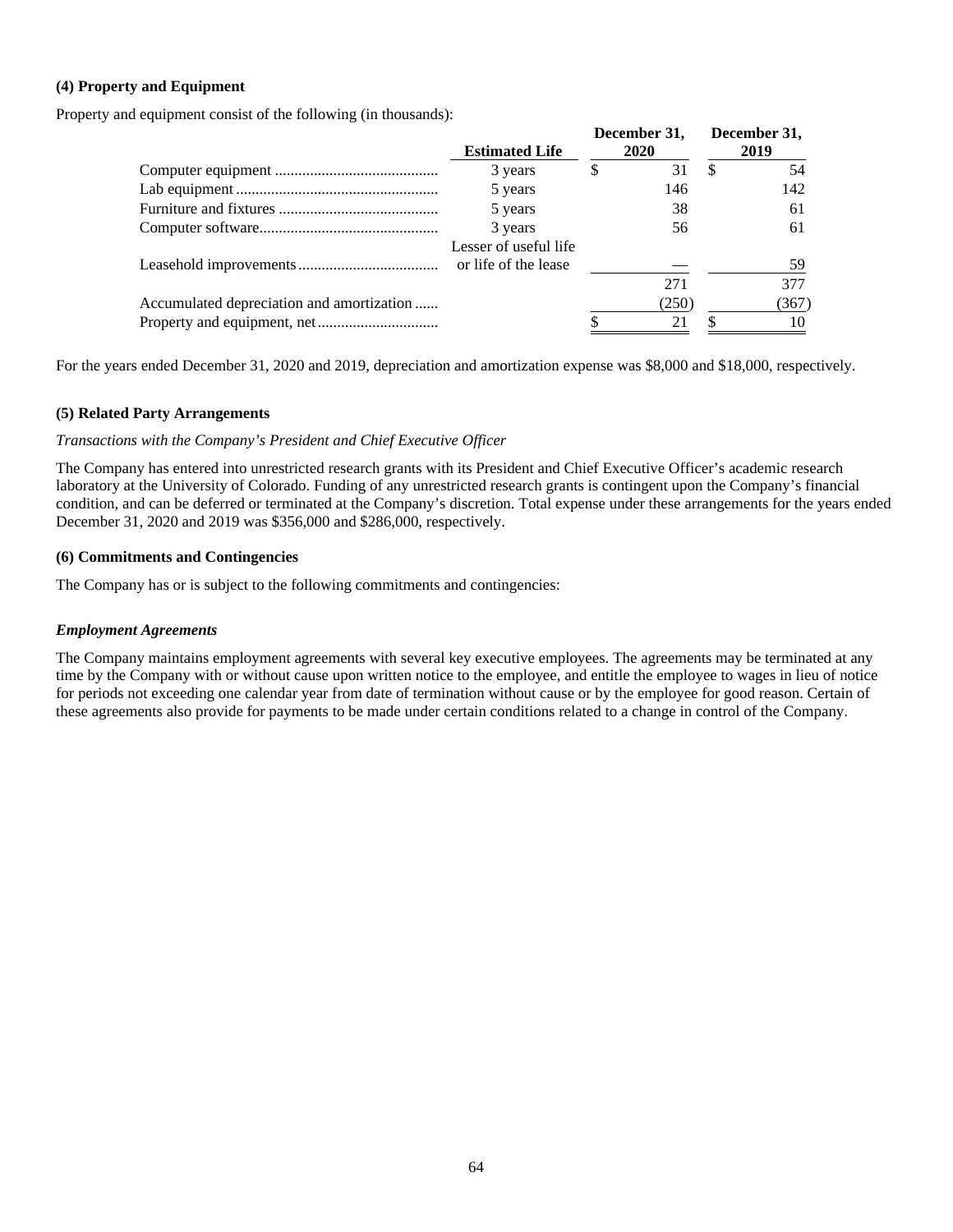## *Operating Lease*

On August 1, 2013 the Company entered into a lease agreement for approximately 5,300 square feet of office facilities in Westminster, Colorado which served as the Company's primary business office from October 1, 2013 until September 30, 2020. Effective February 24, 2020, the lease was renewed for an additional six month term beginning April 1, 2020 and expired on September 30, 2020.

On August 29, 2020 the Company entered into a lease agreement for approximately 5,200 square feet of office facilities in Westminster, Colorado which serves as the Company's primary business office effective October 1, 2020 (October 2020 Lease). The lease term is 42 months beginning October 1, 2020 and includes an option to renew for an additional 36 month term at the then prevailing rental rate. The exercise of the lease renewal option is at the Company's sole discretion. The amounts recorded assume the Company will exercise its renewal option. The lease includes real estate taxes and insurance, which is not a lease component and is not included in the lease obligation. In addition, common area maintenance charges are based on actual costs incurred and are a nonlease component that is not included in the lease obligation.

Future minimum commitments due under the October 2020 Lease agreement as of December 31, 2020 are as follows (in thousands):

|  | 88    |
|--|-------|
|  | 90    |
|  | 93    |
|  | 96    |
|  | 125   |
|  | 563   |
|  | (113) |
|  | (41)  |
|  | 409   |

Rent expense, which is included in general and administrative expense, under these leases for the years ended December 31, 2020 and 2019 was \$95,000 and \$74,000, respectively.

As of December 31, 2020, the lease liability was \$450,000 and the current portion is included in accrued expenses and other liabilities and the non-current portion is in operating lease liability, net of current portion in the accompanying balance sheet. Cash paid for amounts included in the measurement of lease liabilities and the operating cash flows from operating leases for the years ended December 31, 2020 and 2019 were \$76,000 and \$91,000, respectively. The weighted-average remaining lease term for the operating lease as of December 31, 2020 is 6.2 years. The weighted-average discount rate for the operating lease is 7%.

## *Gencaro License*

ARCA has licensed worldwide rights to all preclinical and clinical data through the BEST trial for development of bucindolol. The patents that were the subject of this license are expired. If the license agreement is deemed enforceable, the Company would incur milestone and royalty obligations upon the occurrence of certain events, including if the FDA grants marketing approval for Gencaro, upon regulatory marketing approval in Europe and Japan and based on achievement of specified product sales levels.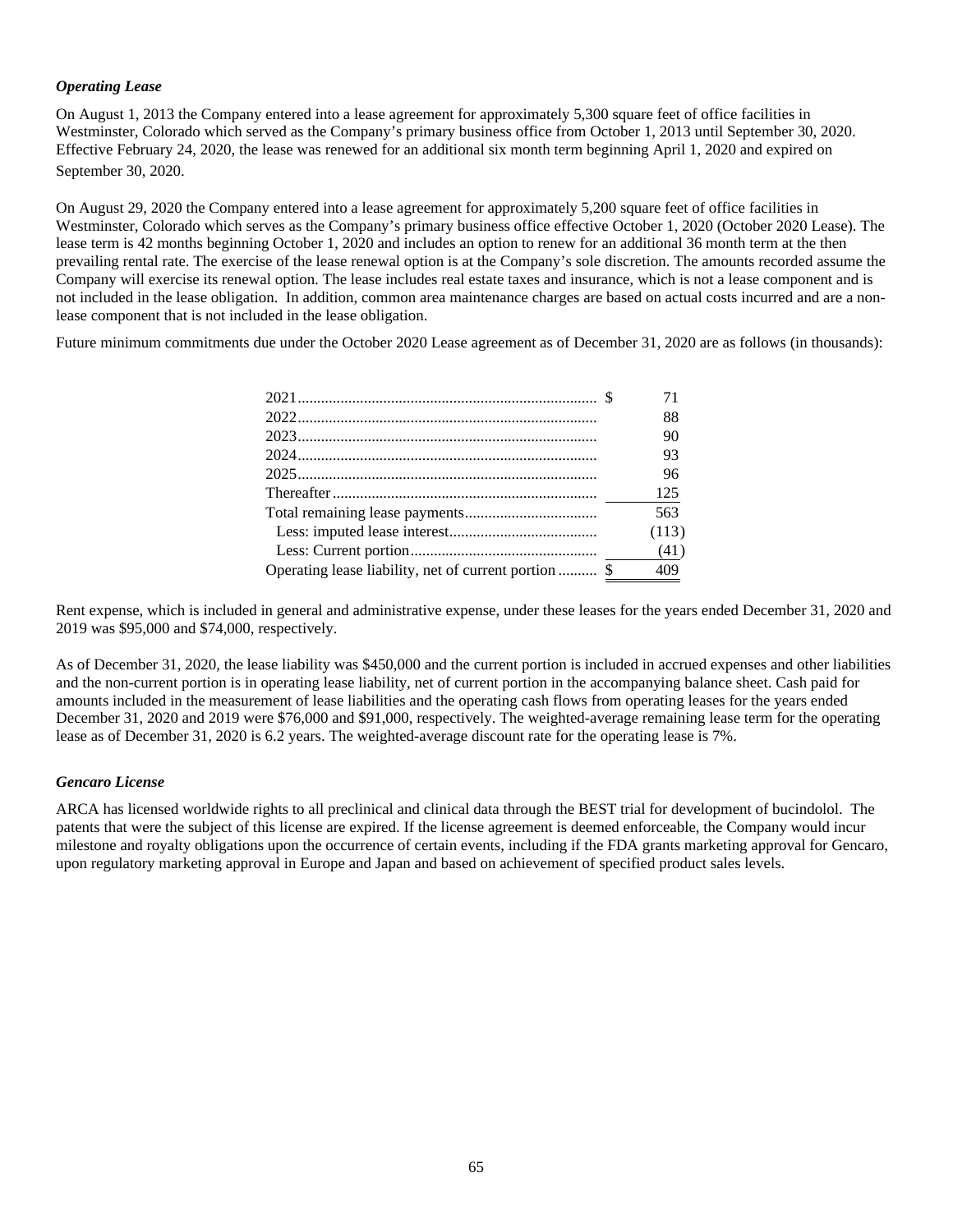## **(7) Equity Financings and Warrants**

## *Registered Direct Financing*

On June 3, 2020, the Company closed a registered direct offering with certain institutional and accredited investors of 348,000 shares of the Company's common stock, at a purchase price of \$9.00 per share, and pre-funded warrants to purchase 325,500 shares of common stock at a purchase price of \$8.999 per warrant. All warrants were exercised by the closing date. No pre-funded warrants are outstanding as of December 31, 2020. The net proceeds were approximately \$5.3 million, after deducting placement agent fees and other offering expenses. The Company paid JonesTrading Institutional Services LLC (JonesTrading) a placement agent fee equal to 8.0% of the aggregate gross proceeds and agreed to provide JonesTrading with customary indemnification and contribution rights.

## *At the Market Equity Financing*

On January 11, 2017, the Company entered into a Capital on Demand TM Sales Agreement (the Sales Agreement) with JonesTrading, pursuant to which the Company may offer and sell, from time to time through JonesTrading, shares of the Company's common stock, par value \$0.001 per share (the Common Stock), having an aggregate offering price of up to \$7.3 million. On August 21, 2017, January 25, 2019, March 11, 2019, May 9, 2019, May 20, 2019, June 28, 2019, July 2, 2020 and July 14, 2020, the Company amended its Capital on Demand Sales Agreement. The amendments, among other things, increased the maximum aggregate offering value of shares of the Company's common stock which the Company may issue and sell from time to time under the Sales Agreement from \$7.3 million to \$32.4 million (the Shares).

Under the amended Sales Agreement, JonesTrading may sell the Shares by any method permitted by law and deemed to be an "at the market offering" as defined in Rule 415 promulgated under the Securities Act of 1933, as amended, including sales made directly on or through The NASDAQ Capital Market, on any other existing trading market for the Common Stock or to or through a market maker. In addition, under the amended Sales Agreement, JonesTrading may sell the Shares by any other method permitted by law, including in negotiated transactions. The Company may instruct JonesTrading not to sell Shares if the sales cannot be effected at or above the price designated by the Company from time to time.

The Company is not obligated to make any sales of the Shares under the amended Sales Agreement. The offering of Shares pursuant to the amended Sales Agreement will terminate upon the earlier of (a) the sale of all of the Shares subject to the amended Sales Agreement or (b) the termination of the amended Sales Agreement by JonesTrading or the Company, as permitted therein.

The Company paid JonesTrading a commission rate equal to 3.0% of the aggregate gross proceeds from each sale of Shares and agreed to provide JonesTrading with customary indemnification and contribution rights. The Company will also reimburse JonesTrading for certain specified expenses in connection with entering into and amending the Sales Agreement.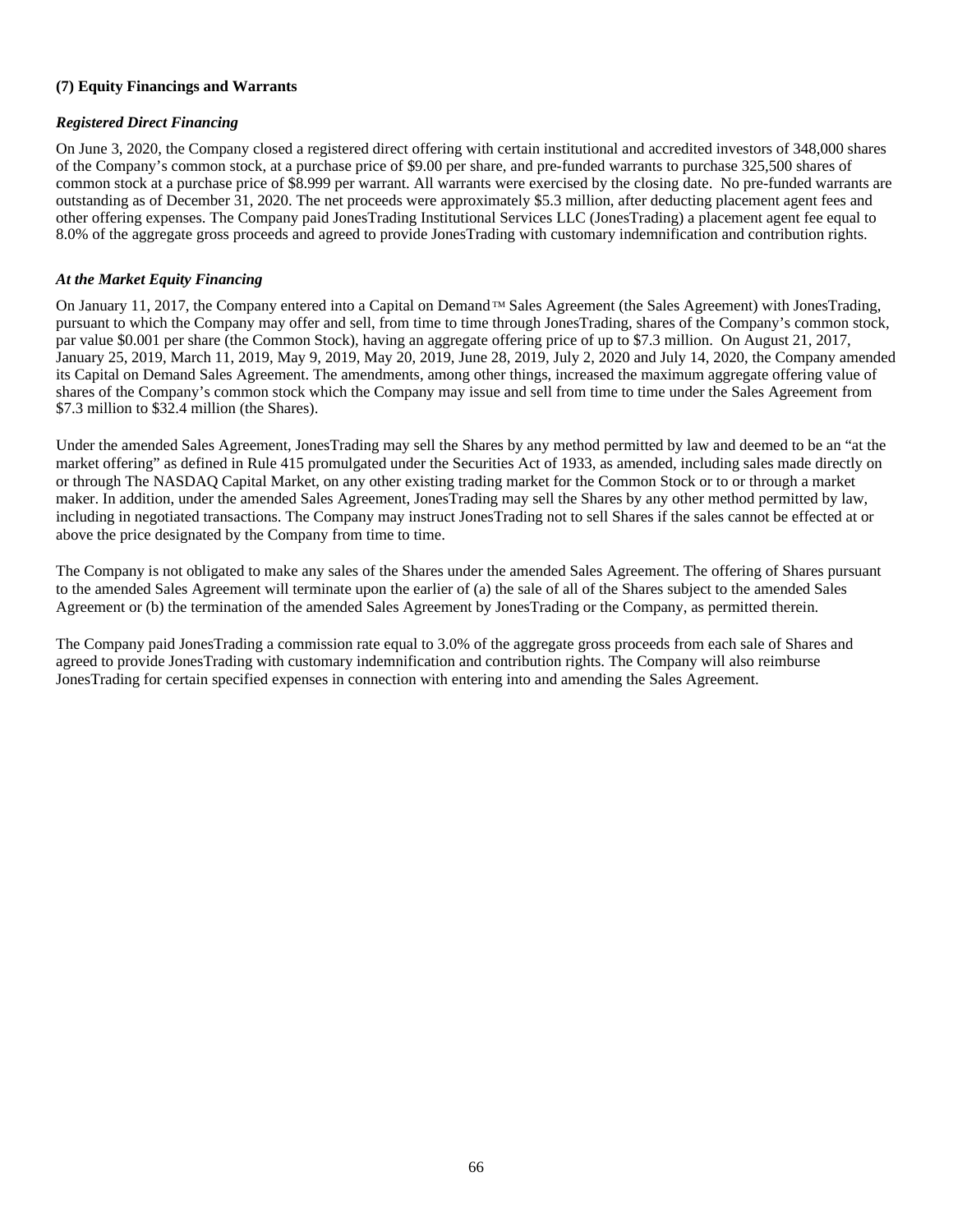Under the amended Sales Agreement, the Company sold an aggregate of 2,214,301 and 820,561 shares of Common Stock pursuant to the terms of such Sales Agreement, as amended, for net proceeds of approximately \$14.4 million and \$6.9 million during the years ended December 31, 2020 and 2019, respectively, including initial expenses for executing the "at the market offering" and commissions to the placement agent.

On July 22, 2020, the Company entered into a new Capital on Demand  $TM$  Sales Agreement (the 2020 Sales Agreement) with JonesTrading, pursuant to which the Company may offer and sell, from time to time through JonesTrading, shares of the Company's Common Stock, having an aggregate offering price of up to \$54.0 million. As of December 31, 2020, the Company had sold an aggregate of 5,066,279 shares of its Common Stock pursuant to the terms of the 2020 Sales Agreement for net proceeds of approximately \$28.9 million, after deducting expenses for executing the "at the market offering" and commissions paid to the placement agent.

From January 1, 2021 through February 22, 2021, the Company sold an aggregate of 4,861,993 shares of its Common Stock pursuant to the terms of the 2020 Sales Agreement. Net proceeds received in the period were approximately \$23.3 million, after deducting commissions paid to the placement agent. As of February 22, 2021, the Company had sold all shares available under its current prospectus to the Company's registration statement on Form S-3 (No. 333-238067).

## *Warrants*

Warrants to purchase shares of common stock were granted as part of various financing and business agreements. All outstanding warrants were recorded in additional paid-in capital at their estimated fair market value at the date of grant using a Black-Scholes option-pricing model.

As of December 31, 2020, these warrants, by year of expiration, are summarized below:

|                           | <b>Number</b> |  | <b>Weighted Average</b> |
|---------------------------|---------------|--|-------------------------|
| <b>Year of Expiration</b> | of Warrants   |  | <b>Exercise Price</b>   |
| 2022                      | 133.401       |  | 109.80                  |

#### **(8) Share-based Compensation**

#### *Stock Plans*

The Company's equity incentive plan, *the 2020 Equity Incentive Plan* (the Equity Plan), was approved by stockholders on December 10, 2020. The maximum number of shares issuable under this plan is 1,167,425 shares.

The Equity Plan provides for the granting of stock options (including indexed options), restricted stock units, stock appreciation rights, restricted stock purchase rights, restricted stock bonuses, performance shares, performance units and deferred stock units. Under the Equity Plan, awards may be granted to employees, directors and consultants of ARCA, except for incentive stock options, which may be granted only to employees. As of December 31, 2020, options to purchase 494,100 shares with a weighted average exercise price of \$4.27 per share were outstanding under the Equity Plan, and 636,347 shares were reserved for future awards.

In general, the Equity Plan authorizes the grant of stock options that vest at rates set by the Board of Directors or the Compensation Committee thereof. Generally, stock options granted by ARCA under the equity incentive plans become exercisable ratably for a period of three to four years from the date of grant and have a maximum term of ten years. The exercise prices of stock options under the equity incentive plan generally meet the following criteria: the exercise price of incentive stock options must be at least 100% of the fair market value on the grant date and exercise price of options granted to 10% (or greater) stockholders must be at least 110% of the fair market value on the grant date.

In conjunction with the adoption of the Equity Plan, the Company discontinued grants under the 2013 Plan, effective December 10, 2020. In conjunction with the adoption of the 2013 Plan, the Company discontinued grants under its previous plan the *Amended and Restated ARCA biopharma, Inc. 2004 Equity Incentive Plan (the 2004 Plan), effective September 17, 2013. As of* December 31, 2020, options to purchase 36,978 shares with a weighted average exercise price of \$61.84 per share were outstanding under the 2013 plan. The 2004 Plan expired in 2014; however, options outstanding under the 2004 plan will continue to vest according to the original terms of each grant. As of December 31, 2020, options to purchase 160 shares with a weighted average exercise price of \$1,437.48 per share were outstanding under the 2004 plan.

The Company granted options to purchase an aggregate of 500,350 shares of common stock in the year ended December 31, 2020 and granted no options to purchase shares of common stock in the year ended December 31, 2019. The fair values of employee stock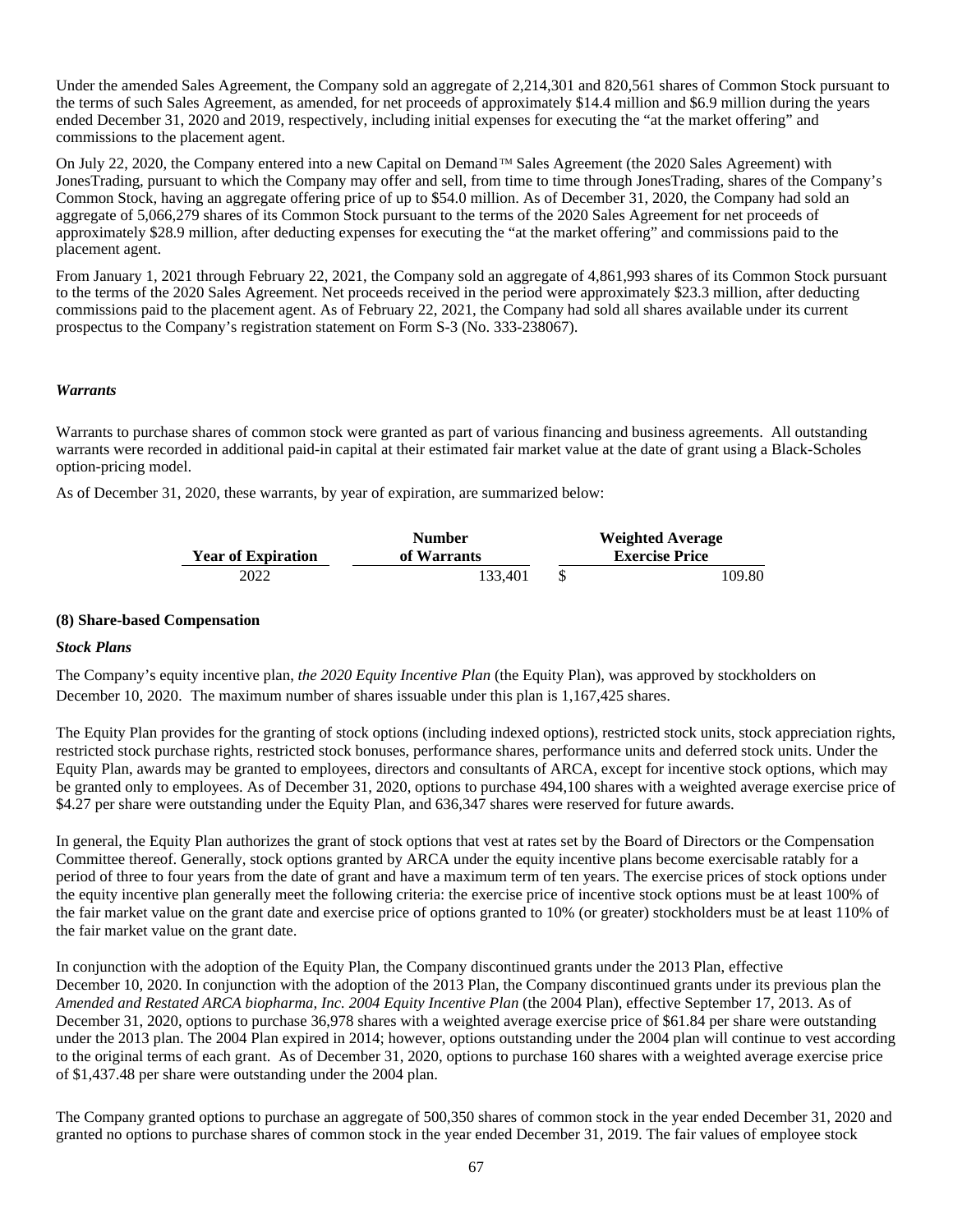options granted in the year ended December 31, 2020 were estimated at the date of grant using the Black-Scholes model with the following assumptions and had the following estimated weighted average grant date fair value per share:

|  | <b>Year Ended</b><br>December 31, |
|--|-----------------------------------|
|  | 2020                              |
|  | 6.0 years                         |
|  | 96%                               |
|  | 0.50%                             |
|  | 0%                                |
|  | 3.28                              |

A summary of ARCA's stock option activities for the years ended December 31, 2020 and 2019, and related information as of December 31, 2020, is as follows:

|                                         | <b>Options Outstanding</b>  |                                                        |        |                                                                                            |     |                                                       |  |
|-----------------------------------------|-----------------------------|--------------------------------------------------------|--------|--------------------------------------------------------------------------------------------|-----|-------------------------------------------------------|--|
|                                         | <b>Number</b><br>of Options | Weighted<br>Average<br><b>Exercise</b><br><b>Price</b> |        | Weighted<br>Average<br><b>Remaining</b><br><b>Contractual</b><br><b>Term</b><br>(in years) |     | Aggregate<br><b>Intrinsic Value</b><br>(in thousands) |  |
| Options outstanding - December 31, 2018 | 33.503                      | \$                                                     | 96.22  |                                                                                            |     |                                                       |  |
|                                         |                             |                                                        |        |                                                                                            |     |                                                       |  |
|                                         |                             |                                                        |        |                                                                                            |     |                                                       |  |
|                                         | (2,367)                     |                                                        | 250.36 |                                                                                            |     |                                                       |  |
| Options outstanding - December 31, 2019 | 31,136                      | <sup>\$</sup>                                          | 84.50  | 6.26                                                                                       | -S  |                                                       |  |
|                                         | 500,350                     |                                                        | 4.29   |                                                                                            |     |                                                       |  |
|                                         |                             |                                                        |        |                                                                                            |     |                                                       |  |
|                                         | (248)                       |                                                        | 610.46 |                                                                                            |     |                                                       |  |
| Options outstanding - December 31, 2020 | 531,238                     | S                                                      | 8.71   | 9.68                                                                                       | -S  |                                                       |  |
| Options exercisable - December 31, 2020 | 31,587                      |                                                        | 79.08  | 5.08                                                                                       | S.  |                                                       |  |
| Options vested and expected to vest -   |                             |                                                        |        |                                                                                            |     |                                                       |  |
|                                         | 530,618                     | \$                                                     | 8.71   | 9.68                                                                                       | \$. |                                                       |  |

The aggregate intrinsic value in the table above represents the total intrinsic value, based on our closing price as of December 31 of the respective year, which would have been received by the option holders had all the option holders with in-the-money options exercised as of that date. As of December 31, 2020, the unrecognized compensation expense related to unvested options, excluding estimated forfeitures, was \$1.6 million which is expected to be recognized over a weighted average period of 4.0 years. The Company recognizes compensation costs for its share-based awards on a straight-line basis over the requisite service period for the entire award, as adjusted for expected forfeitures.

#### *Non-cash Stock-based Compensation*

For the years ended December 31, 2020 and 2019, the Company recognized the following non-cash, share-based compensation expense (in thousands):

|                             | <b>Years Ended</b><br>December 31, |       |  |      |
|-----------------------------|------------------------------------|-------|--|------|
|                             |                                    |       |  |      |
|                             | 2020                               |       |  | 2019 |
| Research and development \$ |                                    | 26 \$ |  |      |
| General and administrative  |                                    |       |  |      |
| Total                       |                                    |       |  |      |

ARCA did not recognize any tax benefit related to employee stock-based compensation cost as a result of the full valuation allowance on its net deferred tax assets.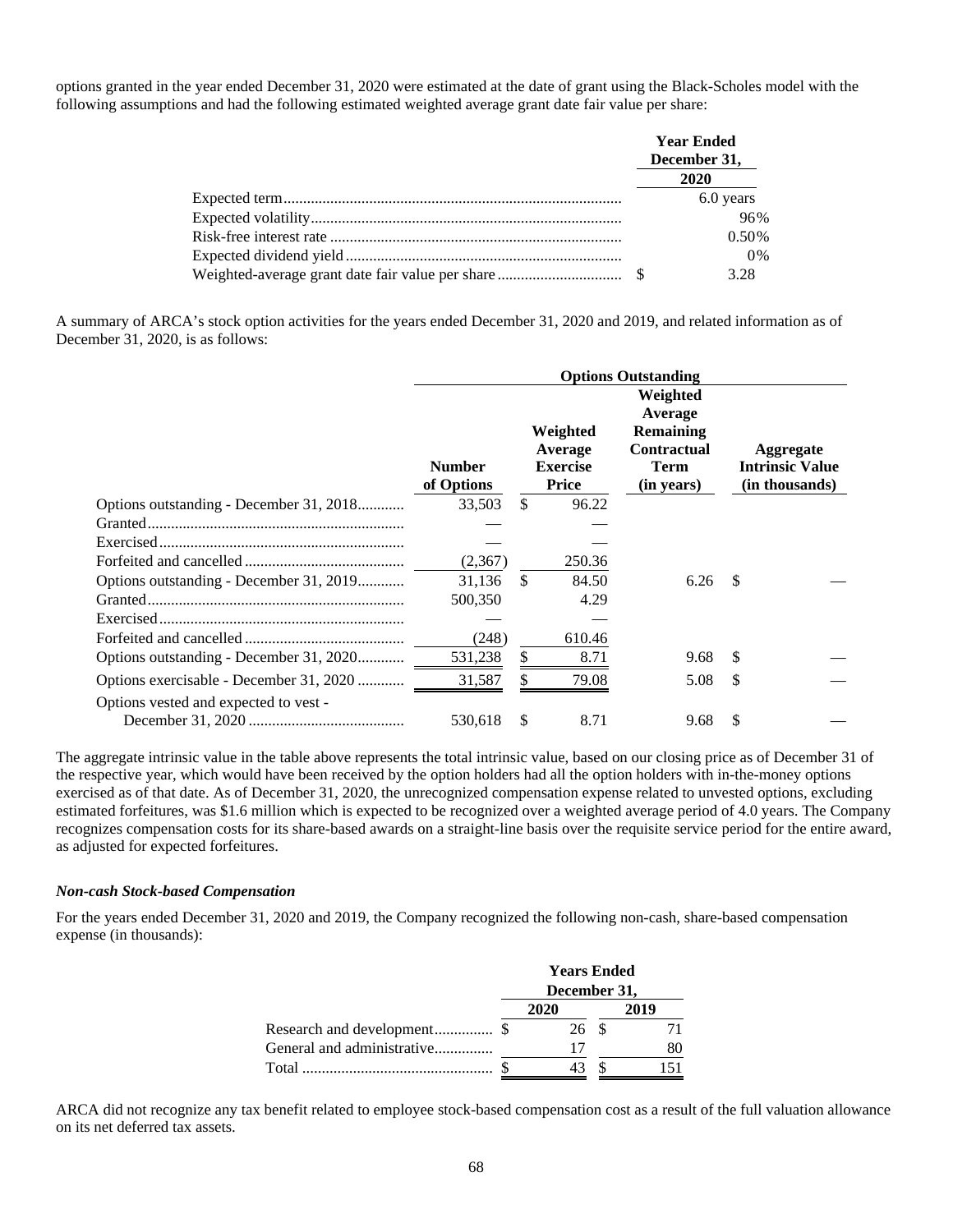## **(9) Employee Benefit Plans**

The Company has a 401(k) plan and makes a matching contribution equal to 100% of the employee's first 3% of the employee's contributions and 50% of the employee's next 2% of contributions. The Company adopted the plan in 2006 and contributed \$76,000 and \$77,000 for the years ended December 31, 2020 and 2019, respectively.

## (**10) Income Taxes**

Effective June 1, 2005, the Company changed from an S-Corporation to a C-Corporation. As an S-Corporation, the net operating loss carryforwards were distributed to the Company's stockholders; such amounts were not significant. As of December 31, 2020, the Company has net operating loss carryforwards of approximately \$179.5 million, and approximately \$1.9 million of research and development credits that may be used to offset future taxable income. The Company's net operating loss carryforwards through December 31, 2017 will expire beginning 2025 through 2037. The net operating loss carryforwards beginning in 2018, have no expiration. Utilization of net operating losses and tax credits, including those acquired as a result of the Merger, will be subject to an annual limitation due to ownership change limitations provided by Internal Revenue Code Section 382. The Company believes that an ownership change limitation as defined under Section 382 of the U.S. Internal Revenue Code occurred as a result of its various historical financing transactions. Future utilization of the federal net operating losses and tax credit carryforwards accumulated from June 2005 to the change in ownership date will be subject to annual limitations to offset future taxable income. The annual limitation may result in the expiration of the net operating losses and credits before utilization. As such, a portion of the Company's net operating loss carryforwards may be limited.

In assessing the realizability of deferred tax assets, management considers whether it is more likely than not that some portion or all of the deferred tax assets will not be realized. The ultimate realization of deferred tax assets is dependent upon the generation of future taxable income during the period in which those temporary differences become deductible. Management considers the scheduled reversal of deferred tax liabilities, projected future taxable income and tax planning strategies in making this assessment. Due primarily to the Company's history of operating losses, management is unable to conclude that it is more likely than not that the Company will realize the benefits of these deductible differences, and accordingly has provided a valuation allowance against the entire net deferred tax assets and liabilities of approximately \$47.0 million at December 31, 2020, reflecting an increase of approximately \$2.4 million from December 31, 2019. During 2020, deferred tax assets and liabilities decreased \$0.1 million related to the remeasurement of the deferred tax assets and liabilities as a result of a decrease in the effective state tax rate. The deferred tax assets are primarily comprised of net operating loss carryforwards and research and experimentation credit carryforwards. As of December 31, 2020, the Company has not performed an Internal Revenue Code Section 382 limitation study. Depending on the outcome of such a study, the gross amount of net operating losses recognizable in future tax periods could be limited. A limitation in the carryforwards would decrease the carrying amount of the gross amount of the net operating loss carryforwards, with a corresponding decrease in the valuation allowance recorded against these gross deferred tax assets.

Income tax benefit for the years ended December 31, 2020 and 2019 primarily were related to the reduction in the recorded valuation allowance as a result of the realization of research and experimentation credit carryforwards under the Protecting Americans from Tax Hikes Act of 2015, or PATH Act. As of December 31, 2019, the Company has realized the full amount available under the PATH Act. On March 27, 2020, the Coronavirus Aid, Relief, and Economic Security Act, or the CARES Act, was enacted. The CARES Act changed net loss carryforward and back provisions and the business interest expense limitation. The Company has evaluated the impact of the CARES Act and determined that none of the changes would result in a material cash benefit to the Company. Income tax benefit attributable to our loss from operations before income taxes differs from the amounts computed by applying the U.S. federal statutory income tax rate of 21% for 2020 and 2019, as a result of the following (in thousands):

| <b>Years ended December 31,</b> |              |  |         |
|---------------------------------|--------------|--|---------|
|                                 | 2020         |  | 2019    |
|                                 | $(2,047)$ \$ |  | (1,151) |
|                                 | (350)        |  | (201)   |
|                                 | 110          |  |         |
|                                 | (191)        |  | (31)    |
|                                 |              |  |         |
|                                 | 103          |  | 115     |
|                                 | 2,363        |  | 1,098   |
|                                 | (9           |  | (167)   |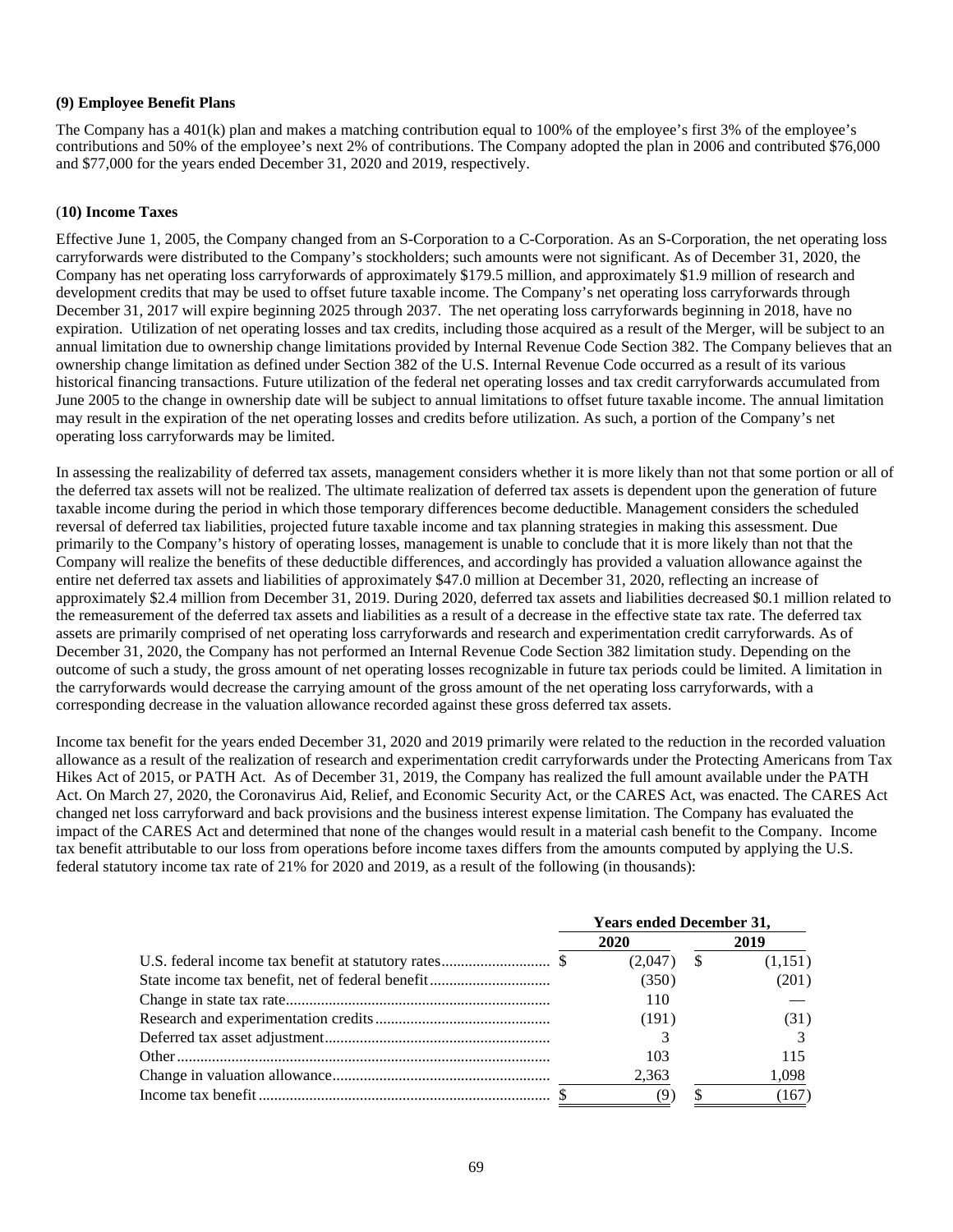Deferred income taxes reflect the net tax effects of temporary differences between the carrying amounts of assets and liabilities for financial reporting and the amounts used for income tax purposes, as well as operating loss and tax credit carryforwards. The income tax effects of temporary differences and carryforwards that give rise to significant portions of the Company's net deferred tax assets and liabilities consisted of the following (in thousands):

|                           | As of December 31. |               |           |  |
|---------------------------|--------------------|---------------|-----------|--|
|                           | 2020               |               | 2019      |  |
| Deferred tax assets:      |                    |               |           |  |
|                           | 44.142             | <sup>\$</sup> | 41,989    |  |
|                           |                    | 433           | 439       |  |
|                           | 1,860              |               | 1.668     |  |
|                           |                    | 416           | 387       |  |
|                           |                    | 116           | 119       |  |
|                           |                    | (5)           |           |  |
|                           |                    | 22            | 16        |  |
|                           |                    | 111           |           |  |
|                           |                    |               | 9         |  |
|                           | 47,095             |               | 44,627    |  |
|                           | (46,990)           |               | (44, 627) |  |
|                           |                    | 105           |           |  |
| Deferred tax liabilities: |                    |               |           |  |
|                           |                    | (105)         |           |  |
|                           |                    |               |           |  |

Since the Company is in a loss carryforward position, the Company is generally subject to U.S. federal and state income tax examinations by tax authorities for all years for which a loss carryforward is available. Thus, the Company's open tax years extend back to 2009. The Company believes that its tax filing positions and deductions related to tax periods subject to examination will be sustained upon audit and does not anticipate any adjustment will result in a material adverse effect on the Company's financial condition, result of operations, or cash flow. For the years ended December 31, 2020 and 2019, the Company has no reserve for uncertain tax positions. The Company does not expect that the total amounts of unrecognized tax benefits will significantly increase or decrease within the subsequent twelve months. In the event the Company concludes it is subject to interest or penalties arising from uncertain tax positions, the Company will record interest and penalties as a component of other income and expense. No interest or penalties were recognized in the financial statements for the years ended December 31, 2020 and 2019.

## **(11) Subsequent Event**

From January 1, 2021 through February 22, 2021, the Company issued additional Common Stock under the 2020 Sales Agreement, as discussed in Note 7. As of February 22, 2021, the Company has sold all shares available under its current prospectus to the Company's registration statement on Form S-3 (No. 333-238067).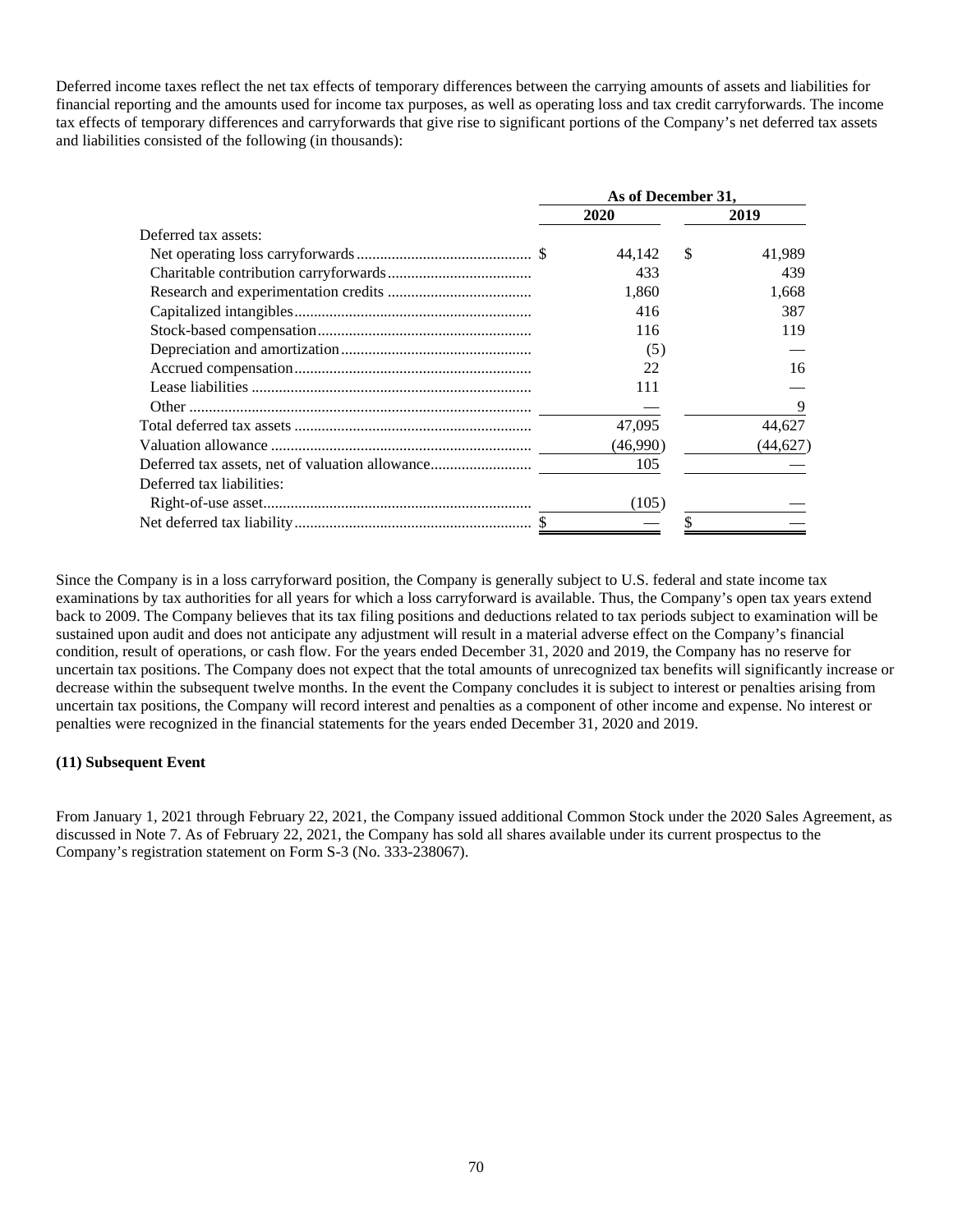# **Item 9.** *Changes in and Disagreements with Accountants on Accounting and Financial Disclosure*

Not applicable.

# **Item 9A.** *Controls and Procedures*

# *Evaluation of Disclosure Controls and Procedures*

Under the supervision and with the participation of management, including our Principal Executive Officer and our Principal Financial Officer, we have evaluated the effectiveness of the design and operation of our disclosure controls and procedures (as defined in Exchange Act Rule 13a-15(e) and 15d-15(e)). Based on this evaluation, our Principal Executive Officer and Principal Financial Officer have concluded that our disclosure controls and procedures were effective as of the end of the period covered by this annual report.

# *Management's Report on Internal Control over Financial Reporting*

Our management is responsible for establishing and maintaining adequate internal control over financial reporting (as defined in Rules 13a-15(f) and 15(d)-15(f) under the Exchange Act). Our internal control system is designed to provide reasonable assurance to management and our board of directors regarding the preparation and fair presentation of published financial statements.

Because of its inherent limitations, internal control over financial reporting may not prevent or detect all misstatements. Also, projections of any evaluation of effectiveness to future periods are subject to the risk that controls may become inadequate because of changes in conditions, or that the degree of compliance with the policies or procedures may deteriorate.

Under the supervision and with the participation of management, including our Principal Executive Officer and Principal Financial Officer, we have assessed the effectiveness of our internal control over financial reporting as of December 31, 2020. In making our assessment of internal control over financial reporting, we used the criteria issued in the report Internal Control-Integrated Framework (2013) by the Committee of Sponsoring Organizations of the Treadway Commission (COSO). We have concluded that our internal control over financial reporting was effective as of December 31, 2020 based on these criteria.

This annual report does not include an attestation report of our independent registered public accounting firm regarding internal control over financial reporting. Management's report was not subject to attestation by our independent registered public accounting firm pursuant to the exemption from Section 404(b) of the Sarbanes-Oxley Act for non-accelerated filers provided by the Dodd-Frank Wall Street Reform and Consumer Protection Act.

# *Changes in Internal Control over Financial Reporting*

During the fourth quarter of 2020, there were no changes in our internal control over financial reporting that have materially affected, or are reasonably likely to materially affect, our internal control over financial reporting.

# *Limitations on the Effectiveness of Controls*

Our management, including our Principal Executive Officer and Principal Financial Officer, does not expect that our disclosure controls and procedures or our internal control over financial reporting will prevent all errors and all fraud. A control system, no matter how well designed and operated, can provide only reasonable, not absolute, assurance that the objectives of the control system are met. Because of the inherent limitations in all control systems, no evaluation of controls can provide absolute assurance that all control issues and instances of fraud, if any, within our company have been detected.

# **Item 9B.** *Other Information*

None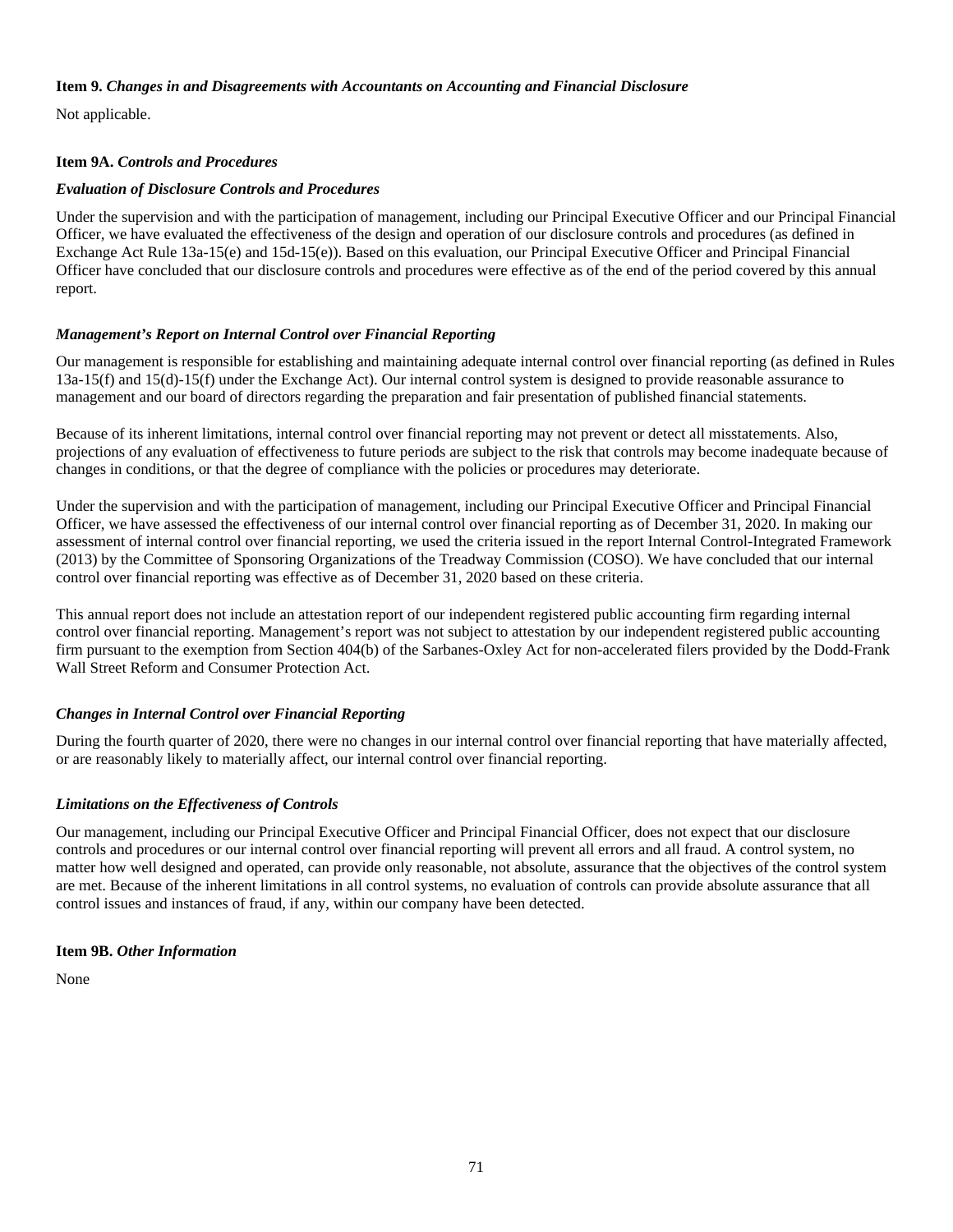# **PART III**

### **Item 10.** *Directors, Executive Officers and Corporate Governance*

Our directors, executive officers and key employees as of March 1, 2021 are as follows:

| Name | Age | <b>Position</b>                                                      |
|------|-----|----------------------------------------------------------------------|
|      | 76  | President and Chief Executive Officer and Class II<br>Director $(4)$ |
|      | 62  | <b>Chief Operating Officer</b>                                       |
|      | 62  | Secretary, Senior Vice President and General Counsel                 |
|      | 59  | Vice President, Finance and Chief Accounting Officer                 |
|      | 64  | Class I Director $(4)$                                               |
|      | 78  | Class III Director $(4)$                                             |
|      | 67  | Class II Director $(4)$                                              |
|      | 63  | Class III Director $(4)$                                             |
|      | 55  | Class I Director $(4)$                                               |

Committee Chairperson

(1) Member of the Audit Committee of the Board of Directors

(2) Member of the Compensation Committee of the Board of Directors

(3) Member of the Nominating and Corporate Governance Committee of the Board of Directors

(4) See "Election of Board of Directors" below for discussion of Class I – III Director service terms.

*Michael R. Bristow, M.D., Ph.D.* Dr. Bristow was one of the founders of ARCA in September 2004, and has served as a Director since that time. Dr. Bristow has also served as the Company's President and Chief Executive Officer since July 2009. Previously, Dr. Bristow served as the President and Chief Executive Officer of the Company from September 2004 to November 2006, and as the Company's Chief Science and Medical Officer from November 2006 to July 2009. Dr. Bristow is a Professor of Medicine and the former Head of Cardiology at the University of Colorado Health Sciences Center, where he has been since October 1991. Dr. Bristow was one of the founders of Myogen, Inc. and served as Myogen's Chief Science and Medical Officer from October 1996 to February 2006 and as a Scientific Advisor to Myogen from February 2006 until the acquisition of Myogen by Gilead Sciences, Inc. in November 2006. We believe Dr. Bristow is an appropriate member of the Company's Board of Directors given his extensive experience and expertise as a cardiologist, medical researcher and drug developer in the field of cardiovascular medicine, and heart failure specifically, and his experience as a founder and manager of a cardiovascular-focused, public pharmaceutical company. Dr. Bristow also has extensive experience with, and knowledge of, ARCA's business, as the founder and former Chief Science and Medical Officer of the Company, and the current President and Chief Executive Officer of ARCA, and as a member of the Board of Directors of ARCA since the founding of the Company. Dr. Bristow holds a M.D. and Ph.D. from the University of Illinois.

*Thomas A. Keuer*. Mr. Keuer has served as the Company's Chief Operating Officer since December 2014. Mr. Keuer served as the Company's Executive Vice President, Pharmaceutical Operations from 2006 to 2014. Prior to joining the Company, Mr. Keuer served as the SVP of Operations for Insmed, Inc. from 2004 to 2006. Prior to Insmed, Mr. Keuer served as the VP of Engineering for Baxter Healthcare from 1998 to 2004. Prior to Baxter, Mr. Keuer served as the VP of Operations for Somatogen, Inc. Mr. Keuer received his M.S. in Biochemical Engineering from Rice University and received his B.S. in Chemical Engineering from the University of Texas, Austin.

*Christopher D. Ozeroff*. Mr. Ozeroff is a co-founder of ARCA. Mr. Ozeroff has served as the Company's Senior Vice President, General Counsel and Secretary since 2009, has served as the Company's General Counsel and Secretary since the Company's founding, and has also served as Executive Vice President, Business Development from 2004 to 2009. Prior to joining the Company, Mr. Ozeroff was a partner with the law firm of Hogan & Hartson L.L.P., where he practiced in such areas as finance, acquisitions, public offerings, and licensing. Mr. Ozeroff completed his undergraduate degree at Stanford University and his law degree at the University of Chicago Law School.

*Brian L. Selby*. Mr. Selby has served as the Company's Vice President, Finance and Chief Accounting Officer since December 2014. Previously, Mr. Selby served as the Company's Controller from 2007 to 2014. Prior to joining the Company, Mr. Selby served as the Controller for Myogen, Inc., a publicly traded pharmaceutical company subsequently acquired by Gilead Sciences, Inc., from 2004 to 2007. Prior to Myogen, Mr. Selby served as the Controller for several private and publicly traded companies and earlier in his career was an audit professional with Deloitte. Mr. Selby received his M.S. in Accounting from the University of Colorado and received his B.S., in Business Administration and Finance from Colorado State University, and is a certified public accountant.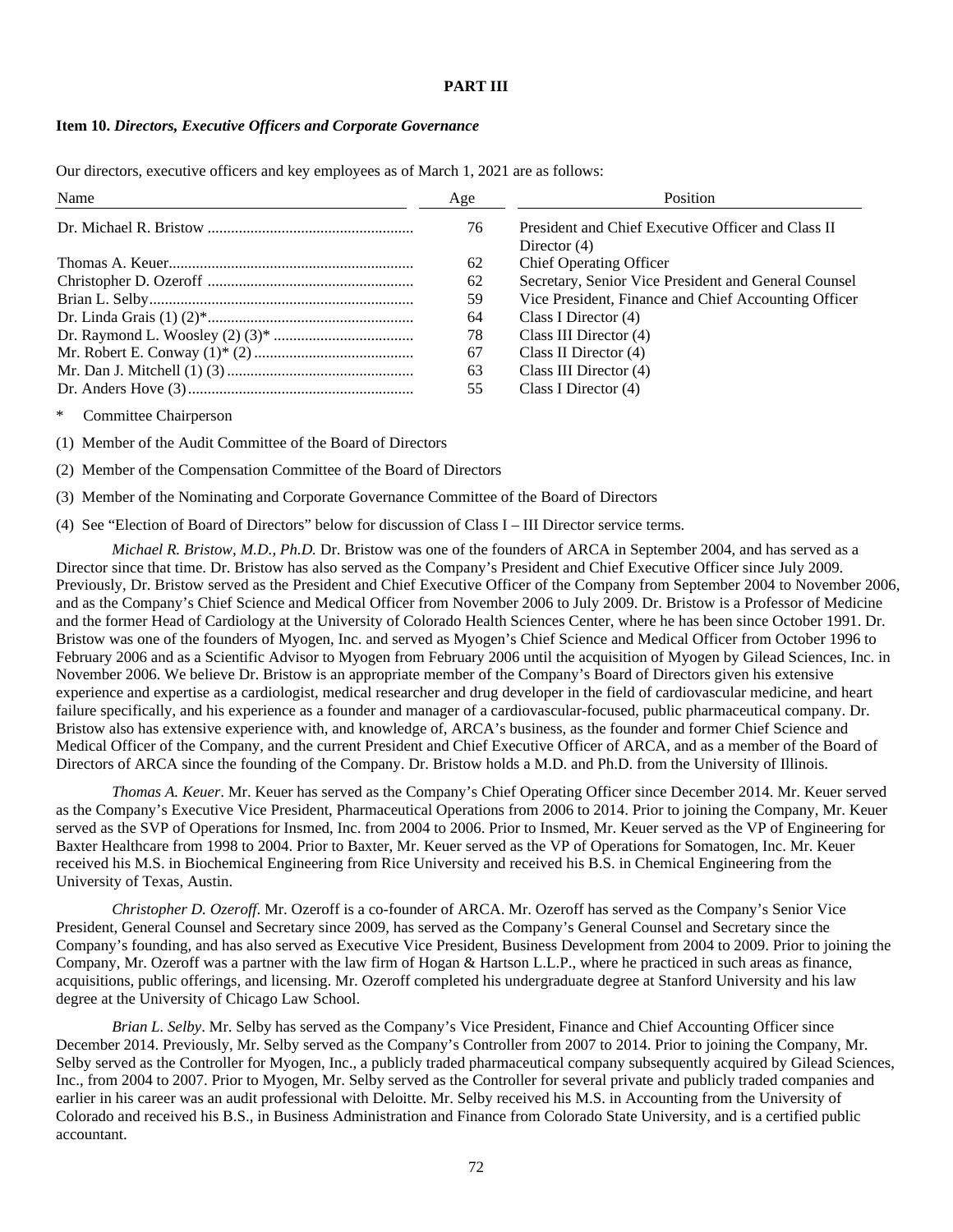*Linda Grais, M.D.* Dr. Grais has served as a member of the Board of Directors since May 2007. Dr. Grais has been a director of Ocera Therapeutics, Inc., a public biopharmaceutical company, since January 2008 and became President and Chief Executive Officer of Ocera in June 2012, and served in that role until Ocera's acquisition by Mallinckrodt Pharmaceuticals in December 2017. Dr. Grais served as a Managing Member at InterWest Partners, a venture capital firm from May 2005 until February 2011. From July 1998 to July 2003, Dr. Grais was a founder and executive vice president of SGX Pharmaceuticals Inc., a drug discovery company. Prior to that, she was a corporate attorney at Wilson Sonsini Goodrich & Rosati, where she practiced in such areas as venture financings, public offerings and strategic partnerships. Before practicing law, Dr. Grais worked as an assistant clinical professor of Internal Medicine and Critical Care at the University of California, San Francisco. Dr. Grais received a B.A. from Yale University, magna cum laude, and Phi Beta Kappa, an M.D. from Yale Medical School and a J.D. from Stanford Law School. Since September 2015, Dr. Grais has served on the board of PRA Health Sciences, a public contract research organization. Dr. Grais also joined the boards of Corvus Pharmaceuticals and Zosano Pharma Corp., both publicly traded pharmaceutical companies, in January 2019, and the board of Deerfield Healthcare Technology Acquisitions Corp., a publicly traded special purpose acquisition company, in June 2020. We believe Dr. Grais is an appropriate member of the Board of Directors because of her diverse training and experience as both a medical doctor and a lawyer, her experience as a founder and senior executive of a pharmaceutical company, and her experience as an investor in new life sciences companies. She also has extensive experience with and knowledge of the Company's business from her service on the Board of Directors of the Company since 2007.

*Raymond L. Woosley, M.D., Ph.D.* Dr. Woosley was appointed to the Board of Directors in July 2013. Since 2012, Dr. Woosley has been the Director of the Arizona Center for Education and Research on Therapeutics, an independent, nonprofit research and education organization. Dr. Woosley is currently the President Emeritus of the Critical Path Institute, a non-profit, public-private partnership with the Federal Food and Drug Administration, of which he was a founder in November 2004, and where he served as President, Chief Executive Officer and Chairman of the board of directors from 2005 to 2011. Since 2001, Dr. Woosley has also been a Professor of Medicine and Pharmacology at The University of Arizona Health Sciences Center, and, since 2012, Professor Emeritus, where he was also Vice President for Health Sciences from 2001 to 2005, and Dean of the College of Medicine from 2001 to 2002. Since 2015, he has been Professor of Medicine in the University of Arizona, College of Medicine-Phoenix. From 1988 to 2001, Dr. Woosley was a professor of medicine at the Georgetown University School of Medicine, where he was also Director of the Institute of Cardiovascular Sciences from 1994 to 2000, and Division Chief, Clinical Pharmacology, in the Department of Medicine from 1988 to 1994. Dr. Woosley earned his Ph.D. in Pharmacology from the University of Louisville and his M.D. from the University of Miami. We believe Dr. Woosley is an appropriate member of the Board of Directors, given his expertise and experience in cardiovascular clinical pharmacology, anti-arrhythmic therapeutics, pharmacogenetic drug development and therapeutic regulatory approval.

*Robert E. Conway* Mr. Conway was appointed to the Board of Directors in September 2013, and has served as the Chairman of our Board of Directors since 2014. Mr. Conway served as the Chief Executive Officer and member of the board of directors of Array Biopharma, a publicly traded biopharmaceutical company, from 1999 to 2012. Prior to joining Array, Mr. Conway was the Chief Operating Officer and Executive Vice President of Hill Top Research, Inc., from 1996 to 1999. From 1979 until 1996, Mr. Conway held various executive positions for Corning Inc. including Corporate Vice President and General Manager of Corning Hazleton, Inc., a contract research organization. From 2004 to 2013, he served on the board of directors of PRA International, Inc., which was a public company for a portion of his tenure there, from 2012 to the present, he has served on the board of directors of eResearch Technology, Inc., a private company, and from 2015 to July 2017, he has served on the board of directors of Nivalis Therapeutics, Inc. a public, clinical stage pharmaceutical company. In July 2017, Nivalis Therapeutics, Inc. combined with Alpine Immune Sciences, Inc., a public, clinical stage pharmaceutical company, and Mr. Conway continues to serve on the board of directors following such combination. In addition, Mr. Conway is a member of the Strategic Advisory Committee of Genstar Capital, LLC and is a member of the board of directors of Signant Health and Adverra, Inc. Mr. Conway received a B.S. in accounting from Marquette University in 1976. We believe Mr. Conway is an appropriate member of the Board of Directors given his experience and expertise in the pharmaceutical industry, in pharmaceutical development and clinical trials, and in corporate finance, governance, accounting and public company compliance.

*Dan J. Mitchell* Mr. Mitchell was appointed to the Board of Directors in February 2014. He founded, and was a manager of Sequel Venture Partners, L.L.C., a venture capital firm formed in January 1997. Prior to founding Sequel Venture Partners, Mr. Mitchell was a founder of Capital Health Venture Partners, a health care focused venture capital firm, where he was a General Partner from October 1986 until 2006, and he was in the Venture Capital Division of the Trust Department of the First National Bank of Chicago from 1983 to 1985. He currently serves on the board of directors of several private companies. Mr. Mitchell holds a B.S. from the University of Illinois and an M.B.A. from the University of California at Berkeley. We believe Mr. Mitchell is an appropriate member of the Board of Directors given his expertise and experience in the pharmaceutical industry, pharmaceutical development, and in corporate finance and governance.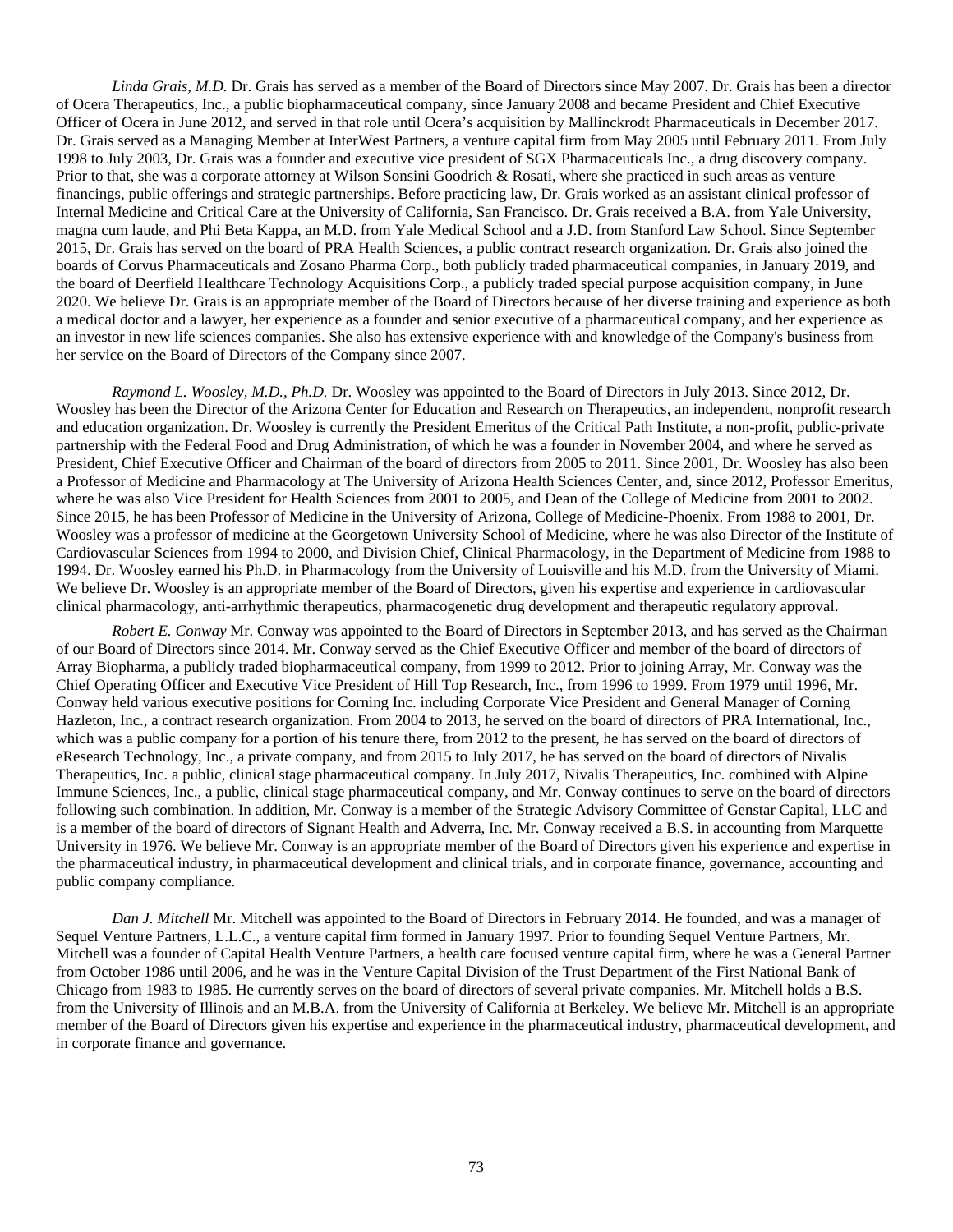*Anders Hove, M.D.* Dr. Hove has served as a member of the Board of Directors since February 2017. Dr. Hove is the manager of Acorn Bioventures, a partnership focusing on long-term investments in biotech, specialty pharma and medical device companies. Dr. Hove was most recently a managing partner at Amzak Health from 2017 to 2019 and before that, a general partner of Venrock Associates, a venture capital firm, which he joined in 2004 and remained at through 2016. In 2008, Dr. Hove was a founder of Venrock Healthcare Capital Partners, Venrock's public funds focused on small capitalization biotech companies and late-stage private companies. From 1996 to 2004, Dr. Hove was a fund manager at BB Biotech Fund, an investment firm, and from 2002 to 2003 he also served as Chief Executive Officer of Bellevue Asset Management, LLC, an investment company. Dr. Hove previously held senior level positions in the medical, clinical and business operations of the pharmaceuticals division of Ciba-Geigy and Novartis. Mr. Hove was a member of the boards of directors of Anacor Pharmaceuticals, a publicly traded pharmaceutical company, from 2005 until its acquisition by Pfizer in June 2016, and Edge Therapeutics, a publicly traded biotechnology company, from 2015 to 2016. In addition, Dr. Hove is a member of the board of directors of MC2 Therapeutics. He received a M.Sc. in Biotechnology Engineering from the Technical University of Denmark, an M.D. from the University of Copenhagen and an M.B.A. from the Institut Européen d'Administration des Affaires. We believe Dr. Hove is an appropriate member of the Company's Board of Directors, given his extensive training and experience as a medical doctor and masters of business administration, an executive in the pharmaceutical industry, and as an investor in biotechnology companies.

# **ADDITIONAL INFORMATION REGARDING THE BOARD OF DIRECTORS AND CORPORATE GOVERNANCE**

#### **Election of Board of Directors**

Directors are elected by a plurality of the votes of the holders of shares present in person or represented by proxy and entitled to vote on the election of directors at our annual stockholders' meetings. The Company's Amended and Restated Certificate of Incorporation, as amended, provides that the Board of Directors is divided into three classes to provide for staggered terms and that each director will serve for a term of three years or less, depending on the class to which the Board of Directors has assigned a director not previously elected by the stockholders. There are currently two Class III directors whose terms expire at the annual meeting in 2021, two Class I directors whose terms expire at the annual stockholders' meeting in 2022 and two Class II directors whose terms expire at the annual stockholders' meeting in 2023. The two Class III directors, Dr. Raymond L. Woosley and Mr. Dan J. Mitchell, are currently scheduled for re-election to the Board of Directors at the 2021 annual stockholders' meeting, for a three-year term ending on the date of the annual meeting in 2024 or until their successors are duly elected and qualified or appointed.

Our executive officers are appointed by and serve at the discretion of our Board of Directors. There are no family relationships between our directors and executive officers.

#### **Code of Ethics**

The Company has adopted the ARCA biopharma, Inc. Code of Business Conduct and Ethics that applies to all officers, directors and employees. The Code of Business Conduct and Ethics is available on the Company's website at www.arcabiopharma.com. If the Company makes any substantive amendments to the Code of Business Conduct and Ethics or grants any waiver from a provision of the Code of Business Conduct and Ethics to any executive officer or director, the Company will promptly disclose the nature of the amendment or waiver on its website and file any current report on Form 8-K required by applicable law or NASDAQ listing standards.

# **Audit Committee**

The Audit Committee of the Board of Directors, or the Audit Committee, was established by the Board of Directors in accordance with Section 3(a)(58)(A) of the Exchange Act, to oversee the Company's corporate accounting and financial reporting processes and audits of its financial statements. For this purpose, the Audit Committee performs several functions. The Audit Committee evaluates the performance of and assesses the qualifications of the independent registered public accounting firm; determines and approves the engagement of the independent registered public accounting firm; determines whether to retain or terminate the existing independent registered public accounting firm or to appoint and engage a new independent registered public accounting firm; reviews and approves the retention of the independent registered public accounting firm to perform any proposed permissible non-audit services; monitors the rotation of partners of the independent registered public accounting firm on the Company's audit engagement team as required by law; reviews and approves or rejects transactions between the company and any related persons; confers with management and the independent registered public accounting firm regarding the effectiveness of internal controls over financial reporting; establishes procedures, as required under applicable law, for the receipt, retention and treatment of complaints received by the Company regarding accounting, internal accounting controls or auditing matters and the confidential and anonymous submission by employees of concerns regarding questionable accounting or auditing matters; and meets to review the Company's annual audited financial statements and quarterly financial statements with management and the independent registered public accounting firm, including a review of the Company's disclosures under the "Management's Discussion and Analysis of Financial Condition and Results of Operations" discussion in its Annual Reports on Form 10-K and Quarterly Reports on Form 10-Q. As of December 31, 2020, the Audit Committee was composed of three directors: Mr. Conway (chair), Mr. Mitchell and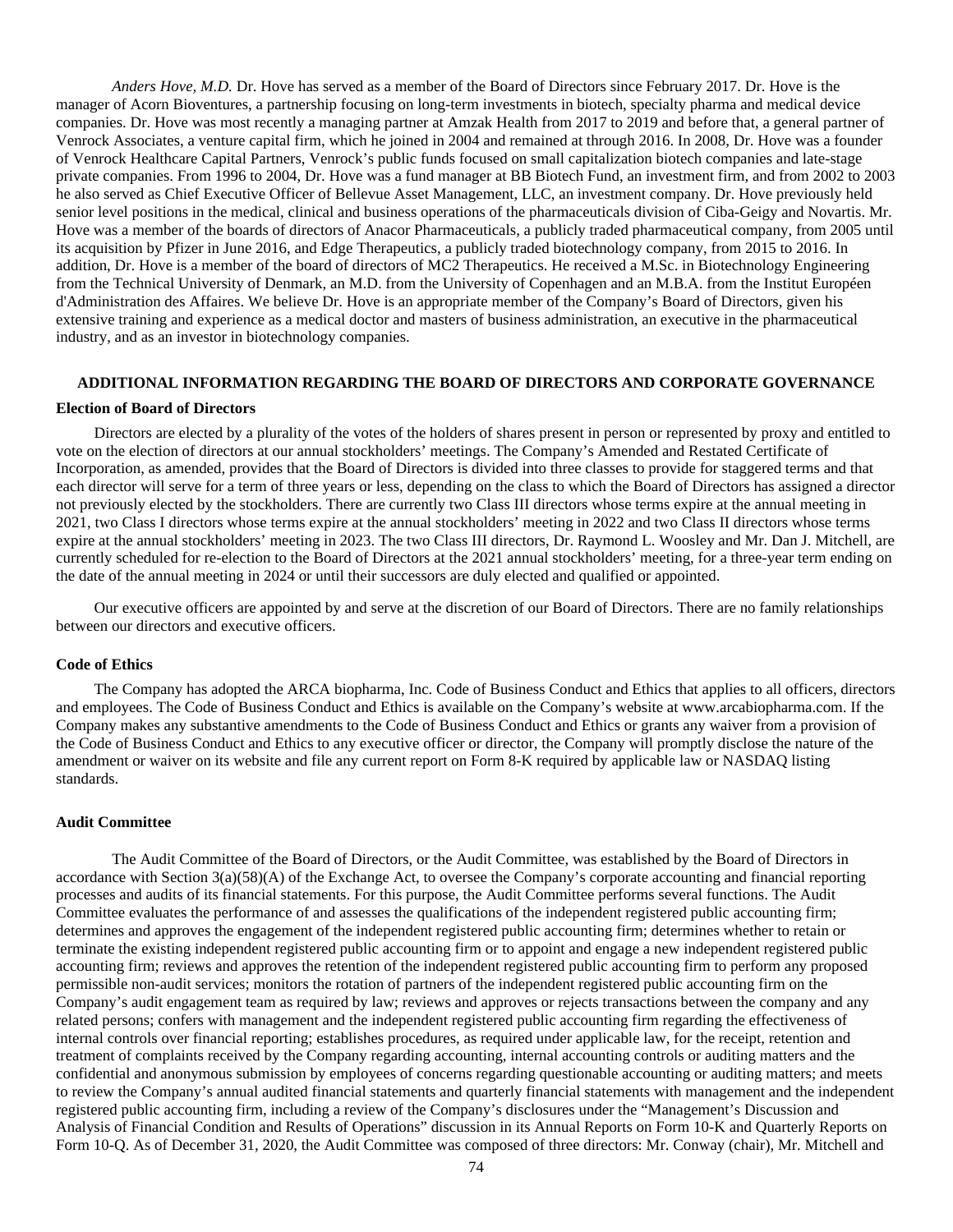Dr. Grais. The Audit Committee met four times during the fiscal year. The Board of Directors has adopted a written charter of the Audit Committee that is available to stockholders on the Company's website at www.arcabio.com.

The Board of Directors reviews the Nasdaq listing standards definition of independence for audit committee members on an annual basis and has determined that all members of the Audit Committee are independent (as independence is currently defined in Rule  $5605(c)(2)(A)(i)$  and (ii) of the Nasdaq listing standards). The Board of Directors has also determined that Mr. Conway qualifies as an "audit committee financial expert," as defined in applicable SEC rules. The Board of Directors made a qualitative assessment of Mr. Conway's level of knowledge and experience based on several factors, including his prior experience, business acumen and independence.

# **Report of the Audit Committee of the Board of Directors<sup>1</sup>**

The Audit Committee has reviewed and discussed the audited financial statements for the fiscal year ended December 31, 2020, with management of the Company. The Audit Committee has discussed with the independent registered public accounting firm the matters required to be discussed by Public Company Accounting Oversight Board, or PCAOB, Auditing Standard No. 1301, Communications with Audit Committees. The Audit Committee has also received the written disclosures and the letter from the independent registered public accounting firm required by applicable requirements of the PCAOB regarding the independent registered public accounting firm's communications with the Audit Committee concerning independence, and has discussed with the independent registered public accounting firm the accounting firm's independence. Based on the foregoing, the Audit Committee has recommended to the Board of Directors that the audited financial statements be included in the Company's Annual Report on Form 10-K for the fiscal year ended December 31, 2020.

> Mr. Robert Conway Mr. Dan Mitchell Dr. Linda Grais

# **Compensation Committee**

The Compensation Committee of the Board of Directors, or the Compensation Committee, is currently composed of three directors: Mr. Conway, Dr. Grais (chair) and Dr. Woosley. All members of the Compensation Committee are independent, as independence is currently defined in Rule 5605(a)(2) of the Nasdaq listing standards. The Compensation Committee met two times during the fiscal year. The Compensation Committee has adopted a written charter that is available to stockholders on the Company's website at www.arcabio.com.

The Compensation Committee of the Board of Directors acts on behalf of the Board of Directors to review, adopt and oversee the Company's compensation strategy, policies, plans and programs, including:

- overseeing succession planning for senior management of the Company, including a review of the performance and advancement potential of current and future senior management and succession plans for each and recommending, as appropriate, the retention of potential succession candidates;
- assessing the overall compensation structure of the Company and evaluating and recommending changes to the Company's compensation philosophies and strategies;
- reviewing and approving performance-based compensation plans or programs, including establishing goals and targets, applicable to the Chief Executive Officer and other members of the management team;
- administering, reviewing, and approving all executive compensation programs or plans, and all of the Company's incentive compensation and stock plans and awards thereunder of the Company, including amendments to the programs, plans or awards made thereunder; and
- preparing and approving the Report of the Compensation Committee to be included as part of the Company's annual meeting proxy statement, to the extent required.

<sup>1</sup> The material in this report is not "soliciting material," is not deemed "filed" with the Commission and is not to be incorporated by reference in any filing of the Company under the Securities Act of 1933, as amended, or the Exchange Act, whether made before or after the date hereof and irrespective of any general incorporation language in any such filing.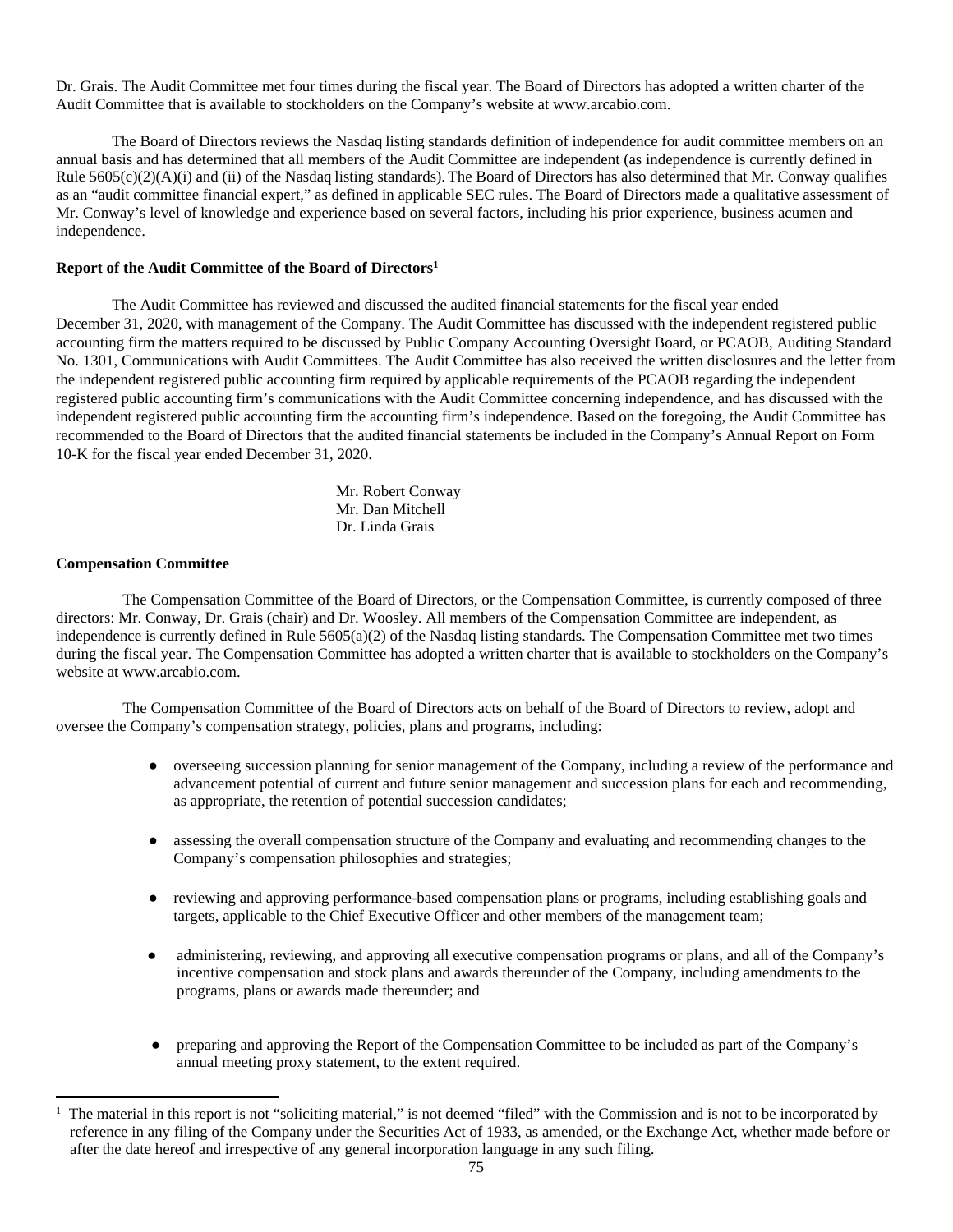# *Compensation Committee Processes and Procedures*

Typically, the Compensation Committee meets, as it deems appropriate. The agenda for each meeting is usually developed by the Chair of the Compensation Committee. However, from time to time, various members of management and other employees as well as outside advisors or consultants may be invited by the Compensation Committee to make presentations, to provide financial or other background information or advice or to otherwise participate in Compensation Committee meetings. The Chief Executive Officer may not participate in, or be present during, any deliberations or determinations of the Compensation Committee regarding his compensation or individual performance objectives. The Compensation Committee has the sole authority to retain compensation consultants to assist in its evaluation of executive and director compensation, including the authority to approve the consultant's reasonable fees and other retention terms. In general, the Compensation Committee has set executive compensation to be in line with peer companies identified by the Compensation Committee and to incentivize the Company's executive officers in achieving the Company's short- and long-term corporate goals. During 2019, no meetings of the Compensation Committee were held, as there were no material changes to the Company's compensation practices in 2020.

In 2020, the Compensation and Nominating and Corporate Governance Committees of the Company reviewed the Company's current employee and director compensation, including the Company's 2013 Equity Incentive Plan. As part of this review, the Committees considered certain changes to the ARCA 2013 Equity Incentive Plan that were included in the 2020 ARCA Equity Incentive Plan. Both Committees recommended approval of the 2020 ARCA Equity Incentive Plan, and the Plan was subsequently approved by the Board of Directors and the Company's stockholders on December 10, 2020.

The current compensation for the Named Executive Officers was set by the Compensation Committee and the Board in 2017. In 2017, the Compensation Committee recommended, and the Board of Directors approved, a base salary of \$304,219 for Dr. Bristow, the Company's President and Chief Executive Officer, a base salary of \$303,000 for Mr. Keuer, the Company's Chief Operating Officer, and a base salary of \$297,343 for Mr. Ozeroff, the Company's Senior Vice President and General Counsel. There were no changes made by the Compensation Committee to the Named Executive Officers' salaries for 2018 or 2019. Additionally, the Compensation Committee recommended that no bonuses be paid to the Named Executive Officers for performance in the fiscal year ended December 31, 2018 and did not approve a cash bonus plan for performance in the fiscal year ended December 31, 2019.

In May 2019, the Named Executive Officers agreed to a voluntary 10% salary reduction for the remainder of 2019. As a result of this reduction, the revised annual base salary paid to the Named Executive Officer's was as follows:

- Michael R. Bristow, President and Chief Executive Officer, \$273,797;
- Thomas A. Keuer, Chief Operating Officer, \$272,700; and
- Christopher D. Ozeroff, Secretary, Senior Vice President and General Counsel, \$267,609.

On August 3, 2020, the Board of Directors approved revisions to the base salary amounts of the Named Executive Officers to return them to the salary amounts in effect prior to the voluntary salary reduction in 2019. As a result, the base salary rate paid to the Named Executive Officers for the remainder of 2020 was as follows:

- Michael R. Bristow, President and Chief Executive Officer, \$304,219;
- Thomas A. Keuer, Chief Operating Officer, \$303,000; and
- Christopher D. Ozeroff, Secretary, Senior Vice President and General Counsel, \$297,343.

On December 21, 2020, the Compensation Committee approved the following base salary compensation and target bonus percentages for the named executive officers and principal financial officer for the 2021 fiscal year:

- Michael R. Bristow, President and Chief Executive Officer, \$345,000 base salary and target bonus of 50% of base salary;
- Thomas A. Keuer, Chief Operating Officer, \$340,000 base salary and target bonus of 40% of base salary;
- Christopher D. Ozeroff, Secretary, Senior Vice President and General Counsel, \$304,000 base salary and target bonus of 35% of base salary; and
- Brian L. Selby, Vice President, Finance, \$270,000 base salary and target bonus of 30% of base salary.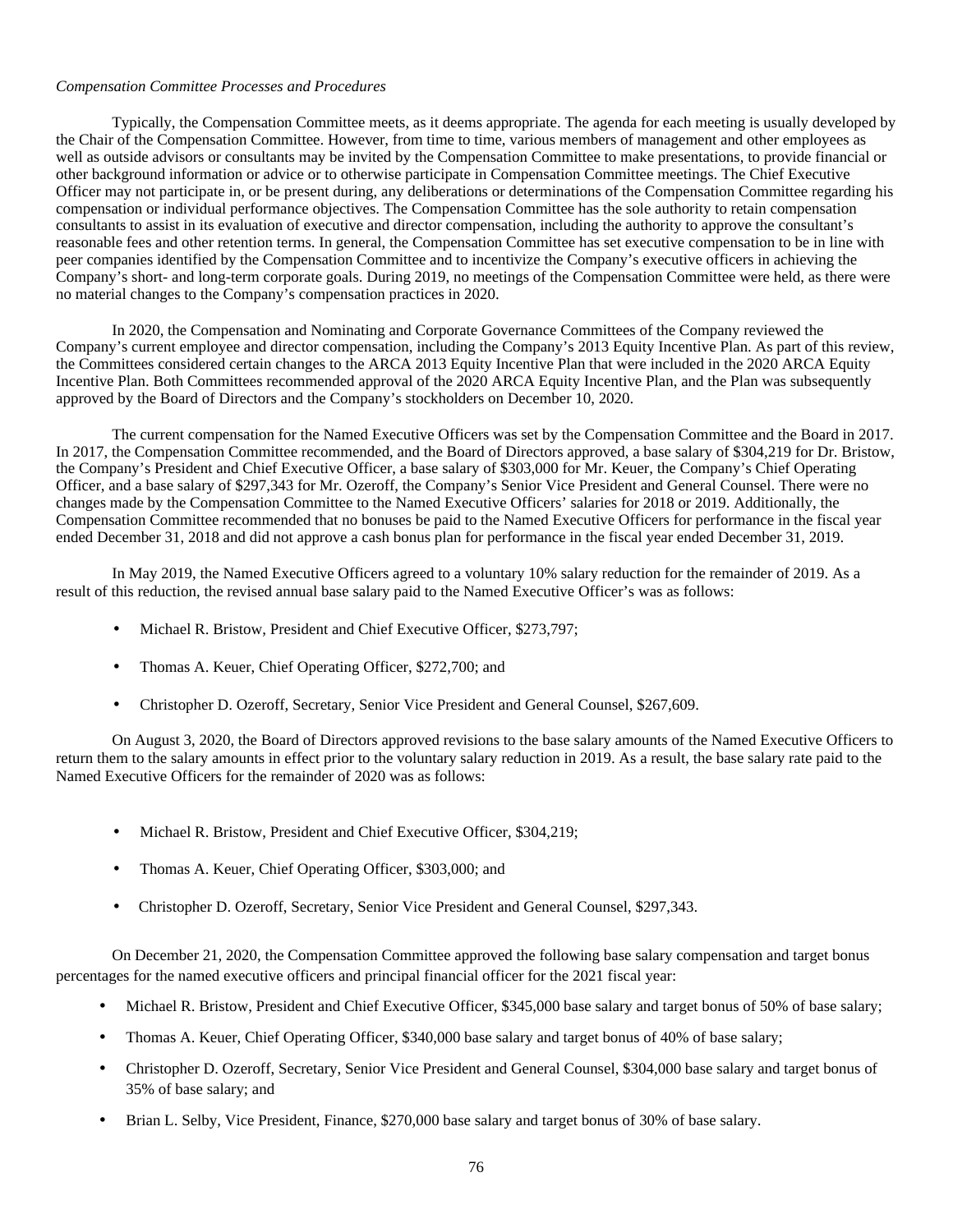Historically, the Compensation Committee has made most of the significant adjustments to annual compensation, determined bonus and equity awards and established new performance objectives at one or more meetings held during the first quarter of the year. However, the Compensation Committee also considers matters related to individual compensation, such as compensation for new executive hires, as well as high-level strategic issues, such as the efficacy of the Company's compensation strategy, potential modifications to that strategy and new trends, plans or approaches to compensation, at various meetings throughout the year. Generally, the Compensation Committee's process comprises two related elements: the determination of compensation levels and the establishment of performance objectives for the current year.

The Compensation Committee reviews and approves the compensation of the Chief Executive Officer and the other executive officers of the Company, including annual base salaries, annual and long-term incentive or bonus awards, employment agreements, and severance and change in control agreements/provisions, in each case as, when and if appropriate, and any special or supplemental benefits. For executives other than the Chief Executive Officer, the Compensation Committee solicits and considers evaluations and recommendations submitted to the Compensation Committee by the Chief Executive Officer. The Compensation Committee evaluates the performance of the Chief Executive Officer in light of Company and individual goals and objectives, and makes appropriate recommendations for improving performance. In performing the evaluation, the Chair of the Compensation Committee may solicit comments from the other non-employee members of the Board of Directors and lead the Board of Directors in an overall review of the Chief Executive Officer's performance in an executive session of non-employee members of the Board of Directors. If the compensation for the Chief Executive Officer or any other executive officer is governed by an employment agreement, the Compensation Committee approves such employment agreement and any amendments thereto.

For all executives as part of its deliberations, the Compensation Committee may review and consider, as appropriate, materials such as financial reports and projections, operational data, tax and accounting information, tally sheets that set forth the total compensation that may become payable to executives in various hypothetical scenarios, executive and director stock ownership information, company stock performance data, analyses of historical executive compensation levels and current Companywide compensation levels.

The Compensation Committee also considers the results of any "say-on-pay" vote of the Company's stockholders with regard to the compensation of the Company's executive officers when making compensation decisions. At the 2019 annual meeting of stockholders, the Company's stockholders approved, on an advisory basis, the compensation of the Company's named executive officers as described in the proxy statement for such annual meeting, with over 87% of stockholder votes cast in favor of our "say-on-pay" resolution. The Compensation Committee believes that this advisory vote supports that the Company's current compensation practices are aligned with the best interests of stockholders and anticipates taking into account the results of the advisory vote, and any future advisory votes, when making compensation decisions in the future.

### **Nominating and Corporate Governance Committee**

The Nominating and Corporate Governance Committee of the Board of Directors, or the Nominating and Corporate Governance Committee, is responsible for identifying, reviewing and evaluating candidates to serve as directors of the Company (consistent with criteria approved by the Board of Directors), reviewing and evaluating incumbent directors, recommending to the Board of Directors candidates for election to the Board of Directors, making recommendations to the Board of Directors regarding compensation for service on the Board of Directors and the committees thereof, making recommendations to the Board of Directors regarding the membership of the committees of the Board of Directors, assessing the performance of the Board of Directors and developing a set of corporate governance principles for the Company. The Nominating and Corporate Governance Committee is composed of three directors: Dr. Hove, Mr. Mitchell and Dr. Woosley (chair). All members of the Nominating and Corporate Governance Committee in 2020 were independent (as independence is currently defined in Rule 5605(a)(2) of the Nasdaq listing standards). The Nominating and Corporate Governance Committee met two times during the 2020 fiscal year. The Nominating and Corporate Governance Committee has adopted a written charter that is available to stockholders on the Company's website at www.arcabio.com.

The Nominating and Corporate Governance Committee periodically reviews the compensation of non-employee Directors for service on the Board of Directors and committees thereof. In 2015, the Nominating and Corporate Governance Committee began a review of its Director compensation levels considering general market conditions in the life science industry, and in comparison to other clinical stage biopharmaceutical companies, and in early 2016, the Committee recommended, and the Board of Directors approved, revised compensation for non-employee Directors, discussed in "Director Compensation" below. Since adoption of this policy, the Nominating and Corporate Governance Committee has reviewed Director compensation on an annual basis and has not made any changes.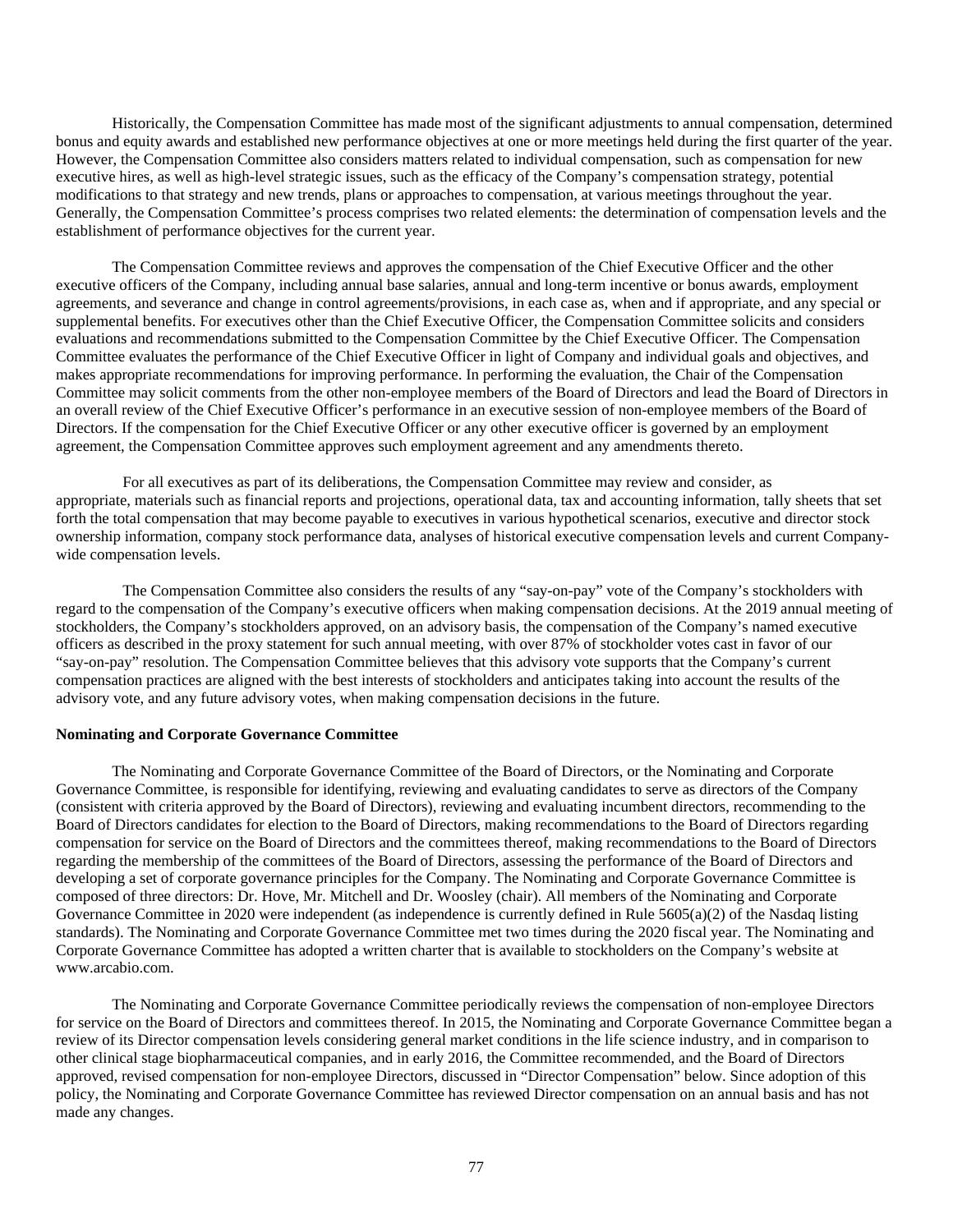In 2020, the Nominating and Corporate Governance Committee (together with the Compensation Committee) engaged a consultant to evaluate the current compensation of the Company's non-employee directors and make recommendations to the Nominating and Corporate Governance Committee. The changes made as a result of this evaluation are discussed in "Director Compensation" below.

The Board of Directors has adopted a process for identifying and evaluating director nominees, including stockholder nominees. Before recommending an individual to the Board of Directors for membership on the Board of Directors, the Nominating and Corporate Governance Committee canvasses its members and the Company's management team for potential candidates for the Board of Directors. The Nominating and Corporate Governance Committee also uses its network of contacts to identify potential candidates and, if it deems appropriate, may also engage a professional search firm. The Nominating and Corporate Governance Committee will consider stockholders' recommendations for nominees to serve as director if notice is timely received by the Secretary of the Company. Candidates nominated by stockholders will be evaluated in the same manner as other candidates. The Nominating and Corporate Governance Committee keeps the Board of Directors apprised of its discussions with potential nominees, and the names of potential nominees received from its current directors, management, and stockholders, if the stockholder notice of nomination is timely made.

Although the Board of Directors has not adopted a fixed set of minimum qualifications for candidates for membership on the Board of Directors, the Nominating and Corporate Governance Committee generally considers several factors in its evaluation of a potential member, such as the candidate's education, professional background and field of expertise including industry or academic experience in the pharmaceutical and biotechnology fields, experience in corporate governance and management, the reasonable availability of the potential member to devote time to the affairs of the Company, as well as any other criteria deemed relevant by the Board of Directors or the Nominating and Corporate Governance Committee. However, the Nominating and Corporate Governance Committee retains the right to modify these qualifications from time to time. Candidates for director nominees are reviewed in the context of the current composition of the Board of Directors, the operating requirements of the Company and the long-term interests of stockholders. In conducting this assessment, the Nominating and Corporate Governance Committee typically considers diversity, age, skills and such other factors as it deems appropriate given the current needs of the Board of Directors and the Company, to maintain a balance of knowledge, experience and capability. The Nominating and Corporate Governance Committee believes it is essential that Board of Directors members come from a variety of backgrounds and experiences.

In the case of incumbent directors whose terms of office are set to expire, the Nominating and Corporate Governance Committee reviews these directors' overall contributions to the Company and the Board of Directors during their terms, including level of attendance, level of participation, quality of performance and contribution to the Board of Directors' responsibilities and actions, and any relationships and transactions that might impair the directors' independence. In the case of new director candidates, the Nominating and Corporate Governance Committee also determines whether the nominee is independent for Nasdaq and SEC purposes, which determination is based upon applicable Nasdaq listing standards, applicable SEC rules and regulations and the advice of counsel, if necessary. The Nominating and Corporate Governance Committee conducts any appropriate and necessary inquiries into the backgrounds and qualifications of possible candidates after considering the function and needs of the Board of Directors. The Nominating and Corporate Governance Committee meets to discuss and consider the candidates' qualifications and then determines whether to recommend a nominee to the Board of Directors by majority vote.

Stockholders who wish to recommend individuals for consideration by the Nominating and Corporate Governance Committee to become nominees for election to the Board of Directors may do so by delivering a written recommendation to the Nominating and Corporate Governance Committee addressed to the Corporate Secretary, between 60 and 90 days before the one year anniversary date of ARCA's last annual meeting of stockholders. Recommendations must include the full name of the proposed nominee, a description of the proposed nominee's business experience for at least the previous five years, complete biographical information, a description of the proposed nominee's qualifications as a director, and a representation that the recommending stockholder is a beneficial or record owner of ARCA's stock. Any such submission must be accompanied by the written consent of the proposed nominee to be named as a nominee and to serve as a director if elected. To date, the Nominating and Corporate Governance Committee has not rejected a timely director nominee from a stockholder.

In 2020, the Nominating and Corporate Governance Committee did not pay any fees to assist in the process of identifying or evaluating director candidates.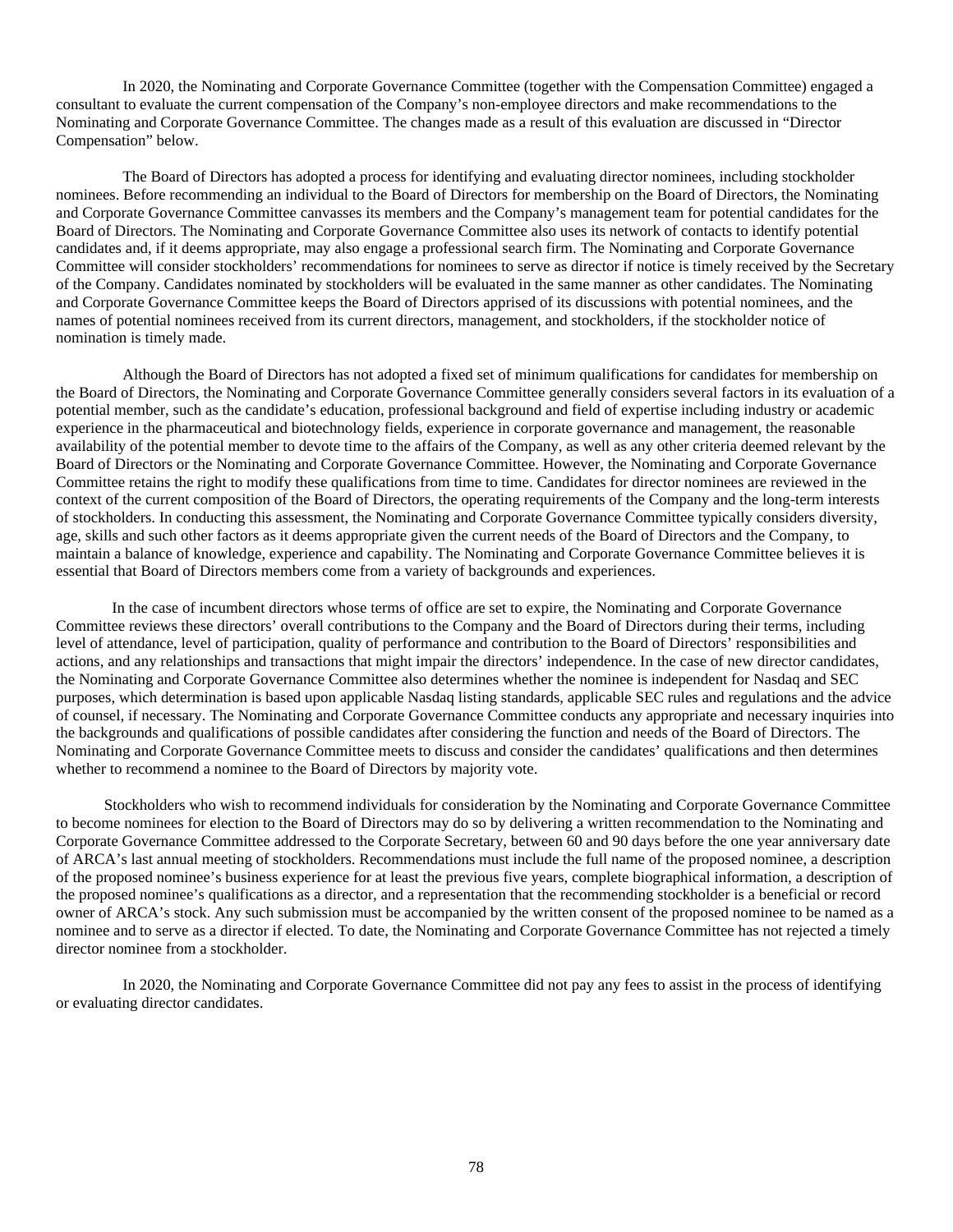# **Stockholder Communications with the Board of Directors**

Stockholders who wish to communicate with the Board of Directors may do so by e-mail by using the following email address: directors@arcabio.com; or by mail by following the directions as set forth on ARCA's website at www.arcabio.com, under the section titled "Corporate Governance" and the subsection titled "Governance Documents". Communications sent in accordance with this process will be transmitted by the Company to the appropriate Board members.

### **Item 11.** *Executive Compensation*

#### **Executive Compensation**

The following table shows for the fiscal years ended December 31, 2020 and December 31, 2019, compensation awarded to, paid to, or earned by the Company's principal executive officer and its two most highly compensated executive officers as of December 31, 2020, collectively, the Named Executive Officers:

### **SUMMARY COMPENSATION TABLE**

|                                                                |      |                     | <b>Option Awards</b> | Non-Equity<br><b>Incentive Plan</b> | All Other<br>Compensation |              |
|----------------------------------------------------------------|------|---------------------|----------------------|-------------------------------------|---------------------------|--------------|
| Name and Principal Position                                    | Year | Salary $($ 8) $(1)$ | $($ (\$)(2)          | Awards $(\text{\$})(3)$             | $($ \$ $)(4)$             | Total $(\$)$ |
| Michael R. Bristow                                             |      |                     |                      |                                     |                           |              |
| President and Chief Executive Officer                          | 2020 | 286,083             | 619.976              | 144.000                             | 11,528                    | 1,061,587    |
|                                                                | 2019 | 284.328             |                      |                                     | 11.823                    | 296,151      |
| Thomas A. Keuer                                                | 2020 | 284,937             | 228,412              | 98,000                              | 19,675                    | 631,024      |
| Christopher D. Ozeroff<br>Secretary, Senior Vice President and | 2019 | 283.189             |                      |                                     | 20.833                    | 304,022      |
|                                                                | 2020 | 279,617             | 179.467              | 84,000                              | 12.764                    | 555,848      |
|                                                                |      |                     |                      |                                     |                           |              |
|                                                                | 2019 | 277.901             |                      |                                     | 12.256                    | 290.157      |

(1) The amounts reported under "Salary" in the above table represent the actual amounts paid during the calendar year, and thus the 2020 salary amounts reflect the restored amounts commencing in August 2020 and the 2019 salary amounts reflect the voluntary 10% salary reduction commencing in May 2019, as described below. Because the Company's actual pay dates do not always coincide with the first and last days of the year, these amounts may differ from the base salary amounts authorized by the Company's Board of Directors.

(2) The amounts reported under "Option Awards" in the above table reflect the grant date fair value of these awards as determined in accordance with Financial Accounting Standards Board Accounting Standards Codification Topic 718, Compensation – Stock Compensation, excluding the effects of estimated forfeitures. The vesting schedule for options included in the above table are included in the table of "Outstanding Equity Awards at Fiscal Year End" below. The value of stock option awards was estimated using the Black-Scholes option-pricing model. The valuation assumptions used in the valuation of option grants may be found in Note 8 to the Company's financial statements included in this annual report on Form 10-K for the year ended December 31, 2020.

(3) Represents cash bonuses earned under the 2020 Bonus Plan. Cash bonuses earned and reported above in 2020 were paid in 2021. No 2019 cash bonus plan was adopted for the 2019 fiscal year. See "Executive Compensation" for descriptions of the 2020 Bonus Plan.

(4) Represents 401(k) Company match, Health Savings Account contributions by the Company, group term life premiums, cell phone reimbursements and airline club dues.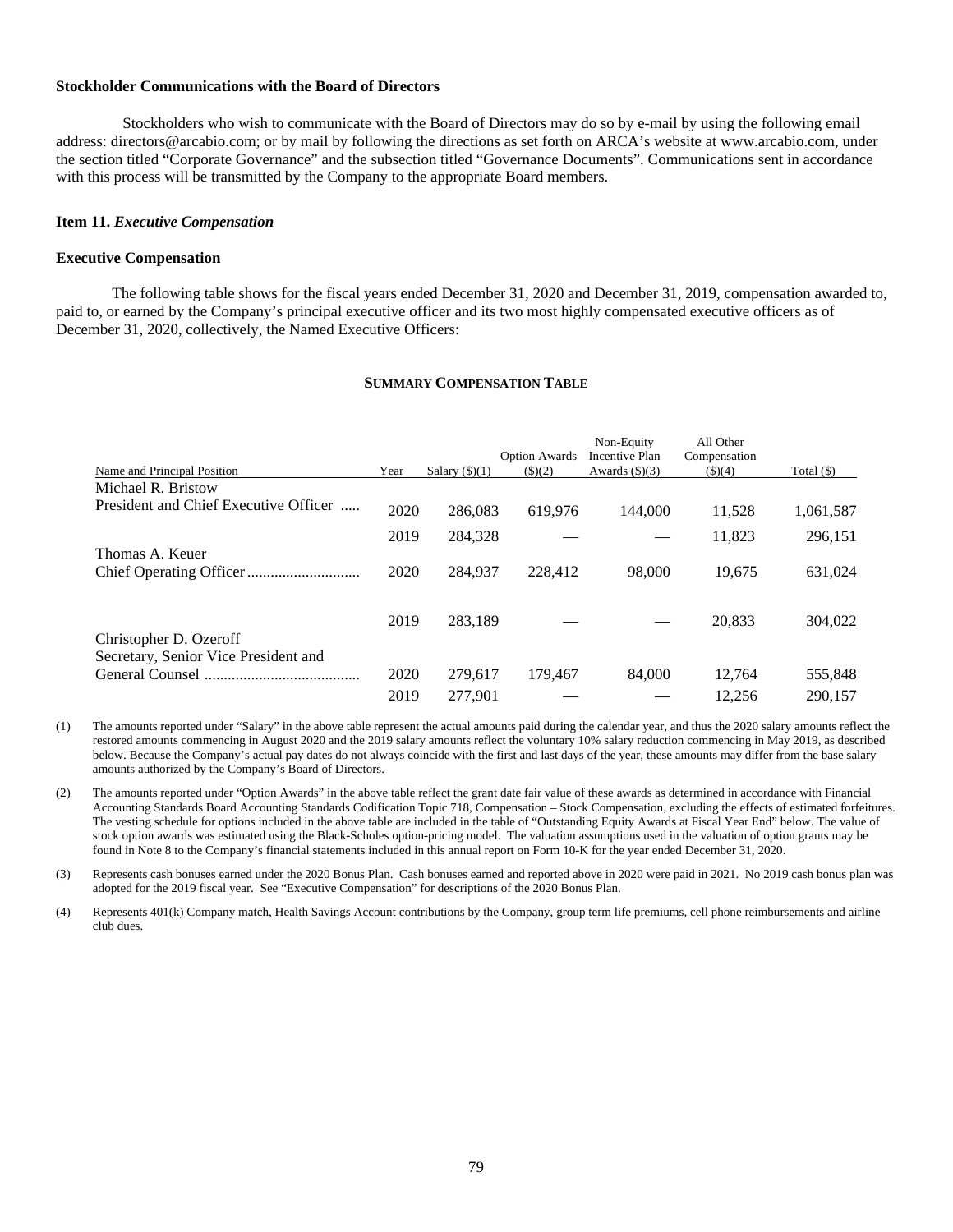# *Narrative Disclosure to Summary Compensation Table*

#### *Employment Agreements or Arrangements*

*Michael R. Bristow, M.D., Ph.D.* Dr. Bristow serves as the Company's President and Chief Executive Officer under an Employment and Retention Agreement dated as of June 4, 2008, as amended. Pursuant to such employment agreement, Dr. Bristow is permitted to continue his academic work for the University of Colorado Health Sciences Center and for the Cardiovascular Institute, so long as it does not interfere with his duties as President and Chief Executive Officer of ARCA.

Under his employment agreement, Dr. Bristow is entitled to receive an annual base salary of \$200,000, subject to annual increases if approved by the Company's Board of Directors or Compensation Committee and is eligible to receive an annual bonus as determined by the Board of Directors or Compensation Committee in its sole discretion.

In 2019, there were no changes to the previously approved base salary of \$304,219 for Dr. Bristow. In May 2019, Dr. Bristow agreed to a voluntary 10% salary reduction for the remainder of 2019. As a result of this reduction, the base salary paid to Dr. Bristow for the remainder of 2019 was \$273,797. The forgone portion of any of Dr. Bristow's salary shall not be paid without the prior approval of the Board of Directors, provided, that such forgone amount shall be included in Dr. Bristow's base salary for purposes of calculating any severance amounts which may be owed in the future under the terms of his employment agreement with the Company. The Company did not put in place a bonus plan for its Named Executive Officers for services in 2019.

On August 3, 2020, the Board of Directors approved revisions to the base salary amounts of the Named Executive Officers to return them to the salary amounts in effect prior to the voluntary salary reduction in 2019. As a result, the base salary rate paid to Dr. Bristow for the remainder of 2020 was \$304,219.

On December 21, 2020, the Compensation Committee approved a base salary of \$345,000 and target bonus percentage of 50% of base salary for Dr. Bristow for the 2021 fiscal year.

On January 29, 2021, the Compensation Committee approved a cash bonus of \$144,000 for Dr. Bristow. The cash bonus was earned under the 2020 Bonus Plan for services rendered in 2020. See "*Non-Equity Incentive Plan Compensation*" below for descriptions of the 2020 Bonus Plan.

If the Company terminates Dr. Bristow's employment without "cause," or if Dr. Bristow terminates his employment with "good reason" (as these terms are defined in his employment agreement), the Company has agreed to pay Dr. Bristow a severance payment equivalent to (i) (a) 12 months of his base salary, if such termination occurs on the same day as or within 13 months after a change of control of the Company, or (b) six months of his base salary if such termination does not occur on the same day as or within 13 months after a change of control of the Company, (ii) a pro rata portion of any bonus compensation under any employee bonus plan that has been approved by the Board of Directors payable to him for the fiscal year in which his employment terminated to be paid at the same time that such incentive bonus would have been paid had the termination not occurred, and (iii) reimbursement to cover outof-pocket costs to continue group health insurance benefits under COBRA for 6 months, whether he elects or is eligible to receive COBRA (provided, that even if he does not elect or is not eligible to receive COBRA, he will receive the equivalent of such out-ofpocket expenses paid by him not to exceed the costs that the benefits would equal under COBRA if he were so eligible). In addition, ARCA may elect in its sole discretion, to pay additional severance equal to up to 6 months of base salary, which additional payment would extend the covenants and obligations under Dr. Bristow's Employee Intellectual Property, Confidentiality and Non-Compete Agreement for such additional period. The severance payment is conditioned on the execution by Dr. Bristow of a legal release in a form acceptable to the Company. A termination for "cause" includes Dr. Bristow's willful misconduct, gross negligence, theft, fraud, or other illegal or dishonest conduct, any of which are considered to be materially harmful to the Company; refusal, unwillingness, failure, or inability to perform his material job duties or habitual absenteeism; or violation of fiduciary duty, violation of any duty of loyalty, or material breach of any material term of his employment agreement or his Employee Intellectual Property, Confidentiality and Non-Compete Agreement, or any other agreement, with the Company. "Good reason" includes a relocation by us of Dr. Bristow's normal work location greater than 30 miles; a decrease in current base salary by more than 15%, with certain exceptions; and the Company's unilateral decision to significantly and detrimentally reduce Dr. Bristow's job responsibilities.

*Thomas A. Keuer.* Mr. Keuer serves as the Company's Chief Operating Officer under an Amended and Restated Employment Agreement that was effective as of January 1, 2015.

Under his employment agreement, Mr. Keuer is entitled to receive an annual base salary of \$280,000, subject to annual increases if approved by the Company's Board of Directors or Compensation Committee and is eligible to receive an annual bonus as determined by the Board of Directors or Compensation Committee in its sole discretion.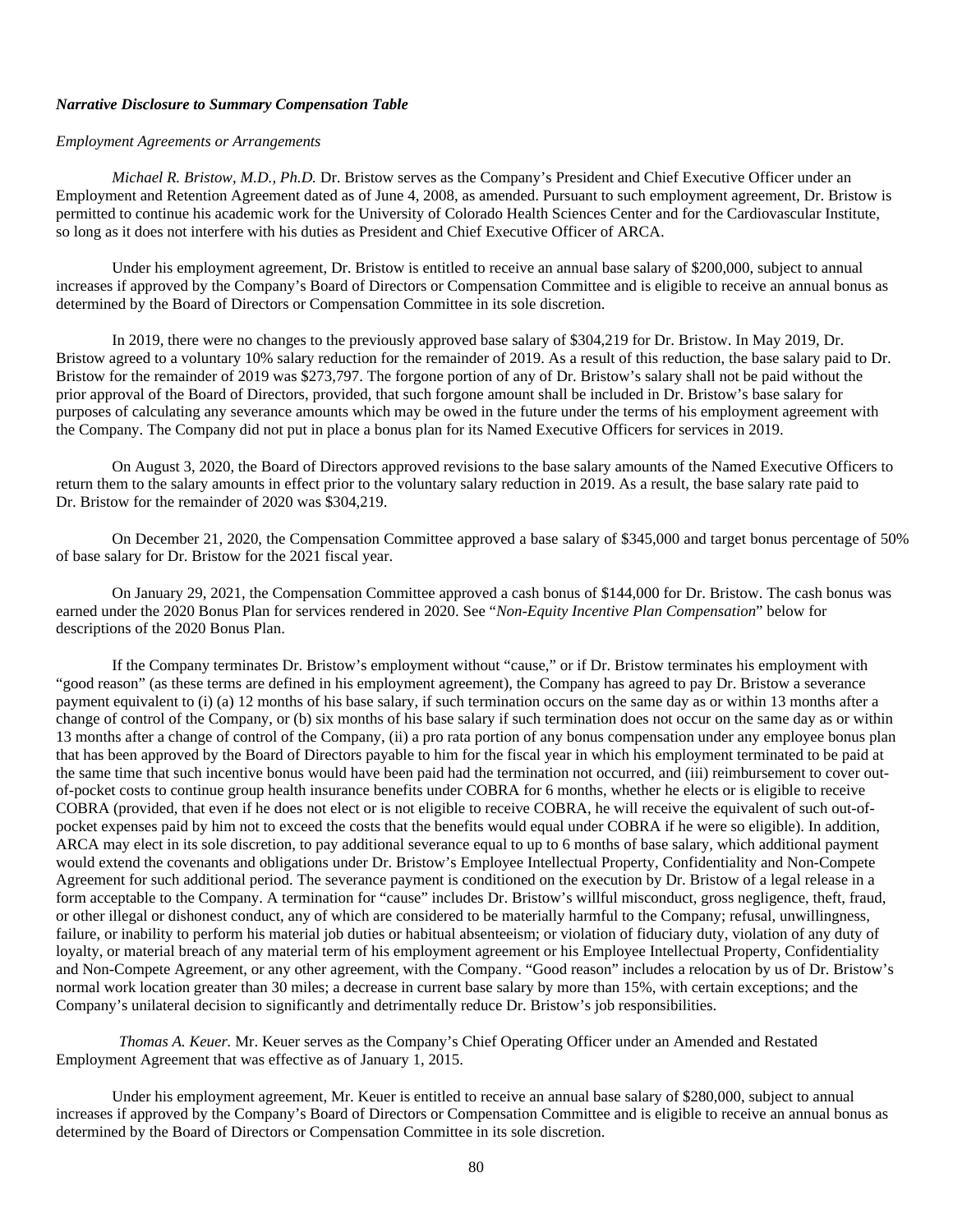In 2019, there were no changes to the previously approved base salary of \$303,000 for Mr. Keuer. In May 2019, Mr. Keuer agreed to a voluntary 10% salary reduction for the remainder of 2019. As a result of this reduction, the base salary paid to Mr. Keuer for the remainder of 2019 was \$272,700. The forgone portion of any of Mr. Keuer's salary shall not be paid without the prior approval of the Board of Directors, provided, that such forgone amount shall be included in Mr. Keuer base salary for purposes of calculating any severance amounts which may be owed in the future under the terms of his employment agreement with the Company. The Company did not put in place a bonus plan for its Named Executive Officers for services in 2019.

On August 3, 2020, the Board of Directors approved revisions to the base salary amounts of the Named Executive Officers to return them to the salary amounts in effect prior to the voluntary salary reduction in 2019. As a result, the base salary rate paid to Mr. Keuer for the remainder of 2020 was \$303,000.

On December 21, 2020, the Compensation Committee approved a base salary of \$340,000 and target bonus percentage of 40% of base salary for Mr. Keuer for the 2021 fiscal year.

On January 29, 2021, the Compensation Committee approved a cash bonus of \$98,000 for Mr. Keuer. The cash bonus was earned under the 2020 Bonus Plan for services rendered in 2020. See "*Non-Equity Incentive Plan Compensation*" below for descriptions of the 2020 Bonus Plan.

If the Company terminates Mr. Keuer's employment without "cause," or if Mr. Keuer terminates his employment with "good reason" (as these terms are defined in his employment agreement), the Company has agreed to pay Mr. Keuer a severance payment equivalent to (i) (a) 12 months of his base salary, if such termination occurs on the same day as or within 13 months after a change of control of the Company, or (b) six months of his base salary if such termination does not occur on the same day as or within 13 months after a change of control of the Company, (ii) a pro rata portion of any bonus compensation under any employee bonus plan that has been approved by the Board of Directors payable to him for the fiscal year in which his employment terminated to be paid at the same time that such incentive bonus would have been paid had the termination not occurred, and (iii) reimbursement to cover outof-pocket costs to continue group health insurance benefits under COBRA for  $(x)$  12 months, if such termination occurs on the same day as or within 13 months after a change of control of the Company, or (y) six months if such termination does not occur on the same day as or within 13 months after a change of control of the Company, whether he elects or is eligible to receive COBRA (provided, in either event, that even if he does not elect or is not eligible to receive COBRA, he will receive the equivalent of such out-of-pocket expenses paid by him not to exceed the costs that the benefits would equal under COBRA if he were so eligible). In addition, ARCA may elect in its sole discretion, to pay additional severance equal to up to 12 months of base salary, which additional payment would extend the covenants and obligations under Mr. Keuer's Employee Intellectual Property, Confidentiality and Non-Compete Agreement for such additional period. The severance payment is conditioned on the execution by Mr. Keuer of a legal release in a form acceptable to the Company. A termination for "cause" includes Mr. Keuer's willful misconduct, gross negligence, theft, fraud, or other illegal or dishonest conduct, any of which are considered to be materially harmful to the Company; refusal, unwillingness, failure, or inability to perform his material job duties or habitual absenteeism; or violation of fiduciary duty, violation of any duty of loyalty, or material breach of any material term of his employment agreement or his Employee Intellectual Property, Confidentiality and Non-Compete Agreement, or any other agreement, with the Company. "Good reason" includes a relocation by us of Mr. Keuer's normal work location greater than 30 miles; a decrease in current base salary by more than 15%, with certain exceptions; and the Company's unilateral decision to significantly and detrimentally reduce Mr. Keuer's job responsibilities.

*Christopher D. Ozeroff.* Mr. Ozeroff serves as the Company's Senior Vice President and General Counsel under an Employment and Retention Agreement dated as of June 12, 2008, as amended.

Under his employment agreement, Mr. Ozeroff is entitled to receive an annual base salary of \$259,000, subject to annual increases if approved by the Company's Board of Directors or Compensation Committee and is eligible to receive an annual bonus as determined by the Board of Directors or Compensation Committee in its sole discretion.

In 2019, there were no changes to the previously approved base salary of \$297,343 for Mr. Ozeroff. In May 2019, Mr. Ozeroff agreed to a voluntary 10% salary reduction for the remainder of 2019. As a result of this reduction, the base salary paid to Mr. Ozeroff for the remainder of 2019 was \$267,609. The forgone portion of any of Mr. Ozeroff's salary shall not be paid without the prior approval of the Board of Directors, provided, that such forgone amount shall be included in Mr. Ozeroff's base salary for purposes of calculating any severance amounts which may be owed in the future under the terms of his employment agreement with the Company. The Company did not put in place a bonus plan for its Named Executive Officers for services in 2019.

On August 3, 2020, the Board of Directors approved revisions to the base salary amounts of the Named Executive Officers to return them to the salary amounts in effect prior to the voluntary salary reduction in 2019. As a result, the base salary rate paid to Mr. Ozeroff for the remainder of 2020 was \$297,343.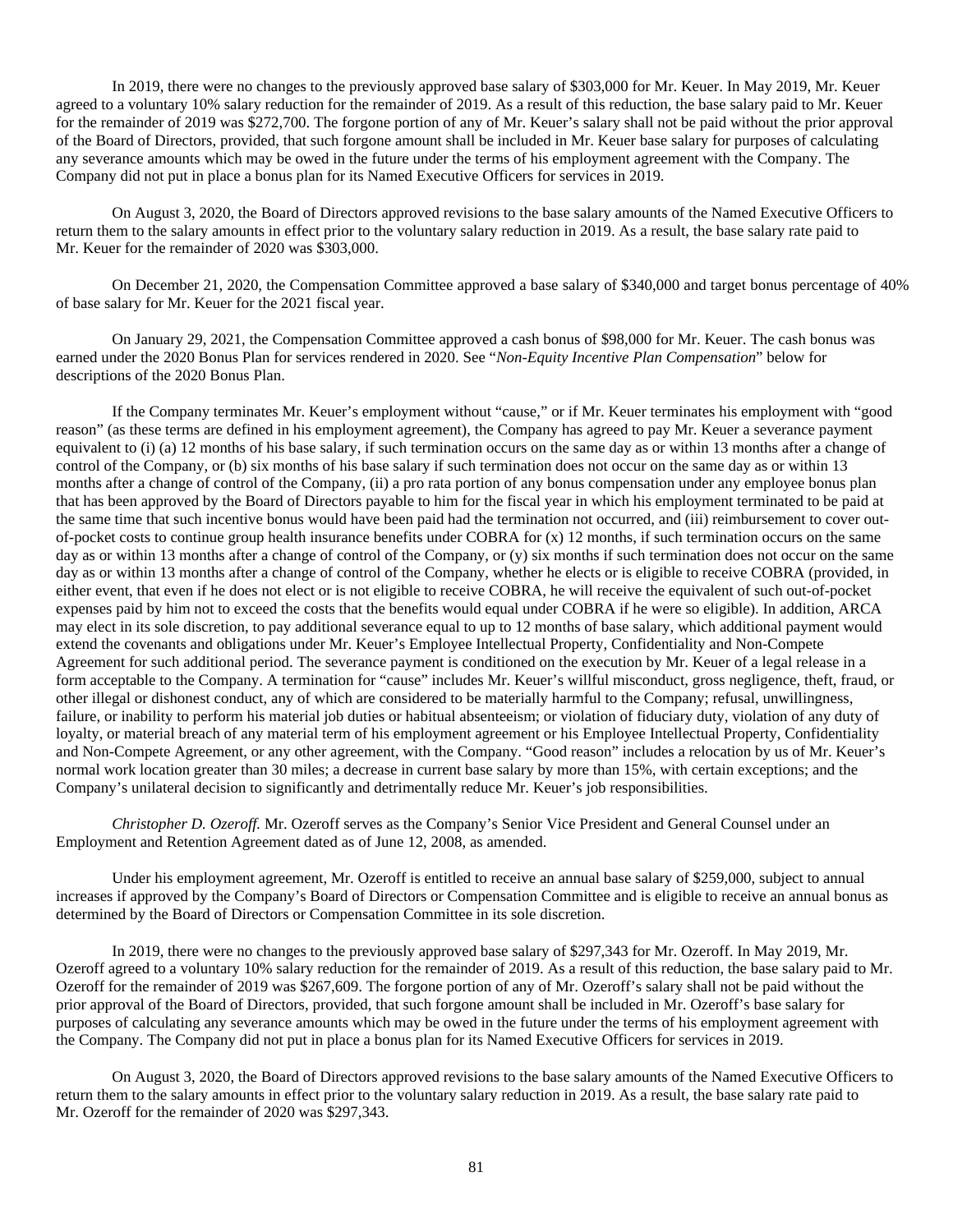On December 21, 2020, the Compensation Committee approved a base salary of \$304,000 and target bonus percentage of 35% of base salary for Mr. Ozeroff for the 2021 fiscal year.

On January 29, 2021, the Compensation Committee approved a cash bonus of \$84,000 for Mr. Ozeroff. The cash bonus was earned under the 2020 Bonus Plan for services rendered in 2020. See "*Non-Equity Incentive Plan Compensation*" below for descriptions of the 2020 Bonus Plan.

If the Company terminates Mr. Ozeroff's employment without "cause," or if Mr. Ozeroff terminates his employment with "good reason" (as these terms are defined in his employment agreement), the Company has agreed to pay Mr. Ozeroff a severance payment equivalent to (i) (a) 12 months of his base salary, if such termination occurs on the same day as or within 13 months after a change of control of the Company, or (b) six months of his base salary if such termination does not occur on the same day as or within 13 months after a change of control of the Company, (ii) a pro rata portion of any bonus compensation under any employee bonus plan that has been approved by the Board of Directors payable to him for the fiscal year in which his employment terminated to be paid at the same time that such incentive bonus would have been paid had the termination not occurred, and (iii) reimbursement to cover outof-pocket costs to continue group health insurance benefits under COBRA for 6 months, whether he elects or is eligible to receive COBRA (provided, that even if he does not elect or is not eligible to receive COBRA, he will receive the equivalent of such out-ofpocket expenses paid by him not to exceed the costs that the benefits would equal under COBRA if he were so eligible). In addition, ARCA may elect in its sole discretion, to pay additional severance equal to up to 6 months of base salary, which additional payment would extend the covenants and obligations under Mr. Ozeroff's Employee Intellectual Property, Confidentiality and Non-Compete Agreement for such additional period. The severance payment is conditioned on the execution by Mr. Ozeroff of a legal release in a form acceptable to the Company. A termination for "cause" includes Mr. Ozeroff's willful misconduct, gross negligence, theft, fraud, or other illegal or dishonest conduct, any of which are considered to be materially harmful to the Company; refusal, unwillingness, failure, or inability to perform his material job duties or habitual absenteeism; or violation of fiduciary duty, violation of any duty of loyalty, or material breach of any material term of his employment agreement or his Employee Intellectual Property, Confidentiality and Non-Compete Agreement, or any other agreement, with the Company. "Good reason" includes a relocation by us of Mr. Ozeroff's normal work location greater than 30 miles; a decrease in current base salary by more than 15%, with certain exceptions; and the Company's unilateral decision to significantly and detrimentally reduce Mr. Ozeroff's job responsibilities.

#### *Non-Equity Incentive Plan Compensation*

In February 2007, the Compensation Committee and the Board of Directors of ARCA established a bonus structure for its entire executive team. The philosophy employed was to create incentives for the executive officers to achieve key corporate goals. The Compensation Committee retained discretion to change the bonus structure and the bonus payment amounts as it considered appropriate.

### *2020 Cash Bonus Plan*

On January 29, 2021, the Compensation Committee approved cash bonuses for certain employees. The cash bonuses were paid in 2021for performance in 2020, including attainment of the Company's 2020 Goals under its 2020 Cash Bonus Plan (the "2020 Goals"), as determined by the Compensation Committee. The 2020 bonuses were based on the Board of Directors' determination with respect to the Company's achievement of the 2020 Goals.

The 2020 Goals were based on (1) obtaining additional financing (2) rNAPc2 (AB201) IND approval, and (3) enrollment of rNAPc2 (AB201) clinical trial.

In order to conserve cash, the Compensation Committee and Board of Directors did not approve a bonus structure for 2019. As such, the Company did not pay any cash bonuses to its Named Executive Officers in 2020 for performance in the 2019 fiscal year. Due to the fact that no bonus plans were put in place in 2019, the Board of Directors also did not approve any bonus-related corporate goals for 2019.

#### *Other Elements of Executive Compensation Program*

The remaining elements of the Company's executive compensation program, like its broader employee compensation programs, are intended to make the Company's overall compensation program competitive with those of its peer companies, keeping in mind the constraints imposed by the Company's reliance on capital markets as a primary source of cash. The remaining elements of the Company's executive compensation program, (401(k) Plan, Medical, Dental, and Vision Plans, Life and Disability Insurance) are available to all Company employees.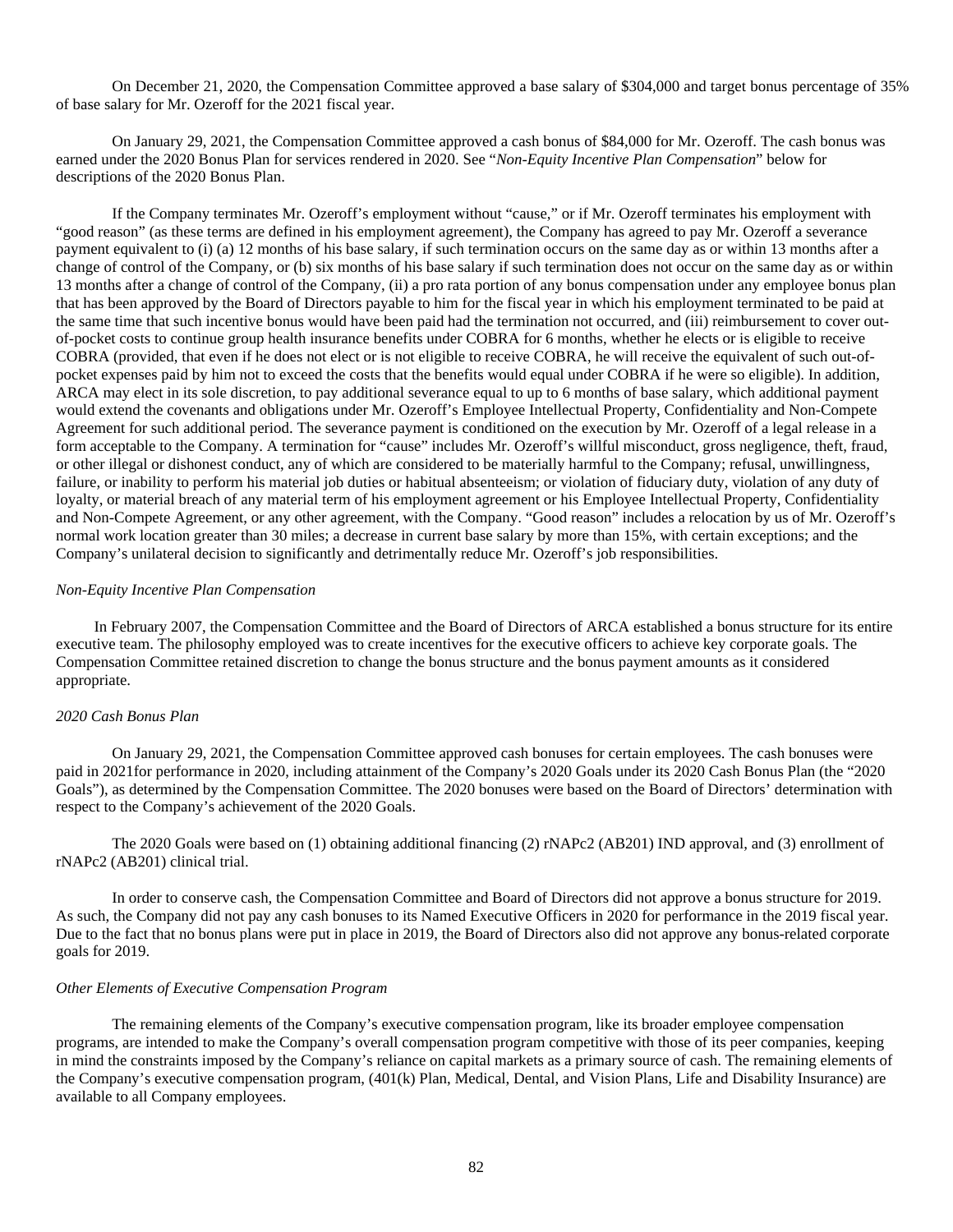# **OUTSTANDING EQUITY AWARDS AT FISCAL YEAR END**

The following table shows for the fiscal year ended December 31, 2020, certain information regarding outstanding equity awards at fiscal year end for the Named Executive Officers.

A description of the equity incentive plans we maintain is set forth in Note 8 to the Company's financial statements included in this Annual Report on Form 10-K.

|                                                           |                                                                                      |                                                                           | <b>Option Awards</b>   |                   |
|-----------------------------------------------------------|--------------------------------------------------------------------------------------|---------------------------------------------------------------------------|------------------------|-------------------|
|                                                           | Number of<br><b>Securities</b><br>Underlying<br><b>Unexercised</b><br><b>Options</b> | <b>Number of</b><br><b>Securities</b><br>Underlying<br><b>Unexercised</b> | <b>Option Exercise</b> | Option            |
|                                                           | $\left(\# \right)$                                                                   | <b>Options</b>                                                            | Price                  | <b>Expiration</b> |
| <b>Name</b>                                               | <b>Exercisable</b>                                                                   | $(\#)$ Unexercisable                                                      | $($)$                  | Date              |
| Michael R. Bristow, President and Chief Executive         | 39                                                                                   |                                                                           | 1,693.44               | 5/20/2021         |
|                                                           | 1,563                                                                                |                                                                           | 173.88                 | 9/16/2023         |
|                                                           | 681                                                                                  |                                                                           | 173.88                 | 9/16/2023         |
|                                                           | 408                                                                                  |                                                                           | 245.70                 | 2/26/2024         |
|                                                           | 205                                                                                  |                                                                           | 84.42                  | 2/11/2025         |
|                                                           | 1,511                                                                                |                                                                           | 59.40                  | 6/8/2026          |
|                                                           | 2,333                                                                                |                                                                           | 45.00                  | 2/15/2027         |
|                                                           | $\overbrace{\phantom{aaaaa}}$                                                        | 190,000(1)(2)                                                             | 4.27                   | 12/21/2030        |
|                                                           | 26                                                                                   |                                                                           | 1,693.44               | 5/20/2021         |
|                                                           | 265                                                                                  |                                                                           | 173.88                 | 9/16/2023         |
|                                                           | 79                                                                                   |                                                                           | 195.30                 | 10/14/2023        |
|                                                           | 83                                                                                   |                                                                           | 245.70                 | 2/26/2024         |
|                                                           | 108                                                                                  |                                                                           | 84.42                  | 2/11/2025         |
|                                                           | 866                                                                                  |                                                                           | 59.40                  | 6/8/2026          |
|                                                           | 1,400                                                                                |                                                                           | 45.00                  | 2/15/2027         |
|                                                           | $\overbrace{\phantom{13333}}$                                                        | 70,000(1)(2)                                                              | 4.27                   | 12/21/2030        |
| Christopher Ozeroff, Secretary, Senior Vice President and | 26                                                                                   |                                                                           | 1,693.44               | 5/20/2021         |
|                                                           | 338                                                                                  |                                                                           | 173.88                 | 9/16/2023         |
|                                                           | 83                                                                                   |                                                                           | 245.70                 | 2/26/2024         |
|                                                           | 102                                                                                  |                                                                           | 84.42                  | 2/11/2025         |
|                                                           | 822                                                                                  |                                                                           | 59.40                  | 6/8/2026          |
|                                                           | 1,333                                                                                |                                                                           | 45.00                  | 2/15/2027         |
|                                                           |                                                                                      | 55,000(1)(2)                                                              | 4.27                   | 12/21/2030        |

(1) Options vest in 48 monthly installments measured from December 21, 2020.

(2) In the event of a change in control of the Company, 50% of the unvested shares subject to this award shall become fully and immediately vested upon the closing date of such change in control, provided, however, that on the earlier of (i) the one-year anniversary of the closing date or (ii) involuntary termination, any options that remain unvested on such earlier date shall become fully and immediately vested.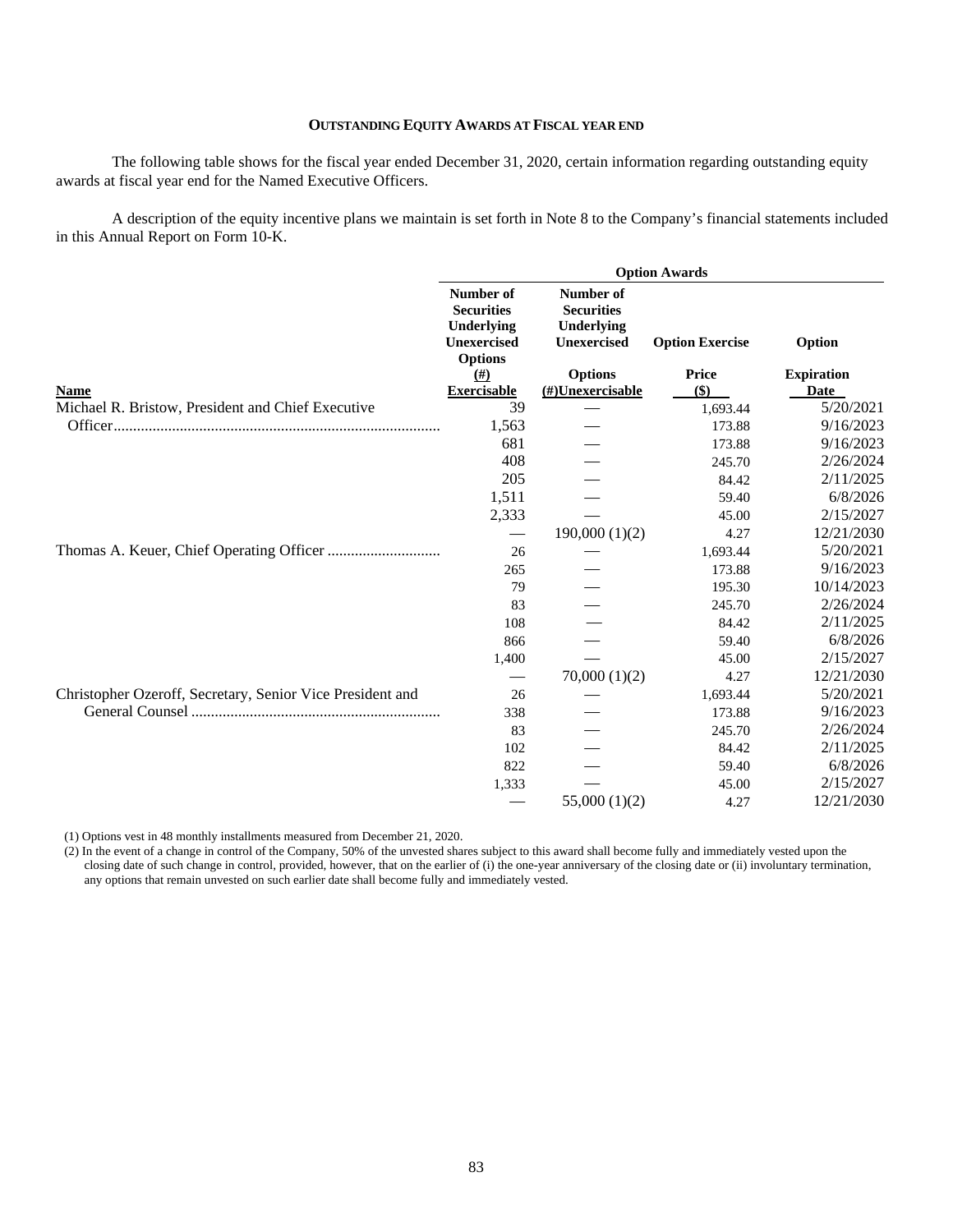# **DIRECTOR COMPENSATION**

The following table shows for the fiscal year ended December 31, 2020, certain information with respect to the compensation of all non-employee directors of the Company:

### **DIRECTOR COMPENSATION (1)**

|                                | <b>Fees Earned</b><br>or Paid in | <b>Option</b><br>Awards | Nonqualified<br><b>Deferred</b><br><b>Compensation</b><br><b>Earnings</b> | All Other<br><b>Compensation</b> |              |
|--------------------------------|----------------------------------|-------------------------|---------------------------------------------------------------------------|----------------------------------|--------------|
| <b>Name</b>                    | $Cash (\$)$                      | (3)(2)                  | $(\$)$                                                                    | $(\$)$                           | Total $(\$)$ |
|                                | 52,500                           |                         |                                                                           |                                  | 52,500       |
| Raymond L. Woosley, M.D. $(4)$ | 50,000                           |                         |                                                                           |                                  | 50,000       |
|                                | 80,000                           |                         |                                                                           |                                  | 80,000       |
|                                | 47,500                           |                         |                                                                           |                                  | 47,500       |
|                                | 40,000                           |                         |                                                                           |                                  | 40,000       |

(1) Dr. Bristow, our President and Chief Executive Officer, was also a director during the year ended December 31, 2020, but did not receive any additional compensation for his service as a director. Dr. Bristow's compensation as an executive officer is set forth above under "Executive Compensation—Summary Compensation Table."

(2) There were no annual option grants made to directors during 2020.

- (3) The aggregate number of shares issuable upon exercise of option awards outstanding at December 31, 2020, for Dr. Grais was 1,654, of which all shares were fully vested.
- (4) The aggregate number of shares issuable upon exercise of option awards outstanding at December 31, 2020, for Dr. Woosley was 1,611, of which all shares were fully vested.
- (5) The aggregate number of shares issuable upon exercise of option awards outstanding at December 31, 2020, for Mr. Conway, Chairman of the Board of Directors, was 1,604, of which all shares were fully vested.
- (6) The aggregate number of shares issuable upon exercise of option awards outstanding at December 31, 2020, for Mr. Mitchell was 1,577, of which all shares were fully vested.
- (7) The aggregate number of shares issuable upon exercise of option awards outstanding at December 31, 2020, for Dr. Hove was 999, of which all shares were fully vested.

In 2016, the Company revised its compensation plan for non-employee directors to provide that non-employee directors will be compensated for their service on the Board of Directors, as follows:

- Each non-employee director will receive an annual retainer fee of \$35,000;
- As additional compensation for their services, each non-employee director will receive (i), upon joining the Board of Directors, an initial option grant to purchase 556 shares of the Company's Common Stock under the ARCA 2020 Equity Incentive Plan, or the 2020 Plan and (ii), on an annual basis, an annual option grant to purchase 444 shares of the Company's Common Stock under the 2020 Plan;
- The Chairman of the Board of Directors will receive an additional annual retainer fee of \$25,000;
- The Audit Committee chair will receive an additional annual retainer fee of \$15,000;
- The chairs of the Compensation Committee and the Nominating and Corporate Governance Committee will each receive an additional annual retainer fee of \$10,000;
- Each non-chair member of the Audit Committee will receive an additional annual retainer fee of \$7,500; and
- Each non-chair member of the Compensation Committee and the Nominating and Corporate Governance Committees will receive an additional annual retainer fee of \$5,000.

In an effort to conserve shares available for future issuance under the Amended and Restated ARCA 2013 Equity Incentive Plan, the Board of Directors chose not to award annual option grants to directors during 2019.

At the January 12, 2021 meeting of the Compensation Committee, the Company's non-employee directors were awarded stock option grants. Mr. Mitchell, Dr. Grais, Dr. Woosley, Mr. Conway and Dr. Hove each were granted options to purchase 12,000 shares of Common Stock under the 2020 Plan vesting over three years. The purchase price for the options issued on January 12, 2021, was \$4.31 per share, which was equal to the closing price of the Company's Common Stock on Nasdaq on the date of the grant. If the nonemployee director's service terminates in connection with or at any time following a change in control, then any unexpired options that remain unvested shall become fully vested. Also, beginning in 2021, the non-employee director annual retainer fee increased from \$35,000 to \$40,000 and the Chairman of the Board of Directors additional annual retainer fee increased from \$25,000 to \$30,000.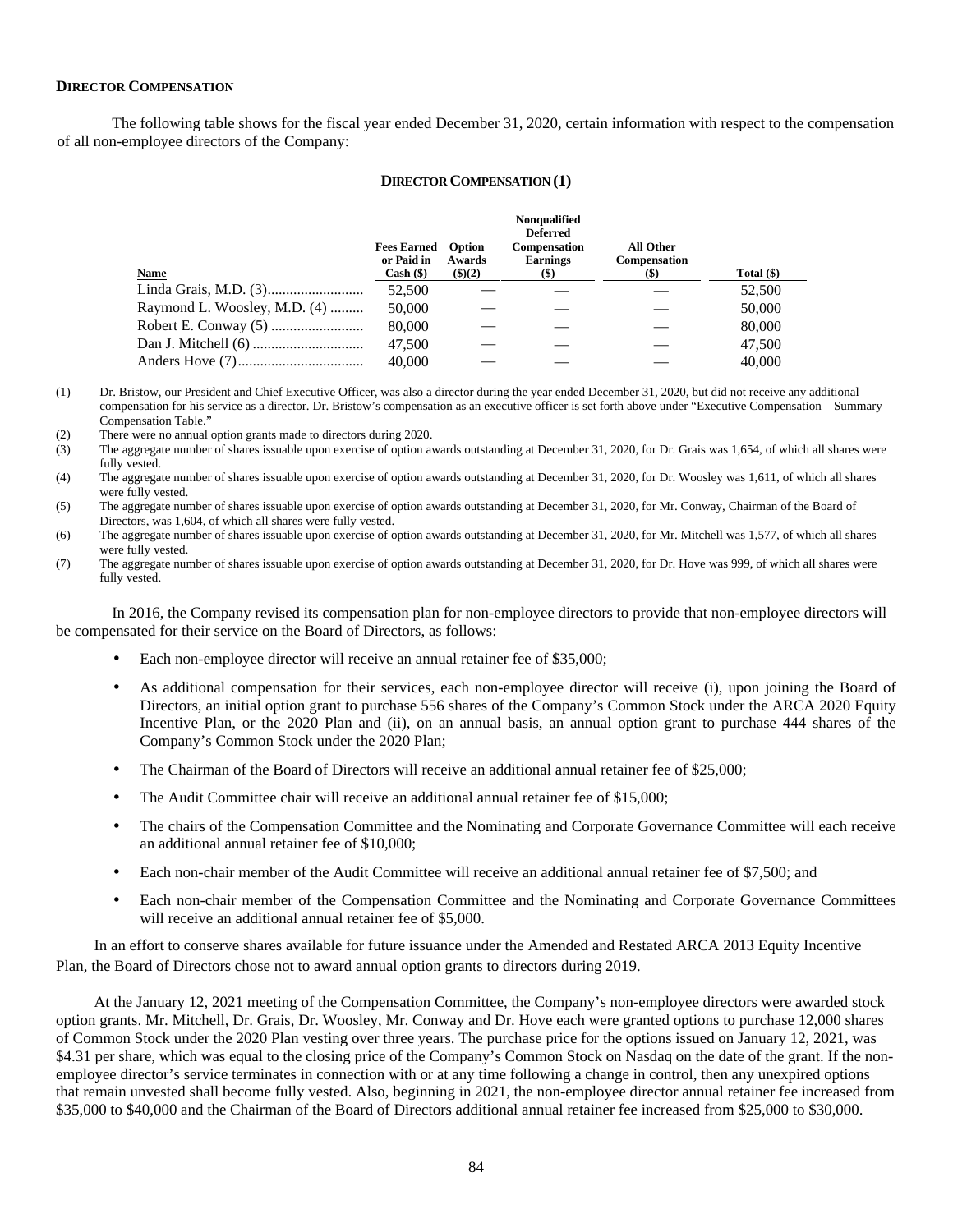# **Item 12.** *Security Ownership of Certain Beneficial Owners and Management and Related Stockholder Matters*

# **EQUITY COMPENSATION PLAN INFORMATION**

The following table sets forth information as of December 31, 2020, for all of our equity compensation plans:

|                                                                                 | <b>Number of Securities</b><br>to be Issued Upon<br><b>Exercise of</b><br><b>Outstanding Options,</b><br><b>Warrants and Rights</b> | <b>Weighted Average</b><br><b>Exercise</b><br><b>Price of Outstanding</b><br><b>Options, Warrants</b><br>and Rights<br>$\left( \text{\$}\right)$ | <b>Number of Securities</b><br>Remaining<br>Available for<br><b>Future Issuance Under</b><br><b>Equity Compensation</b><br><b>Plans (Excluding Securities)</b><br><b>Reflected in</b><br>Column(a) |
|---------------------------------------------------------------------------------|-------------------------------------------------------------------------------------------------------------------------------------|--------------------------------------------------------------------------------------------------------------------------------------------------|----------------------------------------------------------------------------------------------------------------------------------------------------------------------------------------------------|
| <b>Plan Category</b>                                                            | (a)                                                                                                                                 | (b)                                                                                                                                              | (c)                                                                                                                                                                                                |
| Equity compensation plans approved by<br>Equity compensation plans not approved | 531,238                                                                                                                             | 8.71                                                                                                                                             | 636.347                                                                                                                                                                                            |
|                                                                                 |                                                                                                                                     |                                                                                                                                                  |                                                                                                                                                                                                    |
|                                                                                 | 531,238                                                                                                                             | 8.71                                                                                                                                             | 636.347                                                                                                                                                                                            |

On December 10, 2020, our stockholders approved the ARCA biopharma, Inc. 2020 Equity Incentive Plan, or the 2020 Plan, at the Company's 2020 annual meeting of stockholders. The 2020 Plan is the successor to the Amended and Restated ARCA biopharma, Inc. 2013 Equity Incentive Plan, or the 2013 Plan. A description of the 2020 Plan is set forth in Note 8 to the Company's financial statements included in this annual report on Form 10-K. The 2020 Plan only has options outstanding as of December 31, 2020, no warrants or rights are outstanding under this plan; therefore, all values in the above table relate solely to the outstanding options.

On September 17, 2013, our stockholders approved the 2013 Plan at the Company's 2013 annual meeting of stockholders. The 2013 Plan is the successor to the Amended and Restated ARCA biopharma, Inc. 2004 Equity Incentive Plan, or the 2004 Plan. On June 9, 2016, our stockholders approved the Amended 2013 Plan. A description of the 2013 Plan and the Amended 2013 Plan is set forth in Note 8 to the Company's financial statements included in this annual report on Form 10-K. The Amended 2013 Plan only has options outstanding as of December 31, 2020, no warrants or rights are outstanding under this plan; therefore, all values in the above table relate solely to the outstanding options.

#### *Compensation Risks*

We believe our approach to goal setting, setting of targets with payouts at multiple levels of performance, and evaluation of performance results assist in mitigating excessive risk-taking that could harm the value or reward poor judgment by our executives. We believe several features of our programs reflect sound risk management practices. We believe we have allocated compensation among base salary and short and long-term compensation target opportunities in such a way as to not encourage excessive risk-taking. The multi-year vesting of equity awards properly accounts for the time horizon of risk. In 2019, in an effort to conserve cash, compensation was allocated only to base salary. Furthermore, the Compensation Committee assesses and monitors whether any of our compensation policies and programs has the potential to encourage excessive risk-taking on an annual basis.

### *Security Ownership of Certain Beneficial Owners*

The following table sets forth certain information regarding the ownership of the Company's Common Stock as of March 1, 2021, by: (i) each director, (ii) each of our named executive officers, (iii) all executive officers and directors of the Company as a group and (iv) all those known by the Company to be beneficial owners of more than five percent of its Common Stock. Unless otherwise noted below, the address of each beneficial owner listed on the table is c/o ARCA biopharma, Inc., 10170 Church Ranch Way, Suite 100, Westminster, Colorado, 80021.

We have determined beneficial ownership in accordance with the rules of the SEC. Except as indicated by the footnotes below, we believe, based on the information furnished to us, that the persons and entities named in the table below have sole voting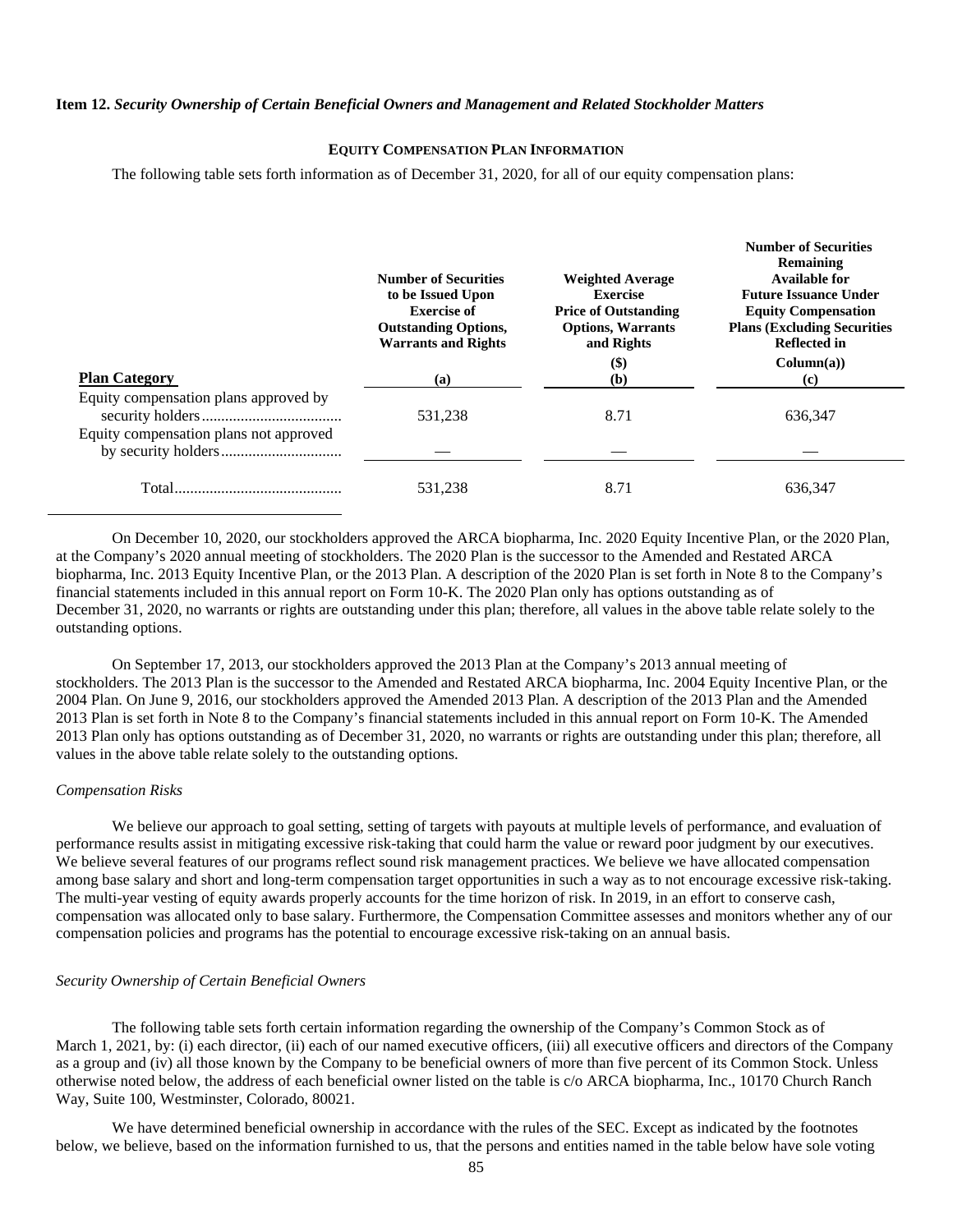and investment power with respect to all shares of Common Stock that they beneficially own, subject to applicable community property laws. The table is based upon information supplied by officers, directors and principal stockholders and Schedules 13G or 13D, Form 4s or other ownership reports filed with the SEC.

In computing the number of shares of Common Stock beneficially owned by a person and the percentage ownership of that person, we deemed outstanding shares of Common Stock subject to options or warrants held by that person that are currently exercisable or exercisable within 60 days of March 1, 2021. We did not deem these shares outstanding, however, for the purpose of computing the percentage ownership of any other person.

The percentages below are based on 14,410,143 shares of our Common Stock outstanding as of March 1, 2021.

| <b>Beneficial Owner</b>                                     | <b>Shares</b><br><b>Beneficially</b><br>Owned | Percentage of<br><b>Shares</b><br><b>Beneficially</b><br>Owned |
|-------------------------------------------------------------|-----------------------------------------------|----------------------------------------------------------------|
| <b>Directors and Named Executive Officers</b>               |                                               |                                                                |
|                                                             | 27,382                                        | ∗                                                              |
|                                                             | 9.391                                         | *                                                              |
|                                                             | 8.258                                         | *                                                              |
|                                                             | 2.988                                         | $\ast$                                                         |
|                                                             | 32.938                                        | *                                                              |
|                                                             | 2.945                                         | *                                                              |
|                                                             | 3.522                                         | *                                                              |
|                                                             | 2.333                                         | $\ast$                                                         |
| All current directors and executive officers as a group (9) |                                               |                                                                |
|                                                             | 96.895                                        | ∗                                                              |

- Represents beneficial ownership of less than 1% of our Common Stock.
- (1) Includes the following (i) 1,109 shares owned by Investocor Trust: Dr. Bristow is the sole trustee of Investocor Trust; (ii) 1,414 shares owned by NFS as Custodian for Michael Bristow's IRA; and (iii) options to purchase 22,574 shares that are exercisable within 60 days of March 1, 2021.
- (2) Includes options to purchase 8,661 shares that are exercisable within 60 days of March 1, 2021.
- (3) Includes options to purchase 7,288 shares that are exercisable within 60 days of March 1, 2021.
- (4) Includes options to purchase 2,988 shares that are exercisable within 60 days of March 1, 2021.
- (5) Includes options to purchase 2,938 shares that are exercisable within 60 days of March 1, 2021.
- (6) Includes options to purchase 2,945 shares that are exercisable within 60 days of March 1, 2021.
- (7) Includes options to purchase 2,911 shares that are exercisable within 60 days of March 1, 2021.
- (8) Includes options to purchase 2,333 shares that are exercisable within 60 days of March 1, 2021.
- (9) See Notes (1) through (8) above. Also, includes additional options to purchase 7,138 shares that are exercisable within 60 days of March 1, 2021 beneficially owned by our executive officers not listed by name in the table above.

#### **Item 13.** *Certain Relationships and Related Transactions, and Director Independence*

#### **Independence of the Board of Directors**

As required under the Nasdaq listing standards, a majority of the members of a listed company's board of directors must qualify as "independent," as affirmatively determined by the board of directors. Our Board of Directors consults with the Company's counsel to ensure that the Board of Directors' determinations are consistent with relevant securities and other laws and regulations regarding the definition of "independent," including those set forth in pertinent listing standards of the Nasdaq, as in effect from time to time.

Consistent with these considerations, after review of all relevant identified transactions or relationships between each director, or any of his or her family members, and the Company, its senior management and its independent registered public accounting firm, the Board of Directors has affirmatively determined that the following five directors are independent directors within the meaning of the applicable Nasdaq listing standards: Mr. Conway, Dr. Grais, Mr. Mitchell, Dr. Hove and Dr. Woosley. In making this determination, the Board of Directors found that none of the directors had a material or other disqualifying relationship with the Company. Dr. Bristow, the Company's President and Chief Executive Officer is not an independent director by virtue of his employment relationship with the Company.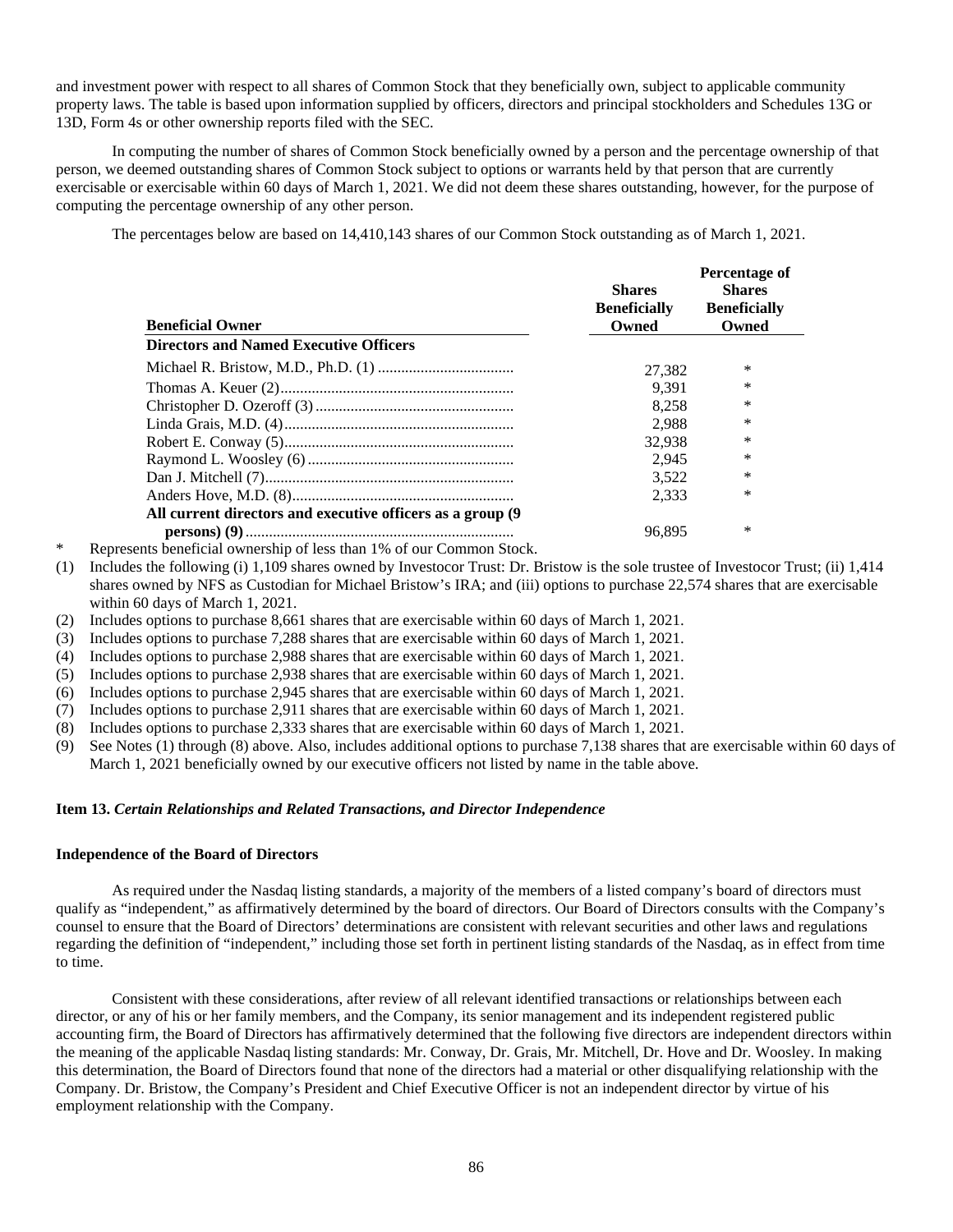# **Certain Transactions With or Involving Related Persons**

The following is a summary of transactions since January 1, 2019, or any currently proposed transaction, in which we were or are a participant and the amount involved exceeds the lesser of \$120,000 or one percent of the average of our total assets at fiscal year end for 2020 and 2019, and in which any of our executive officers, directors or holders of more than 5% of our capital stock, or any member of the immediate family of any of the foregoing persons, had or will have a direct or indirect material interest, other than compensation arrangements disclosed in "Item 11. Executive Compensation" of this Annual Report on Form 10-K.

# **Transactions With the Company's President and Chief Executive Officer**

The Company has entered into unrestricted research grants with the academic research laboratory of Dr. Bristow, the Company's President and Chief Executive Officer, at the University of Colorado. Funding of any unrestricted research grants is contingent upon the Company's financial condition, and can be deferred or terminated at the Company's discretion. Total expense under these arrangements for the years ended December 31, 2020 and 2019 was approximately \$356,000 and \$286,000, respectively.

### **Policies and Procedures for Related Party Transactions**

Our Audit Committee reviews and approves all related party transactions. This review covers any material transaction, arrangement or relationship, or any series of similar transactions, arrangements or relationships, in which we were or are to be a participant, and a related party had or will have a direct or indirect material interest, including, purchases of goods or services by or from the related party or entities in which the related party has a material interest, indebtedness, guarantees of indebtedness and employment by us of a related party.

# **Item 14.** *Principal Accountant Fees and Services*

The following table represents aggregate fees billed, or expected to be billed, to us for the fiscal years ended December 31, 2020 and December 31, 2019, by KPMG LLP, our independent registered public accounting firm.

|  | <b>Fiscal Year</b><br><b>Ended 2020</b> | <b>Fiscal Year</b><br>Ended 2019 |         |  |
|--|-----------------------------------------|----------------------------------|---------|--|
|  | 220,106                                 | $\mathbb{S}$                     | 179.048 |  |
|  | 2.000                                   |                                  |         |  |
|  |                                         |                                  |         |  |
|  |                                         |                                  |         |  |
|  | 222,106                                 | - S                              | 179.048 |  |

(1) Audit Fees include fees for the (i) audit of the financial statements included in our Form 10-K for our fiscal years ended December 31, 2020, and December 31, 2019, (ii) review of interim financial statements included on Forms 10-Q and (iii) attest, consent and review services normally provided by the accountant in connection with SEC filings.

(2) Audit-related Fees include fees for accounting consultations.

All fees described above were approved by the Audit Committee.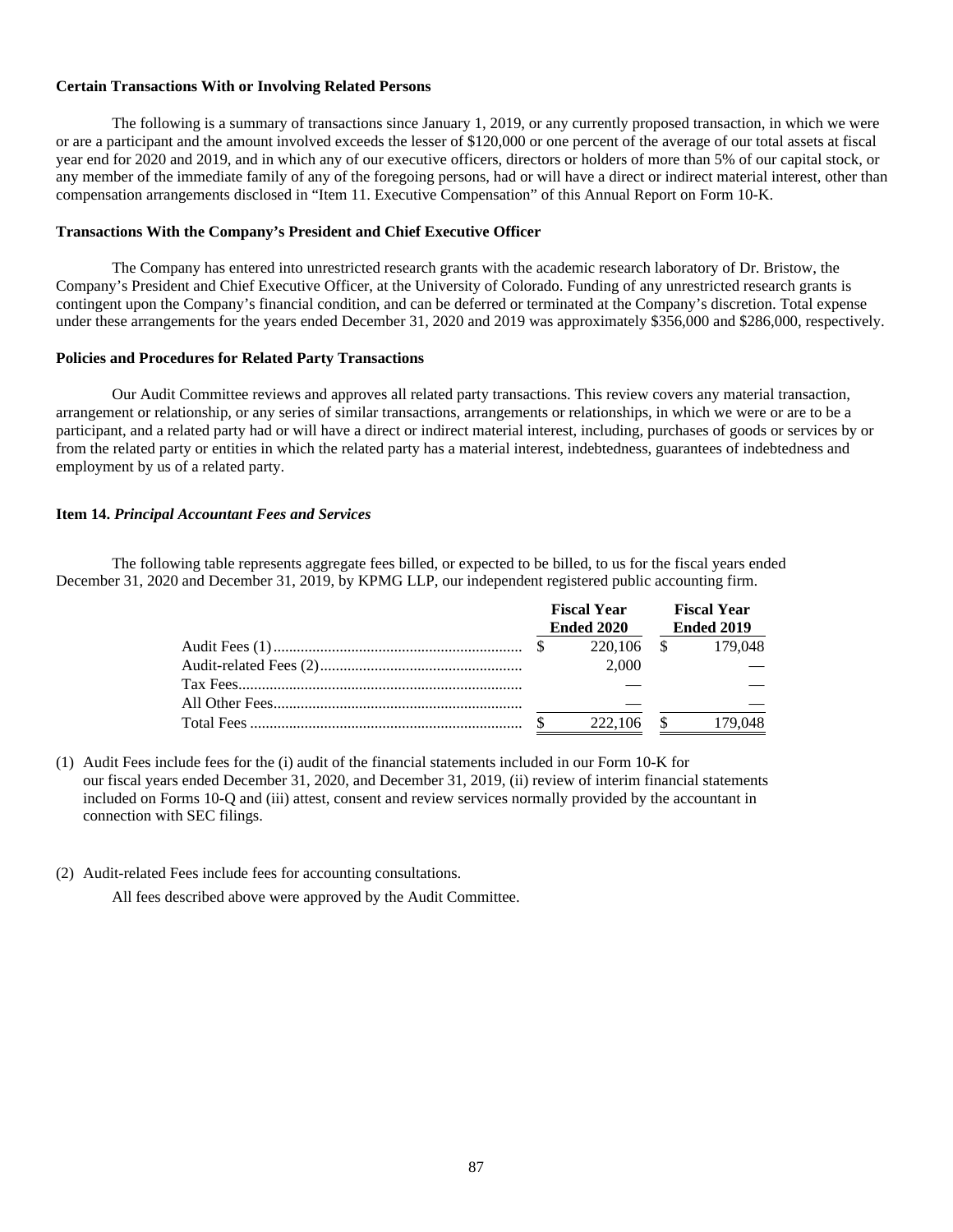# **PRE-APPROVAL POLICIES AND PROCEDURES**

The above services performed by the independent registered public accounting firm were pre-approved in accordance with the pre-approval policy and procedures adopted by the Audit Committee. This policy describes the permitted audit, audit-related, tax, and other services that our independent registered public accounting firm may perform. The policy also requires that our independent registered public accounting firm provide in writing:

- an annual description of all relationships between the independent registered public accounting firm and the client that may reasonably be thought to bear on independence;
- confirm that, in the independent registered public accounting firm's professional judgment, the independent registered public accounting firm is independent of the client under SEC requirements; and
- discuss with the Audit Committee the independent registered public accounting firm's independence and the potential effects on its independence of performing any non-audit related services.

The services expected to be performed by our independent registered public accounting firm during the subsequent fiscal year are presented to the Audit Committee for pre-approval. Any pre-approval must describe, in writing, the particular service or category of services.

Requests for audit, audit-related, tax, and other services not contemplated by those pre-approved services must be submitted to the Audit Committee for specific pre-approval. Generally, pre-approval is considered at the Audit Committee's regularly scheduled meetings. However, the authority to grant specific pre-approval between meetings, as necessary, has been delegated to the chairman of the Audit Committee. If the chairman is not available, the other two Audit Committee members together have the authority to grant specific pre-approval between meetings. The chairman or the other members must update the Audit Committee at the next regularly scheduled meeting of any services that were granted specific pre-approval.

 The Audit Committee pre-approved all audit related services rendered in 2020 and did not rely on the waiver of pre-approval requirement provided by paragraph  $(c)(7)(i)(C)$  of Rule 2-01 of Regulation S-X promulgated under the Exchange Act.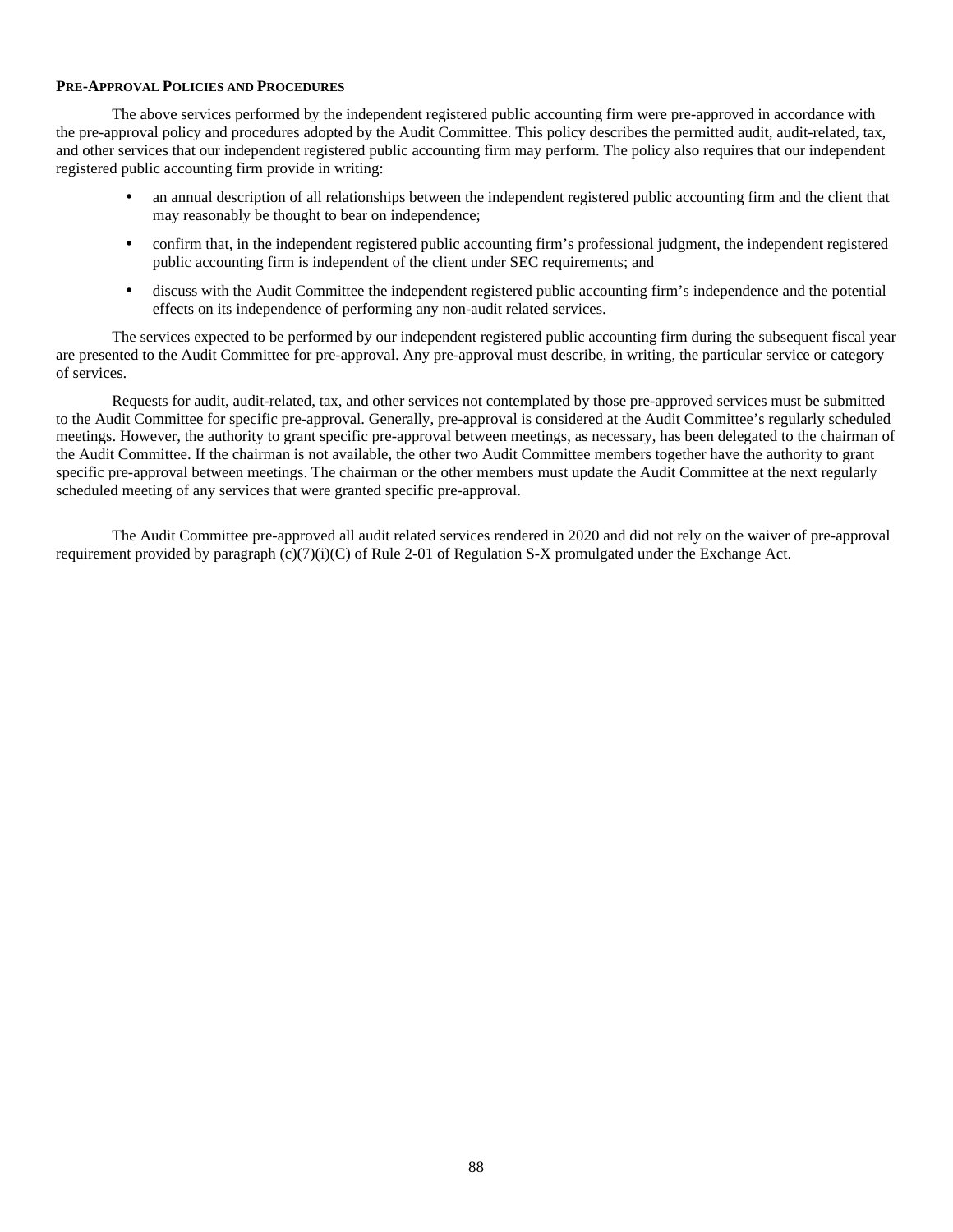# **PART IV**

# **Item 15.** *Exhibits and Financial Statement Schedules*

- *(a) The following documents are filed as part of this Report:* 
	- 1. Financial statements filed as part of this Report are listed under Part II, Item 8, page 53 of this Annual Report on Form 10-K.
	- 2. No schedules are required because either the required information is not present or is not present in amounts sufficient to require submission of the schedule, or because the information required is included in the consolidated financial statements or the notes thereto.

# *(b) Exhibits*

A list of exhibits filed with this report or incorporated herein by reference is found in the Exhibit Index.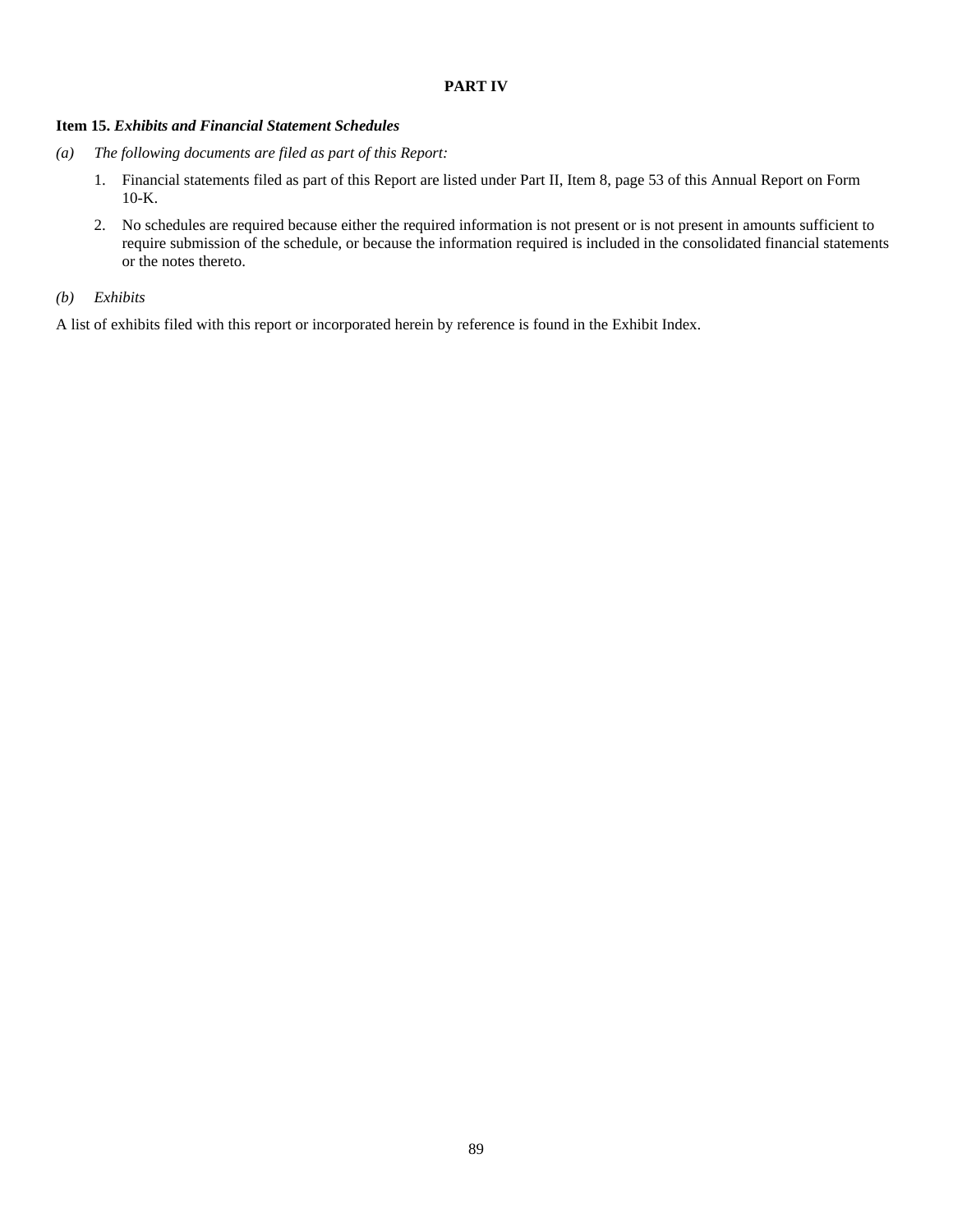# **EXHIBIT INDEX**

| Exhibit<br>No. | <b>Description</b>                                                                                                                                               | Form   | <b>Filing</b><br>Date | <b>Number</b> | Filed<br><b>Herewith</b> |
|----------------|------------------------------------------------------------------------------------------------------------------------------------------------------------------|--------|-----------------------|---------------|--------------------------|
| 3.1            | Amended and Restated Certificate of Incorporation of the<br>Registrant, as amended.                                                                              | $10-K$ | 3/27/2009             | 3.1           |                          |
| 3.1(a)         | Certificate of Amendment to Restated Certificate of<br>Incorporation.                                                                                            | $8-K$  | 3/5/2013              | 5.1           |                          |
| 3.1(b)         | Certificate of Amendment to Restated Certificate of<br>Incorporation.                                                                                            | $8-K$  | 9/3/2015              | 3.1           |                          |
| 3.1(c)         | Certificate of Amendment to Restated Certificate of<br>Incorporation.                                                                                            | $8-K$  | 4/3/2019              | 3.1           |                          |
| 3.2            | Second Amended and Restated Bylaws of the Registrant,<br>as amended.                                                                                             | $10-Q$ | 11/16/2009            | 3.2           |                          |
| 4.1            | Form of Common Stock Certificate.                                                                                                                                | $8-K$  | 1/28/2009             | 4.1           |                          |
| 4.2            | Form of Common Stock Certificate.                                                                                                                                | $10-Q$ | 5/8/2019              | 4.2           |                          |
| 4.3            | Form of Warrants to Purchase Shares of Common Stock.                                                                                                             | $8-K$  | 1/23/2013             | 4.1           |                          |
| 4.4            | Form of Warrant to Purchase shares of Common Stock.                                                                                                              | $8-K$  | 6/11/2015             | 4.1           |                          |
| 4.5            | Form of Warrant to Purchase shares of Common Stock.                                                                                                              | $8-K$  | 6/11/2015             | 4.2           |                          |
| 4.6            | Reference is made to Exhibits 3.1, 3.1(a), 3.1(b) and 3.2                                                                                                        |        |                       |               |                          |
| 4.7            | Description of Registered Securities (Incorporated by<br>reference to Exhibit 4.7 to the Registrant's Annual Report<br>on Form 10-K filed on February 18, 2020). | $10-K$ | 2/18/2020             | 4.7           |                          |
| $10.1$ §       | License and Sublicense Agreement, dated October 28,<br>2003, by and between ARCA Discovery, Inc. and CPEC,<br>L.L.C.                                             | $10-Q$ | 5/15/2009             | 10.1          |                          |
| 10.2           | Amendment to License and Sublicense Agreement, dated<br>February 22, 2006, by and between ARCA Discovery, Inc.<br>and CPEC L.L.C.                                | $10-Q$ | 5/15/2009             | 10.2          |                          |
| $10.3\dagger$  | ARCA biopharma, Inc. 2004 Equity Incentive Plan (f/k/a<br>Nuvelo, Inc. 2004 Equity Incentive Plan), Form of Partial<br>Acceleration Stock Option Agreement.      | $10-K$ | 3/27/2009             | 10.34         |                          |
| $10.4\dagger$  | ARCA biopharma, Inc. 2004 Equity Incentive Plan (f/k/a<br>Nuvelo, Inc. 2004 Equity Incentive Plan), Form of No<br>Acceleration Stock Option Agreement.           | $10-K$ | 3/27/2009             | 10.35         |                          |
| $10.5\dagger$  | ARCA biopharma, Inc. 2004 Equity Incentive Plan (f/k/a<br>Nuvelo, Inc. 2004 Equity Incentive Plan), Form of<br>Director Stock Option Agreement.                  | $10-K$ | 3/27/2009             | 10.36         |                          |
| $10.6\dagger$  | ARCA biopharma, Inc. 2004 Equity Incentive Plan (f/k/a<br>Nuvelo, Inc. 2004 Equity Incentive Plan), Form of Notice<br>of Grant of Stock Option.                  | $10-K$ | 3/27/2009             | 10.37         |                          |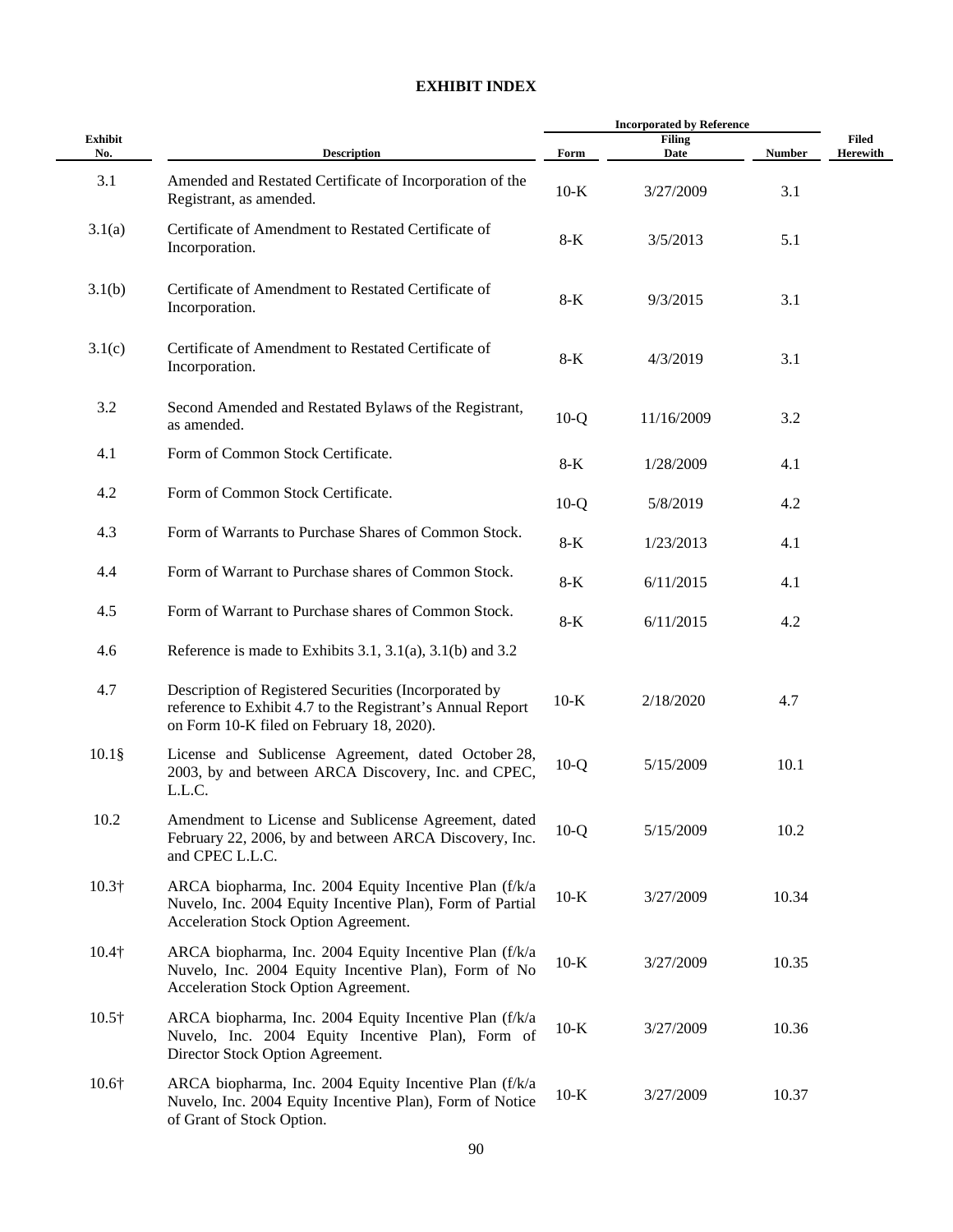|                       |                                                                                                                                                                          | <b>Incorporated by Reference</b> |                       |               |                   |
|-----------------------|--------------------------------------------------------------------------------------------------------------------------------------------------------------------------|----------------------------------|-----------------------|---------------|-------------------|
| <b>Exhibit</b><br>No. | <b>Description</b>                                                                                                                                                       | Form                             | <b>Filing</b><br>Date | <b>Number</b> | Filed<br>Herewith |
| $10.7\dagger$         | ARCA biopharma, Inc. 2004 Equity Incentive Plan (f/k/a<br>Nuvelo, Inc. 2004 Equity Incentive Plan), Form of Notice<br>of Director Grant of Stock Option.                 | $10-K$                           | 3/27/2009             | 10.38         |                   |
| 10.8†                 | Amended and Restated Employment and Retention<br>Agreement, dated June 4, 2008, by and between ARCA<br>biopharma, Inc. and Michael R. Bristow.                           | $10-K$                           | 3/27/2009             | 10.43         |                   |
| 10.9                  | Assignment<br>and<br>Assumption<br>Agreement,<br>dated<br>January 26, 2009, by and between ARCA biopharma, Inc.<br>and ARCA biopharma Colorado, Inc.                     | $10-K$                           | 3/27/2009             | 10.46         |                   |
| 10.10†                | Amended and Restated Employment Agreement, dated<br>June 12, 2008, by and between ARCA biopharma, Inc. and<br>Christopher D. Ozeroff.                                    | $10-K$                           | 3/27/2009             | 10.45         |                   |
| 10.11                 | Assignment<br>and<br>Assumption<br>Agreement,<br>dated<br>January 26, 2009, by and between ARCA biopharma, Inc.<br>and ARCA biopharma Colorado, Inc.                     | $10-K$                           | 3/27/2009             | 10.48         |                   |
| $10.12\dagger$        | Amended and Restated ARCA biopharma, Inc. 2004<br>Equity Incentive Plan.                                                                                                 | $10-Q/A$                         | 8/21/2009             | 10.1          |                   |
| $10.13\dagger$        | Form of Option Amendment pursuant to ARCA<br>biopharma, Inc. 2004 Equity Incentive Plan and ARCA<br>biopharma, Inc. 2004 Stock Option Plan (change of<br>control).       | $10-Q$                           | 8/10/2009             | 10.5          |                   |
| 10.14†                | Form of Option Agreement and Grant Notice pursuant to<br>ARCA biopharma, Inc. 2004 Equity Incentive Plan<br>(NDA/change of control acceleration).                        | $10-Q$                           | 8/10/2009             | 10.6          |                   |
| 10.15                 | Form of Indemnification Agreement between ARCA<br>biopharma, Inc. and its directors and officers.                                                                        | $10-K$                           | 3/27/2009             | 10.52         |                   |
| 10.16                 | Form of Subscription Agreement.                                                                                                                                          | $8-K$                            | 4/18/2011             | 10.1          |                   |
| 10.17                 | Capital on Demand™ Sales Agreement, dated January 11,<br>2017, by and between ARCA biopharma, Inc. and<br>JonesTrading Institutional Services LLC.                       | 8-K                              | 1/11/2017             | 10.1          |                   |
| 10.18                 | Amendment No. 1 to Capital on Demand™ Sales<br>Agreement, dated August 21, 2017, by and between<br>ARCA biopharma, Inc. and JonesTrading Institutional<br>Services LLC.  | $8-K$                            | 8/21/2017             | 10.1          |                   |
| 10.19                 | Amendment No. 2 to Capital on Demand™ Sales<br>Agreement, dated January 25, 2019, by and between<br>ARCA biopharma, Inc. and JonesTrading Institutional<br>Services LLC. | 8-K                              | 1/25/2019             | 10.1          |                   |
| 10.20                 | Amendment No. 3 to Capital on Demand™ Sales<br>Agreement, dated March 11, 2019, by and between ARCA<br>biopharma, Inc. and JonesTrading Institutional<br>Services LLC.   | $8-K$                            | 3/11/2019             | 10.1          |                   |
| 10.21                 | Amendment No. 4 to Capital on Demand™ Sales<br>Agreement, dated May 9, 2019, by and between ARCA<br>biopharma, Inc. and JonesTrading Institutional<br>Services LLC.      | $8-K$                            | 5/9/2019              | 10.1          |                   |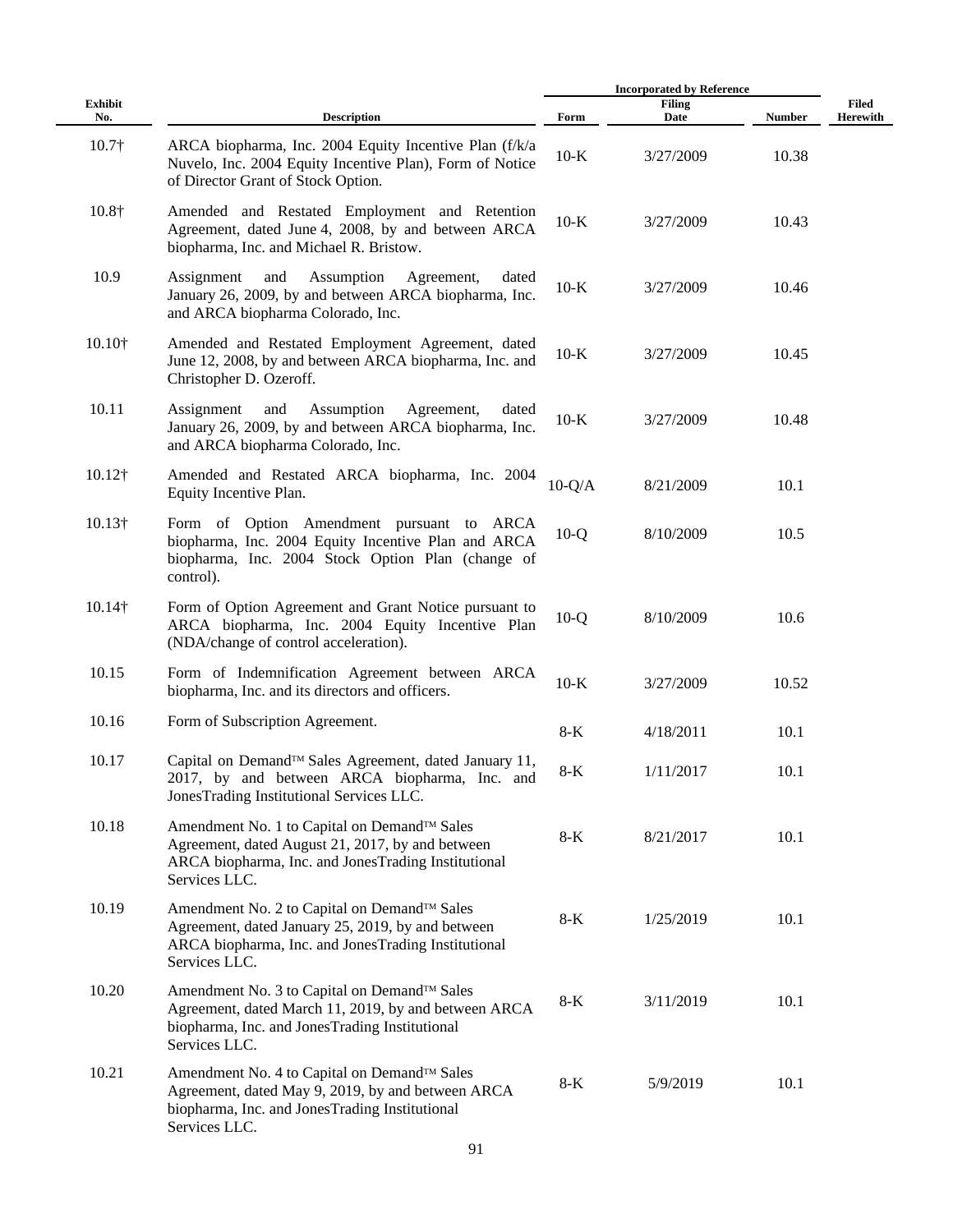|                       |                                                                                                                                                                       | <b>Incorporated by Reference</b> |                       |               |                          |
|-----------------------|-----------------------------------------------------------------------------------------------------------------------------------------------------------------------|----------------------------------|-----------------------|---------------|--------------------------|
| <b>Exhibit</b><br>No. | <b>Description</b>                                                                                                                                                    | Form                             | <b>Filing</b><br>Date | <b>Number</b> | Filed<br><b>Herewith</b> |
| 10.22                 | Amendment No. 5 to Capital on Demand™ Sales<br>Agreement, dated May 20, 2019, by and between ARCA<br>biopharma, Inc. and JonesTrading Institutional<br>Services LLC.  | $8-K$                            | 5/20/2019             | 10.1          |                          |
| 10.23                 | Amendment No. 6 to Capital on Demand™ Sales<br>Agreement, dated June 28, 2019, by and between ARCA<br>biopharma, Inc. and JonesTrading Institutional<br>Services LLC. | $8-K$                            | 6/28/2019             | 10.1          |                          |
| 10.24                 | Amendment No. 7 to Capital on Demand™ Sales<br>Agreement, dated July 2, 2020, by and between ARCA<br>biopharma, Inc. and JonesTrading Institutional Services<br>LLC.  | $8-K$                            | 7/2/2020              | 10.1          |                          |
| 10.25                 | Amendment No. 8 to Capital on Demand™ Sales<br>Agreement, dated July 14, 2020, by and between ARCA<br>biopharma, Inc. and JonesTrading Institutional Services<br>LLC. | $8-K$                            | 7/14/2020             | 10.1          |                          |
| 10.26                 | Capital on Demand™ Sales Agreement, dated July 22,<br>2020, by and between ARCA biopharma, Inc. and<br>JonesTrading Institutional Services LLC.                       | $8-K$                            | 7/22/2020             | 10.1          |                          |
| 10.27§                | Amended and Restated Exclusive License Agreement,<br>dated August 12, 2011, by and between the Regents of the<br>University of Colorado and ARCA biopharma, Inc.      | $10-Q$                           | 8/15/2011             | 10.5          |                          |
| 10.28                 | Form of Subscription Agreement.                                                                                                                                       | $8-K$                            | 12/22/2011            | 10.1          |                          |
| 10.29                 | Form of Registration Rights Agreement.                                                                                                                                | $8-K$                            | 12/22/2011            | 10.2          |                          |
| 10.30                 | Form of Subscription Agreement.                                                                                                                                       | $8-K$                            | 8/3/2012              | 10.1          |                          |
| 10.31                 | Form of Subscription Agreement by and among the<br>Company and the purchasers identified therein, dated<br>October 22, 2012.                                          | $8-K$                            | 10/23/2012            | 10.1          |                          |
| 10.32                 | Form of Registration Rights Agreement.                                                                                                                                | $8-K$                            | 10/23/2012            | 10.2          |                          |
| 10.33                 | Form of Subscription Agreement by and among the<br>Company and the purchasers identified therein, dated<br>December 18, 2012.                                         | $8-K$                            | 12/19/2012            | 10.1          |                          |
| 10.34                 | Form of Registration Rights Agreement.                                                                                                                                | $8-K$                            | 12/19/2012            | 10.2          |                          |
| 10.35                 | Form of Amendment to the Registration Rights<br>Agreement, dated December 18, 2012.                                                                                   | $8-K$                            | 12/19/2012            | 10.3          |                          |
| 10.36                 | Form of Subscription Agreement by and among the<br>Company and the purchasers identified therein, dated<br>January 22, 2013.                                          | $8-K$                            | 1/23/2013             | 10.1          |                          |
| 10.37                 | Form of Registration Rights Agreement.                                                                                                                                | $8-K$                            | 1/23/2013             | 10.2          |                          |
| 10.38                 | Subscription Agreement.                                                                                                                                               | $8-K$                            | 2/1/2013              | 10.1          |                          |
|                       |                                                                                                                                                                       |                                  |                       |               |                          |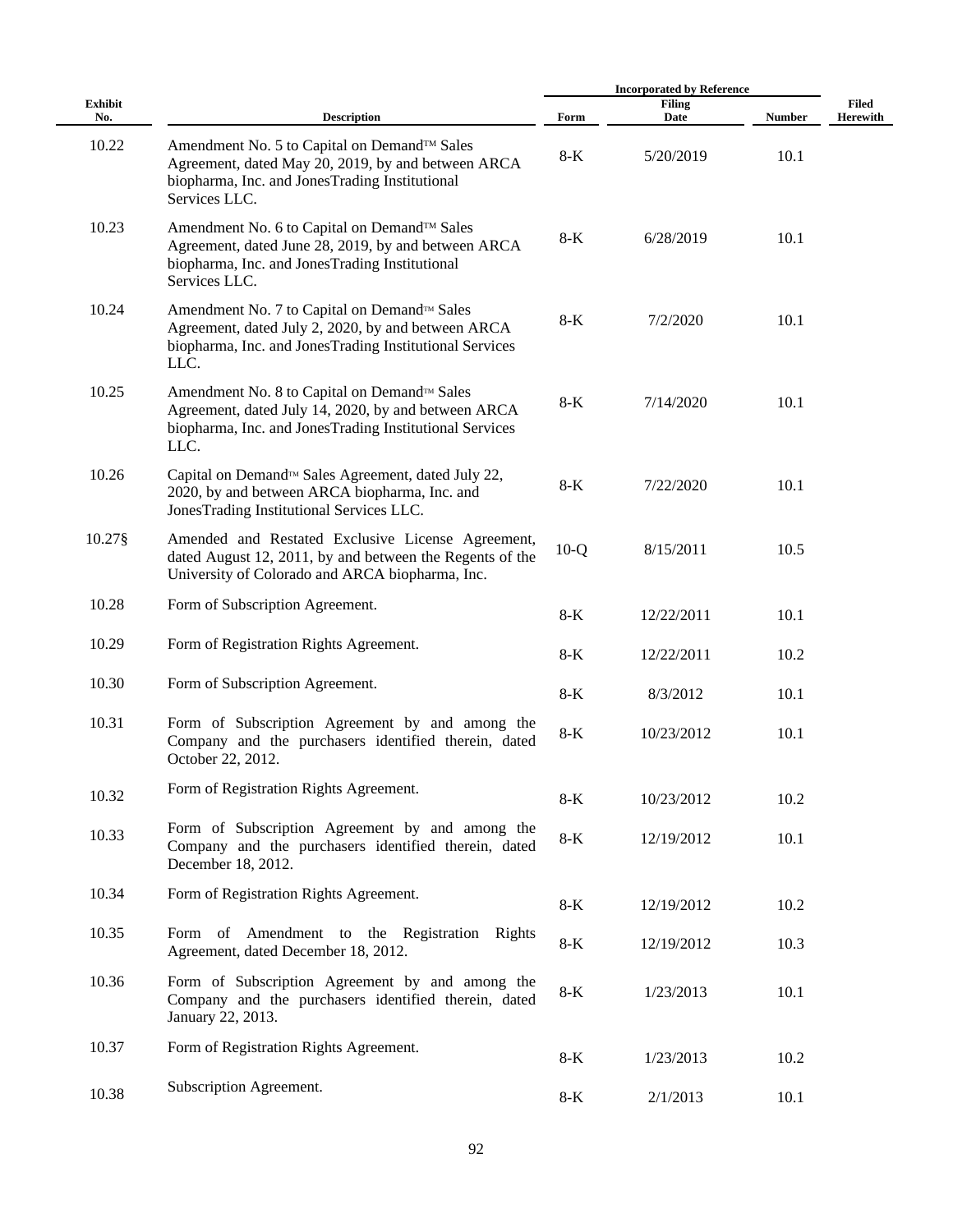|                       |                                                                                                                                                        |        | <b>Incorporated by Reference</b> |               |                          |  |
|-----------------------|--------------------------------------------------------------------------------------------------------------------------------------------------------|--------|----------------------------------|---------------|--------------------------|--|
| <b>Exhibit</b><br>No. | <b>Description</b>                                                                                                                                     | Form   | <b>Filing</b><br>Date            | <b>Number</b> | Filed<br><b>Herewith</b> |  |
| 10.39                 | Placement Agency Agreement by and between ARCA<br>biopharma, Inc. and Dawson James Securities, Inc., dated<br>January 21, 2014.                        | $8-K$  | 2/4/2014                         | 1.1           |                          |  |
| 10.39(a)              | Amendment No. 1 Placement Agency Agreement by and<br>between ARCA biopharma, Inc. and Dawson James<br>Securities, Inc., dated January 31, 2014.        | $8-K$  | 2/4/2014                         | 1.2           |                          |  |
| 10.40                 | Securities Purchase Agreement by and among the<br>Company and the purchasers identified therein, dated June<br>10, 2015.                               | $8-K$  | 6/11/2015                        | 10.1          |                          |  |
| 10.41                 | Form of Stock Purchase Agreement between the Company<br>and the Purchasers, dated as of June 2, 2020.                                                  | $8-K$  | 6/3/2020                         | 10.1          |                          |  |
| 10.42                 | Office Lease Agreement by and between ARCA<br>biopharma, Inc. and Circle Point Properties, LLC,<br>effective August 1, 2013.                           | $8-K$  | 8/6/2013                         | 10.1          |                          |  |
| 10.43                 | Amendment to Office Lease Agreement by and between<br>ARCA biopharma, Inc. and Circle Point Properties, LLC,<br>effective March 2, 2016.               | $8-K$  | 3/7/2016                         | 10.1          |                          |  |
| 10.44                 | Second Amendment to Office Lease Agreement by and<br>between ARCA biopharma, Inc. and CIO Circle Point<br>Limited Partnership, dated October 10, 2019. | $10-Q$ | 11/6/2019                        | 10.1          |                          |  |
| 10.45                 | Third Amendment to Office Lease Agreement, effective<br>February 24, 2020, between ARCA biopharma, Inc. and<br>CIO Circle Point, Limited Partnership.  | $8-K$  | 3/4/2020                         | 10.1          |                          |  |
| 10.46                 | Office Lease Agreement, effective August 7, 2020,<br>between ARCA biopharma, Inc. and Potens Partners LLC.                                             | $8-K$  | 8/31/2020                        | 10.1          |                          |  |
| 10.47†                | Amendment Agreement by<br>and between ARCA<br>biopharma, Inc. and Michael R. Bristow, effective as of<br>June 13, 2013.                                | $10-Q$ | 8/13/2013                        | 10.6          |                          |  |
| 10.48†                | by<br>Amendment Agreement<br>and between<br>ARCA<br>biopharma, Inc. and Christopher Ozeroff, effective as of<br>June 13, 2013.                         | $10-Q$ | 8/13/2013                        | 10.8          |                          |  |
| 10.49†                | ARCA biopharma, Inc. 2013 Equity Incentive Plan.                                                                                                       | $8-K$  | 9/23/2013                        | 10.1          |                          |  |
| $10.50\dagger$        | Form of Stock Option Agreement and Option Grant Notice<br>under 2013 Equity Incentive Plan (Standard).                                                 | $8-K$  | 9/23/2013                        | 10.2          |                          |  |
| $10.51\dagger$        | Form of Stock Option Agreement and Option Grant Notice<br>under 2013 Equity Incentive Plan (Officer).                                                  | $8-K$  | 9/23/2013                        | 10.3          |                          |  |
| $10.52\dagger$        | Form of Stock Option Agreement and Option Grant Notice<br>under 2013 Equity Incentive Plan (Director).                                                 | $8-K$  | 9/23/2013                        | 10.4          |                          |  |
| $10.53\dagger$        | Form of Restricted Stock Unit Award Agreement and<br>Notice of Grant Award under 2013 Equity Incentive Plan<br>(Standard).                             | $8-K$  | 9/23/2013                        | 10.5          |                          |  |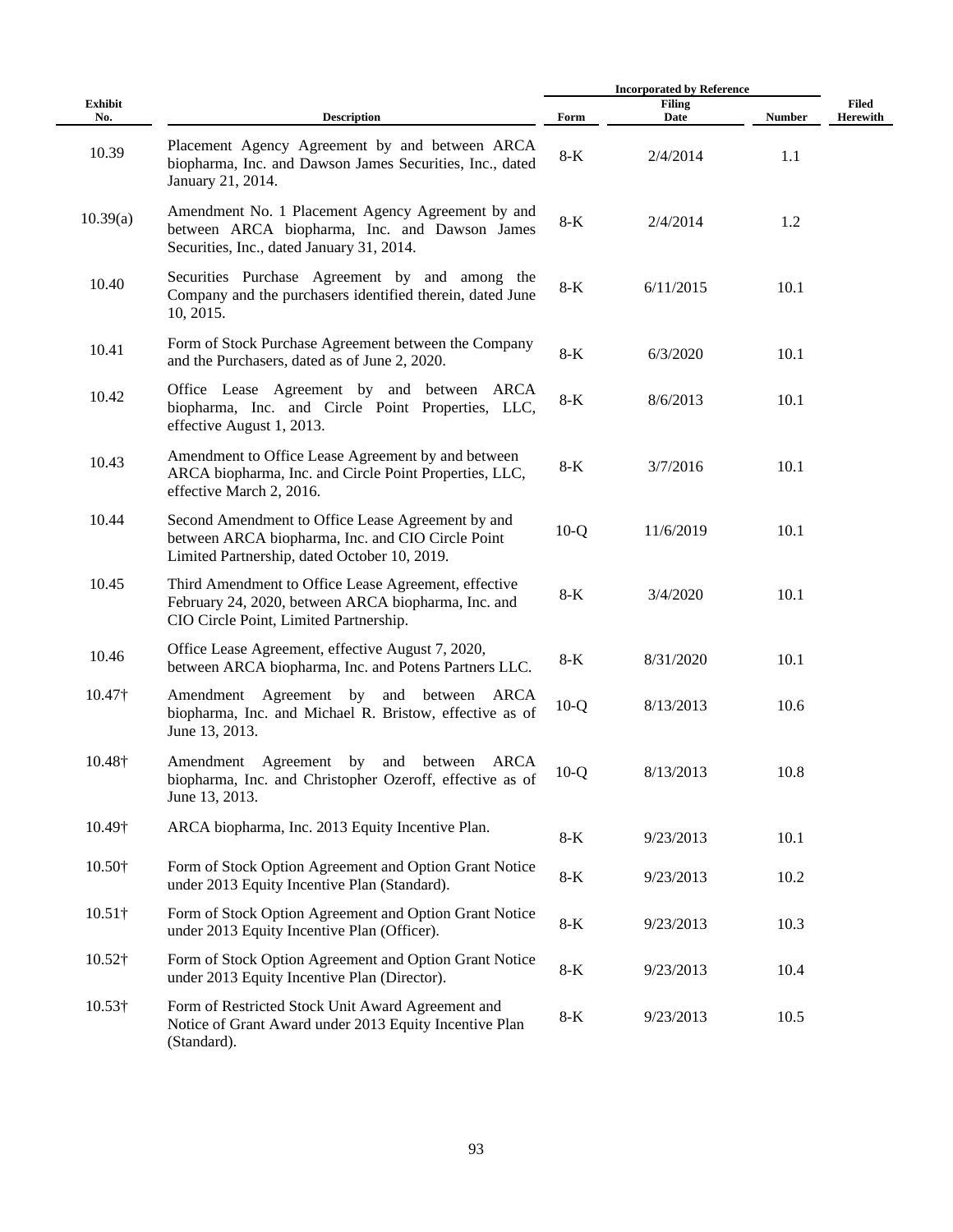|                       |                                                                                                                                                                                                                    |         | <b>Incorporated by Reference</b> |               |                                 |  |
|-----------------------|--------------------------------------------------------------------------------------------------------------------------------------------------------------------------------------------------------------------|---------|----------------------------------|---------------|---------------------------------|--|
| <b>Exhibit</b><br>No. | <b>Description</b>                                                                                                                                                                                                 | Form    | <b>Filing</b><br>Date            | <b>Number</b> | <b>Filed</b><br><b>Herewith</b> |  |
| $10.54\dagger$        | Form of Restricted Stock Unit Award Agreement and<br>Notice of Grant Award under 2013 Equity Incentive Plan<br>(Officer).                                                                                          | $8-K$   | 9/23/2013                        | 10.6          |                                 |  |
| $10.55\dagger$        | Employment Agreement, dated December 29, 2014, by<br>and between ARCA biopharma, Inc. and Brian Selby.                                                                                                             | $8-K/A$ | 12/30/2014                       | 10.1          |                                 |  |
| 10.56†                | Amended and Restated Employment Agreement, dated<br>December 29, 2014, by and between ARCA biopharma,<br>Inc. and Thomas A. Keuer.                                                                                 | $8-K/A$ | 12/30/2014                       | 10.2          |                                 |  |
| $10.57\dagger$        | ARCA biopharma, Inc. 2020 Equity Incentive Plan.                                                                                                                                                                   | 8-K     | 12/10/2020                       | 10.1          |                                 |  |
| 10.58†                | Form of Stock Option Agreement and Option Grant Notice<br>under 2020 Equity Incentive Plan (Standard).                                                                                                             | $8-K$   | 12/23/2020                       | 10.1          |                                 |  |
| 10.59†                | Form of Stock Option Agreement and Option Grant Notice<br>under 2020 Equity Incentive Plan (Officer).                                                                                                              | $8-K$   | 12/23/2020                       | 10.2          |                                 |  |
| $10.60\dagger$        | Form of Stock Option Agreement and Option Grant Notice<br>under 2020 Equity Incentive Plan (Director).                                                                                                             | $8-K$   | 12/23/2020                       | 10.3          |                                 |  |
| $10.61\dagger$        | Form of Restricted Stock Unit Award Agreement and<br>Notice of Grant Award under 2020 Equity Incentive Plan<br>(Standard).                                                                                         | $8-K$   | 12/23/2020                       | 10.4          |                                 |  |
| $10.62\dagger$        | Form of Restricted Stock Unit Award Agreement and<br>Notice of Grant Award under 2020 Equity Incentive Plan<br>(Officer).                                                                                          | $8-K$   | 12/23/2020                       | 10.5          |                                 |  |
| 23.1                  | Consent of KPMG LLP, Independent Registered Public<br>Accounting Firm.                                                                                                                                             |         |                                  |               | $\boldsymbol{X}$                |  |
| 24.1                  | Power of Attorney (included in the signature page hereto).                                                                                                                                                         |         |                                  |               | X                               |  |
| 31.1                  | Certification of Principal Executive Officer pursuant to<br>Rule $13a-14(a)$ or $15d-14(a)$ under the Securities<br>Exchange Act of 1934, as adopted pursuant to Section 302<br>of the Sarbanes-Oxley Act of 2002. |         |                                  |               | X                               |  |
| 31.2                  | Certification of Principal Financial Officer pursuant to<br>Rule $13a-14(a)$ or $15d-14(a)$ under the Securities<br>Exchange Act of 1934, as adopted pursuant to Section 302<br>of the Sarbanes-Oxley Act of 2002. |         |                                  |               | X                               |  |
| 32.1                  | Certification of Principal Executive Officer and Principal<br>Financial Officer pursuant to 18 U.S.C. sec. 1350, as<br>adopted pursuant to Section 906 of the Sarbanes-Oxley<br>Act of 2002.                       |         |                                  |               | $\boldsymbol{X}$                |  |
| 101.INS               | XBRL Instance Document (filed electronically herewith)                                                                                                                                                             |         |                                  |               | X                               |  |
| 101.SCH               | XBRL Taxonomy Extension Schema Document (filed<br>electronically herewith)                                                                                                                                         |         |                                  |               | X                               |  |
| 101.CAL               | XBRL Taxonomy Extension Calculation Linkbase<br>Document (filed electronically herewith)                                                                                                                           |         |                                  |               | X                               |  |
| 101.LAB               | XBRL Taxonomy Extension Label Linkbase Document<br>(filed electronically herewith)                                                                                                                                 |         |                                  |               | X                               |  |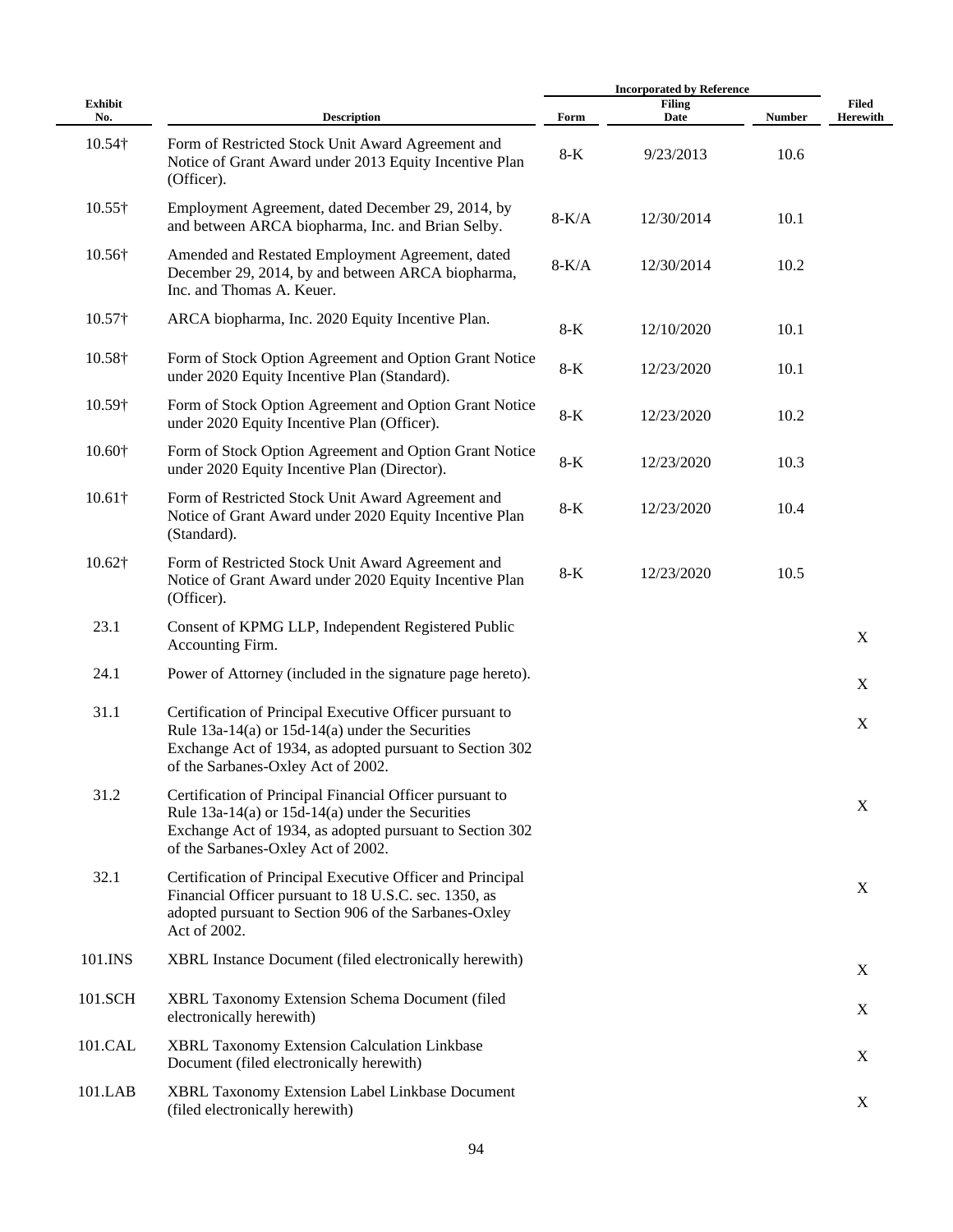|                |                                                                                                            | <b>Incorporated by Reference</b> |                       |               |                   |
|----------------|------------------------------------------------------------------------------------------------------------|----------------------------------|-----------------------|---------------|-------------------|
| Exhibit<br>No. | <b>Description</b>                                                                                         | Form                             | <b>Filing</b><br>Date | <b>Number</b> | Filed<br>Herewith |
| 101.PRE        | <b>XBRL Taxonomy Extension Presentation Linkbase</b><br>Document (filed electronically herewith)           |                                  |                       |               |                   |
| 101.DEF        | Extension<br>Definition<br><b>XBRL</b><br>Taxonomy<br>Linkbase<br>Document (filed electronically herewith) |                                  |                       |               |                   |

<sup>†</sup> Indicates management contract or compensatory plan or arrangement required to be filed as an exhibit pursuant to Item 15(b) of Form 10-K.

<sup>§</sup> Confidential treatment has been granted as to portions of the exhibit. Confidential materials omitted and filed separately with the SEC.